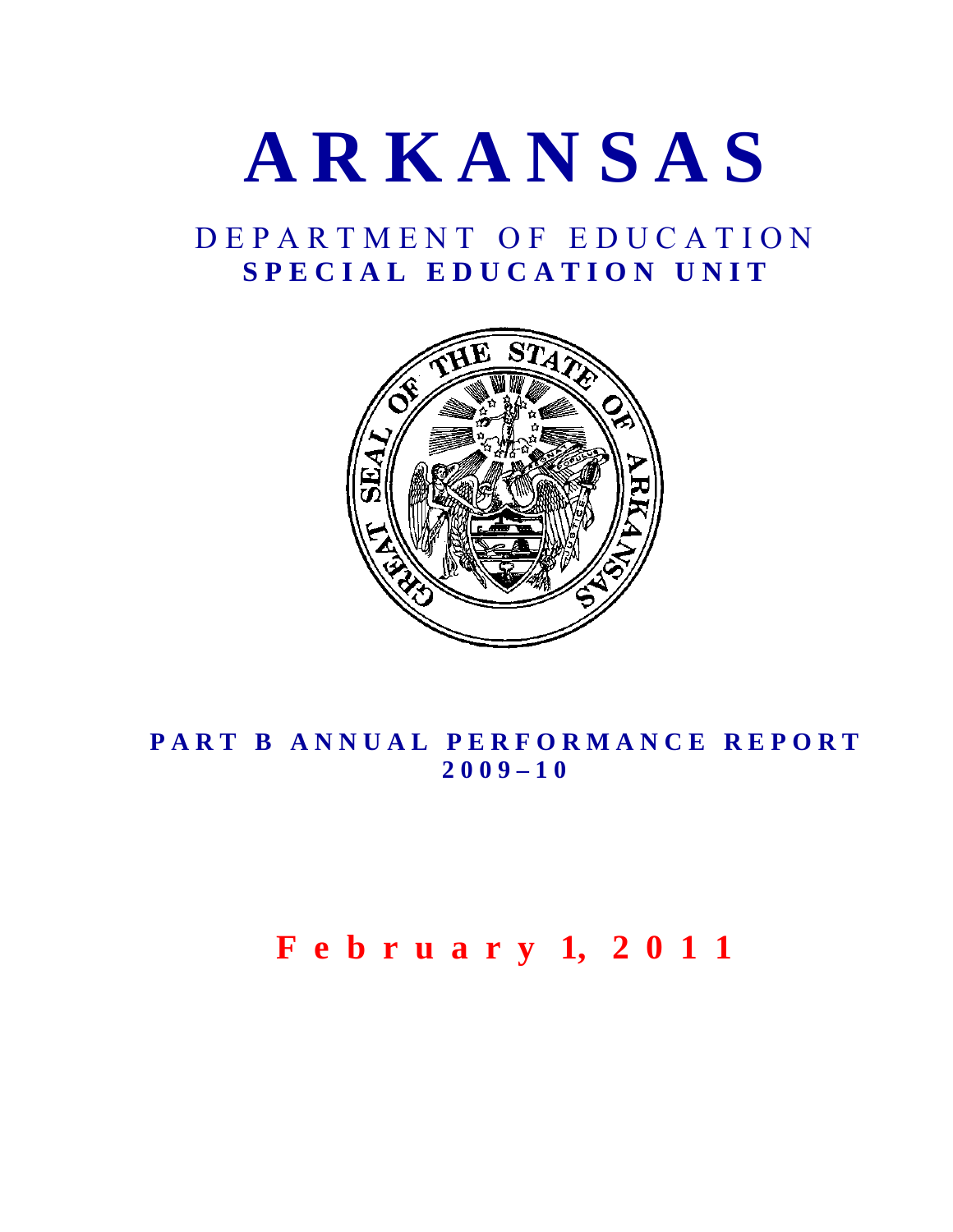Part B State Annual Performance Report (APR) for FFY 09 (2009-10)

## **TABLE OF CONTENTS**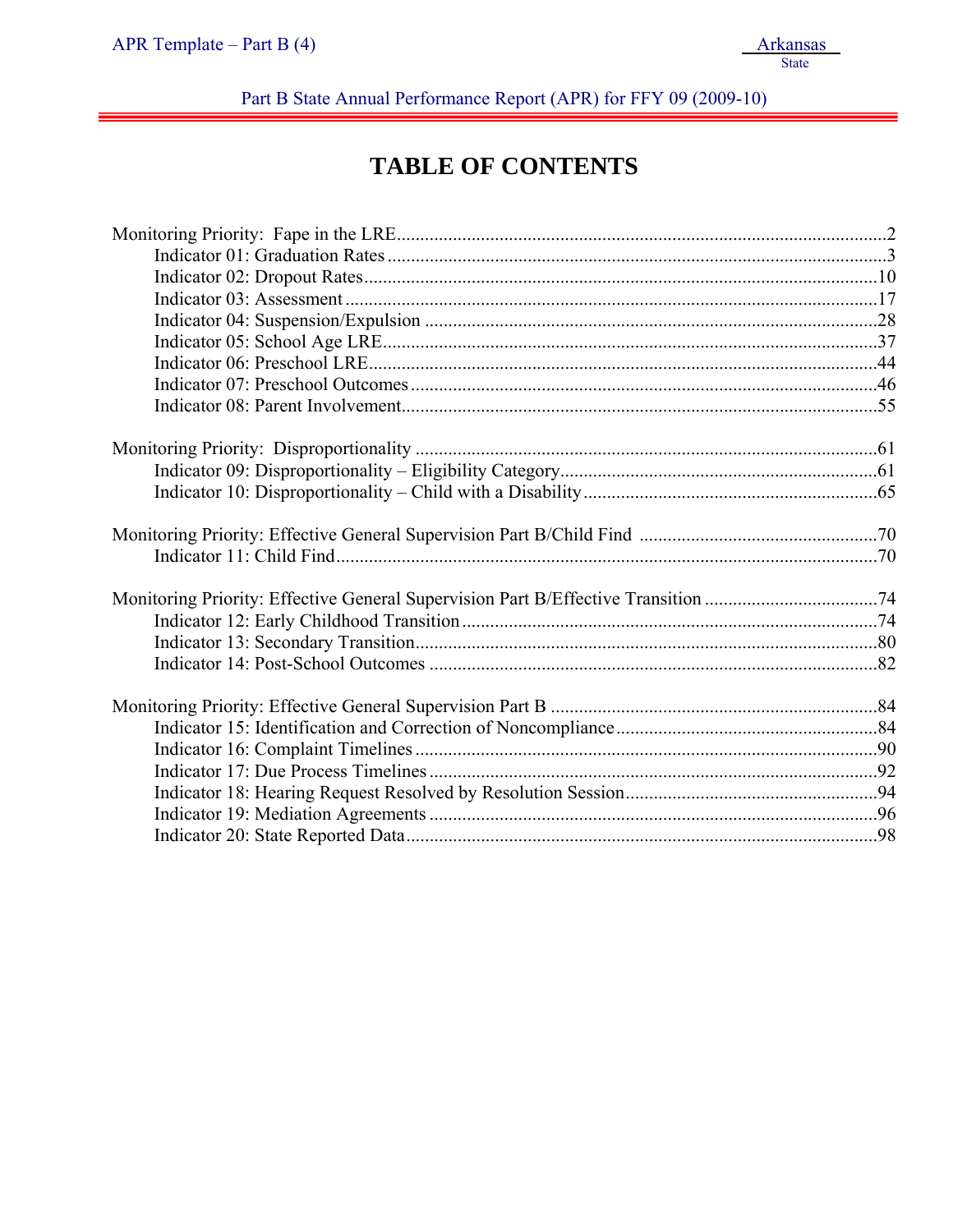## **Monitoring Priority: FAPE in the LRE**

#### **Overview of the Annual Performance Report Development**

The initial development of the Arkansas State Performance Plan (SPP) began in May 2005 with the appointment of a 40-member stakeholder group. This group consisted of consumers, parents, school officials, legislators, and other interested parties. Initial orientations to the SPP were provided to the stakeholders group as well as to the State Advisory Panel in June 2005.

In July 2005, a half-day working session was conducted for members of the stakeholder group and the State Advisory Panel. After a brief orientation, members were assigned to one of three task groups focusing on the establishment of measurable and rigorous targets, strategies for improving performance and steps necessary for obtaining broad-based public input. The recommendations and considerations generated by these task groups laid the foundation for the development of the Arkansas SPP.

After additional work to develop the content of the SPP around the 20 indicators, the SPP was presented to the State Advisory Panel in mid-October 2005 for its comments and modifications. Advisory Panel SPP changes were incorporated and presented to the 40-member stakeholder group in a series of conference calls in late October.

Further changes suggested by the stakeholder group were made in November 2005 while additional data and targets were assembled. The SPP was posted on the Arkansas Department of Education (ADE) Special Education website as a series of program area "mini-volumes" in mid-November 2005. Comments were solicited from the public on the SPP topics of FAPE in the LRE, pre- and post-school outcomes, child find, and special education over-representation.

Changes made to the SPP since its original dissemination are presented to the stakeholder group and State Advisory Panel. The feedback provided by these groups is incorporated into the SPP for subsequent submissions.

Following the submission of the Arkansas APR on February 1, 2011, the Arkansas Department of Education, Special Education Unit (ADE-SEU) will utilize the ADE-SEU website as the primary vehicle for the annual dissemination of the APR on progress or slippage in meeting the SPP measurable and rigorous targets. Additionally, e-version copies of the APR, along with an explanatory cover letter from the Arkansas Commissioner of Education, will be sent to the headquarters of each public library operating within the Arkansas public library system. Further, an official press release will be prepared and provided to all statewide media outlets detailing how the public may obtain or review a copy of the APR. Lastly, the Arkansas Department of Education (ADE) will report annually to the public on each Local Education Agency's (LEA) performance against the SPP targets using the Special Education website as well as in an ongoing series of performance reports disseminated to statewide and local media outlets, primarily the print media.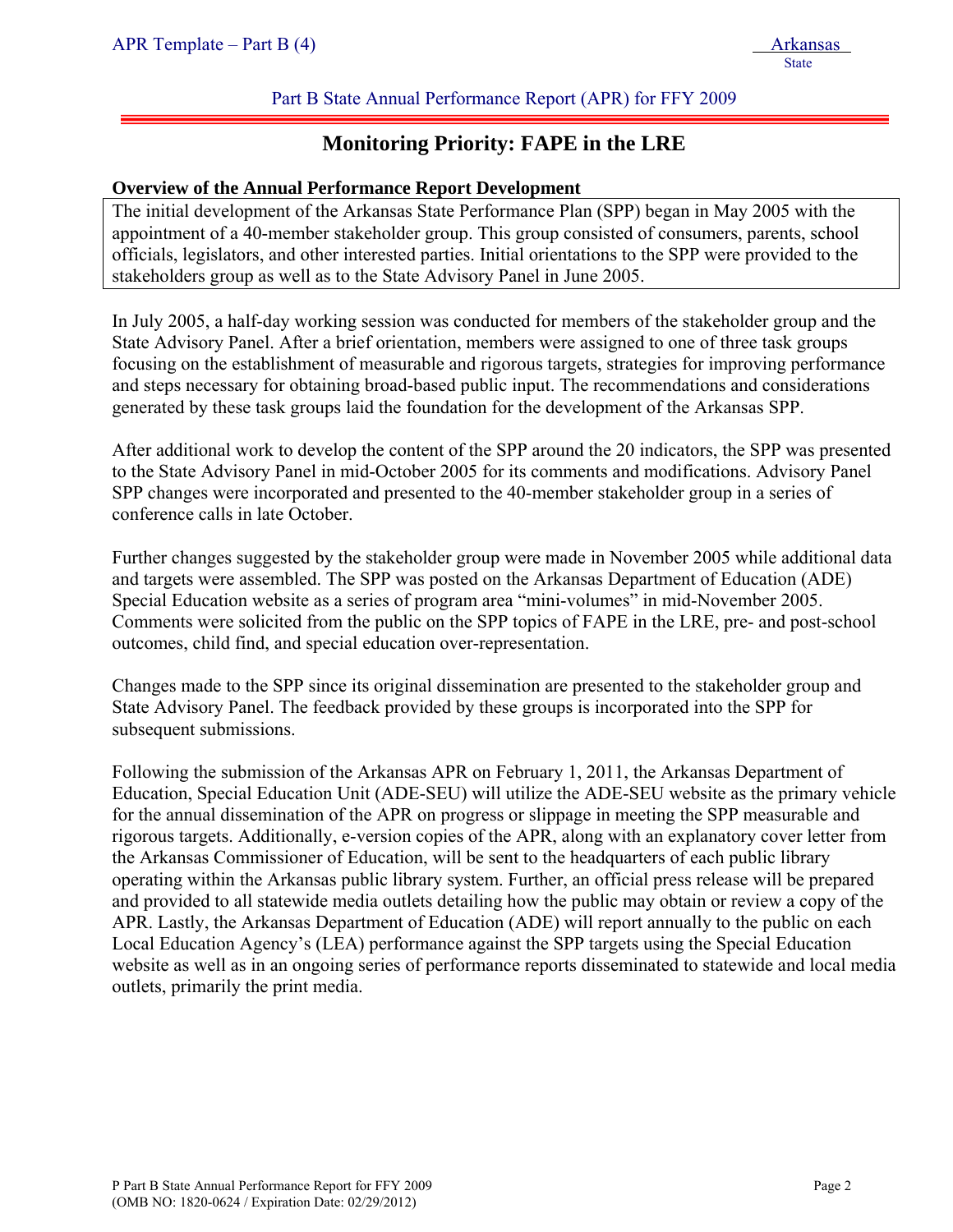## **Monitoring Priority: FAPE in the LRE**

#### **Indicator 01: Graduation Rates**

Percent of youth with IEPs graduating from high school with a regular diploma (20 U.S.C.  $1416(a)(3)(A))$ 

> **Measurement:** Same data as used for reporting to the Department under Title I of the Elementary and Secondary Education Act (ESEA).

> States must report using the graduation rate calculation and timeline established by the Department under the ESEA.

| FFY             | <b>Measurable and Rigorous Target</b>                                                                                                                                        |
|-----------------|------------------------------------------------------------------------------------------------------------------------------------------------------------------------------|
| <b>FFY 2009</b> | The target for the percent of students with disabilities graduating from high school<br>with a regular diploma as established in the State's accountability workbook is 77%. |
|                 | Note: graduation rates are reported a year in arrears.                                                                                                                       |

#### **Actual Target Data:**

ESEA: For  $2008-09$ , the percent of students with disabilities who completed the  $12<sup>th</sup>$  grade without dropping out of high school is 81.42%.

*Describe the method used to collect data:* The data for this indicator is collected through the statewide student management system of the Arkansas Public School Computer Network (APSCN) student information system. This is a four-year completion/non-dropout rate. Arkansas will begin using the four-year graduation cohort as outlined in the ESEA regulations with the reporting of 2009- 10 graduates.

#### **Arkansas' Graduation Rate Calculation (also known as Completion Rate)**

The graduation rate is used to track the progress of the same cohort of students as they enter the ninth grade and graduate four years later. The data elements for this calculation are accumulated over a four-year period. There are four steps to the calculation.

- 1. Dropout rates for each affected grade for each year are calculated first. The dropout rate is (a) the number of students who dropped out of that grade divided by (b) the October 1 enrollment for that grade.
- 2. Completion rates for each affected grade for each year are calculated. This rate is found by subtracting the grade's dropout rate from the number one (1.00).
- 3. Completion rates for each of the four grades are multiplied together.
- 4. The results in Step 3 are multiplied by 100.

| Year    | Grade | Dropout<br>Count | Enrollment<br>Count | Dropout<br>Rate | Completion<br>Rate | Four Year<br><b>Completion Rate</b>    |
|---------|-------|------------------|---------------------|-----------------|--------------------|----------------------------------------|
| 2005-06 | 09    | 84               | 4691                | 0.0179          | 0.9820             |                                        |
| 2006-07 | 10    | 209              | 4854                | 0.0431          | 0.9569             | $(.9820 * .9569 * .9279 * )$<br>.9336) |
| 2007-08 | 11    | 302              | 4190                | 0.0721          | 0.9279             | $*100$                                 |
| 2008-09 | 12    | 239              | 3600                | 0.0664          | 0.9336             |                                        |
|         |       | 81.42            |                     |                 |                    |                                        |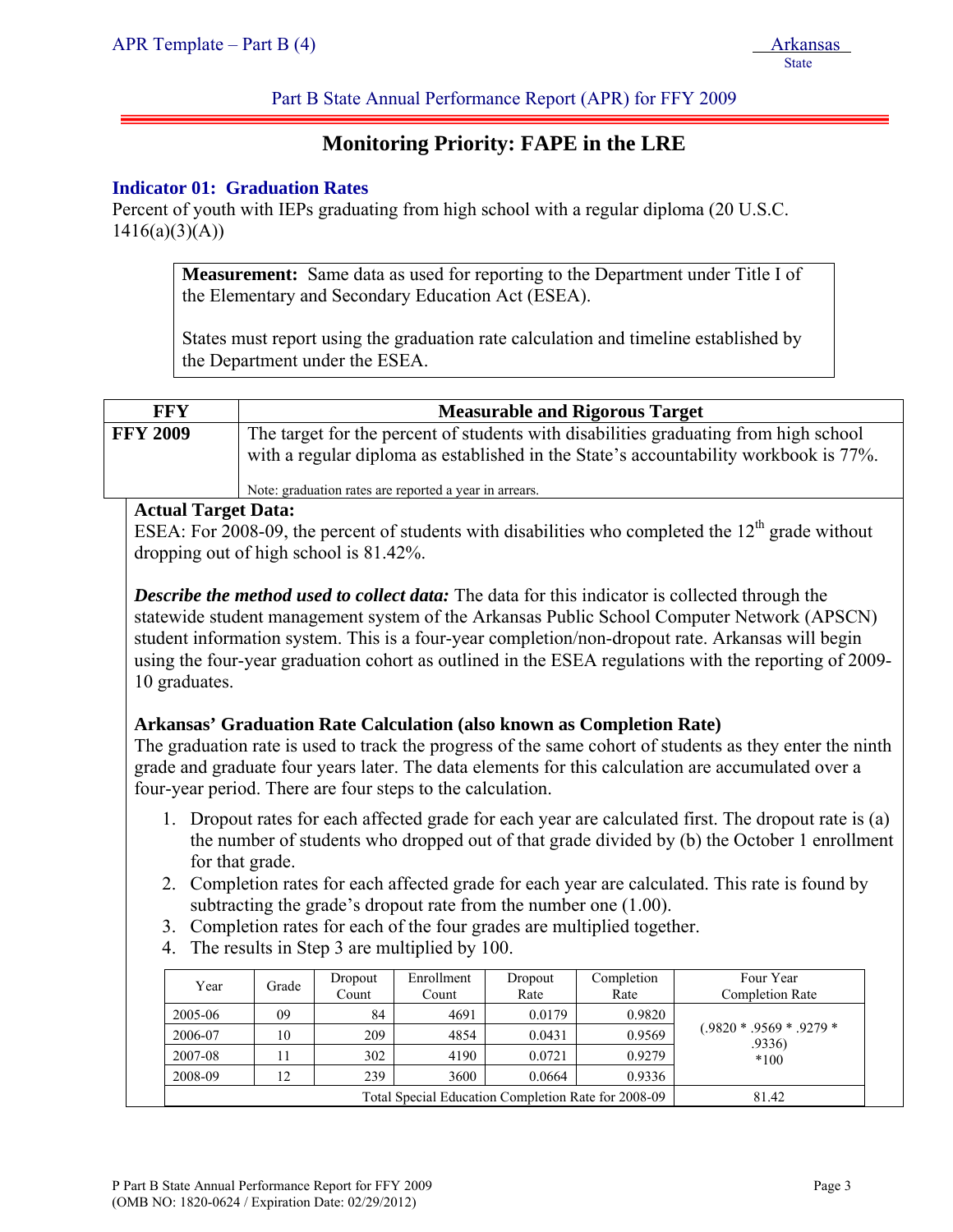Arkansas is reporting the ESEA reported data in EDEN file N/X041 that pre-populated the Consolidated State Performance Report (CSPR), as directed by OSEP, even though it is not an actual graduation rate. The calculation of the data in N/X041 does not represent a four-year graduation rate; it is considered a four-year completion/non-dropout rate. The formula does not include the actual number of graduates and fails to generate a numerator or denominator resulting in the inability to ascertain the validity and reliability of the graduation rates submitted in files N/X04.

#### **Discussion of Improvement Activities Completed and Explanation of Progress or Slippage that Occurred for FFY 2009:**

The target for 2008-09 is the percent of students with disabilities graduating from high school with a regular diploma as established in the State's accountability workbook as 77%; however the calculated rate for 2008-09 is 81.42 %. While a 7.4% increase from 75.81% in 2007-08 is an improvement, it also illustrates the instability of the current calculation which tends to rise and fall substantially from year-to-year as shown in Exhibit I-1.1.



#### **Targeted Activities**:

Targeted activities for this indicator are conducted by the Monitoring/Program Effectiveness Section (M/PE), Post-school Outcomes Intervention for Special Education program (P.O.I.S.E.), Arkansas Transition Services (ATS) and the Arkansas Local Education Agency Resource Network (AR-LEARN). A summary of their activities for 2009-10 is presented below.

Monitoring/Program Effectiveness Section: The M/PE section of the Special Education Unit (SEU) reviews graduation rates via the Monitoring Profiles to determine if districts are graduating students with disabilities at the same rate of all students. Each district that triggers on the Monitoring Profiles is required to include an action plan in the district's submission of the Arkansas Comprehensive School Improvement Plan (ACSIP). To address the localized concerns about graduation rates, the monitoring staff works with the districts to develop strategies and actions within their ACSIP to address this issue.

Centralized Intake and Referral/Consultant Unified Intervention Team (CIRCUIT): To identify districts needing additional technical assistance, referrals of students age 14-21 made to the CIRCUIT are forwarded to the Post-school Outcomes Intervention for Special Education (P.O.I.S.E.)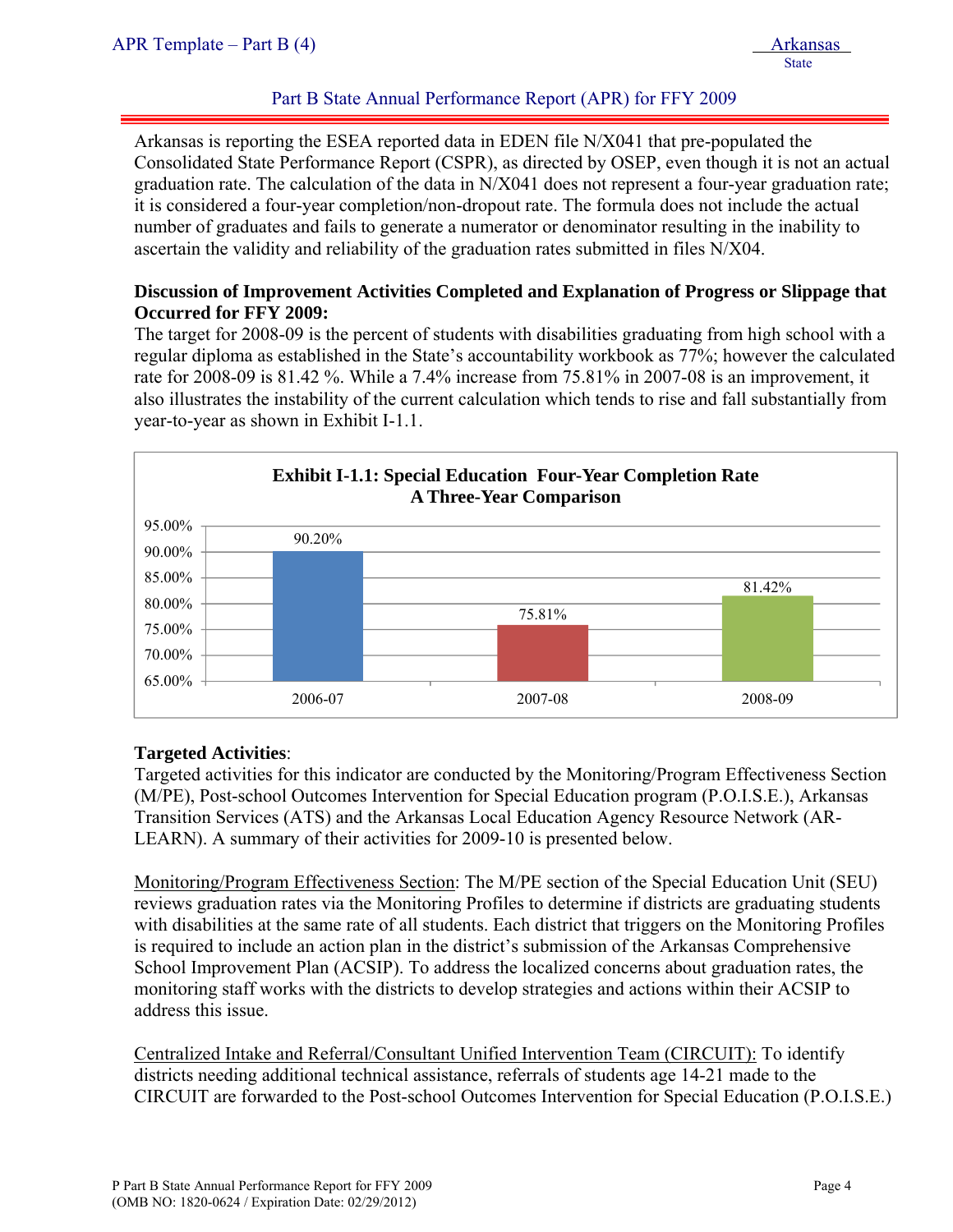team, if appropriate. P.O.I.S.E. assists districts in the development of IEPs for youth that facilitate graduation. By reviewing each child's IEP, the IEP team considers the strengths of the child, the concerns of the parents for enhancing the education of their child, the results of the initial evaluation or most recent evaluation of the child, the child's academic development, and the functional needs of the child.

#### P.O.I.S.E activities related to this indicator were:

Arkansas Greater Graduation Initiative: P.O.I.S.E. participated in the Arkansas Greater Graduation Initiative Phase II process to implement Drop-Out Prevention Programs in 10 targeted local school districts. The Criminal Justice Institute, Arkansas Department of Education, and the Little Rock School District collaborated to create the grant application, the review process and protocol for technical assistance. Hot Springs, Forest City, Helena, Springdale, and the Little Rock School District submitted applications based upon the "Staying Power" strategies.

Ninth Grade Academies: Arkansas Department of Career Education and P.O.I.S.E. continued the collaboration to implement 9th grade redesign statewide. A joint training to support Ninth Grade Academies for drop-out prevention was established with funds being provided by Career education for schools that volunteer to complete the training requirements.

National Dropout Prevention Center for Students with Disabilities Collaboration: P.O.I.S.E. convened a combined district and state team to attend Building Effective Practice in Drop-out Prevention: A Summit for State and Local Education Agencies in Baltimore, MD, November 16-18, 2009. Ms. Deloris Massey from Hot Springs High School; Gina Williams and Adrienne Brown from McClellan High School, and Jacque Reese from AR-JEdI attended two full days of intense technical assistance. The local districts presented the action reports to their respective Drop-out prevention teams for review and adoption of recommended strategies. The teams participated in follow-up webinars hosted by NDPC-SD.

National Post-School Outcome Center Collaboration: The P.O.I.S.E. staff in collaboration with the IDEA Data & Research Office presented during the National Post School Outcome Data Use Toolkit Training hosted in Eugene, Oregon, March 17-18, 2010. IDEA Data & Research staff provided state data and district data for the meeting. Arkansas's pilot process was shared with participants.

P.O.I.S.E. website: The P.O.I.S.E. website, www.poisedforgraduation.org was updated with links for dropout prevention to include the Arkansas River Education Service Cooperative (ARESC) website. ARESC is serving as a pilot site for Dropout Prevention in the region.

Check and Connect Program: P.O.I.S.E coordinator continues to provide Check and Connect Training opportunities and professional development for local school districts that triggered in the area of drop-out or graduation. South Mississippi County School District (Middle School and High School) and McClellan High School/Little Rock are implementing the model with fidelity. Local districts that implemented components of the model were Brinkley, Hot Springs, and Mineral Springs.

Check and Connect is also being supported by Arkansas Transition Services. In September 2009, Arkansas Transition Services and members from three school districts received training from the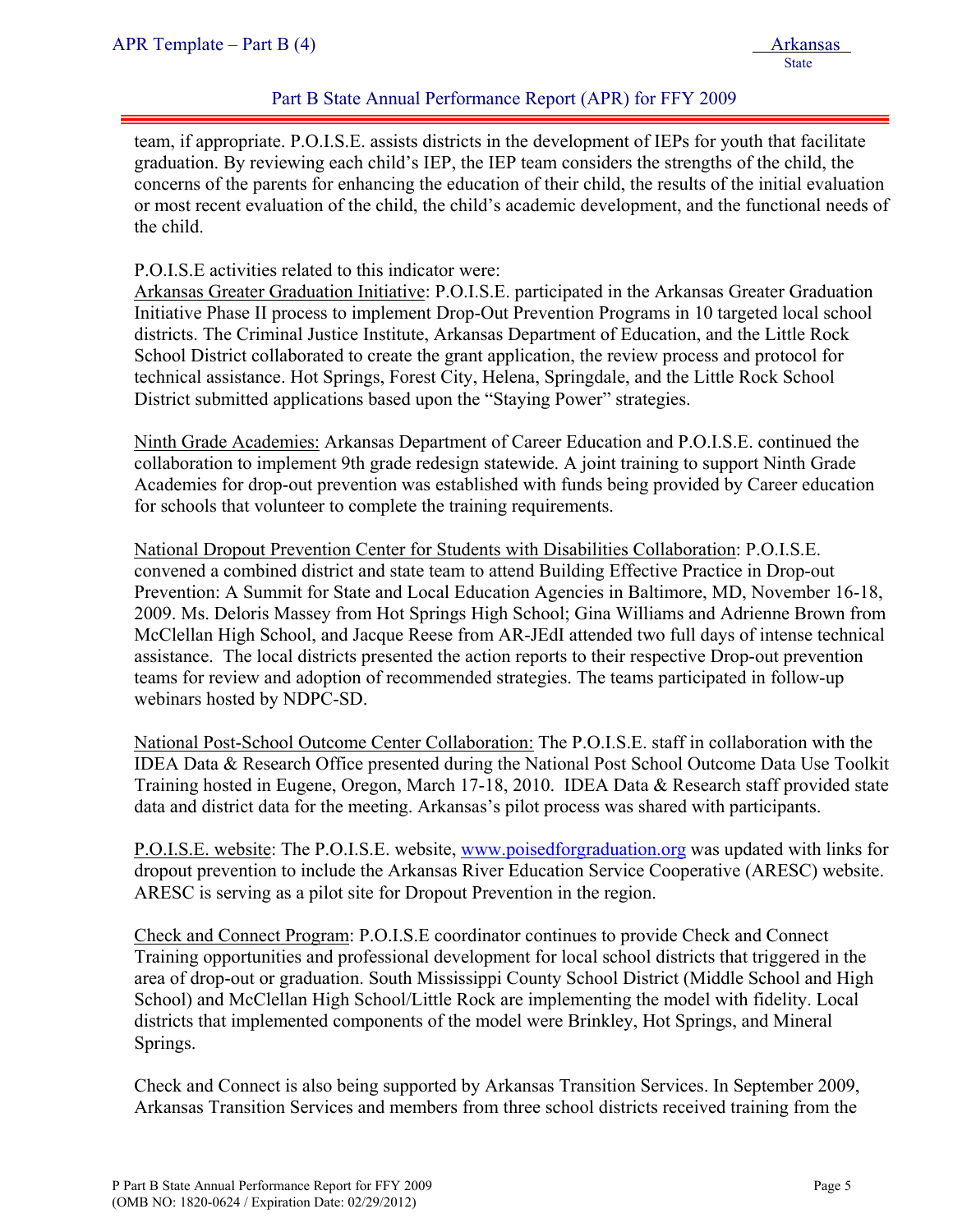Institute on Community Integration at the University of Minnesota on the Check and Connect program, a comprehensive student engagement intervention. Clinton School District, after attending the training, began to fully implement the program.

Changing Outcomes through Retention Elements (C.O.R.E.): The C.O.R.E. project began to provide interventions in three Arkansas school districts for an initial cohort of ninth graders failing the first semester of the 2007-08 school year. In 2008-09, the C.O.R.E. project expanded to include select high schools in the Little Rock School District, the largest district in the State, as well as the continued participation of the three initial districts. In 2009-2010 the C.O.R.E. project, in collaboration with the IDEA Data & Research Center, developed a model data base with students that drop out of school. The intent was to collect and analyze reflective data from prior years to determine additional risk factors that lead to students leaving prior to graduation. The model was presented as training to the Arkansas River Education Service Cooperative Local Education Agency Supervisors. The presentation was Arkansas's rudimentary assessment of a local Early Warning System.

Little Rock School District Collaborations:

- McCellan High School data-base profiles were developed to identify 9th graders with two risk factors during the first nine weeks: attendance of 80% or less, course failure in Algebra I, Civics and Language Arts. The building principal, data manager, counselors and drop-out prevention teams provided immediate interventions for the target group. The process of student identification and provision of interventions was repeated after the second nine weeks to show student improvement, identify new students, and to intensify the interventions for specific students if warranted.
- P.O.I.S.E. staff participated (October-December 2009) on a committee that provided research and policy recommendations to the Little Rock School District Board of Directors for approval to establish a District Truancy Board to address attendance.

Arkansas Transition Services activities related to this indicator were:

In 2009-10, Arkansas Transition Services (ATS) provided over 175 professional development opportunities to more than 1,000 participants from across the State. The following is a partial list of trainings with outcomes measures ― the percent change in knowledge and skills as a result of the training.

| # of<br>trainings | <b>Name of Activity</b>                              | <b>Participants</b> | # of district's<br>that attended | % improvement<br>from pre-post test |
|-------------------|------------------------------------------------------|---------------------|----------------------------------|-------------------------------------|
| 3                 | Person Centered Planning                             | 36                  | 14                               | 70%                                 |
| 6                 | Self-Advocacy Strategy                               | 57                  | 20                               | 59%                                 |
| 5                 | Take OFF                                             | 87                  | 22                               | 65%                                 |
| 4                 | <b>Transition Class: Getting Started</b>             | 64                  | 12                               | 66%                                 |
| 3                 | Transition Class: Integrating Ideas                  | 73                  | 22                               | 71%                                 |
|                   | Transition Class: Getting the Job                    | 29                  | 14                               | 76%                                 |
| 49                | <b>Transition Toolkit</b>                            | 533                 | 105                              | 53%                                 |
| $\overline{2}$    | <b>Transition Update</b>                             | 24                  |                                  | 57%                                 |
| 3                 | <b>Customized training: Transition Activities</b>    | 114                 |                                  | 71%                                 |
|                   | Customized training: Writing Post-Secondary<br>Goals | 4                   |                                  | 57%                                 |
|                   | Customized training: Writing Transition Plans        | 82                  | 10                               | 70%                                 |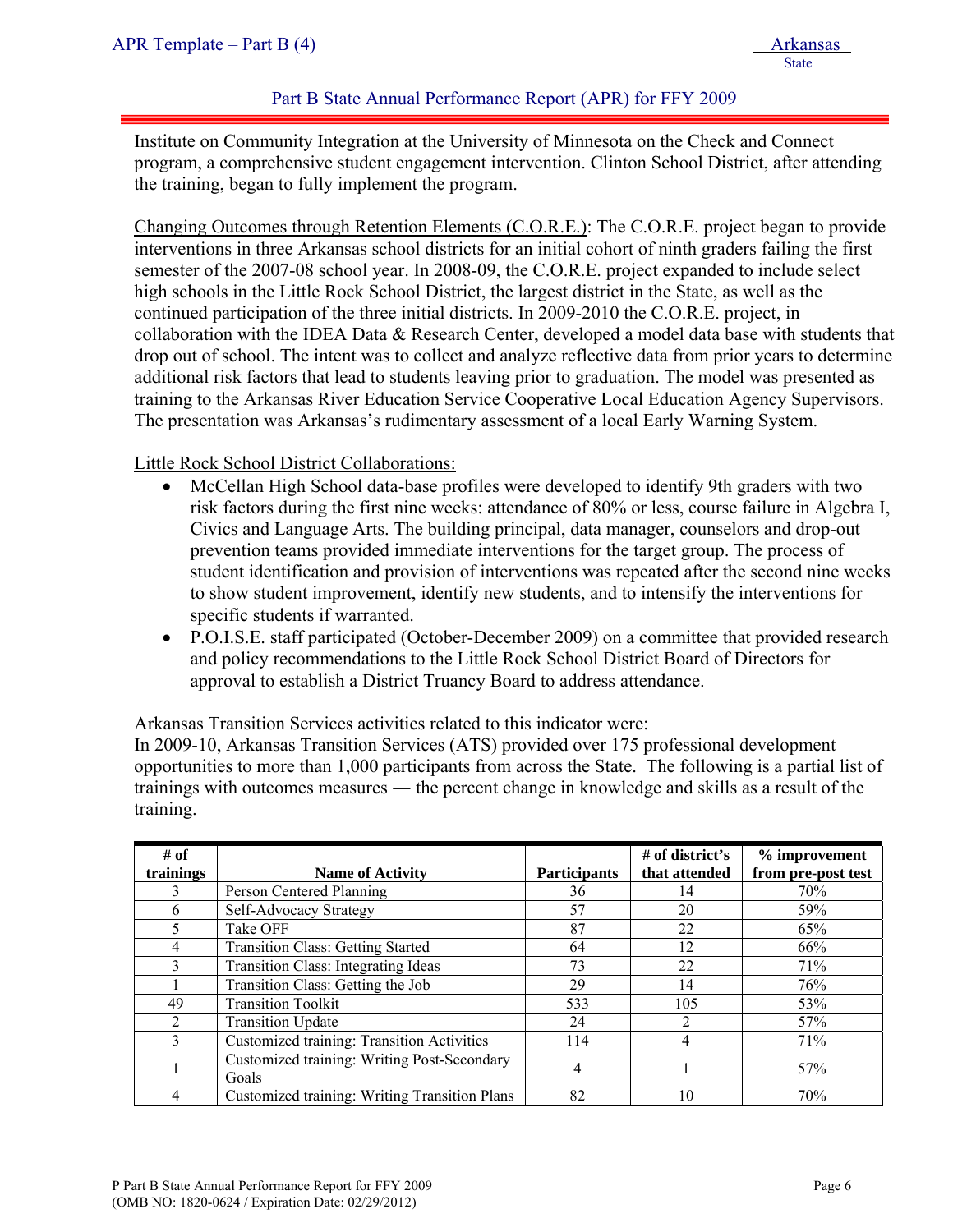Interagency Agreements with School Districts: A Total of 121 districts signed Interagency Agreements with Arkansas Transition Services (ATS) in an effort to establish a more effective working relationship. These districts have close working relationships with their regional transition specialists, including regular trainings and consultations.

Partnership with the National Secondary Transition and Technical Assistance Center: ATS continued its partnership with the National Secondary Transition and Technical Assistance Center to improve transition services and ultimately improve student post school outcomes. NSTTAC is also working with ATS on a "Focus" school, West Memphis High School. In particular staff is working closely with the LEA Supervisor, the Transition Coordinator for West Memphis High School and a Special Education teacher in implementing a Transitions Class. NSTTAC is providing financial and technical assistance along with Arkansas Transition Services. Data will be collected and reported to see what tools, assessments, curricula and practices were most effective.

Roundtable Meeting: Fourteen (14) teachers representing six districts attended the annual roundtable meeting. The meeting provided teachers of Transition classes the opportunity to come together to share ideas, concerns, resources and receive information on various resources that can enhance their transitions classes.

Person-Centered Planning Training: There were 36 teachers/administrators from 14 school districts which participated in the three Person-Centered Planning (PCP) trainings. Participant pre- and posttest scores revealed a 70% increase of knowledge and skills. The training was provided to individuals from around the state in an effort to promote PCP in the districts. This past year ATS also facilitated meetings for students around the state. During the meetings action plans are developed for which ATS provides general follow up and assistance in implementation, if needed.

Transitions Class-Integrating Ideas: There were three "Integrating Ideas" trainings held with 40 teachers/administrators participating. Participant pre- and post-test scores revealed a 71% increase of knowledge and skills. The training is for teachers that have attended the Transition Class: Getting Started training. This training provides attendees with a comprehensive overview of a Transitions Class. Attendees receive a general scope and sequence of the class as well as suggestions and a preview of possible materials to use in the classroom. Lesson plans are also presented to help the class run smoothly and accomplish the goal of improving post school outcomes. There is a  $\overline{Q} \& A$ time for teachers and a "share" time to gather strategies and ideas from other teachers teaching a Transitions Class. Statewide trainings are generally offered twice a year.

Local Consults: ATS consultants have provided upon request approximately 83 consults to districts within their regions. These consults consist of information sharing, file reviews, classroom set up and general planning for the transition process. Some consultants provide these consults on a monthly basis to support implementation through ongoing technical assistance. There have been great results from these consults, including "Transitions Tuesdays," at one district. Forrest City High School consists of all teachers teaching Transition Activities that are on their Transition Plans to help make post school outcomes a reality. The teachers are given a conference period daily to plan, make arrangements for field trips, do assessments, and then instruct on Tuesdays. Their consultant observes one Tuesday a month to ensure they are meeting the needs of the students' Transition Plans. The consultant also comes another day a month for instruction and input based on the previous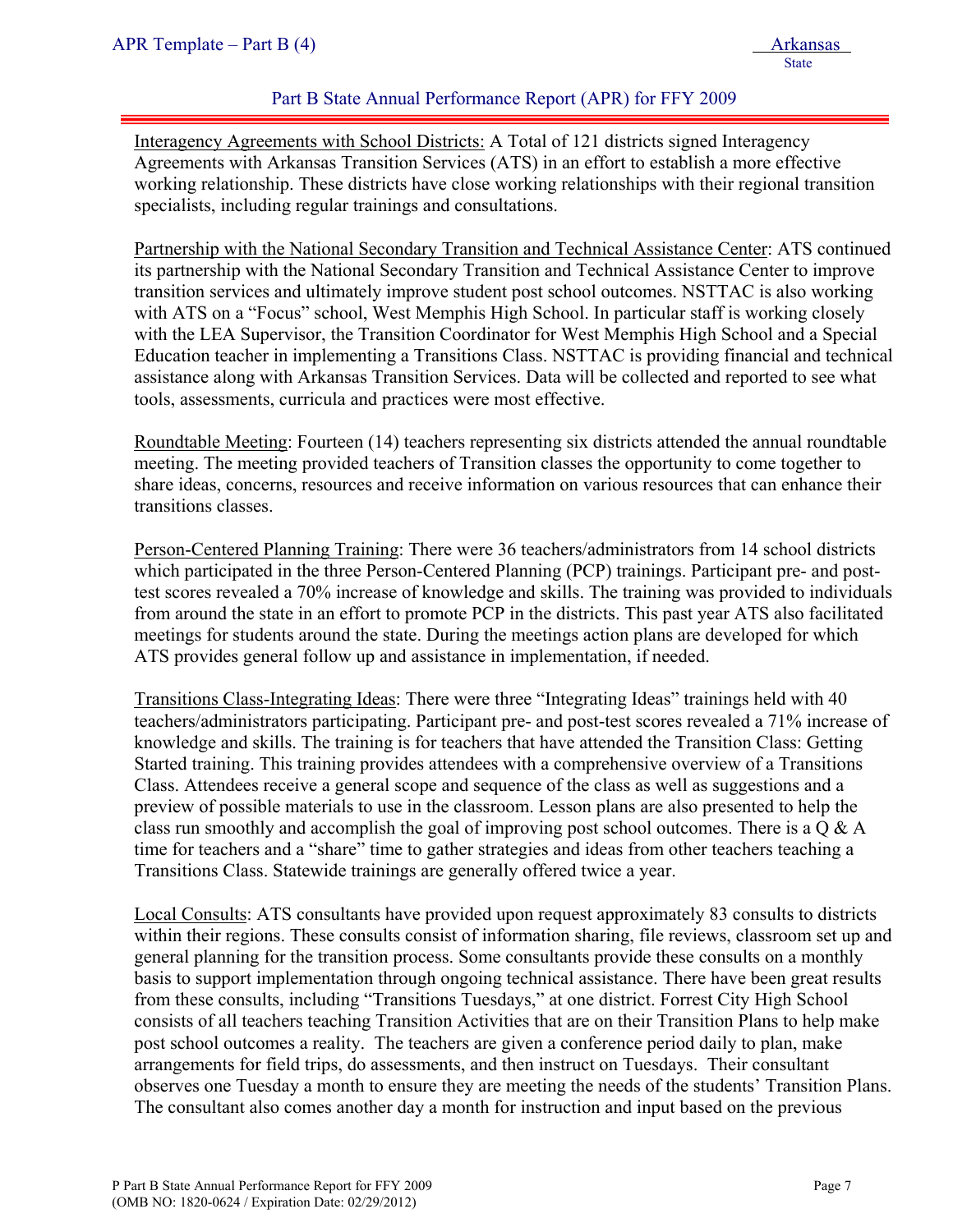observations.

CASSP Teams: ATS consultants participated on Child and Adolescent Service System Program (CASSP) teams serving approximately 38 students.

Transition Orientation Nights for Parents: Approximately ten Transition Orientation Nights for Parents took place in 2009-10. These events present general information on the transition process to parents and provide them an opportunity to ask questions and participate in the assessment process. Many have had agencies attend also to provide information on various services.

Transition Fairs/Agency Fests: Transition Fairs/Agency Fests are an opportunity for students and families to learn about area agencies and services they provide. Approximately 12 Transition Fairs/ Agency Fests were held throughout the State. Several more are currently being planned.

Transition Youth Conference: The annual Youth Conference was held in Hope, Arkansas in October 2009 and another was held in Magnolia, Arkansas. Students with disabilities from 13 school districts of that Co-op area attended. Training has been developed for others to learn how to hold these throughout the state.

Presentations at State and National Meetings: ATS provided presentations on various Transition topics and practices at several state and national conferences including: Arkansas Council for Exceptional Children, SEAS Forum, Developmental Disabilities Conference, ADE-SEU's Data and Research Data Conference, and OSEP's Leadership Conference. A youth panel of current and former students and the Clinton School District that is implementing Check and Connect presented at the 2009 Transition Summit and the National State Planning Institute in May 2010.

Cadre Meetings: Cadre meetings are held at least twice a year to present team leaders with the latest information and professional development. A Cadre meeting was held in December 2009 with a focus on the Self-Advocacy Strategy and writing post-secondary and annual goals for students with disabilities. Fifty participants were in attendance and each team received curriculum materials.

A cadre meeting for leaders and co-leaders of local teams around the state was also held February 25- 26 in Little Rock. This meeting provided teams with professional development on TAKE OFF and the College Bound Arkansas program. Information on writing post-secondary goals was presented by NSTTAC consultants and teams were given time to update their team plans.

Secondary Transition State Planning Institute: Members of Arkansas Transition Services attended this annual meeting in May 2010 to continue work on a state plan to improve indicator outcomes. The team established goals in three areas: to implement Check and Connect in pilot school districts in Arkansas; to establish Youth Leadership Teams in a district in Arkansas; and to improve the data collection process in an effort to improve post school outcomes. ATS will again attend and hope to present in May 2011. ATS also helped provide a youth panel which presented in a general session at the Institute. These were students that also presented at the ATS state conference.

Arkansas Youth United: The ATS Consultant in Northwest Arkansas collaborated with Arkansas Youth United (AYU) in providing a Transition Fair in NW Arkansas. Two parent resource panels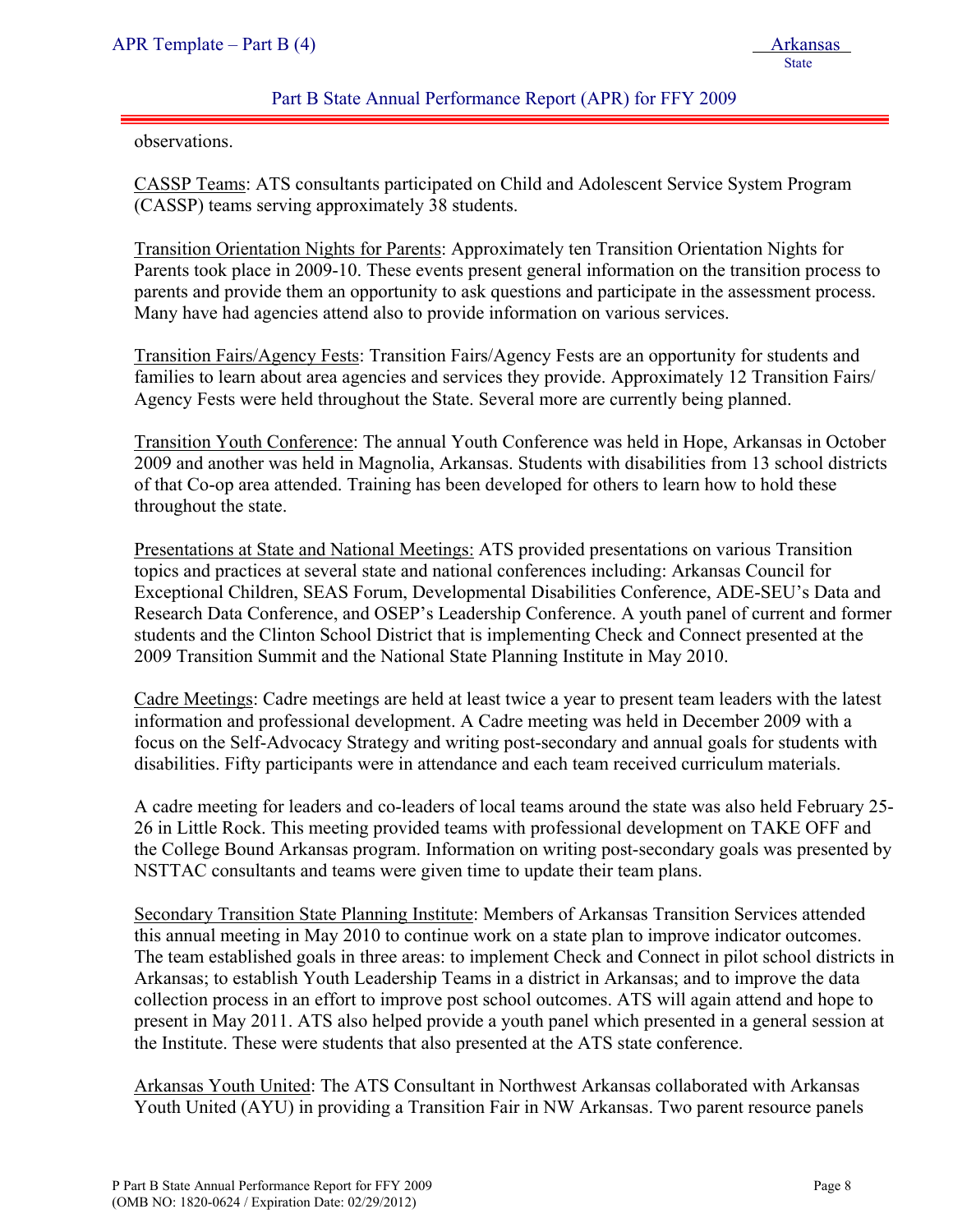were held for parents, teachers and others needing resources in collaboration with AYU. An AYU employee also represented students with disabilities on a youth panel at NSTTAC's Institute.

The Arkansas Local Education Agency Resource Network (AR-LEARN): AR-LEARN continues to expand its assistance to LEAs in meeting the challenges of providing quality special education services to address the needs of students. More than 900 teachers and administrators participated in workshops offered by AR-LEARN. AR-LEARN workshops address six of the APR indicators.

Autism Diagnostic Observation System (ADOS): AR-LEARN conducted a two-day clinical training course on using ADOS to identify people with an autism spectrum disorder (ASD). The ADOS is a structured interaction and interview session with the person suspected of having ASD to assess social and communication behaviors. The workshop was offered twice during the year with a total of 52 participants. Additionally, an advanced ADOS training was offered with 13 participants. Participants included school psychology specialists, early childhood and school age behavior specialists, psychological examiners, speech language pathologists as well as special education teachers and supervisors.

Strategies for Teaching Autism based on Research (STAR): STAR is a two-day clinical training course on practicing some techniques of discrete trial training, pivotal response training, and teaching functional routines. The program provides a structure that allows teachers to implement instruction throughout the child's day through typical school routines and provides techniques to teach the child in a 1:1 instructional session. The workshop had 49 participants which included special and general education teachers, speech language pathologists, paraprofessionals, school psychology specialists, and behavior consultants.

Structured Teaching for Students with Autism (TEACCH): TEACCH is a five day workshop with five objectives: (1) Understand characteristics of ASD; (2) Understand and demonstrate structured teaching methods for beginning, moderate and higher level students with ASD; (3) Design visual schedules and work systems for students with ASD; (4) Understand the importance of visual structures in designing educational activities for ASD; and (5) Understand behavior management strategies effective with students who have ASD. The workshop, which is offered each summer, had 58 participants which included early childhood and school age special education teachers, paraprofessionals, and speech language pathologists.

#### **Revisions, with Justification, to Proposed Targets/Improvement Activities/Timelines/Resources for FFY 2009:**

There were no revisions to the proposed targets. However, improvement activities were expanded in the SPP to incorporate the various activities conducted across the State. See pages 14-16 of the SPP.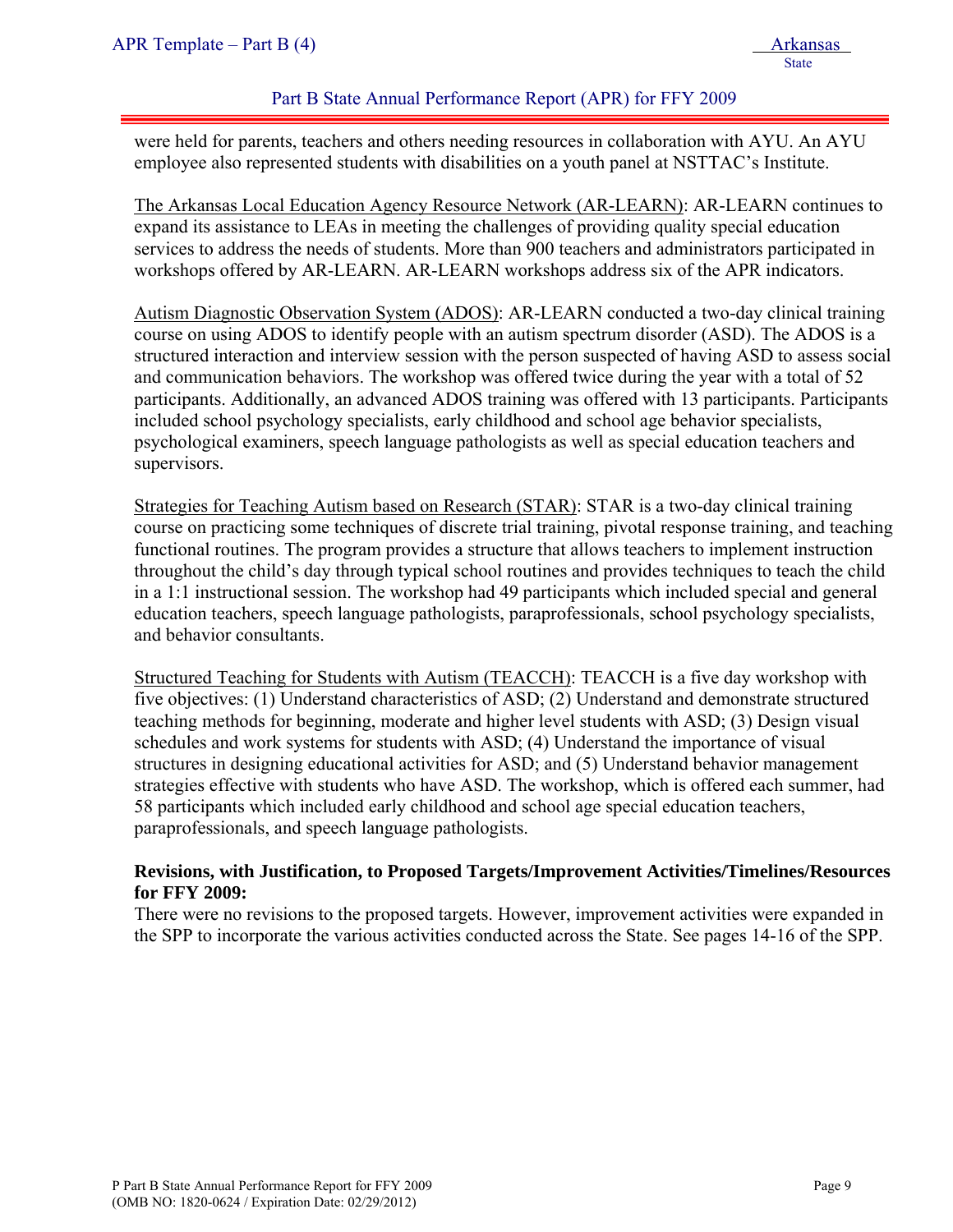## **Monitoring Priority: FAPE in the LRE**

#### **Indicator 02: Dropout Rates**

Percent of youth with IEPs dropping out of high school  $(20 \text{ U.S.C. } 1416(a)(3)(A))$ 

#### **Measurement:**

States must report using the dropout data used in the ESEA graduation rate calculation and follow the timeline established by the Department under the ESEA.

In accordance with Arkansas Code Annotated §6-15-503, the calculated school enrollment census (October 1 through September 30) total for students grade 7-12, is used to determine the dropout rate for all students. Dropouts include students who leave prior to graduation including students who pursue taking the General Educational Development test leading to a General Equivalency Diploma (GED). Currently, this is an event calculation and does not follow a cohort.

| FFY             | <b>Measurable and Rigorous Target</b>                                               |
|-----------------|-------------------------------------------------------------------------------------|
| <b>FFY 2009</b> | The target for the percent of youth with IEPs dropping out of high school is 4.25%. |

#### **Actual Target Data:**

In 2008-09, 3.66% of students in grades 7-12 receiving special education services dropped out of school.

Note: Dropout rates are reported a year in arrears.

*Describe the method used to collect data:* The single year event data for this indicator is collected through the Arkansas Public School Computer Network (APSCN) student information system and submitted through the EDEN submission system (ESS) by the ADE Data Administration Office. Data Administration provides the numbers for this indicator to the Special Education Unit. The data reflects students in grades 7-12.

| Number of youth with IEPs   | Number of youth with IEPs in grades | <b>Percent of youth with IEPs</b> |  |  |
|-----------------------------|-------------------------------------|-----------------------------------|--|--|
| dropping out of high school | 7-12 enrollment (Oct. count).       | dropping out of high school       |  |  |
| 916                         | 25,060                              | 3.66                              |  |  |

#### **Discussion of Improvement Activities Completed and Explanation of Progress or Slippage that Occurred for FFY 2009:**

Based on the ESEA data for students in grades 7-12, in the 2008-09 school year, the special education dropout rate was 3.66%; a 14.5% improvement from the 2007-08 dropout rate of 4.28%. The 2008-09 dropout rate closely aligns with the 2004-05 baseline rate of 3.32%, which was calculated using the IDEA exiting data.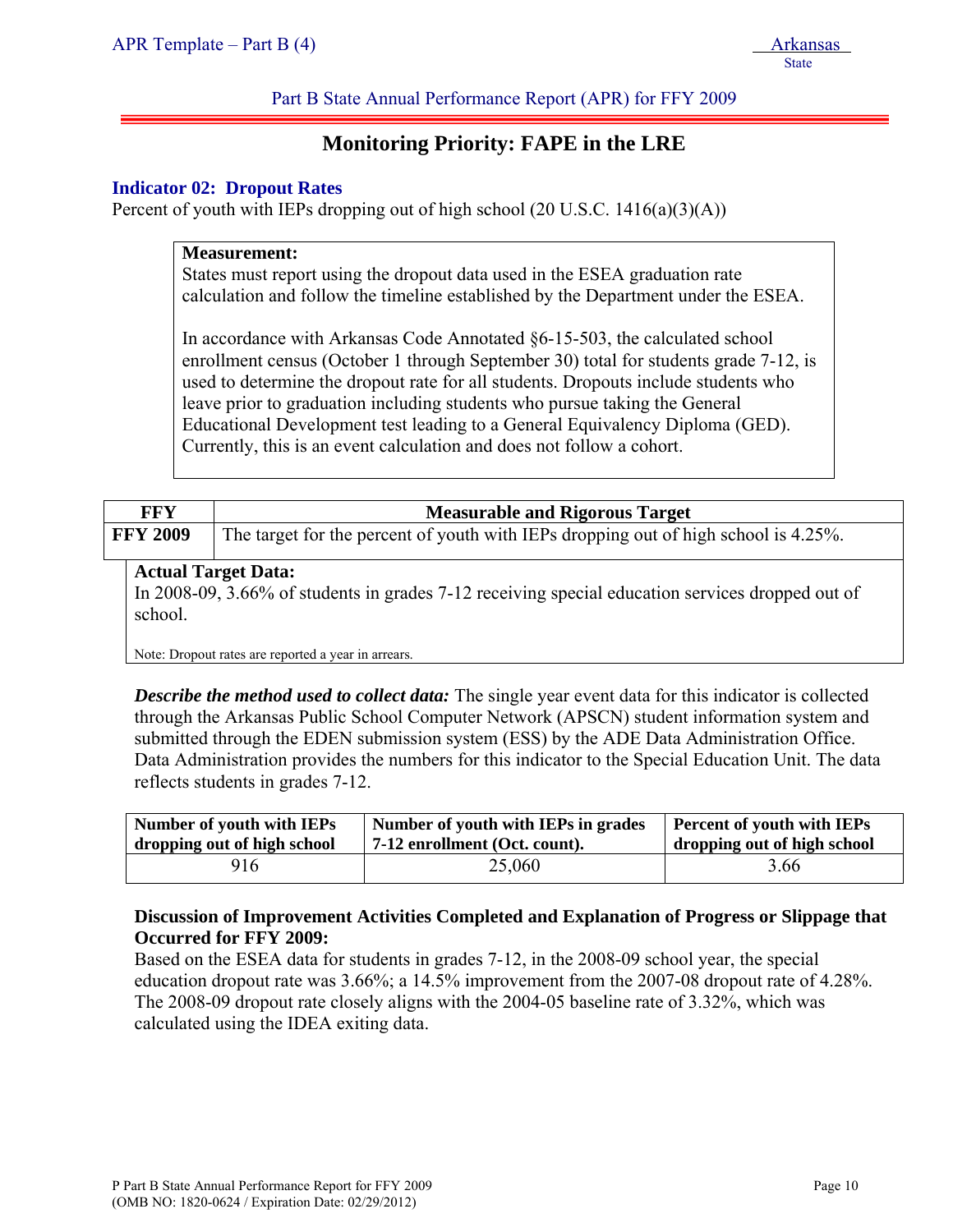

The ADE-SEU continues to be concerned with how students are identified as being a student with a disability for the purpose of the dropout calculation under ESEA. In discussions with APSCN and the Data Administration and Reporting Section, under the current calculation it remains unclear if students with a disability are identified based on October 1 enrollment or their status at the time of dropping out. Student status is essential to the calculation since many students are dismissed from special education services in grades 7-12. Another concern is the exclusion of non-graded students in the calculation. Arkansas allows students to have a non-graded status. While the non-graded status codes are not routinely used in the elementary and middle school grades, they are used for students who remain in high school beyond 4 years. Excluding these students from the calculation reduces the denominator which would artificially increase the dropout rate. There is a standard calculation for determining the grade level which the ADE-SEU believes should be applied so all students with disabilities in grades 7-12 are counted. Some of these concerns will be addressed when the reporting of dropout data is tied to the four-year graduation cohort. Under the new four-year graduation cohort calculation students with disabilities are being identified in the ninth grade and will remain in the special education sub-cohort throughout high school.

The ADE-SEU and the IDEA Data & Research Office at the University of Arkansas at Little Rock (UALR) will continue to work closely with the APSCN and Data Administration and Reporting Section to develop a process for identifying students with a disability who drop out of school.

#### **Targeted Activities:**

Targeted activities for this indicator are conducted by the Monitoring/Program Effectiveness Section (M/PE), Post-School Outcomes Intervention for Special Education (P.O.I.S.E.) and Arkansas Transition Services (ATS). A summary of their activities for 2009-10 is presented below.

The Monitoring/Program Effectiveness (M/PE) Section: The M/PE section of the Special Education Unit reviews districts' dropout data via the Monitoring Profiles to ascertain each district's status with regard to dropout. The data used for the Monitoring Profiles is the most recent IDEA data available (i.e. 2009-10). Each district that triggers on the Monitoring Profiles is required to include an action plan in the district's submission of the Arkansas Comprehensive School Improvement Plan (ACSIP). To address the localized concerns about dropout, the monitoring staff works with the districts to develop strategies and actions in their ACSIP.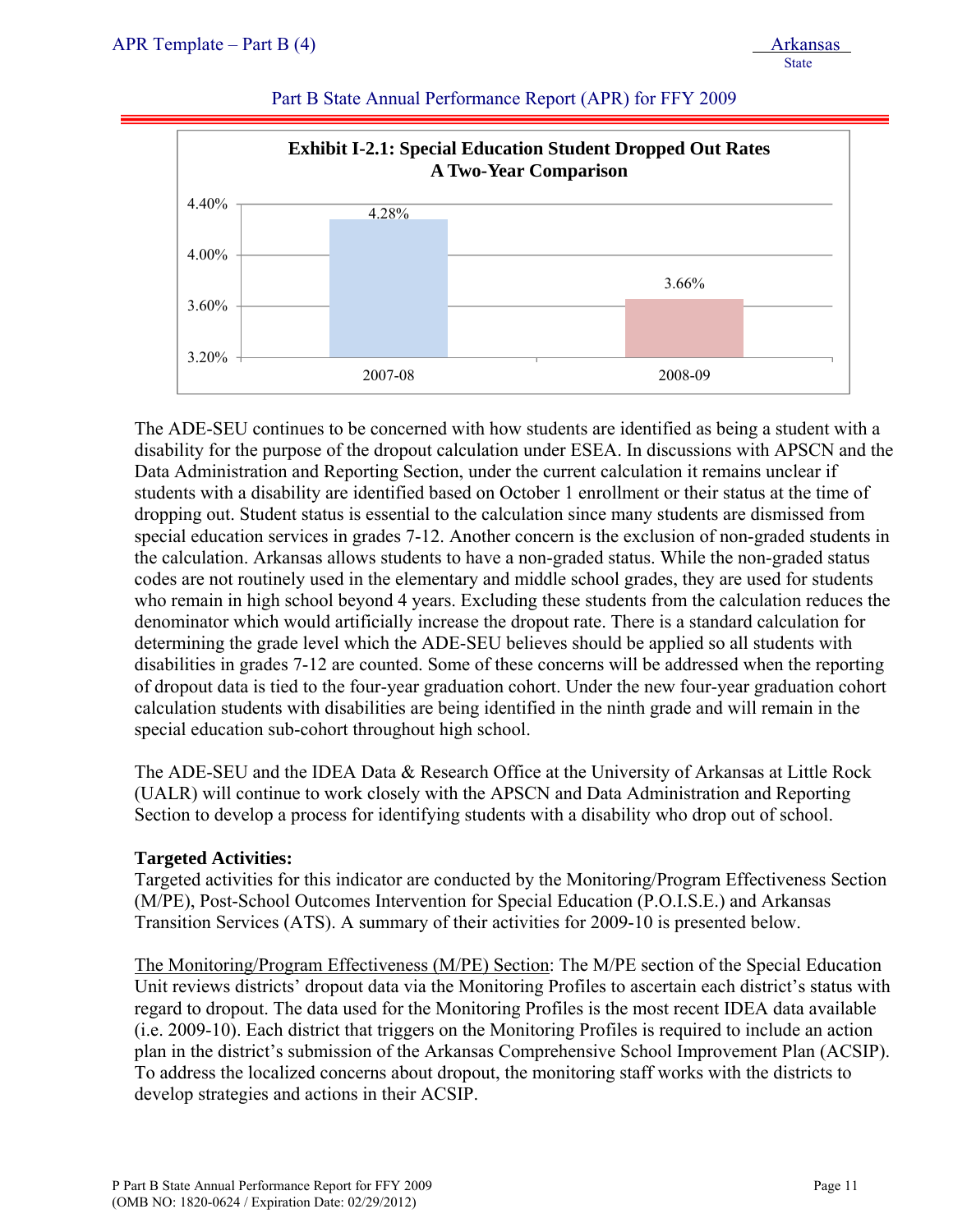Centralized Intake and Referral/Consultant Unified Intervention Team (CIRCUIT): To identify districts that need additional technical assistance, referrals of students ages 14-21 to the CIRCUIT are forwarded to the Post-School Outcomes Intervention for Special Education (P.O.I.S.E.) team, if appropriate. In 2009-10, P.O.I.S.E received 23 referrals through CIRCUIT. P.O.I.S.E. assists districts in the development of IEPs for youth that facilitate graduation. By reviewing each child's IEP, the IEP team considers the strengths of the child, the concerns of the parents for enhancing the education of their child, the results of the initial evaluation or most recent evaluation of the child, the child's academic development, and the functional needs of the child.

#### P.O.I.S.E activities related to this indicator were:

Arkansas Greater Graduation Initiative: P.O.I.S.E. participated in the Arkansas Greater Graduation Initiative Phase II process to implement Drop-Out Prevention Programs in 10 targeted local school districts. The Criminal Justice Institute, Arkansas Department of Education, and the Little Rock School District collaborated to create the grant application, the review process and protocol for technical assistance. Hot Springs, Forest City, Helena, Springdale, and the Little Rock School District submitted applications based upon the "Staying Power" strategies.

Ninth Grade Academies: Arkansas Department of Career Education and P.O.I.S.E. continued the collaboration to implement 9th grade redesign statewide. A joint training to support Ninth Grade Academies for drop-out prevention was established with curricular funds being provided by Career education for schools that volunteer to complete the training requirements.

National Dropout Prevention Center for Students with Disabilities Collaboration: P.O.I.S.E. convened a combined district and state team to attend Building Effective Practice in Drop-out Prevention: A Summit for State and Local Education Agencies in Baltimore, MD, November 16-18, 2009. Ms. Deloris Massey from Hot Springs High School; Gina Williams and Adrienne Brown from McClellan High School, and Jacque Reese from AR-JEdI attended two full days of intense technical assistance. The local districts presented the action reports to their respective Drop-out prevention teams for review and adoption of recommended strategies. The teams participated in follow-up webinars hosted by NDPC-SD.

National Post-School Outcome Center Collaboration: The P.O.I.S.E. staff in collaboration with the IDEA Data & Research Office presented during the National Post School Outcome Data Use Toolkit Training hosted in Eugene Oregon, March 17-18, 2010. IDEA Data & Research provided state data and district data for the meeting. Arkansas's pilot process was shared with participants.

P.O.I.S.E. website: The P.O.I.S.E. website, www.poisedforgraduation.org was updated with links for dropout prevention to include the Arkansas River Education Service Cooperative (ARESC) website. ARESC is serving as a pilot site for Dropout Prevention in the region.

Check and Connect Program: P.O.I.S.E coordinator continues to provide Check and Connect Training opportunities and professional development for local school districts that triggered in the area of drop-out or graduation. South Mississippi County School District (Middle School and High School) and McClellan High School/Little Rock are implementing the model with fidelity. Local districts that implemented components of the model were Brinkley, Hot Springs, and Mineral Springs.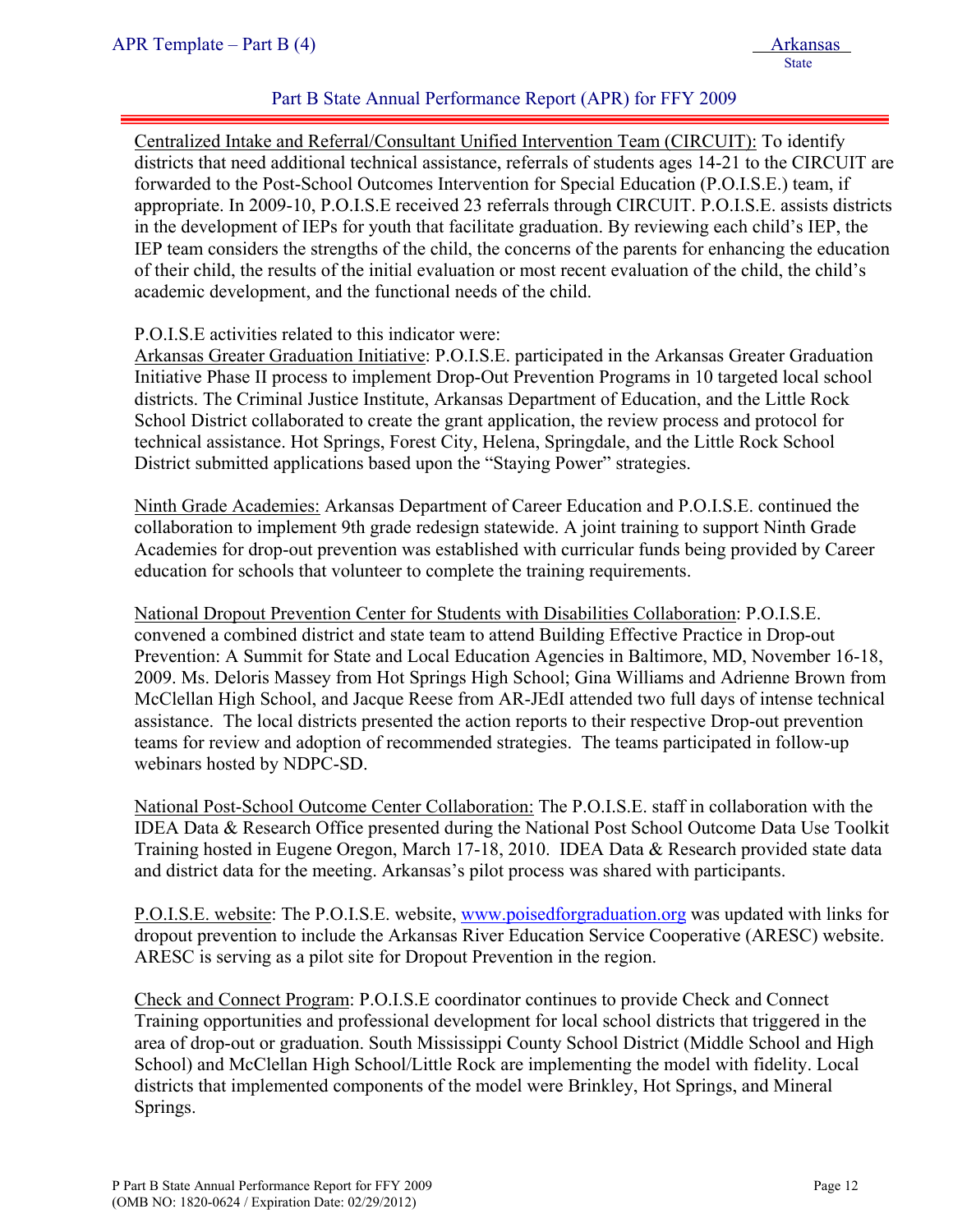Check and Connect is also being supported by Arkansas Transition Services. In September 2009, Arkansas Transition Services and members from three school districts received training from the Institute on Community Integration at the University of Minnesota on the Check and Connect program, a comprehensive student engagement intervention. Clinton School District, after attending the training, began to fully implement the program.

Changing Outcomes through Retention Elements (C.O.R.E.): The C.O.R.E. project began to provide interventions in three Arkansas school districts for an initial cohort of ninth graders failing the first semester of the 2007-08 school year. In 2008-09, the C.O.R.E. project expanded to include select high schools in the Little Rock School District, the largest district in the State, as well as the continued participation of the three initial districts. In 2009-2010 the C.O.R.E. project, in collaboration with IDEA Data & Research Center, developed a model data base with students that drop out of school. The intent was to collect and analyze reflective data from prior years to determine additional risk factors that lead to students leaving prior to graduation. The model was presented as training to the Arkansas River Education Service Cooperative Local Education Supervisors. The presentation was Arkansas's rudimentary assessment of a local Early Warning System.

Little Rock School District Collaborations:

- McCellan High School data-base profiles were developed to identify 9th graders with two risk factors during the first nine weeks: attendance of 80% or less, course failure in Algebra I, Civics and/or Language Arts. The building principal, data manager, counselors and drop-out prevention teams provided immediate interventions for the target group. The process of student identification and provision of interventions was repeated after the second nine weeks to show student improvement, identify new students, and to intensify the interventions for specific students if warranted.
- P.O.I.S.E. staff participated (October-December 2009) on a committee that provided research and policy recommendations to the Little Rock School District Board of Directors for approval to establish a District Truancy Board to address attendance.

Arkansas Transition Services activities related to this indicator were:

In 2009-10, Arkansas Transition Services (ATS) provided over 175 professional development opportunities to more than 1,000 participants from across the State. The following is a partial list of trainings with outcomes measures ― the percent change in knowledge and skills as a result of the training.

| # of           |                                             |                     | # of district's | % improvement      |
|----------------|---------------------------------------------|---------------------|-----------------|--------------------|
| trainings      | <b>Name of Activity</b>                     | <b>Participants</b> | that attended   | from pre-post test |
|                | Person Centered Planning                    | 36                  |                 | 70%                |
| h              | Self-Advocacy Strategy                      | 57                  | 20              | 59%                |
|                | Take OFF                                    | 87                  | 22              | 65%                |
| 4              | <b>Transition Class: Getting Started</b>    | 64                  | 12              | 66%                |
|                | Transition Class: Integrating Ideas         | 73                  | 22              | 71%                |
|                | Transition Class: Getting the Job           | 29                  | 14              | 76%                |
| 49             | <b>Transition Toolkit</b>                   | 533                 | 105             | 53%                |
| $\overline{2}$ | <b>Transition Update</b>                    | 24                  |                 | 57%                |
|                | Customized training: Transition Activities  | 114                 |                 | 71%                |
|                | Customized training: Writing Post-Secondary |                     |                 | 57%                |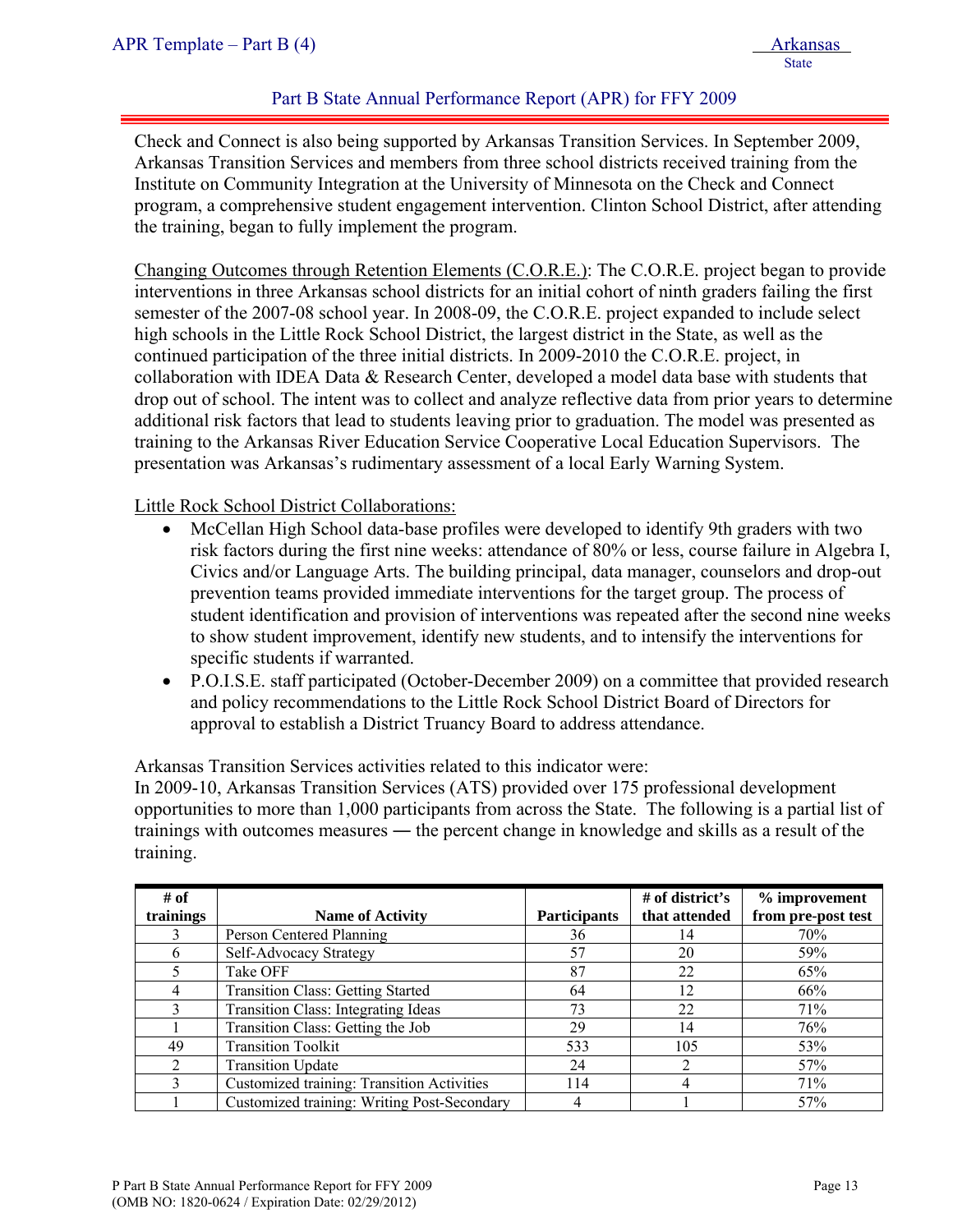| `ioal.                                                                                                                                |    |     |
|---------------------------------------------------------------------------------------------------------------------------------------|----|-----|
| $- - -$<br>$\overline{\phantom{0}}$<br>$\overline{\phantom{a}}$<br>Plans<br>ransition<br>1 A A<br>$-1$<br>'rıtıno<br>ıınσ<br>,,,,<br> | UΖ | 70% |

Interagency Agreements with School Districts: A Total of 121 districts signed Interagency Agreements with Arkansas Transition Services (ATS) in an effort to establish a more effective working relationship. These districts have close working relationships with their regional transition specialists, including regular trainings and consultations.

Partnership with the National Secondary Transition and Technical Assistance Center: ATS continued its partnership with the National Secondary Transition and Technical Assistance Center to improve transition services and ultimately improve student post school outcomes. NSTTAC is also working with ATS on a "Focus" school, West Memphis High School. In particular staff is working closely with the LEA Supervisor, the Transition Coordinator for West Memphis High School and a Special Education teacher in implementing a Transitions Class. NSTTAC is providing financial and technical assistance along with Arkansas Transition Services. Data will be collected and reported to see what tools, assessments, curricula and practices were most effective.

Roundtable Meeting: Fourteen (14) teachers representing six districts attended the annual roundtable meeting. The meeting provided teachers of Transition classes the opportunity to come together to share ideas, concerns, resources and receive information on various resources that can enhance their transitions classes.

Person-Centered Planning Training: There were 36 teachers/administrators from 14 school districts which participated in the three Person-Centered Planning trainings. Participant pre- and post-test scores revealed a 70% increase of knowledge and skills. The training was provided to individuals from around the state in an effort to promote PCP in the districts. This past year ATS also facilitated meetings for students around the state. During the meetings action plans are developed for which ATS provides general follow-up and assistance in implementation, if needed.

Transitions Class-Integrating Ideas: There were three "Integrating Ideas" trainings held with 40 teachers/administrators participating. Participant pre- and post-test scores revealed a 71% increase of knowledge and skills. The training is for teachers that have attended the Transition Class: Getting Started training. This training provides attendees with a comprehensive overview of a Transitions Class. Attendees receive a general scope and sequence of the class as well as suggestions and a preview of possible materials to use in the classroom. Lesson plans are also presented to help the class run smoothly and accomplish the goal of improving post school outcomes. There is a Q & A time for teachers and a "share" time to gather strategies and ideas from other teachers teaching a Transitions Class. Statewide trainings are generally offered twice a year.

Local Consults: ATS consultants have provided upon request approximately 83 consults to districts within their regions. These consults consist of information sharing, file reviews, classroom set up and general planning for the transition process. Some consultants provide these consults on a monthly basis to support implementation through ongoing technical assistance. There have been great results from these consults, including "Transitions Tuesdays," at one district. Forrest City High School consists of all teachers teaching Transition Activities that are on their Transition Plans to help make post school outcomes a reality. The teachers are given a conference period daily to plan, make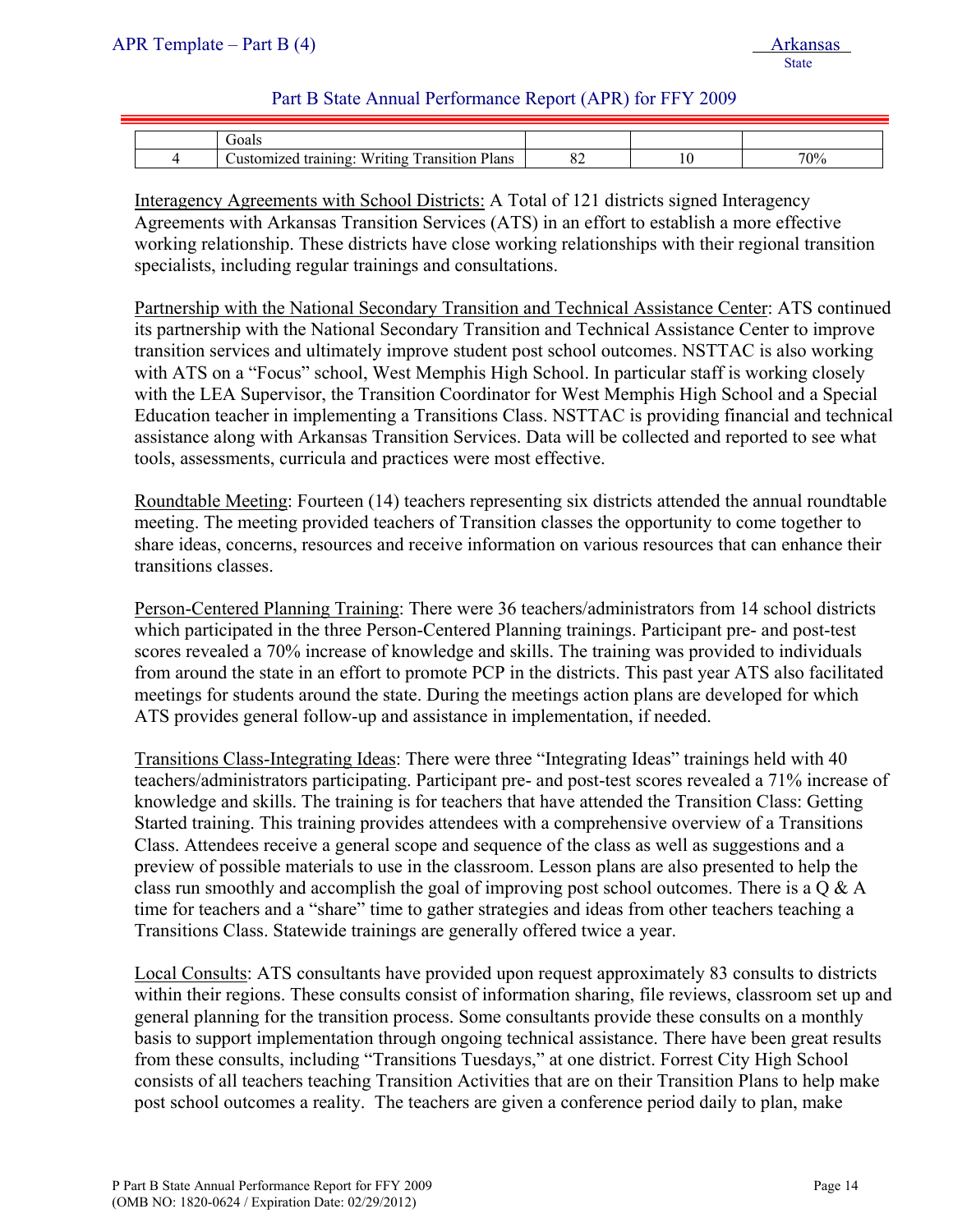arrangements for field trips, do assessments, and then instruct on Tuesdays. Their consultant observes one Tuesday a month to ensure they are meeting the needs of the students' Transition Plans. The consultant also comes another day a month for instruction and input based on the previous observations.

CASSP Teams: ATS consultants participated on Child and Adolescent Service System Program (CASSP) teams serving approximately 38 students.

Transition Orientation Nights for Parents: Approximately ten Transition Orientation Nights for Parents took place in 2009-10. These events present general information on the transition process to parents and provide them an opportunity to ask questions and participate in the assessment process. Many have had agencies attend also to provide information on various services.

Transition Fairs/Agency Fests: Transition Fairs/Agency Fests are an opportunity for students and families to learn about area agencies and services they provide. Approximately 12 Transition Fairs/ Agency Fests were held throughout the State. Several more are currently being planned.

Transition Youth Conference: The annual Youth Conference was held in Hope, Arkansas in October 2009 and another was held in Magnolia, Arkansas. Students with disabilities from 13 school districts of that Co-op area attended. Training has been developed for others to learn how to hold these throughout the state.

Presentations at State and National Meetings: ATS provided presentations on various Transition topics and practices at several state and national conferences including: Arkansas Council for Exceptional Children, SEAS Forum, Developmental Disabilities Conference, ADE-SEU's Data and Research Data Conference, and OSEP's Leadership Conference. A youth panel of current and former students and the Clinton School District that is implementing Check and Connect presented at the 2009 Transition Summit and the National State Planning Institute in May 2010

Cadre Meetings: Cadre meetings are held at least twice a year to present team leaders with the latest information and professional development. A Cadre meeting was held in December 2009 with a focus on the Self-Advocacy Strategy and writing post-secondary and annual goals for students with disabilities. Fifty participants were in attendance and each team received curriculum materials.

A cadre meeting for leaders and co-leaders of local teams around the state was also held February 25- 26 in Little Rock. This meeting provided teams with professional development on TAKE OFF and the College Bound Arkansas program. Information on writing post-secondary goals was presented by NSTTAC consultants and teams were given time to update their team plans.

Secondary Transition State Planning Institute: Members of Arkansas Transition Services attended this annual meeting in May 2010 to continue work on a state plan to improve indicator outcomes. The team established goals in three areas: to implement Check and Connect in pilot school districts in AR; to establish Youth Leadership Teams in a district in Arkansas; and to improve the data collection process in an effort to improve post school outcomes. ATS will again attend and hope to present in May 2011. ATS also helped provide a youth panel which presented in a general session at the Institute. These were students that also presented at the ATS state conference.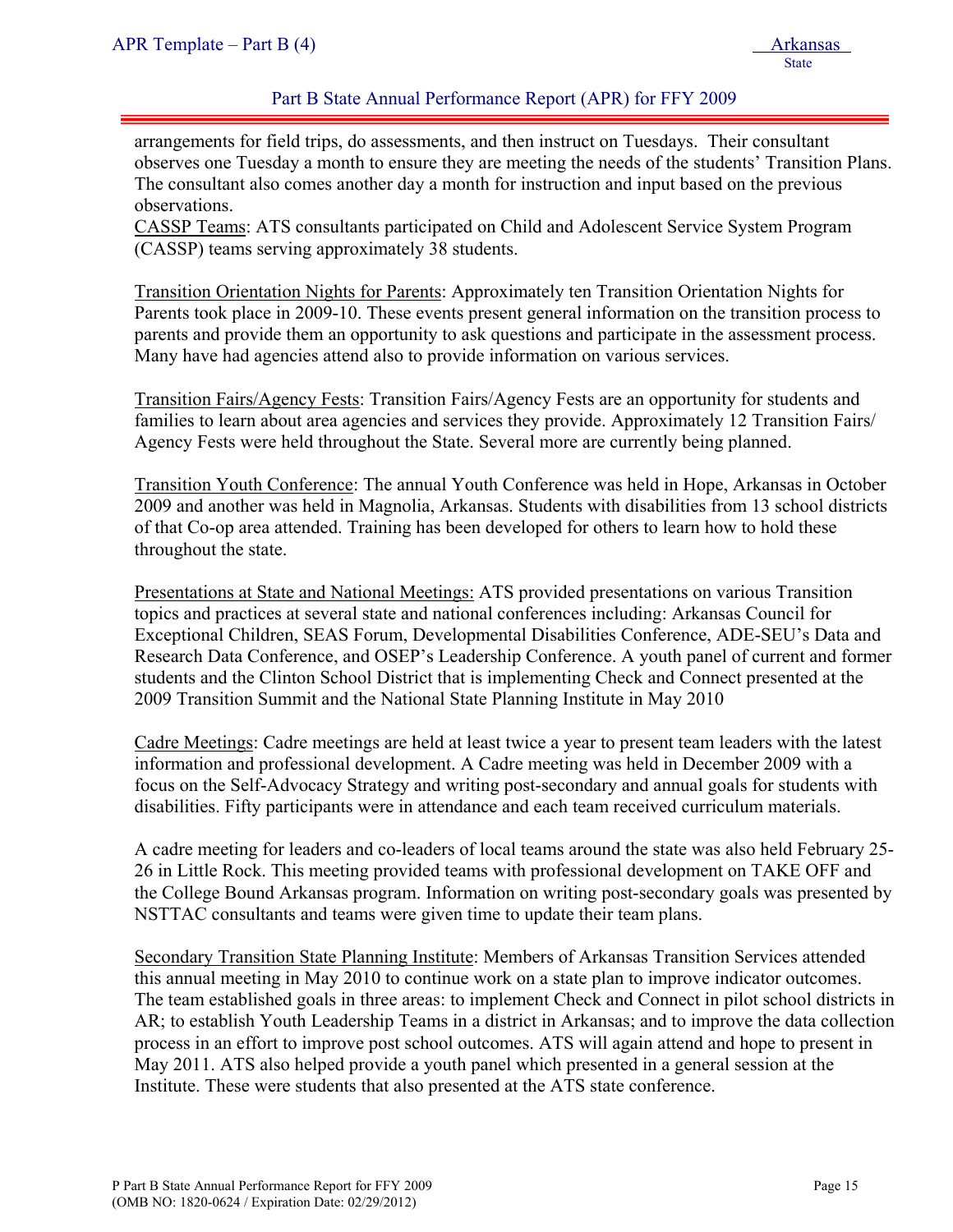Arkansas Youth United: The ATS Consultant in Northwest Arkansas collaborated with Arkansas Youth United (AYU) in providing a Transition Fair in NW Arkansas. Two parent resource panels were held for parents, teachers and others needing resources in collaboration with AYU. An AYU employee also represented students with disabilities on a youth panel at NSTTAC's Institute.

The Arkansas Local Education Agency Resource Network (AR-LEARN): AR-LEARN continues to expand its assistance to LEAs in meeting the challenges of providing quality special education services to address the needs of students. More than 900 teachers and administrators participated in workshops offered by AR-LEARN. AR-LEARN workshops address six of APR indicators.

Autism Diagnostic Observation System (ADOS): AR-LEARN conducted a two-day clinical training course on using ADOS to identify people with an autism spectrum disorder (ASD). The ADOS is a structured interaction and interview session with the person suspected of having ASD to assess social and communication behaviors. The workshop was offered twice during the year with a total of 52 participants. Additionally, an advanced ADOS training was offered with 13 participants. Participants included school psychology specialists, early childhood and school age behavior specialists, psychological examiners, speech language pathologists as well as special education teachers and supervisors.

Strategies for Teaching Autism based on Research (STAR): STAR is a two-day clinical training course on practicing some techniques of discrete trial training, pivotal response training, and teaching functional routines. The program provides a structure that allows teachers to implement instruction throughout the child's day through typical school routines and provides techniques to teach the child in a 1:1 instructional session. The workshop had 49 participants which included special and general education teachers, speech language pathologists, paraprofessionals, school psychology specialists, and behavior consultants.

Structured Teaching for Students with Autism (TEACCH): TEACCH is a five day workshop with five objectives: (1) Understand characteristics of ASD; (2) Understand and demonstrate structured teaching methods for beginning, moderate and higher level students with ASD; (3) Design visual schedules and work systems for students with ASD; (4) Understand the importance of visual structures in designing educational activities for ASD; and (5) Understand behavior management strategies effective with students who have ASD. The workshop, which is offered each summer, had 58 participants which included early childhood and school age special education teachers, paraprofessionals, and speech language pathologists.

#### **Revisions, with Justification, to Proposed Targets/Improvement Activities/Timelines/Resources for FFY 2009:**

There were no changes to the proposed targets. Improvement activities were expanded in the SPP to incorporate the various activities conducted across the State. See pages 27-29 of the SPP.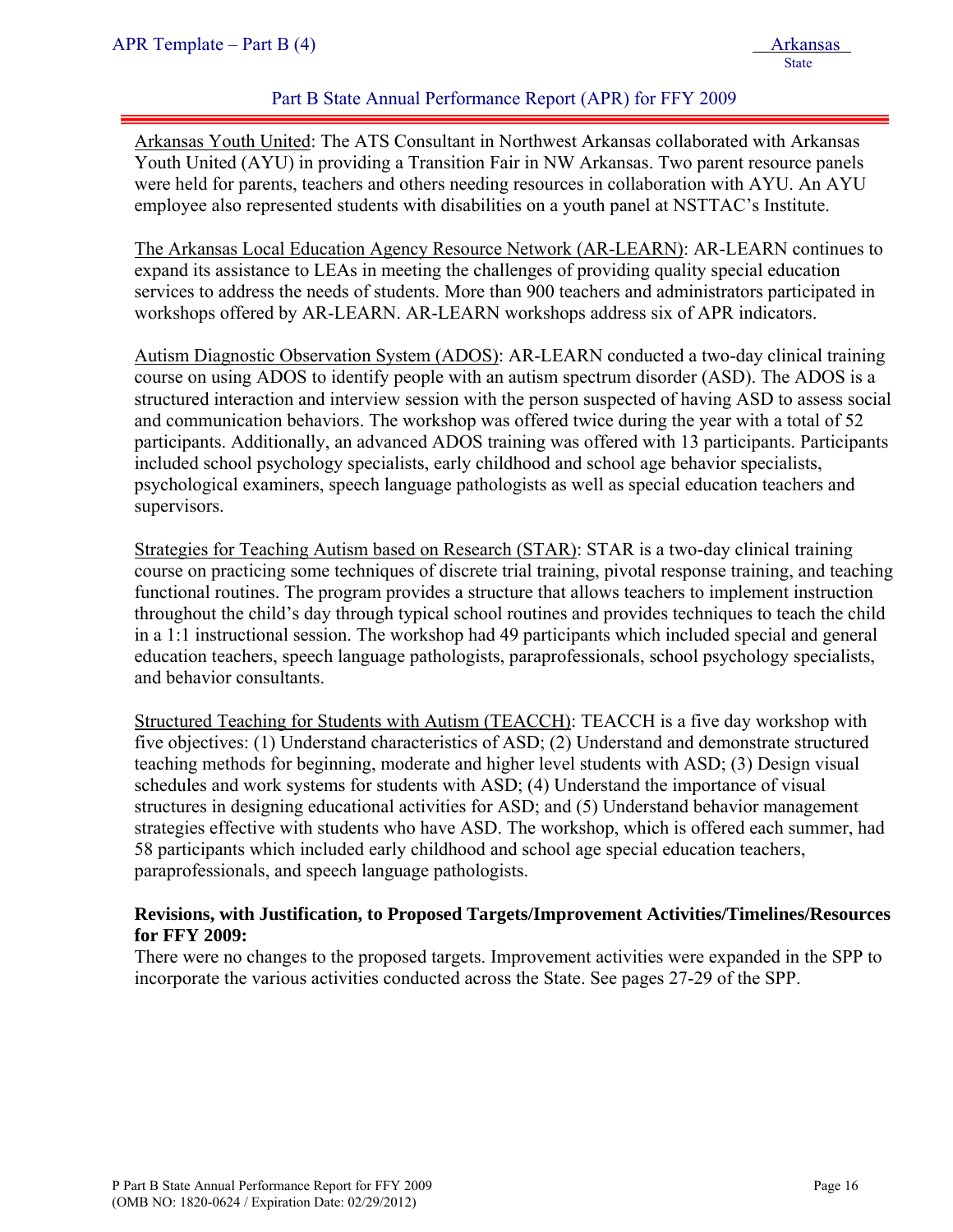## **Monitoring Priority: FAPE in the LRE**

#### **Indicator 03: Assessment**

Participation and performance of children with disabilities on statewide assessments:

- A. Percent of the districts with a disability subgroup that meets the State's minimum "n" size that meet the State's AYP targets for the disability subgroup.
- B. Participation rate for children with IEPs.
- C. Proficiency rate for children with IEPs against grade level, modified, and alternate academic achievement standards.  $(20 \text{ U.S.C. } 1416(a)(3)(A))$

#### **Measurement:**

- A. AYP percent  $=$   $[(\# \text{ of districts with a disability subgroup that meets the State's}]$ minimum "n" size that meet the State's AYP targets for the disability subgroup) divided by the (total  $\#$  of districts that have a disability subgroup that meets the State's minimum "n" size)] times 100.
- B. Participation rate percent  $=$   $[(# of children with IEPs participating in the$ assessment) divided by the (total  $#$  of children with IEPs enrolled during the testing window, calculated separately for reading and math)]. The participation rate is based on all children with IEPs, including both children with IEPs enrolled for a full academic year and those not enrolled for a full academic year.
- C. Proficiency rate percent =  $([H \text{ of children with IEPs enrolled for a full academic}]$ year scoring at or above proficient) divided by the (total # of children with IEPs enrolled for a full academic year, calculated separately for reading and math)].

| <b>FFY</b>           |               | <b>Measurable and Rigorous Target</b>          |         |                                              |        |               |                                            |               |        |               |
|----------------------|---------------|------------------------------------------------|---------|----------------------------------------------|--------|---------------|--------------------------------------------|---------------|--------|---------------|
| <b>FFY 2009</b>      | Subgroup (3A) | Districts Meeting<br><b>AYP</b> for Disability |         | Participation for Students with IEPs<br>(3B) |        |               | Proficiency for Students with IEPs<br>(3C) |               |        |               |
| <b>Targets for</b>   | 16.95%        |                                                | Reading |                                              | Math   |               | Reading                                    |               | Math   |               |
| <b>FFY 2009</b>      |               |                                                | 95%     |                                              | 95%    |               | 38.81%                                     |               | 44.62% |               |
| <b>Actual Target</b> | #             | $\%$                                           | #       | $\frac{0}{0}$                                | #      | $\frac{0}{0}$ | #                                          | $\frac{0}{0}$ | #      | $\frac{0}{0}$ |
| Data for FFY<br>2009 | 3 of 22       | 13.64                                          | 28,138  | 99.12                                        | 30,543 | 98.88         | 7,088                                      | 27.20         | 12,015 | 42.56         |

#### **Actual Target Data for FFY 2009:**

#### **3. A - AYP**

Percent of the districts with a disability subgroup that meets the State's minimum "n" size and meets the State's AYP targets for the disability subgroup is 13.64%.

| Year            | <b>Total Number</b><br>of Districts | <b>Number of Districts</b><br>Meeting the "n" size | <b>Number of Districts that</b><br>meet the minimum "n" size<br>and met AYP for FFY 2009 | <b>Percent of</b><br><b>Districts</b> |
|-----------------|-------------------------------------|----------------------------------------------------|------------------------------------------------------------------------------------------|---------------------------------------|
| <b>FFY 2009</b> | 264                                 |                                                    |                                                                                          | 13.64                                 |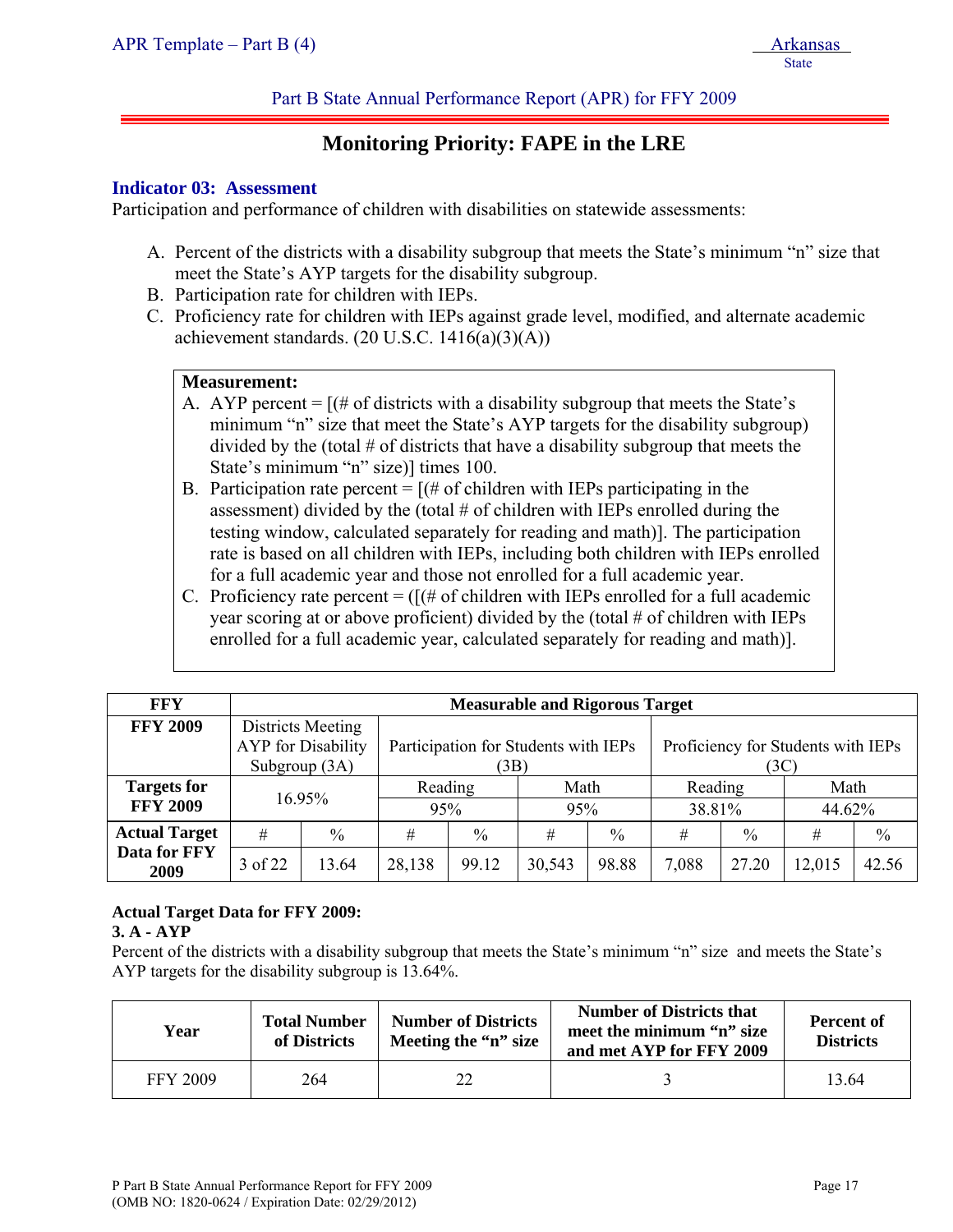#### **3. B - Actual Participation Data for FFY 2009 Math Assessment**

|                |                                                                                          | Grade | Grade | Grade | Grade | Grade | Grade | Grade     |        | Total         |
|----------------|------------------------------------------------------------------------------------------|-------|-------|-------|-------|-------|-------|-----------|--------|---------------|
|                |                                                                                          | 3     | 4     | 5     | 6     | 7     | 8     | <b>HS</b> | #      | $\frac{0}{0}$ |
| a              | Children with IEPs                                                                       | 4,350 | 4,314 | 4,269 | 4,000 | 3,991 | 3,884 | 6,081     | 30,889 | 100.00%       |
| $\overline{b}$ | IEPs in regular<br>assessment with no<br>accommodations                                  | 1,588 | 1,248 | 1,050 | 963   | 994   | 1,128 | 1,557     | 8,528  | 27.61%        |
| $\mathbf{c}$   | IEPs in regular<br>assessment with<br>accommodations                                     | 2,286 | 2,556 | 2,719 | 2,510 | 2,463 | 2,244 | 2,093     | 16,871 | 54.61%        |
| d              | <b>IEPs</b> in alternate<br>assessment against<br>grade-level<br>standards               | n/a   | n/a   | n/a   | n/a   | n/a   | n/a   | n/a       | n/a    | n/a           |
| e              | IEPs in alternate<br>assessment against<br>modified standards                            | n/a   | n/a   | n/a   | n/a   | n/a   | n/a   | n/a       | n/a    | n/a           |
| $\overline{f}$ | IEPs in alternate<br>assessment against<br>alternate standards                           | 449   | 490   | 474   | 486   | 512   | 475   | 2,258     | 5,144  | 16.65%        |
| g              | Overall<br>$(b+c+d+e+f)$<br><b>Baseline</b>                                              | 4,323 | 4,294 | 4,243 | 3,959 | 3,969 | 3,847 | 5,908     | 30,543 | 98.88%        |
|                | Children included in a but not included in the other counts above*                       |       |       |       |       |       |       |           |        |               |
|                | Account for any<br>children with IEPs that<br>were not participants in<br>the narrative. | 27    | 20    | 26    | 41    | 22    | 37    | 173       | 346    | 1.12%         |

#### **Reading Assessment**

|              |                                                                         | Grade | Grade | Grade | Grade | Grade | Grade | Grade |        | Total         |
|--------------|-------------------------------------------------------------------------|-------|-------|-------|-------|-------|-------|-------|--------|---------------|
|              |                                                                         | 3     | 4     | 5     | 6     | 7     | 8     | 11    | #      | $\frac{0}{0}$ |
| la.          | Children with IEPs                                                      | 4,350 | 4,314 | 4,269 | 4,000 | 3,991 | 3,884 | 3,581 | 28,389 | 100.00%       |
| $\mathbf{b}$ | <b>IEPs</b> in regular<br>assessment with no<br>accommodations          | 1,588 | 1,248 | 1,050 | 963   | 994   | 1,128 | 966   | 7,937  | 27.96%        |
| $\mathbf{c}$ | IEPs in regular<br>assessment with<br>accommodations                    | 2,286 | 2,556 | 2,719 | 2,510 | 2,463 | 2,244 | 1,889 | 16,667 | 58.71%        |
| <b>l</b> d   | <b>IEPs in alternate</b><br>assessment against<br>grade-level standards | n/a   | n/a   | n/a   | n/a   | n/a   | n/a   | n/a   | n/a    | n/a           |
| le           | IEPs in alternate<br>assessment against<br>modified standards           | n/a   | n/a   | n/a   | n/a   | n/a   | n/a   | n/a   | n/a    | n/a           |
| $\mathbf{f}$ | <b>IEPs</b> in alternate<br>assessment against<br>alternate standards   | 449   | 490   | 474   | 486   | 512   | 475   | 648   | 3,534  | 12.45%        |
| g            | Overall $(b+c+d+e+f)$<br><b>Baseline</b>                                | 4,323 | 4,294 | 4,243 | 3,959 | 3,969 | 3,847 | 3,503 | 28,138 | 99.12%        |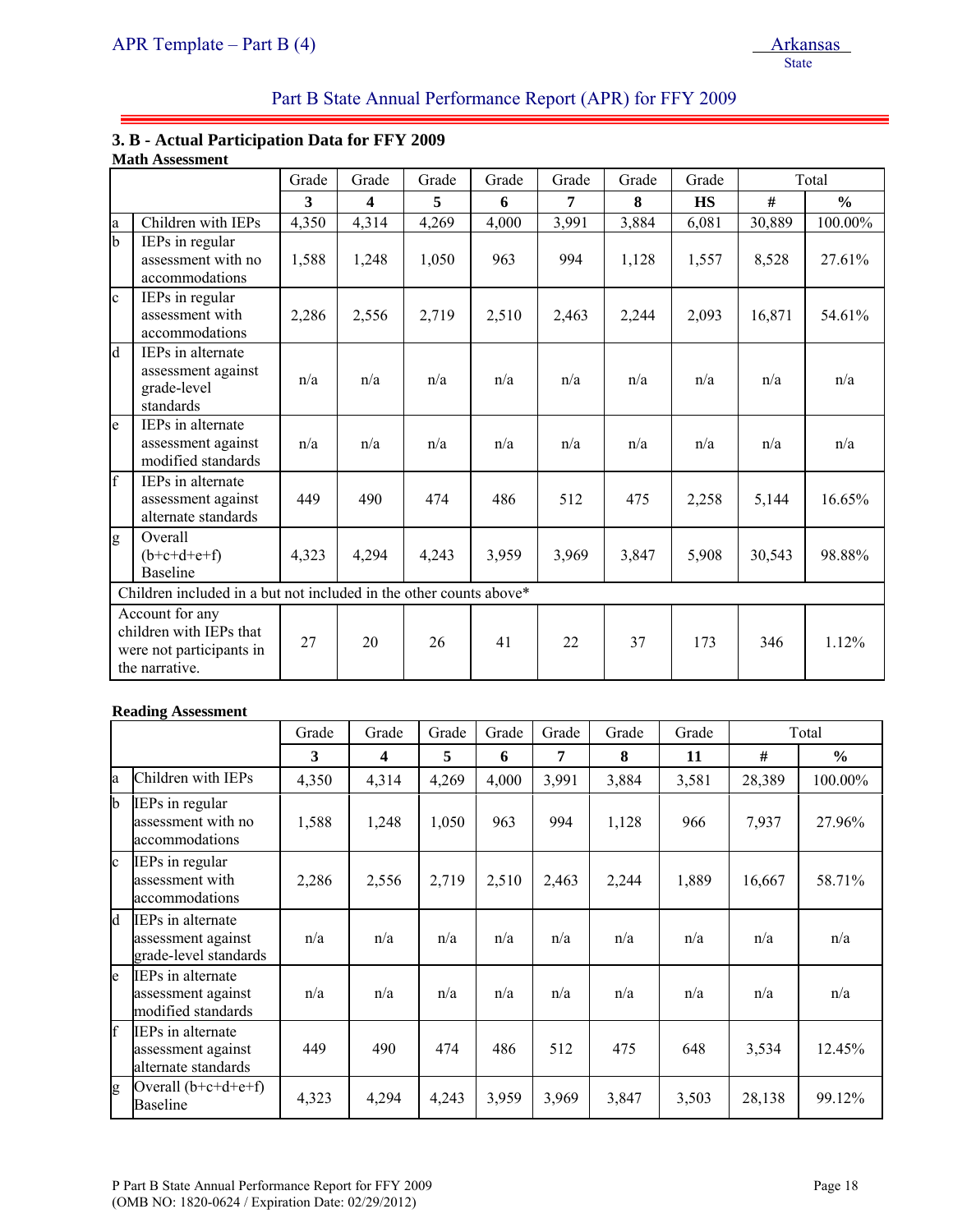| Children included in a but not included in the other counts above                        |    |    |    |  |    |    |    |     |          |
|------------------------------------------------------------------------------------------|----|----|----|--|----|----|----|-----|----------|
| Account for any children<br>with IEPs that were not<br>participants in the<br>narrative. | 27 | 20 | 26 |  | 22 | 37 | 78 | 251 | $0.88\%$ |

## **3. C – Actual Performance Target Data for FFY 2009**

#### **Math Assessment**

|              |                                                                     | Grade | Grade | Grade | Grade | Grade | Grade | Grade     |        | Total         |
|--------------|---------------------------------------------------------------------|-------|-------|-------|-------|-------|-------|-----------|--------|---------------|
|              |                                                                     | 3     | 4     | 5     | 6     | 7     | 8     | <b>HS</b> | #      | $\frac{6}{6}$ |
| l a          | Children with IEPs                                                  | 4017  | 3,976 | 3,917 | 3,650 | 3,667 | 3,526 | 5,477     | 28,230 | 100.00%       |
| b            | IEPs in regular<br>assessment with no<br>accommodations             | 1,075 | 728   | 457   | 336   | 280   | 191   | 507       | 3,574  | 12.66%        |
| $\mathbf{c}$ | IEPs in regular<br>assessment with<br>accommodations                | 958   | 793   | 646   | 648   | 620   | 309   | 696       | 4,670  | 16.54%        |
| <sup>d</sup> | IEPs in alternate<br>assessment against<br>grade-level<br>standards | n/a   | n/a   | n/a   | n/a   | n/a   | n/a   | n/a       | n/a    | n/a           |
| e            | IEPs in alternate<br>assessment against<br>modified standards       | n/a   | n/a   | n/a   | n/a   | n/a   | n/a   | n/a       | n/a    | n/a           |
| f            | IEPs in alternate<br>assessment against<br>alternate standards      | 355   | 371   | 329   | 315   | 319   | 278   | 1,804     | 3,771  | 13.36%        |
| g            | Overall<br>$(b+c+d+e+f)$<br><b>Baseline</b>                         | 2,388 | 1,892 | 1,432 | 1,299 | 1,219 | 778   | 3,007     | 12,015 | 42.56%        |

#### **Reading Assessment**

|              |                                                                  | Grade | Grade | Grade | Grade | Grade | Grade | Grade |        | Total         |
|--------------|------------------------------------------------------------------|-------|-------|-------|-------|-------|-------|-------|--------|---------------|
|              |                                                                  | 3     | 4     | 5     | 6     | 7     | 8     | 11    | #      | $\frac{0}{0}$ |
| la           | Children with IEPs                                               | 4017  | 3,976 | 3,917 | 3,650 | 3,667 | 3,526 | 3,303 | 26,056 | 100.00%       |
| $\mathbf{b}$ | IEPs in regular<br>assessment with no<br>accommodations          | 752   | 613   | 421   | 245   | 194   | 232   | 80    | 2,537  | 9.74%         |
| $\mathbf{c}$ | IEPs in regular<br>assessment with<br>accommodations             | 305   | 443   | 399   | 344   | 282   | 374   | 113   | 2,260  | 8.67%         |
| d            | IEPs in alternate<br>assessment against<br>grade-level standards | n/a   | n/a   | n/a   | n/a   | n/a   | n/a   | n/a   | n/a    | n/a           |
| le.          | IEPs in alternate<br>assessment against<br>modified standards    | n/a   | n/a   | n/a   | n/a   | n/a   | n/a   | n/a   | n/a    | n/a           |
| f            | IEPs in alternate<br>assessment against<br>alternate standards   | 320   | 320   | 274   | 306   | 324   | 256   | 491   | 2,291  | 8.79%         |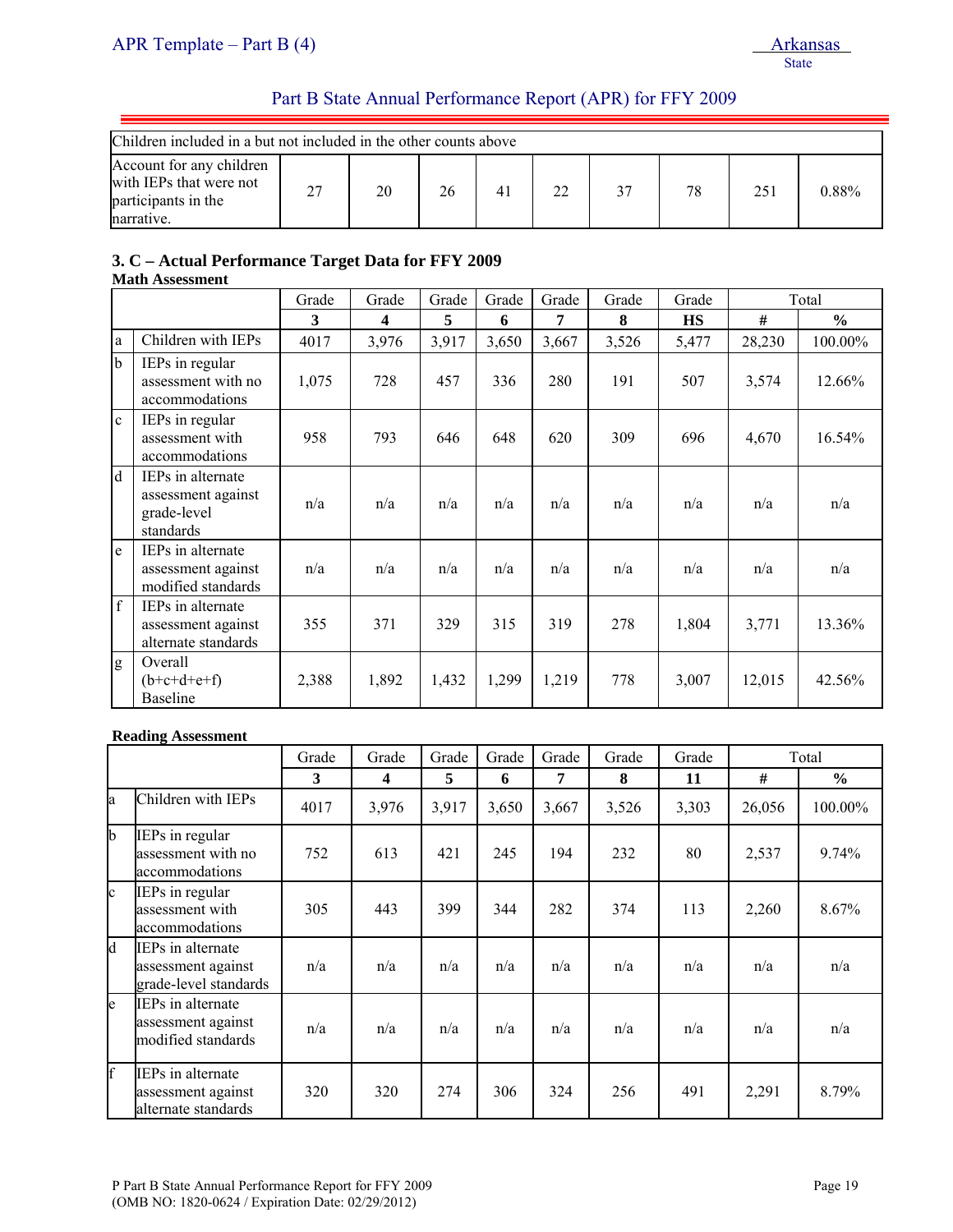| g | $\mathbf{C}$<br>$\sum$<br>ا+∼4⊬–⊶<br>veral.<br>.<br>$\cdot$ $\cdot$<br>Baseline | $\sim$ $ -$<br>. | 27<br>76<br>. | 1,094 | 895 | 800 | 862 | 684 | ,088 | $.20\%$<br>$\sim$<br>" |
|---|---------------------------------------------------------------------------------|------------------|---------------|-------|-----|-----|-----|-----|------|------------------------|

## **Discussion of Improvement Activities Completed and Explanation of Progress or Slippage that Occurred for FFY 2009:**

#### **AYP:**

The 2009-10 AYP rate for Arkansas districts with disability subgroups is 13.64%. This rate represents a decline from the FFY 2009 baseline of 16.67%. Historically, Arkansas reported AYP for each of two categories, mathematics and reading, which is in the State's Accountability Workbook. However, that did not align with the APR Part B Indicator Measurement Table for FFY 2009. In reporting the first year of progress data under the new baseline, Arkansas has slippage. This is a difficult indicator to gauge with the number of districts with subgroups fluctuating from year to year. Additionally, Arkansas school districts have had another round of consolidations which affects the number of districts with subgroups. Although the progress data decreased three percentage points, if the newer baseline calculation had been applied in FFY 2005, Arkansas would have an improvement rate of 400% from FFY 2005 to FFY 2009. The four-year history of AYP rates for districts with disability subgroups is presented in Exhibit I-3.1.



#### **Participation: Mathematics**

The participation target is 95%; the 2009-10 participation rates rose less than one percentage point to 98.88% from 98.02% in 2008-09 (Exhibit I-3.2). Although Arkansas met the target of 95% it recognizes the need for continual efforts to ensure all students with disabilities participate in statewide assessments.

The rate of students with disabilities participating in statewide mathematics assessments has remained relatively steady with less than a one percentage point shift over the past three years. The ADE Curriculum, Assessment and Research Unit, in conjunction with the Special Education Unit, continues to provide intensive training to special education teachers and administrators on the selection, use, and evaluation of accommodations for the benchmark exam. This training addresses how the possible misuse/overuse of accommodations could affect performance outcomes. Since initiating the intensive training, it was noted that the number of students who took the test without accommodations increased.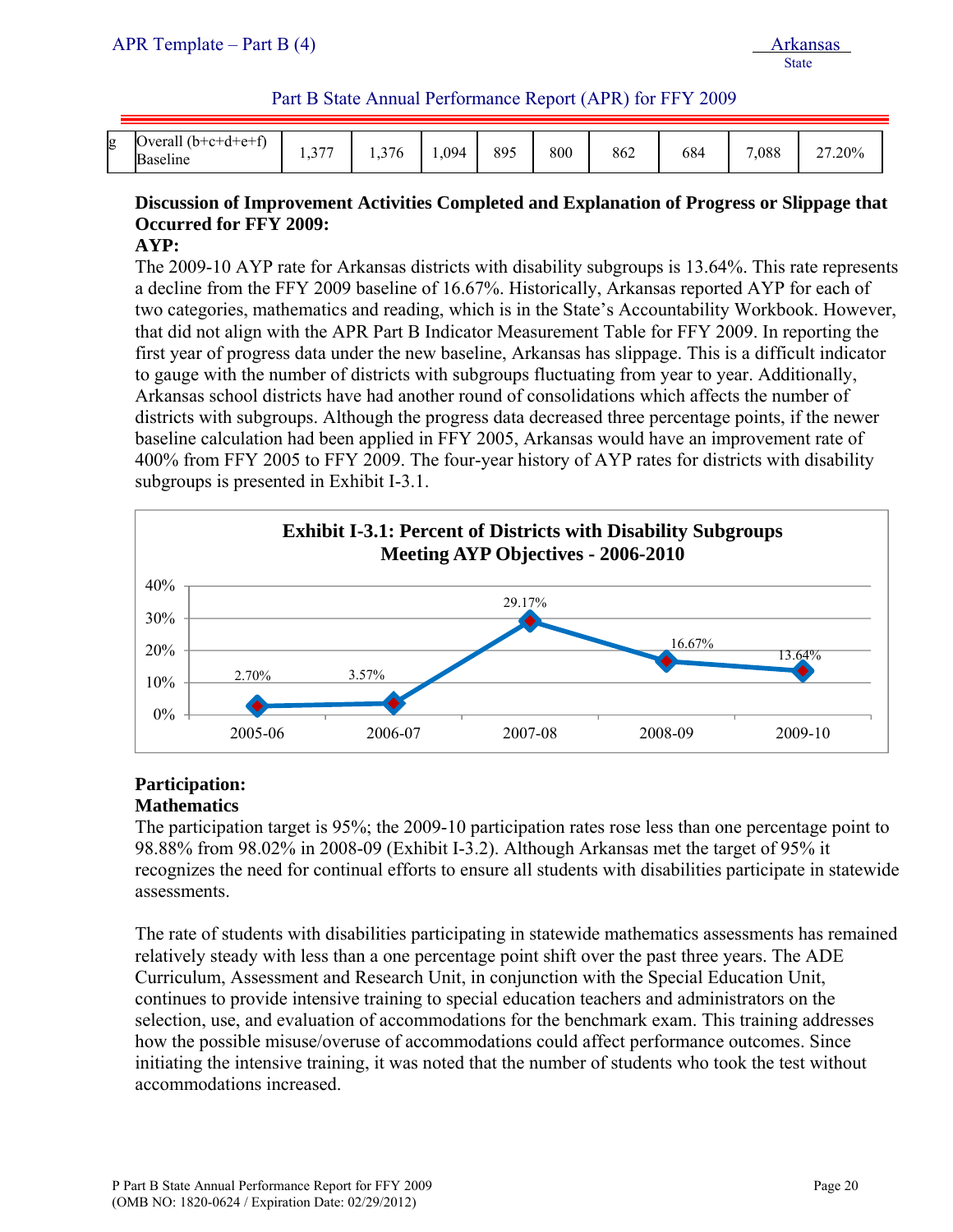



#### **Literacy**

The participation target is 95%; the 2009-10 participation rates increased slightly to 99.12% from 98.59% in 2008-09 (Exhibit I-3.2). Although Arkansas met the target of 95% it recognizes the need for continual efforts to ensure all students with disabilities participate in statewide assessments.

The rate of students with disabilities participating in statewide literacy assessments has remained relatively unchanged over the past three years. The ADE Curriculum, Assessment and Research Unit, in conjunction with the Special Education Unit, continue to provide intensive training to special education teachers and administrators on the selection, use, and evaluation of accommodations for the benchmark exam. This training addresses how the possible misuse/overuse of accommodations could affect performance outcomes. Since initiating the intensive training it was noted that the number of students who took the test without accommodations increased.

#### **Performance Proficiency:**

The FFY 2009 APR reflects the second year of proficiency data reporting based on students who were enrolled in their school district for a full academic year. The proficiency rate for students with disabilities increased both in mathematics and literacy for 2009-10. The increases in the proficiency scores illustrate a continual improvement, but this increase in mathematics and literacy was not sufficient to meet the targets established in the SPP. It is very challenging for the State to show sharp gains in student performance within short periods of time. This performance score is a composite of all student scores across all the assessed grades, and represents students at all instructional levels and thousands of teachers statewide. A steady increase in the overall proficiency rate does represent a major effort on the part of teachers and local school officials to make a positive impact on the achievement of children with disabilities.

#### **Mathematics**

Arkansas' accountability workbook outlines a 6.52 percentage point annual gain for all students in mathematics; therefore, the target for 2009-10 for students with disabilities is 44.62%. The mathematics proficiency rate reached 42.56%, missing the target by 2.06 percentage points. However,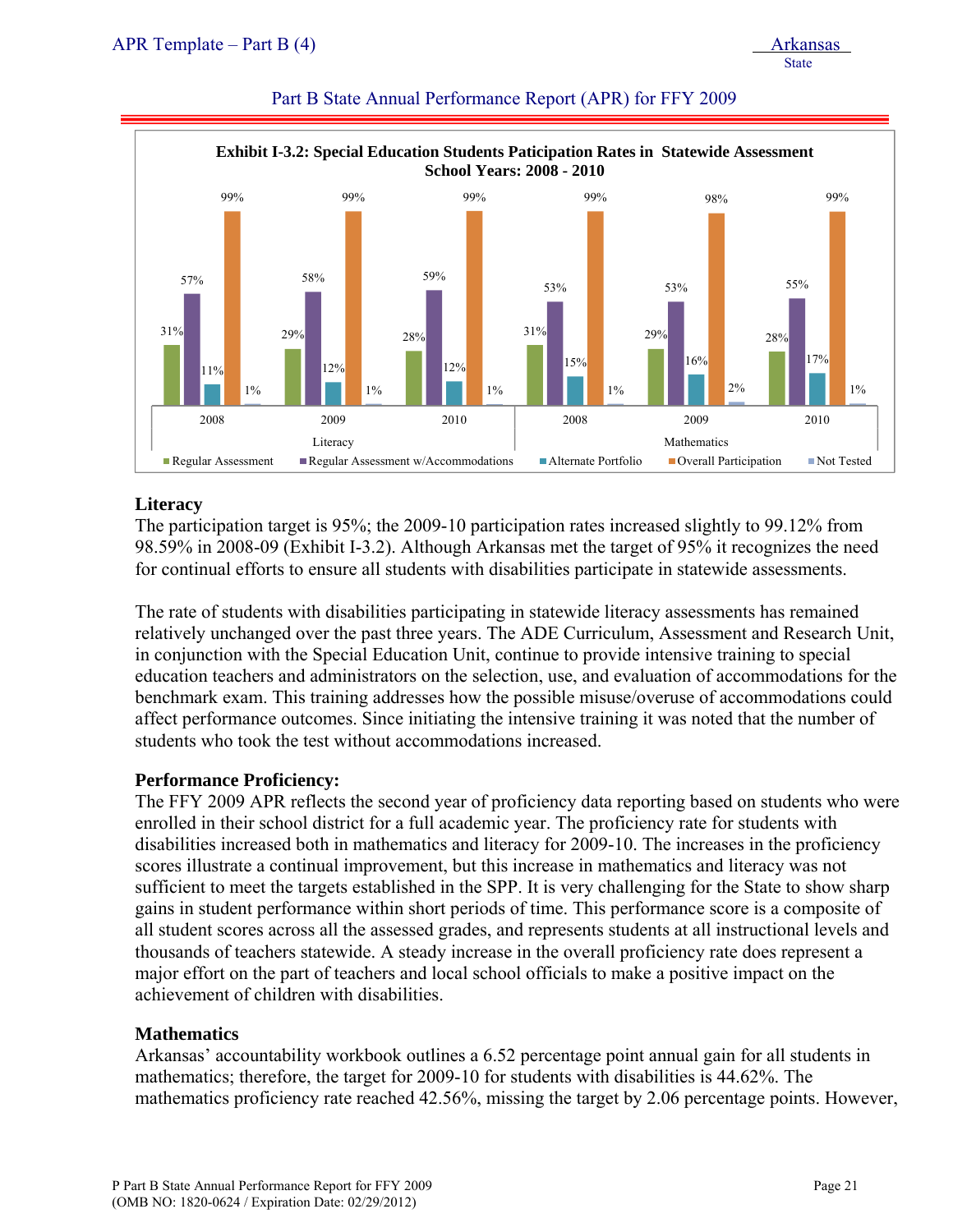the 2009-10 rate is a 13.15% increase from 2008-09 and a 258.33% increase since the 2004-05 school year. Exhibit I-3.3 displays a six-year comparison of mathematics proficiency.



#### **Literacy**

The percentage point annual gain in literacy for all students under Arkansas' accountability workbook is 6.41; therefore, the target for 2009-10 for students with disabilities is 38.81%. The overall literacy proficiency rate reached 27.20%, an 8.84% increase from the previous year and a 285.71% increase since the 2004-05 school year. Although Arkansas has had continual growth, the increase is still below the State's target. A six-year comparison is presented in Exhibit I-3.4.

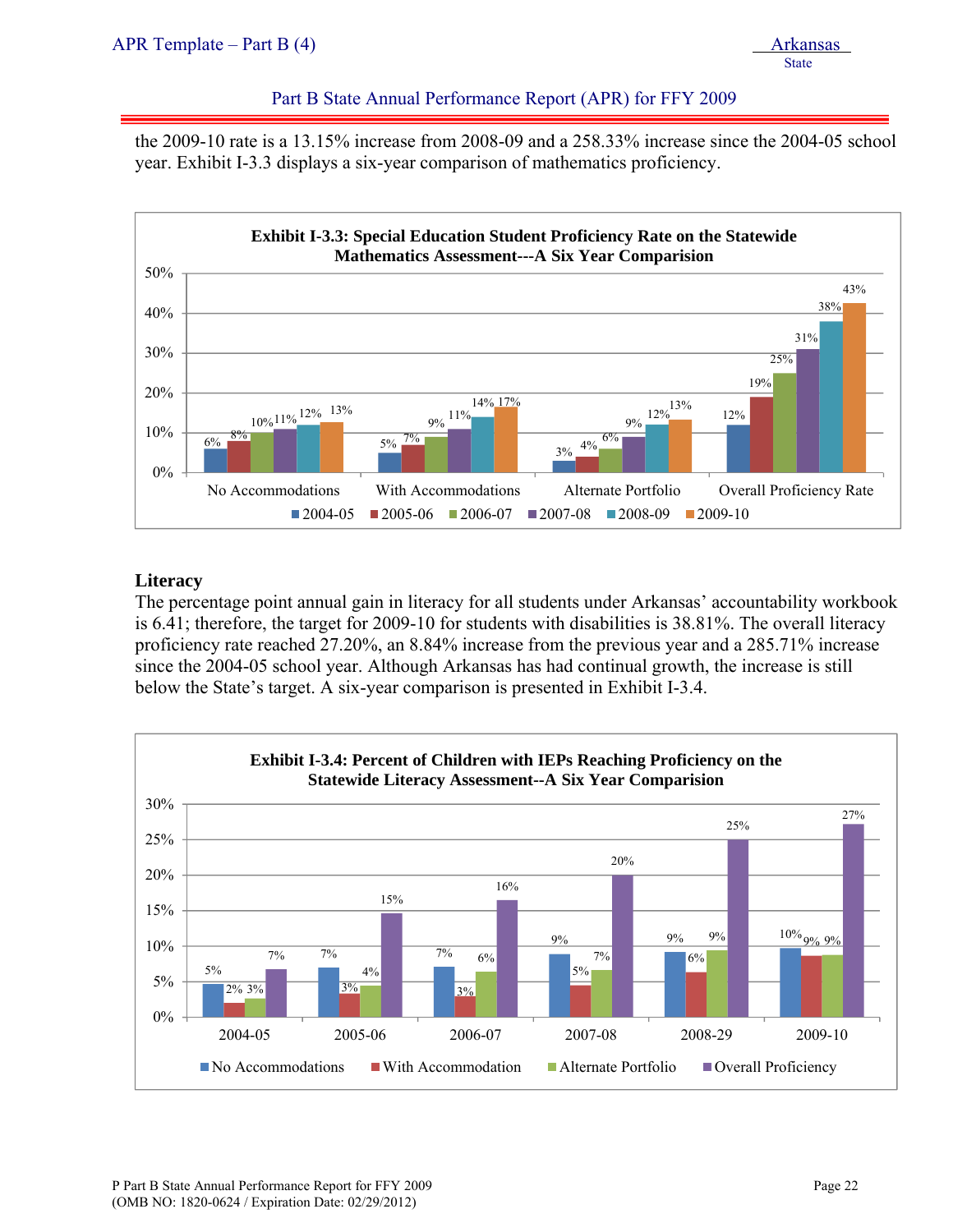#### **Targeted Activities:**

Targeted activities for this indicator were conducted by the ADE-SEU, the Assessment and Curriculum Unit, and the State Personnel Development Grant (SPDG). A summary of their activities for 2009-10 is presented below.

Public Reporting of Assessment Results: Assessment results for all students with disabilities at the state level as well as participation by school building and grade level will be available on the Special Education website under Data and Research http://arksped.k12.ar.us/documents/data\_n\_research.

Standards Based IEPs: In an effort to offer a more efficient and effective instructional system, which in turn will lead to better instruction, learning, and test scores, the Special Education Unit is developing a Standards Based IEP system which will be fully operational in the Fall of 2012. When the new Standards Based IEPs are implemented in the classrooms, instruction based on those goals will be more focused on the state curriculum standards and will be more closely aligned to the actual standards driven augmented benchmark exams.

The Standards Based IEP project continues in its development with scheduled training and the establishment of pilot sites for demonstration purposes. Marla Holbrook, a leading authority in Standards Based IEPs, has been contracted to serve as the consultant for the project. She will deliver a major training at the scheduled Special Show 2010 in Hot Springs in July 2010. Preparations are being made for at least 2000 people for this event.

Arrangements have been made to establish pilot demonstration sites across the state to assist in refining proposed forms and procedures. These sites will be operating from Sheridan, Magnolia, Bryant and Springdale. Final reports and recommendations from these sites will be ready at the end of May 2011.

Statewide Video Broadcast: A three-hour statewide video broadcast in September 2009 provided specific information on assessment processes for both the benchmark and the alternate portfolio assessment. This was broadcast to all of the regional Educational Service Cooperatives and other agencies equipped to receive the signal from the ADE studio. Training was presented by Charlotte Marvel of the Assessment and Curriculum Unit and Tom Hicks of the Special Education Unit. Interactive time was allowed for questions at the conclusion of the session. Additionally, regional assessment trainings were held in the spring of 2010 by the ADE Assessment Unit.

Alternate Portfolio Assessment Webinar Training: Statewide training on preparation and submission of the alternate portfolio assessment was provided by webinar on September 4 by the staff of the Assessment Unit and the Special Education Unit. This two-hour training covered all the basic information regarding preparation, alignment, and scoring. More than 500 teachers and administrators participated in the training.

Bias Committee Work: In an effort to provide the most effective test items, free from unintended distractions for all students, but especially for students with disabilities, the Assessment Unit conducts a bias review of all test items before they are field tested. This review is to remove any item which might suggest, reference, or imply any unacceptable language related to race, gender, ethnic, cultural, or disabling conditions. A member of the Special Education Unit staff chairs this important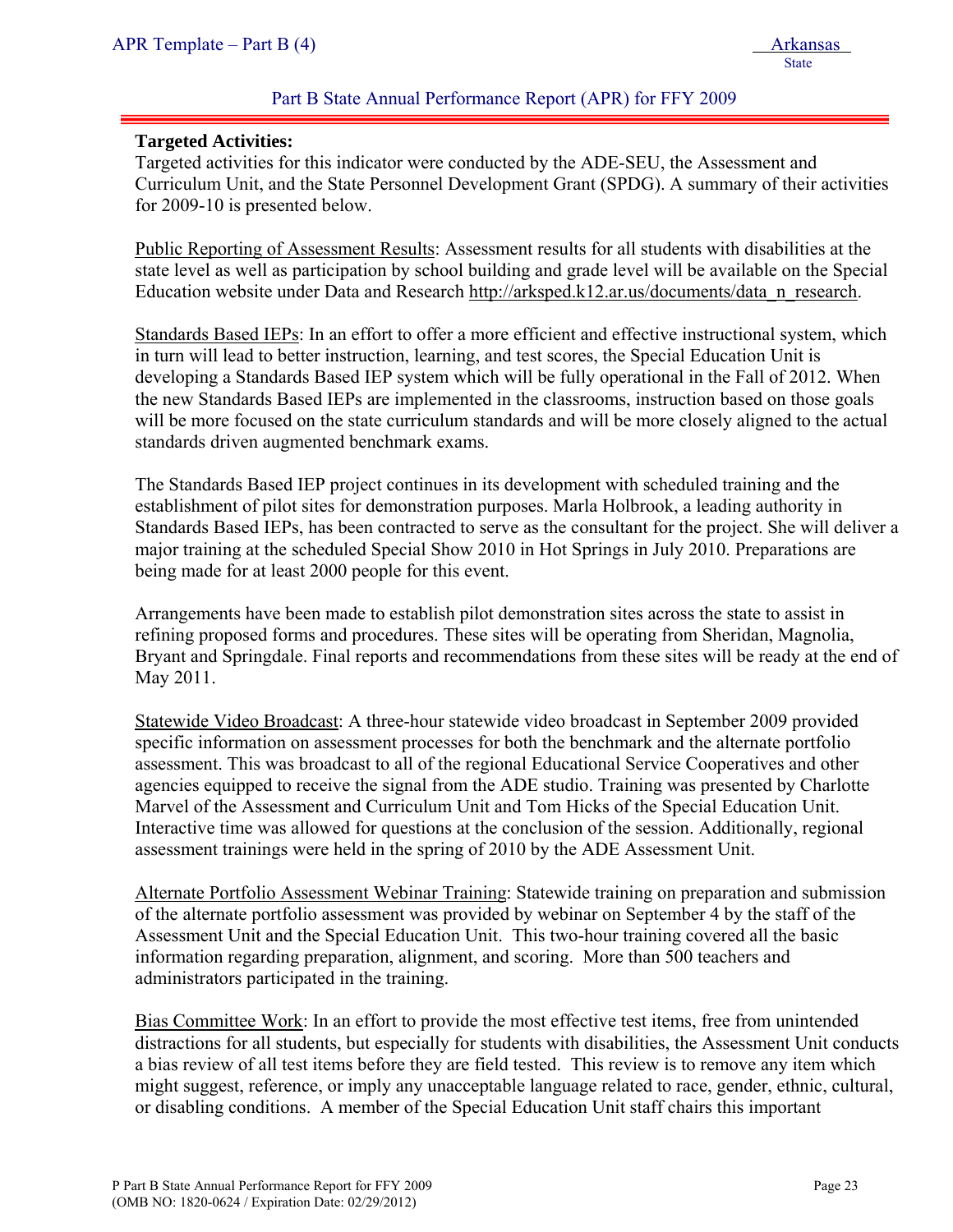committee. This review is conducted every year on the hundreds of proposed test items from the test publisher.

Regional Test Coordinator Training: The Assessment Unit of the Department of Education and representatives from the Special Education Unit presented regional training for all of the local test coordinators and test administrators across the state in January and February 2010. These trainings were held in Forrest City, Jonesboro, Mt. Home, Fort Smith, Monticello, Texarkana, and Little Rock. State law requires each test coordinator to attend this training every year for an update on administration and testing procedures.

Consultant Training on Alternate Portfolio Assessment: During the 2009-2010 school year, the Technology and Curriculum Access Center (TCAC), located in the Easter Seals Arkansas facility, contracted with 14 local school districts across the state to provide intensive professional development in the area of alternate portfolio assessment. The staff from TCAC is well trained and has many years of experience working with the alternate portfolio assessment. From July 2009, until June 2010, 924 persons were trained by the Center staff. The schools participating included Osceola, Little Rock, North Little Rock, Fayetteville, Hot Springs, Blytheville, Two Rivers, Harmony Grove, West Fork, Batesville, Danville, Perryville, Cave City, Dollarway, and Valley View. The group has contracts with 20 districts for training in the 2010-2011 school year with approximately 650 persons participating.

#### ADE Initiatives

The Arkansas SPDG: The Arkansas SPDG maintains a collaborative relationship with the broader ADE, and the SPDG staff is centrally involved in numerous ADE initiatives. SPDG staff have worked with the ADE Professional Development Office/Smart Accountability Initiative to provide a series of professional development/trainings on school leadership, strategic planning, and organizational development, RtI/Closing the Achievement Gap (CTAG—the state's RtI process), and school-level committee and grade-level roles and responsibilities. This series involved two two-day in-services for ADE personnel and statewide members of the Smart Accountability State Support Teams. It also involved two separate regional trainings in five regions of the state involving School Leadership Teams (SLTs) from schools across the state that are in Smart Accountability School Improvement status (Years 3 through 5). The SPDG-supported products and practices, such as the Literacy Matrix, RIDE Reading Intervention Bank, and Positive Behavior Support System (PBSS) will be used as part of the support system for these schools. Schools in Years 3-6 of School Improvement will be encouraged to use Strategic Instruction Model (SIM) Content Enhancement Routines as a core academic intervention.

Arkansas Adolescent Literacy Intervention Project: The Arkansas Adolescent Literacy Intervention project, based on the SIM, has become an integral part of educational reform in Arkansas for several years. During the initial phases of the intervention, a handful of districts chose to participate. More than 140 teachers participated in SIM professional Development during the 2009-2010 school year. At the present time, there are as many as 11 plus districts with more than 22 schools and also 25 Career and Technical teachers involved in this research-validated intervention designed to help teaching teams maximize learning among struggling learners at the middle and secondary levels.

Literacy Intervention Program Menu: The Literacy Intervention Program Menu, which was developed in Year 5 of the first SPDG, is now posted on the Arkansas IDEAS on-line professional development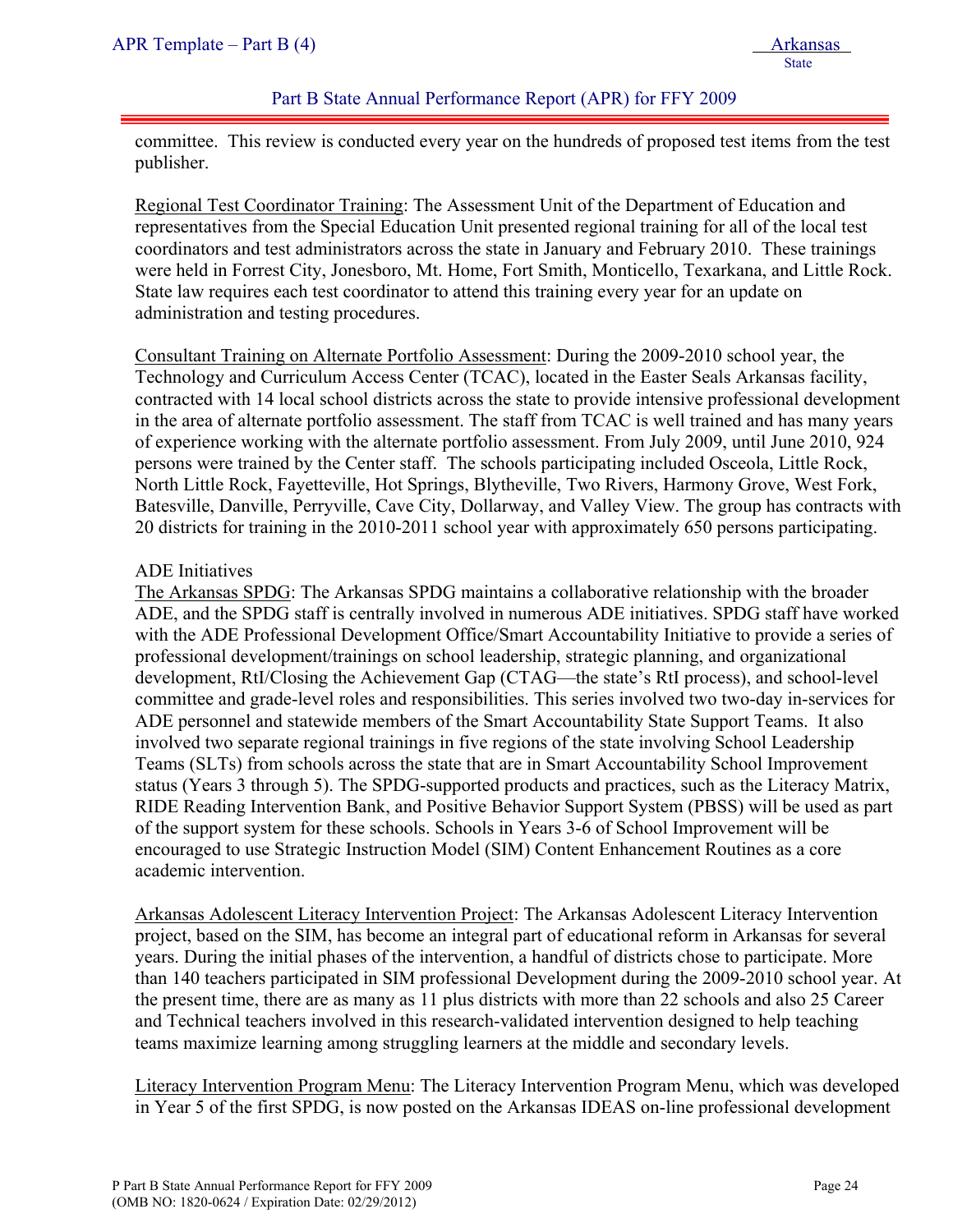website. The primary goal of the Literacy Intervention Program Menu is to assist schools in the selection of research-based literacy intervention programs. Special and general education teachers within schools identified as Needing School Improvement have access to the Literacy Intervention Program Menu.

The SPDG staff held a total of 93 scientifically-based professional development/training activities carried out during Year 1 (October 1, 2009 – September 30, 2010) involving a total of 4,084 ADE, Education Service Cooperative, and local school district personnel. Follow-up activities to these professional development/training activities included 102 on-site consultations involving 870 participants.

In addition to being fused into other SPDG professional development and consultation, eighteen statewide, regional and school-based trainings involving a combination of the RIDE, Arkansas Literacy Matrix, Closing the Achievement Gap and *ChartMaker* were held for over 700 school district participants.

Arkansas Math Intervention Matrix: A Blue Ribbon Panel of mathematics experts across the state began meeting in February, 2010 to develop a web-based Mathematics Intervention Tool to support students with disabilities and other learners struggling in mathematics. The project has an expected completion date of July, 2011.

Home-Based Literacy: The Home-Based Literacy and PBSS/Social Skills parent training modules were developed, field-tested, and used in training during Years 3 through 5 of the first Arkansas SPDG. In December, 2009 an e-mail was sent by the ADE-SEU Associate Director, and followed up by SPDG staff, to Special Education LEA Supervisors in the state asking them for nominations of Parent Mentors for implementation of the new SPDG goals related to home based literacy and PBSS/social skills. As a result of this, 164 potential Parent Mentors from 39 districts have been identified statewide.

In addition, to support Home-Based Literacy and PBSS/Social Skills, a CD was burned which contained the following: (a) the *Partners in Literacy* and *The Stop and Think Parenting* PowerPoint presentations with accompanying scripts and handouts; (b) pdf files of the SIG's Literacy Brochures for Parents at three age/grade levels; and (c) five sample preschool to Grade 1 social skills songs from *The Stop and Think Songbook for Early Childhood*. Over 750 copies of this CD were distributed to attendees at the Arkansas Parenting Education Network (APEN) conference in November 2009 in Hot Springs. Attendees included school district parent facilitators, school administrators, parents and other professionals involved in parent service issues. Instructions on the use of the materials on the CD were provided in an accompanying letter. A presentation was also made at this conference in collaboration with the ADE regarding the SPDG Parent Mentor training initiative.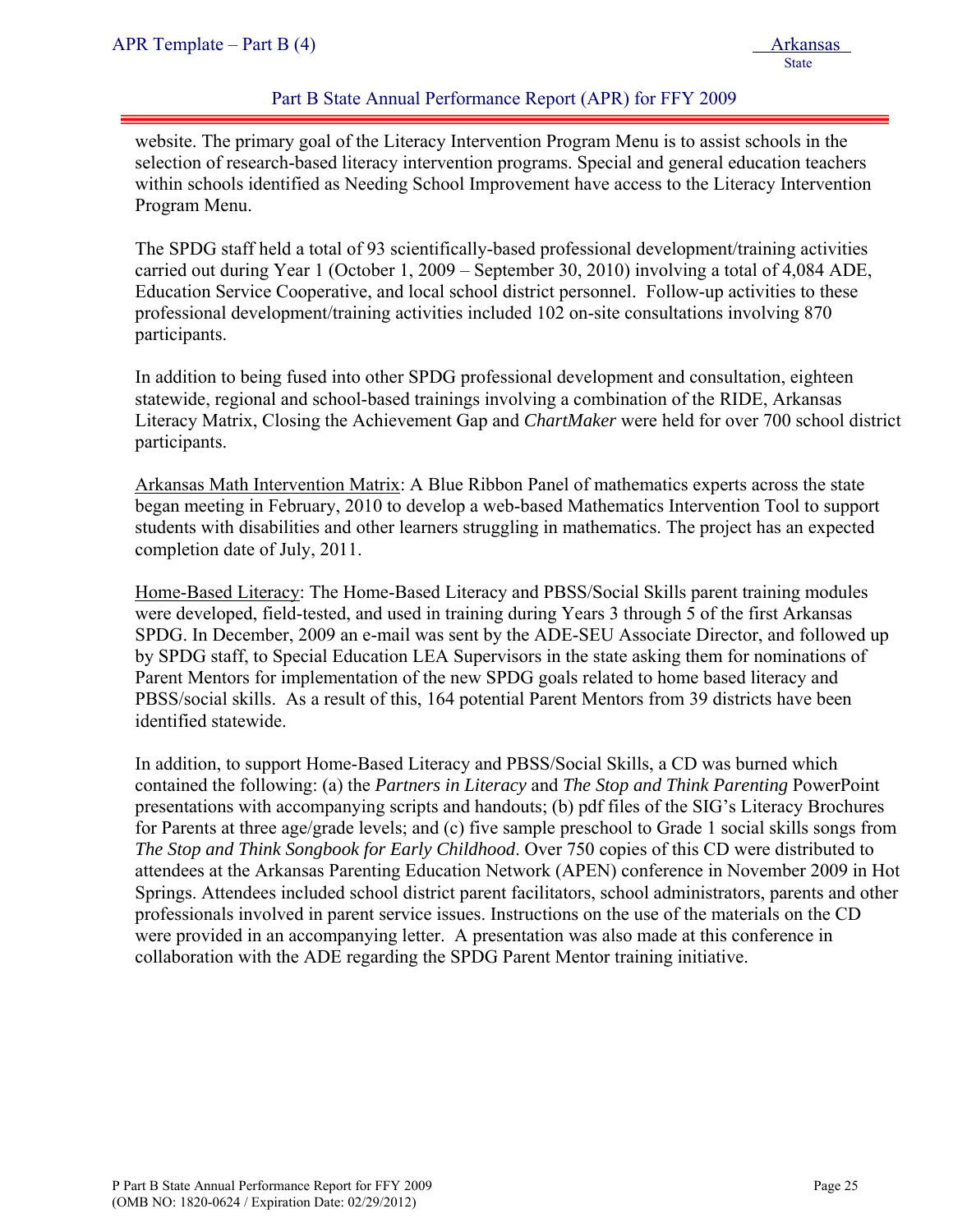| <b>Training Area</b>                    | <b>Number of Participants</b> | <b>Number of PD/Trainings</b> |
|-----------------------------------------|-------------------------------|-------------------------------|
| Closing the Achievement Gap             | 282                           | 6                             |
| Co-Teaching                             | 1,480                         | 34                            |
| Leadership Training                     | 242                           | 2                             |
| Regional Training                       | 876                           | 9                             |
| Reading/Literacy/Math                   | 571                           | 21                            |
| PBSS/Behavior                           | 426                           | 14                            |
| Recruitment/Retention                   | 47                            | $\mathfrak{D}$                |
| Other (Dyslexia, College Bound, Parent) | 160                           | 5                             |
| <b>Total</b>                            | 4.084                         | 93                            |

The Arkansas Local Education Agency Resource Network (AR-LEARN): AR-LEARN continues to expand its assistance to LEAs in meeting the challenges of providing quality special education services to address the needs of students. More than 900 teachers and administrators participated in workshops offered by AR-LEARN. AR-LEARN workshops address six of APR indicators.

AR-LEARN Mathematics/Literacy Conference: The Mathematics/Literacy Conference had breakout sessions and keynote speakers including: (1) Primary, Intermediate and Secondary Literacy Strategies; (2) Building and Maintaining Fluency in Basic Skills; (3) Algebraic Thinking-grades 6-9; (4) We Can Choose to Get Better Results Now: Strategies for Improving Literacy/Math Instructional Scores; (5) Comprehension Intervention Model and Strategic Processing for Special Education Teachers; and (6) K-2 Math- Internalization of facts, place value, etc.. The conference had 127 special and general education teachers, special education and district administrators, instructional facilitators and coaches, as well as ESL, CEIS, and RtI teachers and coordinators in attendance.

Orton-Gillingham Reading Program: Orton-Gillingham is a five-day course in Reading Instruction designed to meet the needs of ALL students, particularly students with Dyslexia or at-risk for other reading difficulties. This course provides participants with the opportunity to learn the structure of written language as well as systematic, multisensory techniques for teaching students with Dyslexia and other language-learning differences. The course was offered twice in 2009-10 and had 81 participants. Participants included special education teachers and administrators, speech language pathologists, literacy specialists, Dyslexia tutors, and reading recovery teachers.

Picture Exchange Communication System (PECS) Basic: The PECS Basic training is a language training package that is used to teach communication skills rapidly to those with limited functional speech. Participants learn how to implement the six phases of PECS, including attributes, through presenter demonstrations, video examples and role-play opportunities. The 37 participants included special and general education teachers, speech language pathologists, and early childhood behavior consultants, who learned how to implement PECS with individuals with autism, related developmental disabilities, and/or limited communication skills.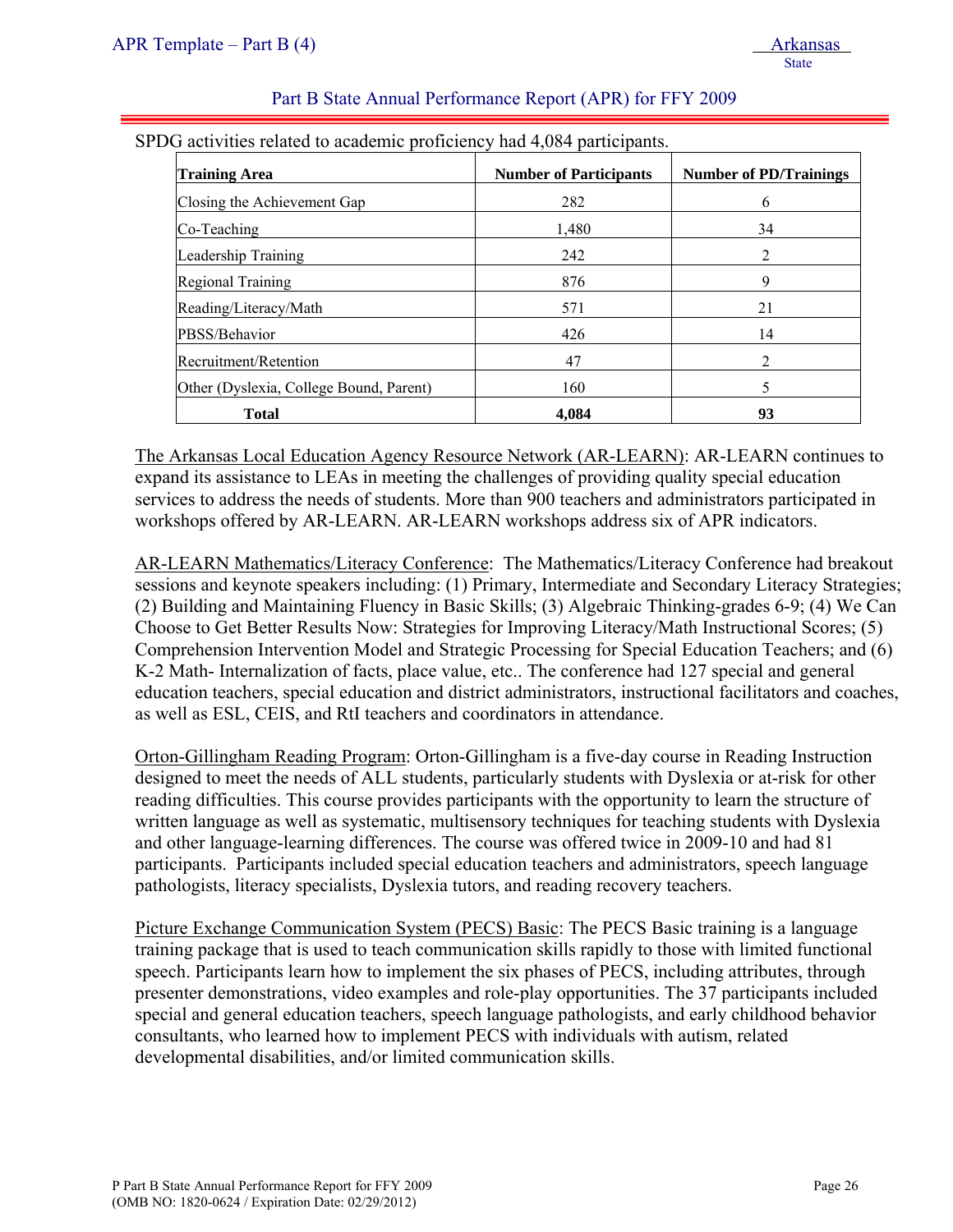Picture Exchange Communication System (PECS) Advanced: The PECS Advanced training is a twoday advanced picture exchange communication system (PECS) training package that teaches communication skills rapidly to those with limited functional speech. It promotes communication within a social context. The training focuses on a thorough review of how to implement PECS, such as implementation problems, discrimination difficulties and cutting edge problem solving strategies. The 34 participants learned strategies for incorporating PECS across an entire day within functional contexts with expectations for the student to use language beyond single picture requests. Participants included speech language pathologists, paraprofessionals, special education teachers, administrators, and related services providers.

Advances Learning Center: Advances Learning Center based in Watertown, MA, offers social skills groups and uses the advances social skills curriculum, an ABA model. The program offers social skill groups for children which meet for two hours a week for two 16-week sessions during the school year and for an 8-week summer session. Participants attending the training developed the following skills to implement the program locally: How to assess student's social skills; How to group students in to groups; How to select programs for students; and How to collect data during groups. A total of 28 teachers and two school psychologists participated in the training.

#### **Revisions, with Justification, to Proposed Targets/Improvement Activities/Timelines/Resources for FFY 2009:**

There were no revisions to the targets. Improvement activities, timelines, and resources were updated in the SPP to reflect activities across the State. See pages 43-44 of the SPP.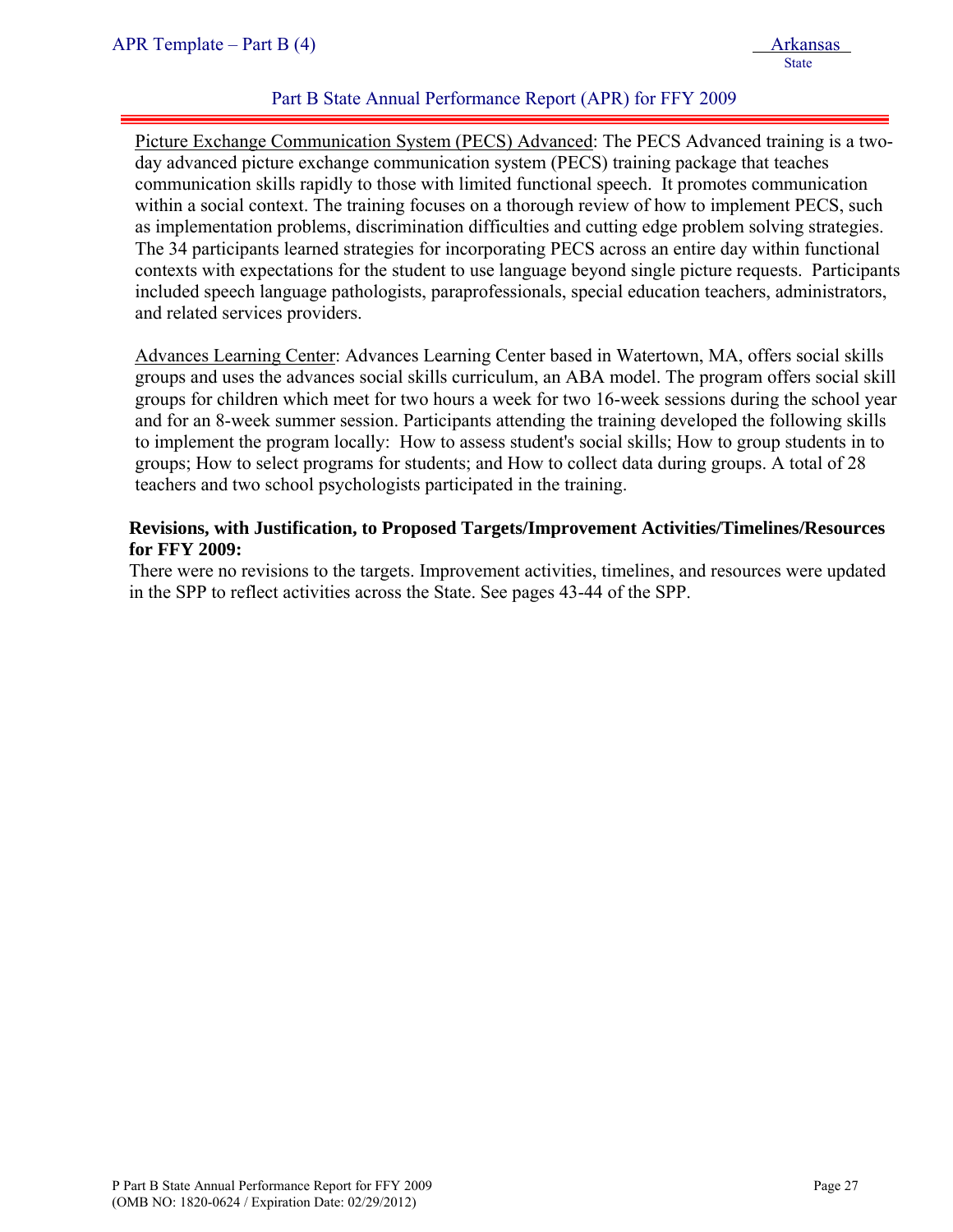## **Monitoring Priority: FAPE in the LRE**

#### **Indicator 04: Rates of Suspension and Expulsion**

- A. Percent of districts that have a significant discrepancy in the rate of suspensions and expulsions of greater than 10 days in a school year for children with IEPs.
- B. Percent of districts that have: (a) a significant discrepancy, by race or ethnicity, in the rate of suspensions and expulsions of greater than 10 days in a school year for children with IEPs; and (b) policies, procedures or practices that contribute to the significant discrepancy and do not comply with requirements relating to the development and implementation of IEPs, the use of positive behavioral interventions and supports, and procedural safeguards.  $(20 \text{ U.S.C. } 1416(a)(3)(A); 1412(a)(22))$

#### **Indicator 04A**

A. Percent of districts that have a significant discrepancy in the rate of suspensions and expulsions of greater than 10 days in a school year for children with IEPs.  $(20 \text{ U.S.C. } 1416(a)(3)(A); 1412(a)(22))$ 

#### **Measurement:**

A. Percent  $=$   $[(# of \, \text{districts} \, \text{that} \, \text{have a significant discrepancy} \, \text{in} \, \text{the rates of} \, \text{in} \, \text{at} \, \text{the rate of} \, \text{in} \, \text{the rate of} \, \text{in} \, \text{the rate of} \, \text{in} \, \text{the rate of} \, \text{in} \, \text{the rate of} \, \text{in} \, \text{the rate of} \, \text{the rate of} \, \text{the rate of} \, \text{the rate of} \, \text{the rate of} \, \text{the rate of} \, \text{the rate of} \, \$ suspensions and expulsions for greater than 10 days in a school year of children with IEPs) divided by the (# of districts in the State)] times 100.

Include State's definition of "significant discrepancy." Note: This indicator is now being reported a year in arrears.

| FFY        | <b>Measurable and Rigorous Target</b>                                                                                                                       |
|------------|-------------------------------------------------------------------------------------------------------------------------------------------------------------|
| <b>FFY</b> | A. Percent $=$ [ $\#$ of districts that have a significant discrepancy in the rates of suspensions                                                          |
| 2009       | and expulsions for greater than 10 days in a school year of children with IEPs) divided<br>by the $(\# \text{ of districts in the State})$ times 100: 6.60% |

#### **Definition of Significant Discrepancy and Methodology**

An LEA with a comparative percentage point difference greater than 1.24 is identified as having a significant difference. Arkansas collects discipline data at the building level for all students through the Arkansas Public School Computer Network (APSCN). Discipline data are submitted to APSCN during Cycle 7 (June) each year. Upon closing the cycle, the ADE-SEU receives two data pulls, an aggregate unduplicated count of all students by race and ethnicity meeting the greater than 10 days out-of school suspensions or expulsions and a student level file for children with disabilities which is aggregated into the 618 reporting. The two sets of data allow for the comparative analysis.

Formula: Suspension/expulsion rate for children with disabilities – Suspension/expulsion rate for all students = Difference between Special Education  $\&$  all students.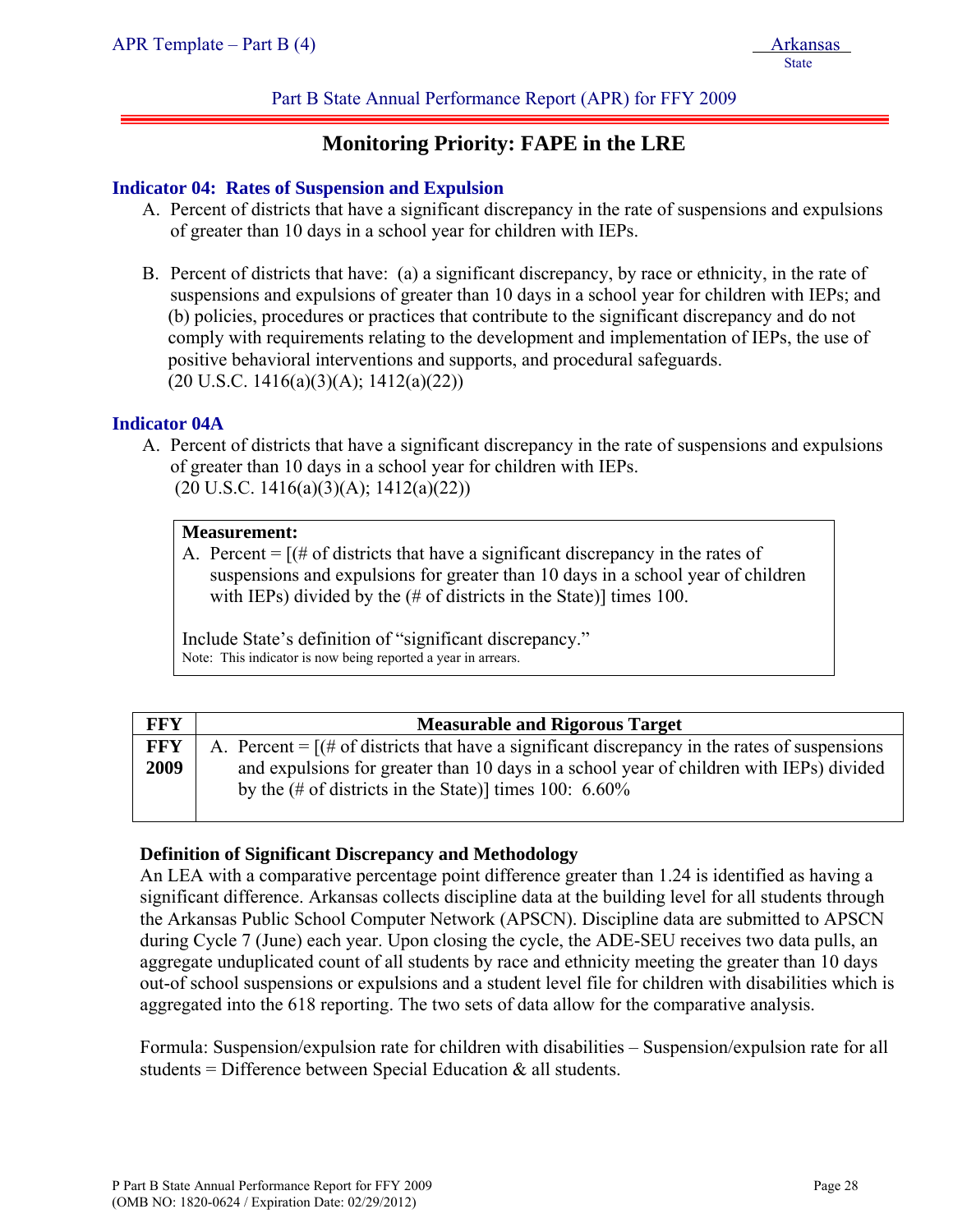#### **Actual Target Data:**

A. In 2008-09, 636 children with disabilities (aged 3-21) had out-of-school suspensions greater than 10 days or were expelled. Through the State's monitoring system, 22 of 280 districts were identified as having significant discrepancies in the rates of suspensions and expulsions of children with disabilities for greater than 10 days in a school year, resulting in a State rate of 7.86%.

| <b>Total Number of LEAs</b> | <b>Number of LEAs that have</b><br><b>Significant Discrepancies</b> | <b>Percent</b> |
|-----------------------------|---------------------------------------------------------------------|----------------|
| 280                         |                                                                     | 7.86           |

**Review of Policies, Procedures, and Practices:** For each of the 22 LEAs that the State identified in 2008-09 as having a significant discrepancy in the rate of suspensions and expulsions of greater than 10 days in a school year for children with IEPs, the State reviewed LEAs policies, procedures and practices relating to the development and implementation of IEPs, the use of positive behavioral interventions and supports, and procedural safeguards via an LEA self-assessment and its Arkansas Comprehensive School Improvement Plan (ACSIP). The State verified each LEA's self-assessment and ACSIP through desk audits and/or on-site visits to determine whether an LEA was in compliance with Part B requirements. The review of policies, procedures, and practices resulted in one finding of noncompliance. The noncompliance was related to practice and the LEA, under the State's direction, took corrective steps to ensure compliance in one or more of the following areas:

- The LEA is conducting functional behavior assessments and implementing a behavior intervention plan for students with disabilities (SWD) if the manifestation determination review determines the behavior was a manifestation of the disability.
- The LEA will conduct a manifestation determination within 10 school days of any decision to change the placement on students who violate a code of student conduct.

The LEA was required to submit a plan addressing the noncompliance to the ADE-SEU and the M/PE staff verified the implementation of the plan via follow-up visits prior to clearing the noncompliance within the one-year timeline.

Each identified district conducts a self-assessment of policy, procedures, and practices which is submitted to the ADE-SEU Monitoring and Program Effectiveness (M/PE) section. The selfassessments are reviewed by a single contractor to ensure continuity and reliability of the process. The reviewer specifically looks for procedural safeguards related to discipline, functional behavior assessments, positive behavioral supports, and intervention planning as well as if the district is accessing the Arkansas Behavioral Intervention Consultants (BICS). If any questions arise, the reviewer contacts the district for clarification and requests a resubmission if necessary. If a district fails to comply with any requests made by the reviewer, the Associate Director of Special Education is notified for further action.

In addition to the self-assessment, Arkansas has a long-standing practice of requiring districts to address any significant discrepancy in discipline in their Arkansas Comprehensive School Improvement Plan (ACSIP). The M/PE section staff and education consultants work with the identified districts to assist in conducting root cause analysis relative to the discipline data at the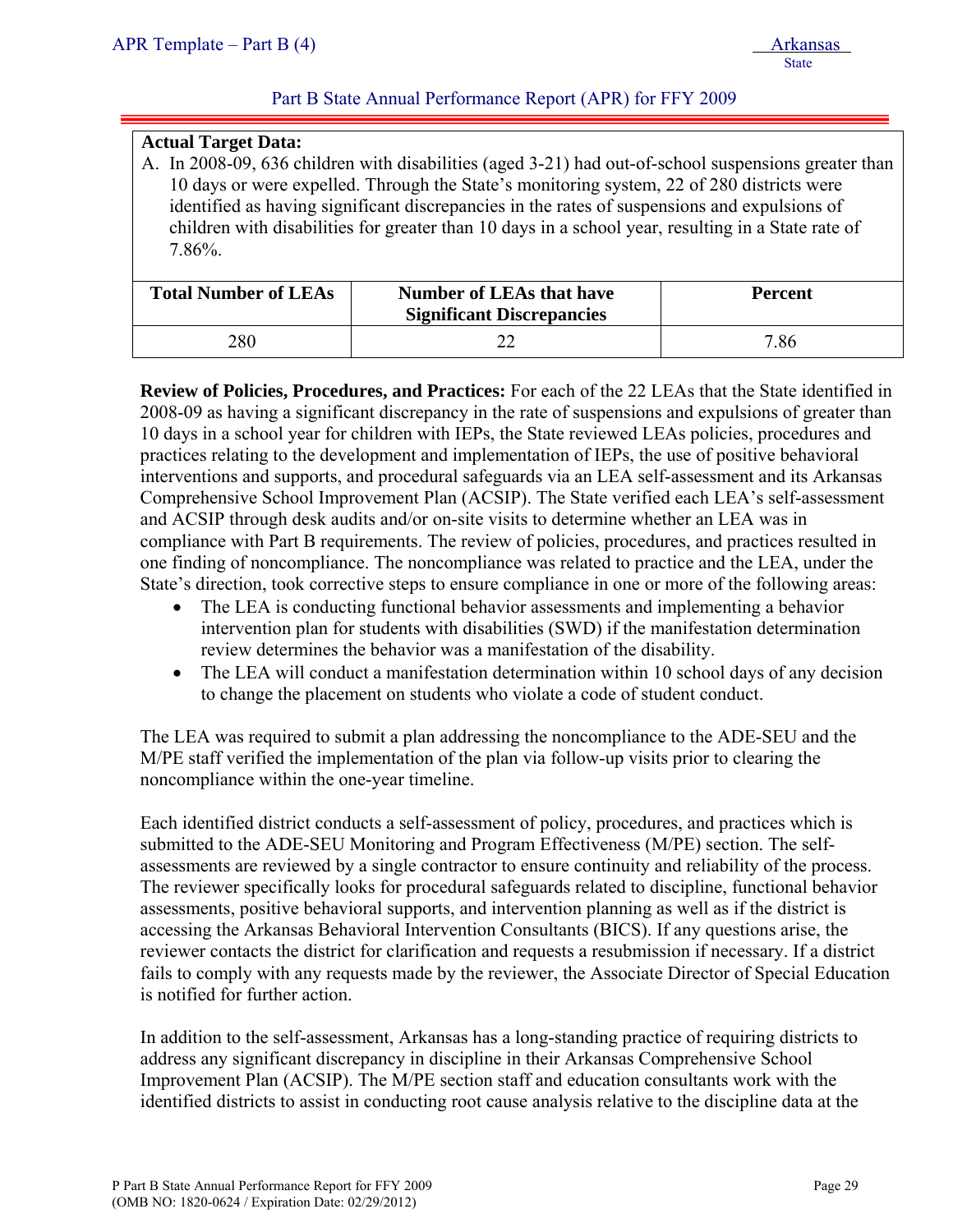building and classroom level. The M/PE section along with an education consultant reviews and approves all final ACSIP submissions to ensure compliance with State discipline policy, procedures and practices. Any district initially submitting an ACSIP that does not meet discipline policy, procedures, and practices requirements must revise its ACSIP accordingly before receiving approval. Once the review is completed the Associate Director of Special Education sends a letter informing the district superintendent and special education administrator of the district's compliance.

#### **Discussion of Improvement Activities Completed and Explanation of Progress or Slippage that Occurred during FFY 2009 for 4A:**

In 2008-09, the unduplicated count of students suspended or expelled for greater than 10 days rose from 563 to 636; an increase of 73 SWD. However, the number of districts triggering on suspension/expulsion dropped from 30 in 2007-08 to 22 in 2008-09. The State failed to meet the target of 6.60% by 1.26 percentage points. Although this represents slippage, it is an improvement from the previous year. Continual improvement is evident based on the preliminary analysis of the 2009-10 data, which identifies 19 districts with significant differences, a decline of 3 districts and a decrease in the number of students (526) being suspended/expelled for greater than 10 days.

Statewide data indicates that the total number of students being suspended or expelled is increasing across the board. In 2007-08, Arkansas had 2,428 students suspended or expelled for greater than 10 days. This number increased to 3,737 in 2008-09, and the preliminary 2009-10 data shows 3,759 students. Although the State is seeing an overall increase, the number of students receiving special education and related services being suspended or expelled for greater than 10 days appears to be declining.

Factors influencing the rate of suspension and expulsion include data validity and reliability, schoolbased mental health, and administrative changes. Data validity and reliability is a challenge for the LEAs. The data is collected in the student management system for all children, and special education staff often is not notified until situations escalate. It is important for special education staff to be part of the disciplinary teams and to have access to routine disciplinary reports in order to ensure student IEPs are meeting all of the students' needs. Arkansas continues to provide districts with technical assistance around discipline tracking and the use of positive behavior supports through its State Personnel Development Grant.

The provision of School-based Mental Health is a continual struggle in these economic times as the availability of funds to support school based mental health initiatives dwindles. The ADE continues to work with the School-Based Mental Health (SBMH) Network; however, due to funding constraints, grants have been reduced and no new districts have been added to the network. Districts with SBMH services report a direct correlation between the provision of SBMH services and reduction in the number and type of discipline referrals.

Anecdotally, another influencing factor is changes in district administrators. As administrators change in a district (superintendents and principals), so does the approach to discipline. The ADE recognizes that it is imperative to continually provide training opportunities for administrators and staff responsible for disciplinary actions in their schools.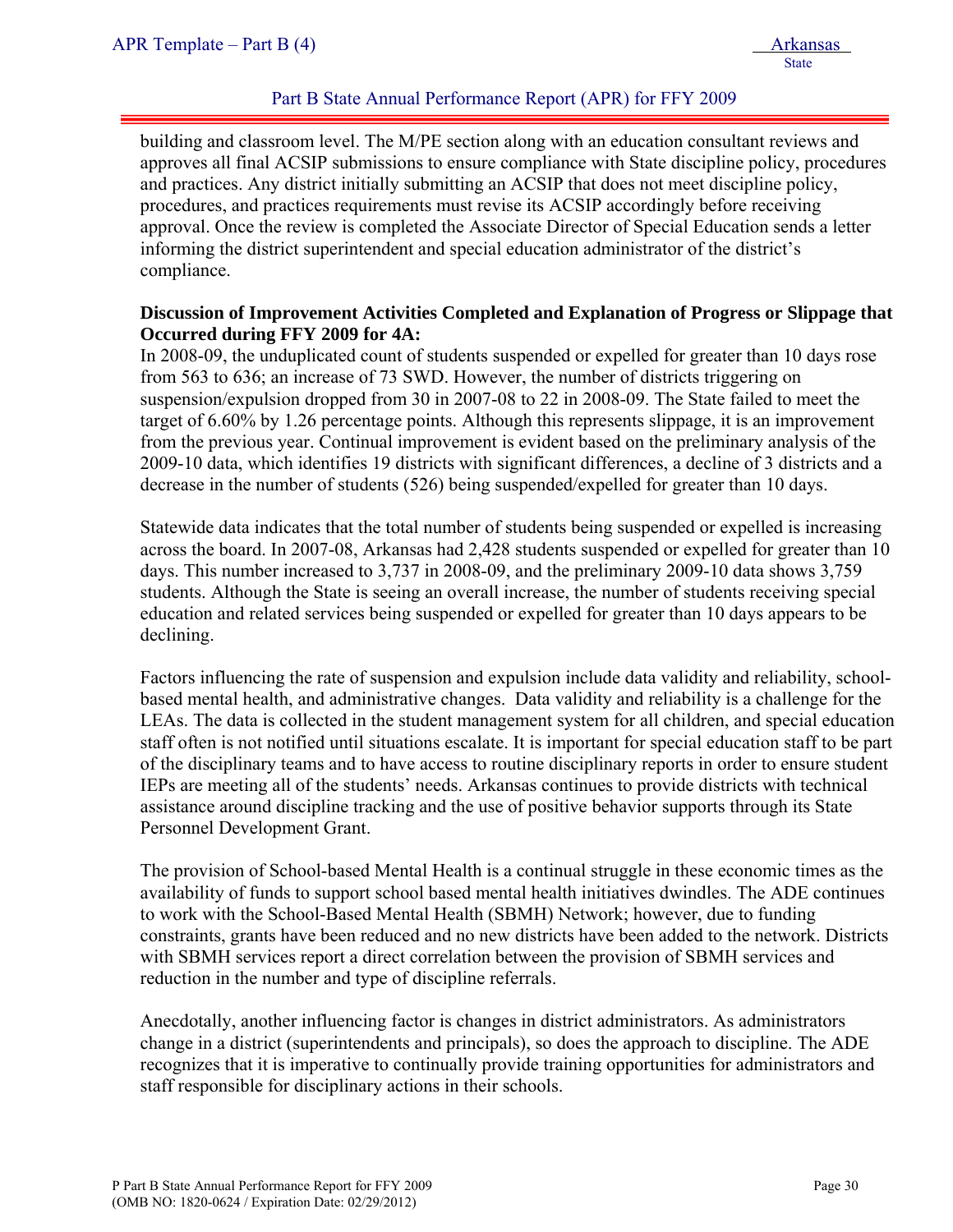#### **Indicator 4B: Rates of Suspension and Expulsion by Race or Ethnicity**

B. Percent of districts that have: (a) a significant discrepancy, by race or ethnicity, in the rate of suspensions and expulsions of greater than 10 days in a school year for children with IEPs; and (b) policies, procedures or practices that contribute to the significant discrepancy and do not comply with requirements relating to the development and implementation of IEPs, the use of positive behavioral interventions and supports, and procedural safeguards.  $(20 \text{ U.S.C. } 1416(a)(3)(A); 1412(a)(22))$ 

#### **Measurement:**

Percent  $=$   $\lceil$  (# of districts that have: (a) a significant discrepancy, by race or ethnicity, in the rates of suspensions and expulsions of greater than 10 days in a school year of children with IEPs; and (b) policies, procedures or practices that contribute to the significant discrepancy and do not comply with requirements relating to the development and implementation of IEPs, the use of positive behavioral interventions and supports, and procedural safeguards) divided by the (# of districts in the State)] times 100.

| FFY             | <b>Measurable and Rigorous Target</b> |
|-----------------|---------------------------------------|
| <b>FFY 2009</b> | $0\%$                                 |
| (using 2008-    |                                       |
| 2009 data)      |                                       |

#### **Definition of Significant Discrepancy and Methodology**

A LEA with a risk ratio greater than four (4) is identified as having a significant discrepancy by race or ethnicity. The risk ratio compares students who received special education services and were suspended/expelled for greater than 10 days during the school year to all students who were suspended/expelled for greater than 10 days

#### **Actual Target Data for 4B:**

 4B(a). LEAs with Significant Discrepancy, by Race or Ethnicity, in Rates of Suspension and Expulsion:

| Year                                 | <b>Total Number</b><br>of LEAs | Number of LEAs that have Significant<br>Discrepancies by Race or Ethnicity | Percent |
|--------------------------------------|--------------------------------|----------------------------------------------------------------------------|---------|
| $FFY$ 2009 (using<br>2008-2009 data) |                                | This is a baseline year and is being<br>reported in the SPP.               |         |

4B(b). LEAs with Significant Discrepancy, by Race or Ethnicity, in Rates of Suspensions and Expulsions; and policies, procedures or practices that contribute to the significant discrepancy and do not comply with requirements relating to the development and implementation of IEPs, the use of positive behavioral interventions and supports, and procedural safeguards.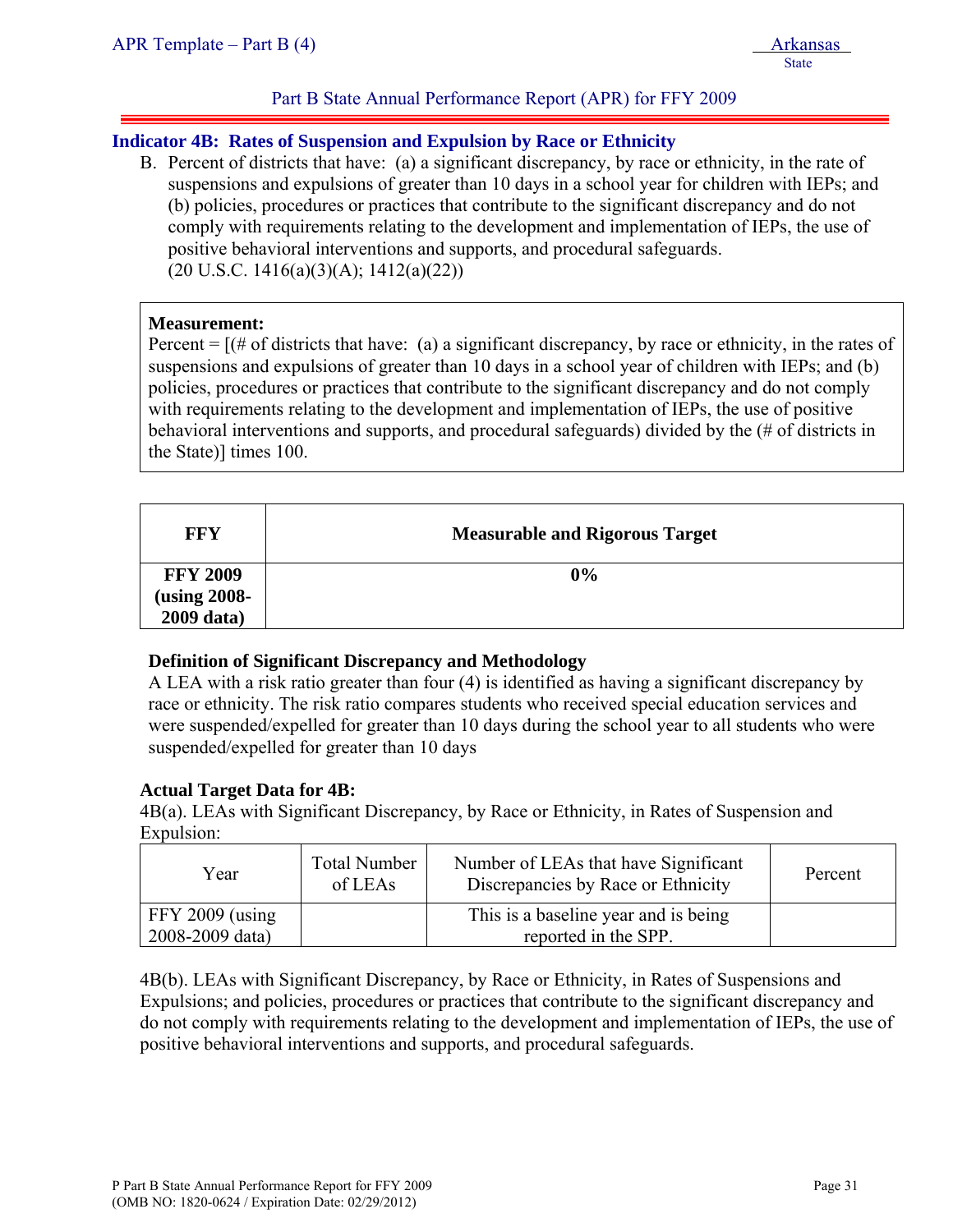| Year                                      | <b>Total Number</b><br>of $LEAs*$ | Number of LEAs that have Significant<br>Discrepancies, by Race or Ethnicity, and<br>policies, procedures or practices that<br>contribute to the significant discrepancy and<br>do not comply with requirements relating to<br>the development and implementation of IEPs,<br>the use of positive behavioral interventions<br>and supports, and procedural safeguards. | Percent** |
|-------------------------------------------|-----------------------------------|-----------------------------------------------------------------------------------------------------------------------------------------------------------------------------------------------------------------------------------------------------------------------------------------------------------------------------------------------------------------------|-----------|
| <b>FFY 2009 (using</b><br>2008-2009 data) |                                   |                                                                                                                                                                                                                                                                                                                                                                       |           |

#### **Review of Policies, Procedures, and Practices**

The review of 2008-09 policies, procedures and practices are presented in the SPP.

#### **Discussion of Improvement Activities Completed and Explanation of Progress or Slippage that Occurred during FFY 2009 for 4B:**

This is a baseline year and no current progress or slippage is available.

#### **Targeted Activities for 4A and 4B:**

Targeted activities for Indicator 4 are aligned with the State Personnel Development Grant (SPDG), Behavior Intervention Consultants (BICs), and AR-LEARN.

#### **ADE Initiatives:**

The Arkansas SPDG: The Arkansas SPDG maintains a collaborative relationship with the broader ADE, and the SPDG staff is centrally involved in numerous ADE initiatives. SPDG staff have worked with the ADE Professional Development Office/Smart Accountability Initiative to provide a series of professional development/trainings on school leadership, strategic planning, and organizational development, RtI/Closing the Achievement Gap (CTAG—the state's RtI process), and school-level committee and grade-level roles and responsibilities. This series involved two two-day in-services for ADE personnel and statewide members of the Smart Accountability State Support Teams. It also involved two separate regional trainings in five regions of the state involving School Leadership Teams (SLTs) from schools across the state that are in Smart Accountability School Improvement status (Years 3 through 5). The SPDG-supported products and practices, such as the Literacy Matrix, RIDE Reading Intervention Bank, and Positive Behavior Support System (PBSS) will be used as part of the support system for these schools. Schools in Years 3-6 of School Improvement will be encouraged to use Strategic Instruction Model (SIM) Content Enhancement Routines as a core academic intervention.

PBSS/Social Skills: The PBSS/Social Skills and Home-Based Literacy parent training modules were developed, field-tested, and used in training during Years 3 through 5 of the first Arkansas SPDG. In December, 2009 an e-mail was sent by the ADE-SEU Associate Director, and followed up by SPDG staff, to Special Education LEA Supervisors in the state asking them for nominations of Parent Mentors for implementation of the new SPDG goals related to home based literacy and PBSS/social skills. As a result of this, 164 potential Parent Mentors from 39 districts have been identified statewide.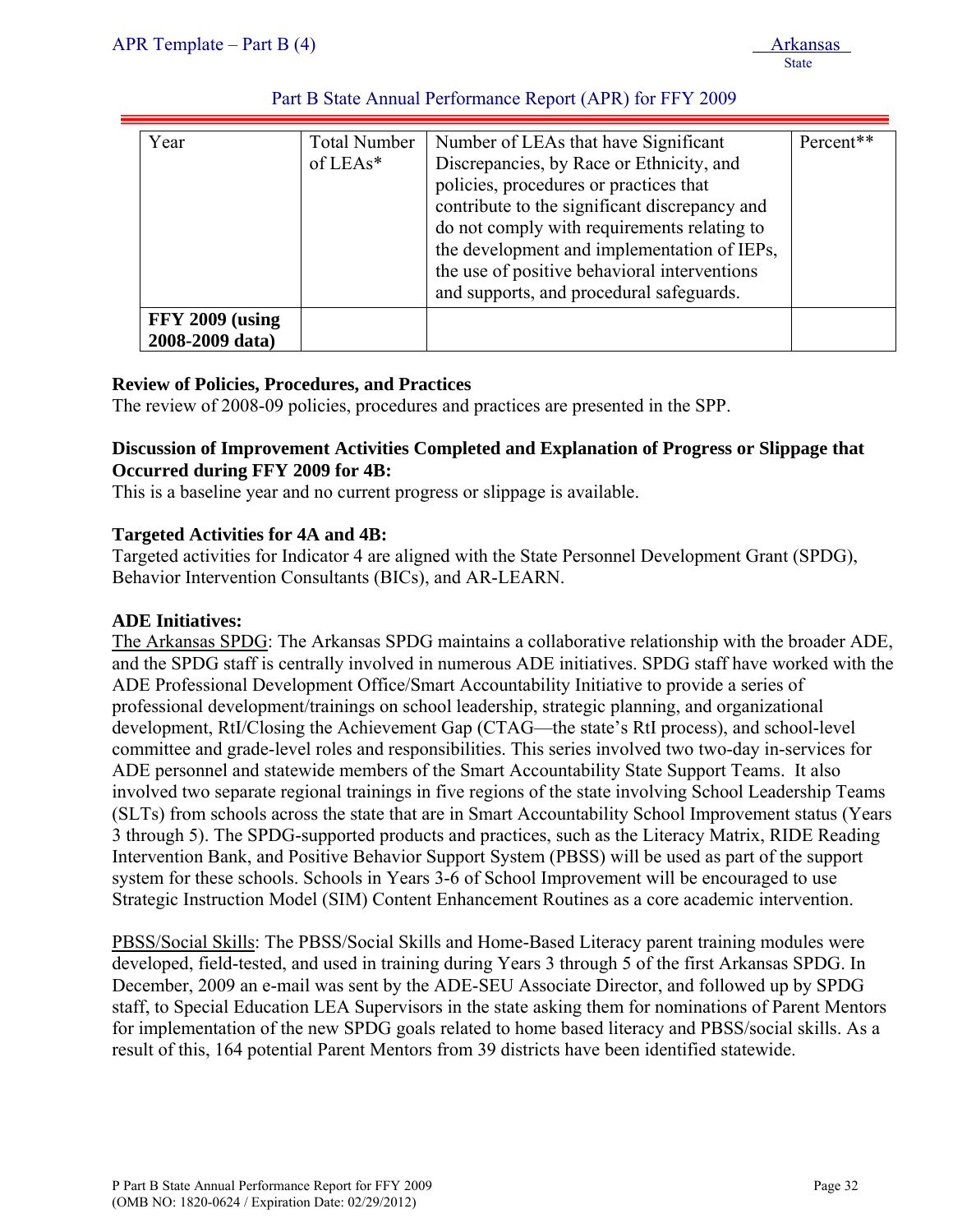In addition, to support PBSS/Social Skills and Home-Based Literacy, a CD was burned which contained the following: (a) the *Partners in Literacy* and *The Stop and Think Parenting* PowerPoint presentations with accompanying scripts and handouts; (b) pdf files of the SIG's Literacy Brochures for Parents at three age/grade levels; and (c) five sample preschool to Grade 1 social skills songs from *The Stop and Think Songbook for Early Childhood*. Over 750 copies of this CD were distributed to attendees at the Arkansas Parenting Education Network (APEN) conference in November 2009 in Hot Springs. Attendees included school district parent facilitators, school administrators, parents and other professionals involved in parent service issues. Instructions on the use of the materials on the CD were provided in an accompanying letter. A presentation was also made at this conference in collaboration with the ADE regarding the SPDG Parent Mentor training initiative.

PBSS Certification: Over the next five years through SPDG efforts, there will be 30 PBSS professional developers certified to support the use of scientifically-based positive behavioral support and behavioral intervention strategies in schools involved in Smart Accountability and/or ADE-SEU intervention.

During the first Arkansas SPDG there were 35 PBSS facilitators. These facilitators were surveyed during 2009-10 school year to determine what they would need to become involved in the PBSS certification process. The results suggested that Facilitators would need administrative support and release time from their home districts in order to become involved in this initiative, that the involvement of the district in a PBSS effort would facilitate their involvement, and that three different areas of focus for the Facilitators would be useful: (a) Classroom Management for Teachers; (b) School-wide Positive Behavioral Support System implementation; and (c) Strategic and Intensive Behavioral Intervention training and implementation.

Through the ADE Director of Professional Development, a substantial sum of funds were written into the state's *Race to the Top* application to the U.S. Department of Education to pay for at least two PBSS staff at each of the 15 ESCs.

SPDG Professional Development: The Arkansas SPDG staff held 14 professional development trainings for LEA and Education Service Cooperative (ESC) staff related to PBSS and behavior. There were 426 participants across the 14 professional development opportunities.

Centralized Intake and Referral/Consultant Unified Intervention Team (CIRCUIT): CIRCUIT referred 268 service requests to the Behavior Intervention Consultants (BICs) in 2010 school year. This is an increase of 25 requests from 2009. These consultants are part of the regional cadre of special education consultants as explained on the CIRCUIT web page http://arksped.k12.ar.us/sections/circuit.html). Services can be requested by parents, guardians, caregivers, school personnel, or any other concerned party. CIRCUIT provides school personnel and parents with an easy access process to obtain support for students with disabilities with behavior problems that could lead to disciplinary action.

The Arkansas Local Education Agency Resource Network (AR-LEARN): AR-LEARN continues to expand its assistance to LEAs in meeting the challenges of providing quality special education services to address the needs of students. More than 900 teachers and administrators participated in workshops offered by AR-LEARN. AR-LEARN workshops address six of APR indicators.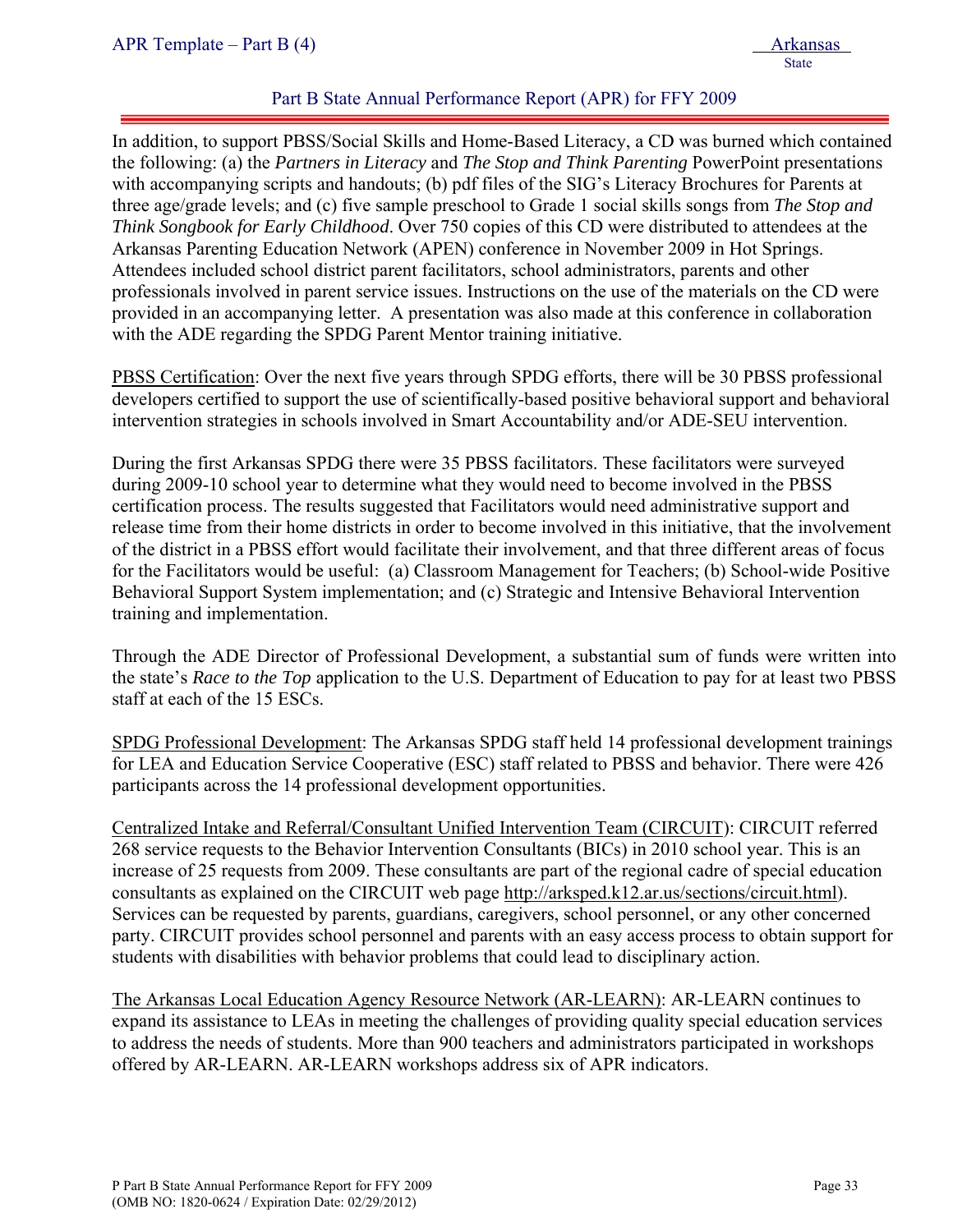Disobedient, Disruptive, Defiant, and Disturbed Students: This workshop focuses on interventions that schools should implement to assist challenging students who are behaviorally unsuccessful in schools. Prevention, strategic intervention and intense or crisis management levels are discussed and case examples are provided as appropriate. Information is provided concerning problem situations where the intervention is most used, functional assessment outcomes that link to make this intervention relevant, age levels where the intervention is most successful and the severity level of the student and/or problem. There were 16 participants that included special education teachers, assistant principals, alternative learning environment teachers, and due process designees.

Help Me Get Social: Help Me "Get Social" is an overview of a Michelle Garcia Winner program, Social Thinking Approach to Support Students with Autism Spectrum Disorders to Develop Social Skills. The workshop deals with concepts including social thinking vocabulary, three levels of perspective taking, clues on grouping, core social thinking requirements, and teaming. The workshop was offered in two regions of the state and had 80 participants which included parents, speech language pathologists, paraprofessionals, and LEA administrators.

Just Do the Right Thing in the Classroom (JDRT): JDRT is an innovative cognitive and behavioral program for grades K-12. JDRT uses ten core principles that are presented to students in question/ answer format. Teachers learn to build character in the student and facilitate behavior management. This workshop is designed to create "success in the moment." The workshop had 24 participants including general and special education teachers, counselors, library specialists, school psychologists, life skills teachers, and higher education faculty.

Picture Exchange Communication System (PECS) Basic: The PECS Basic training is a language training package that is used to teach communication skills rapidly to those with limited functional speech. Participants learn how to implement the six phases of PECS, including attributes, through presenter demonstrations, video examples and role-play opportunities. The 37 participants included special and general education teachers, speech language pathologists, and early childhood behavior consultants, who learned how to implement PECS with individuals with autism, related developmental disabilities, and/or limited communication skills.

Picture Exchange Communication System (PECS) Advanced: The PECS Advanced training is a twoday advanced picture exchange communication system (PECS) training package that teaches communication skills rapidly to those with limited functional speech. It promotes communication within a social context. The training focuses on a thorough review of how to implement PECS, such as implementation problems, discrimination difficulties and cutting edge problem solving strategies. The 34 participants learned strategies for incorporating PECS across an entire day within functional contexts with expectations for the student to use language beyond single picture requests. Participants included speech language pathologists, paraprofessionals, special education teachers, administrators, and related services providers.

Pivotal Response Training: PRT is a family-centered approach that may be implemented throughout the day and across natural environments such as in the home, at school or in the community. In this workshop the 128 participants learned how to improve the pivotal response of motivation to produce generalized improvements in language and social skills and reductions in disruptive behaviors. Participants included parents, special and general education teachers (early childhood and school age),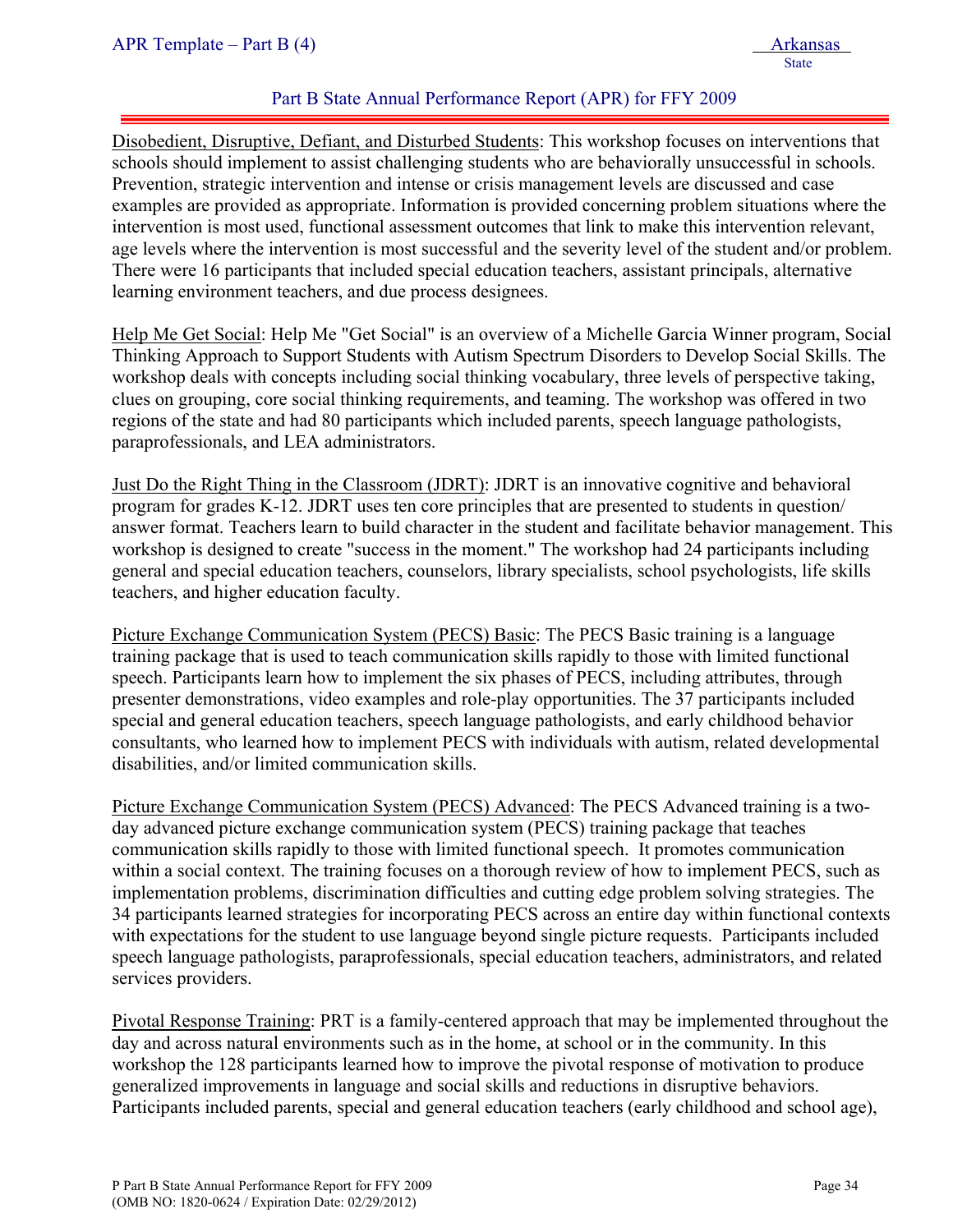LEA administrators (early childhood and school age), behavior interventionists (early childhood and school age), school psychologists and speech language pathologists.

The Power of Peers: The workshop addressed four basic questions regarding peer-mediated social skills intervention: (1) What are the key skills to teach; (2) How to teach typical children the intervention skills; (3) How to embed social skill opportunities through the classroom day; and (4) Outcomes from children that have participated in this intervention package. Participants learned to select specific curriculum targets and employ strategies to foster peer social skills. Assessment of peer social outcomes was discussed along with modification of teaching accordingly. Early childhood and school age behavior interventionists, general and special educations teachers, psychological examiners, LEA and special education administrators, paraprofessionals, speech language pathologists, and parent liaisons comprised the 73 participants.

Signs and Symptoms of Abuse in School Children: Two workshops were held across the State with 104 participants representing early childhood and school age general and special teachers and related services providers, counselors, behavior interventionists, nurses, school-based mental health providers, and LEA administrators. The workshops included the following topics: (1) Definitions of Abuse and Neglect; (2) Categories of Abuse-Physical, Emotional, Sexual; (3) Obligations as Mandatory Reporters; (4)What to Look for-Overt/ Covert Behaviors-Who to Talk to If Abuse is Suspected and Why Children Don't Tell; (5) How Symptoms of Abuse can Mirror Behavior Seen in Disabilities including ADD, ADHD, ODD, OCD and Social Aspects of Autism; and (6) Team Collaboration in Defining Behavioral Strategies for Children Struggling with Trauma and Abuse Issues.

Understanding Power Struggles in the Classroom/Addressing Aggression in the Classroom: Part one of the training covered typical disruptive behaviors. These behaviors if not stopped can lead to serious problems in the classroom. The discussion provided information about classroom power struggles and what leads to them. Part two involved analyzing and intervening with aggression, which highlighted practical research-based strategies for aggression in schools. Case studies were used to explore interventions that work with different profiles of verbal and physical aggression. The workshop was attended by 57 general and special education teachers, school psychologists, LEA administrators, school-based mental health therapists, parent liaisons and a youth home risk manager.

Using the VB-MAPP to Guide an Intervention Program for Children with Autism: Verbal Behavior Milestones Assessment & Placement Program (VB MAPP). Based on the branch of psychology known as Behavior Analysis, VB MAPP provided the 55 participants with a sound evidence-based assessment and intervention method. The workshop trained the participants on how to use the assessment results to set up and conduct daily language and social skills intervention programs. Participants included behavior specialists (early childhood and school age), general and special education teachers (early childhood and school age), psychological examiners, school psychology specialists, and speech language pathologists.

Advances Learning Center: Advances Learning Center based in Watertown, MA, offers social skills groups and uses the advances social skills curriculum, an ABA model. The program offers social skill groups for children which meet for two hours a week for two 16-week sessions during the school year and for an 8-week summer session. Participants attending the training developed the following skills to implement the program locally: How to assess student's social skills; How to group students into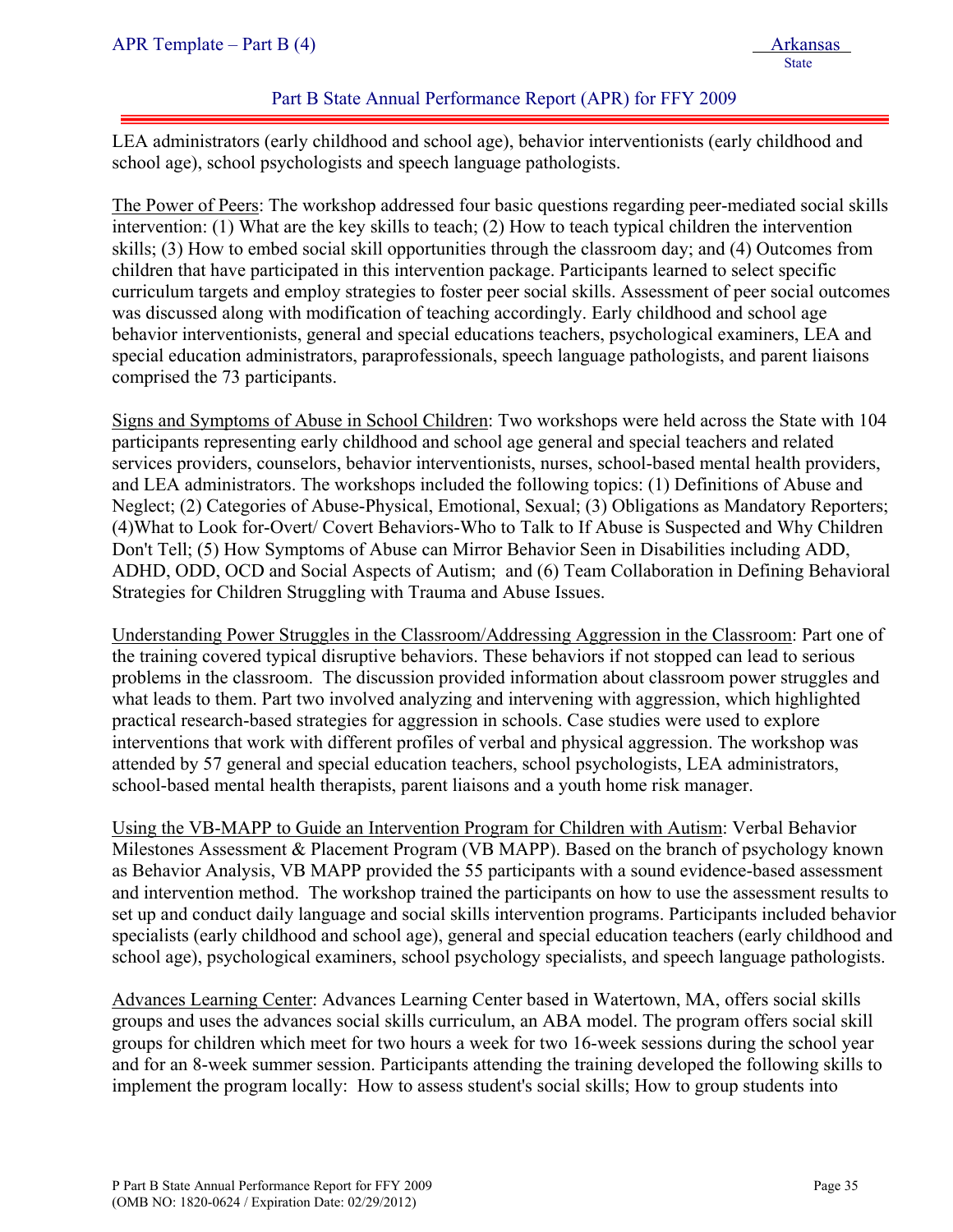groups; How to select programs for students; and How to collect data during groups. A total of 28 teachers and two school psychologists participated in the training.

#### **Revisions, with Justification, to Proposed Targets/Improvement Activities/Timelines/Resources for FFY 2009:**

Reporting of the indicator is a year in arrears. Improvement activities were expanded in the SPP to incorporate the various activities conducted across the State. See pages 59-60 in the SPP.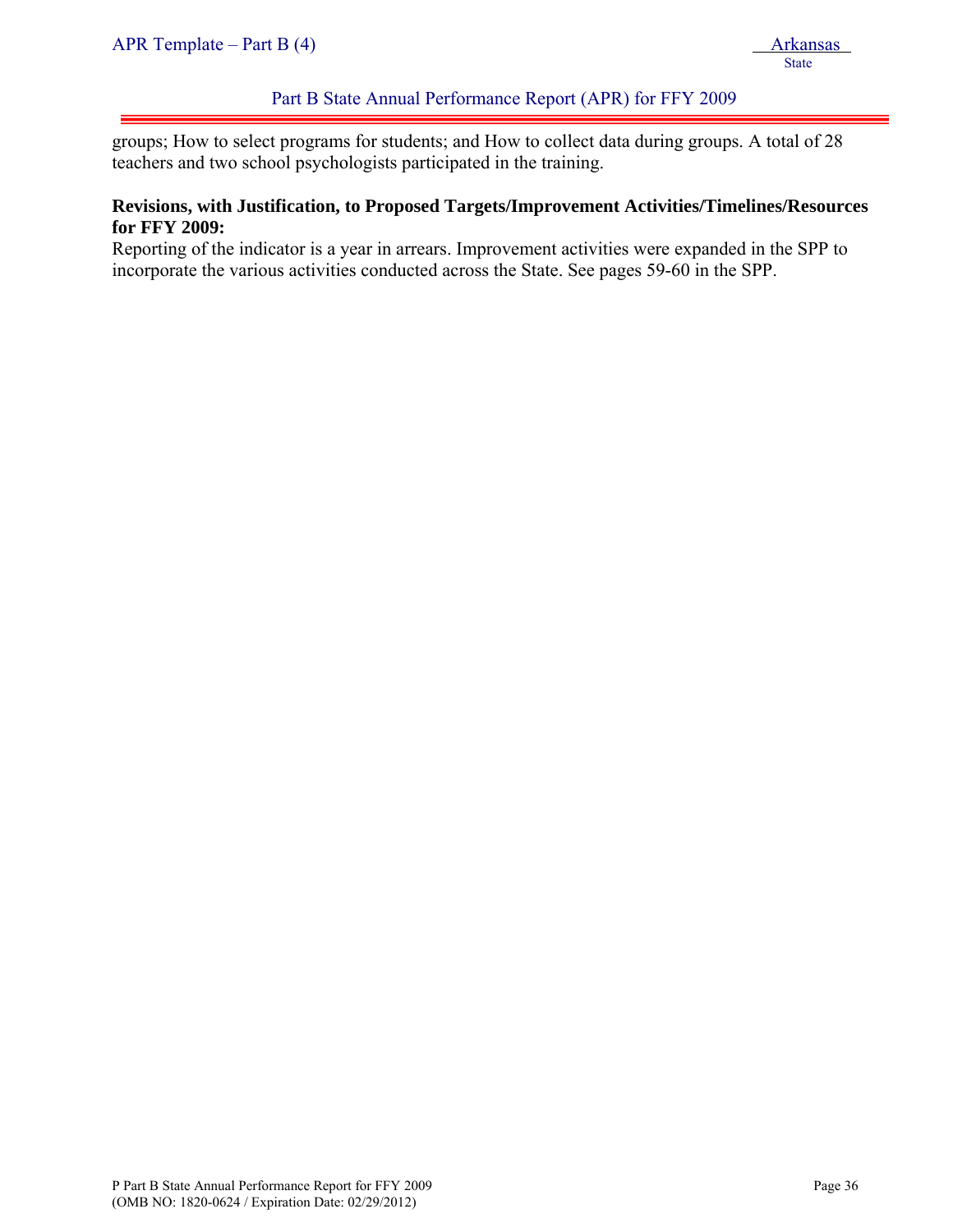# Monitoring Priority: FAPE in the LRE

## **Indicator 05: Percent of children with IEPs aged 6 through 21**

- A. Inside the regular class 80% or more of the day;
- B. Inside the regular class less than 40% of the day;
- C. In separate schools, residential facilities, or homebound/hospital placements. (20 U.S.C.  $1416(a)(3)(A))$

### **Measurement:**

- A. Percent  $=$  [ $\#$  of children with IEPs served inside the regular class 80% or more of the day) divided by the (total # of students aged 6 through 21 with IEPs)] times 100.
- B. Percent  $=$   $[(# of children with IEPs served inside the regular class less than 40% of$ the day) divided by the (total  $\#$  of students aged 6 through 21 with IEPs)] times 100.
- C. Percent = [(# of children with IEPs served in separate schools, residential facilities, or homebound/hospital placements) divided by the (total # of students aged 6 through 21 with IEPs)] times 100.

| <b>FFY</b>      |                                                                                    | <b>Measurable and Rigorous Target</b>                                                                                                                                                                                                                                                                                                                                                                                                                                                                                                       |         |  |  |  |
|-----------------|------------------------------------------------------------------------------------|---------------------------------------------------------------------------------------------------------------------------------------------------------------------------------------------------------------------------------------------------------------------------------------------------------------------------------------------------------------------------------------------------------------------------------------------------------------------------------------------------------------------------------------------|---------|--|--|--|
| <b>FFY 2009</b> | 100:56.93%<br>100: 12.51%<br>through 21 with IEPs)] times $100: 02.56\%$           | A. Percent = $[(# of children with IEPs served inside the regular class 80% or more of$<br>the day) divided by the (total # of students aged 6 through 21 with IEPs)] times<br>B. Percent = $[(# of children with IEPs served inside the regular class less than 40% of$<br>the day) divided by the (total # of students aged 6 through 21 with IEPs)] times<br>C. Percent = $[(# of children with IEPs served in separate schools, residual facilities,$<br>or homebound/hospital placements) divided by the (total $#$ of students aged 6 |         |  |  |  |
|                 | <b>Actual Target Data for FFY 2009:</b><br>Number of children with IEPs inside the | A. 53.10% of children with IEPs were inside the regular classroom 80% or more of the day.<br>Total number of students aged 6<br><b>Percent</b>                                                                                                                                                                                                                                                                                                                                                                                              |         |  |  |  |
|                 | regular class 80% or more of the day<br>27,702                                     | through 21 with IEPs<br>52,174                                                                                                                                                                                                                                                                                                                                                                                                                                                                                                              | 53.10%  |  |  |  |
|                 |                                                                                    | B. 12.49% of children with IEPs were inside the regular classroom less than 40% of the day                                                                                                                                                                                                                                                                                                                                                                                                                                                  |         |  |  |  |
|                 | Number of children with IEPs inside the<br>regular class less than 40% of the day  | Total number of students aged 6<br>through 21 with IEPs                                                                                                                                                                                                                                                                                                                                                                                                                                                                                     | Percent |  |  |  |
|                 | 6,516                                                                              | 12.49%<br>52,174                                                                                                                                                                                                                                                                                                                                                                                                                                                                                                                            |         |  |  |  |
|                 | hospital placements.                                                               | C. 2.82% of children with IEPs served in separate schools, residential facilities, or homebound/                                                                                                                                                                                                                                                                                                                                                                                                                                            |         |  |  |  |
|                 | Number of children with IEPs inside the<br>regular class less than 40% of the day  | Total number of students aged 6<br>through 21 with IEPs                                                                                                                                                                                                                                                                                                                                                                                                                                                                                     | Percent |  |  |  |
|                 | 1,470                                                                              | 52,174                                                                                                                                                                                                                                                                                                                                                                                                                                                                                                                                      | 2.82%   |  |  |  |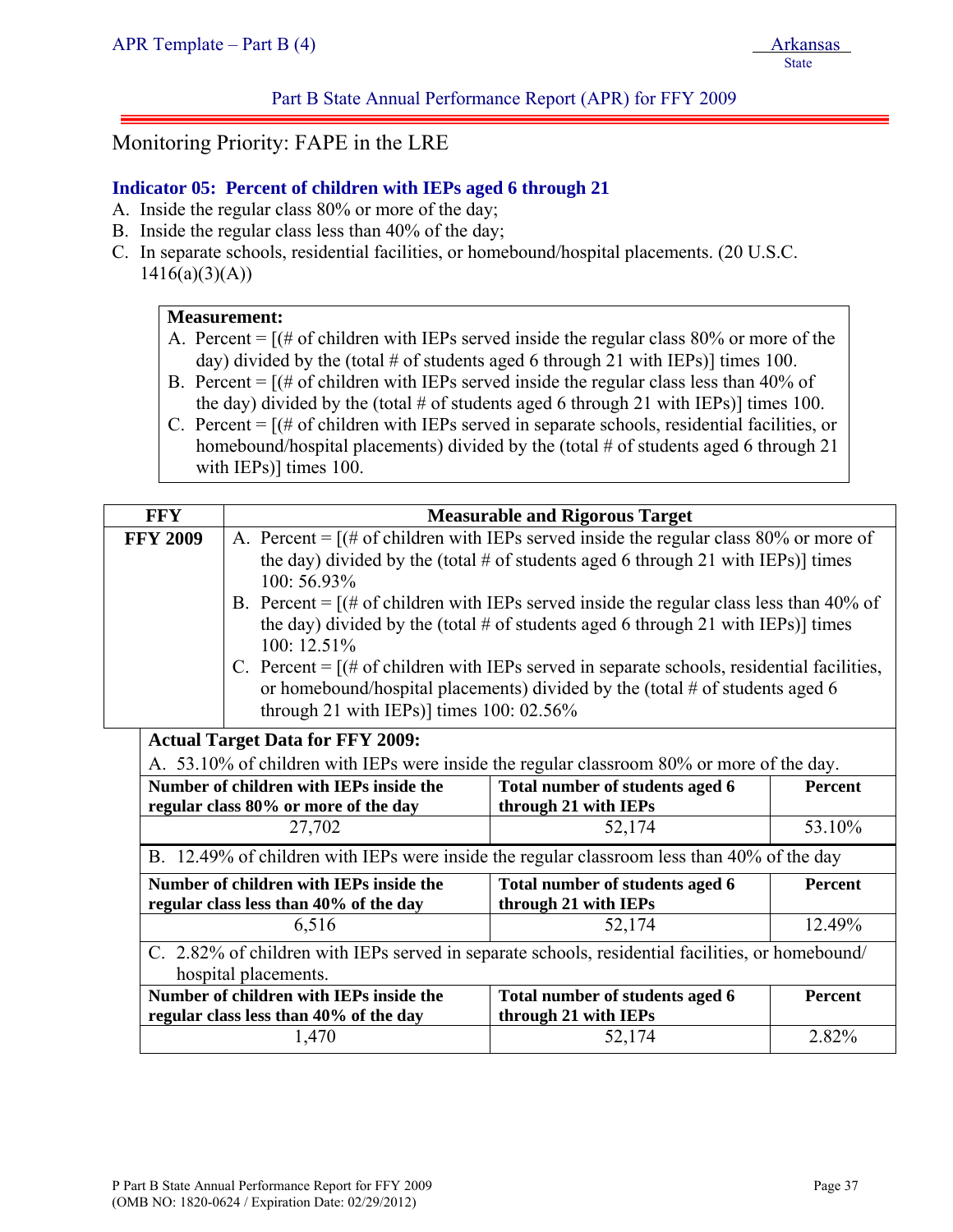# **Discussion of Improvement Activities Completed and Explanation of Progress or Slippage that Occurred for FFY 2009:**

**Regular Classroom 80% or More of the Day** 

In 2009-10, 53.10% of children with IEPs were served in the regular classroom 80% or more of the day; thus, falling short of the proposed target of 56.93% by 3.83 percentage points as seen in Exhibit I-5.1. Although the percentage of children with IEPs served in the regular classroom 80% or more of the day continues to increase, it has not continued to grow at the rate seen in 2005-06. Since 2004-05, the actual target data has increased 19.59%.



Although Arkansas did not meet the proposed target, there was a gain in the percentage of students receiving services in the regular classroom 80% or more of the day in spite of a small decrease in child count. The increase of children with IEPs receiving services in the regular class can, in part, be attributed to more schools implementing co-teaching. In addition, the LEAs have increased their accuracy in calculating the LRE percentage rate. Throughout the year, the IDEA Data  $\&$ Research Office provided technical assistance to LEAs on how to calculate LRE. LEAs were having difficulty with how to include time in a co-taught classroom in the calculation. The ADE-SEU anticipates that the rate will continue to increase slightly.

### **Regular Classroom <40% of the Day**

After two years of increasing rates, the percentage of children with IEPs who were in the regular class less than 40% of the day declined to a rate of 12.2%; a decrease of one percentage point from 2008-09. Although the rate fell in 2009-10, the ADE-SEU staff and LEA supervisors continue to be mindful of the previous increases and continue to monitor the previously identified influencing factors. These two factors should shed some light on why the growth occurred and what to watch in case of future increases.

1. Districts are fully embracing early intervening and/or response to instruction strategies, especially at the lower grade levels (K-5). The use of these strategies has resulted in the referral and placement of students who have the greatest need for more intensive special education and related services that cannot always be provided effectively in the regular education setting.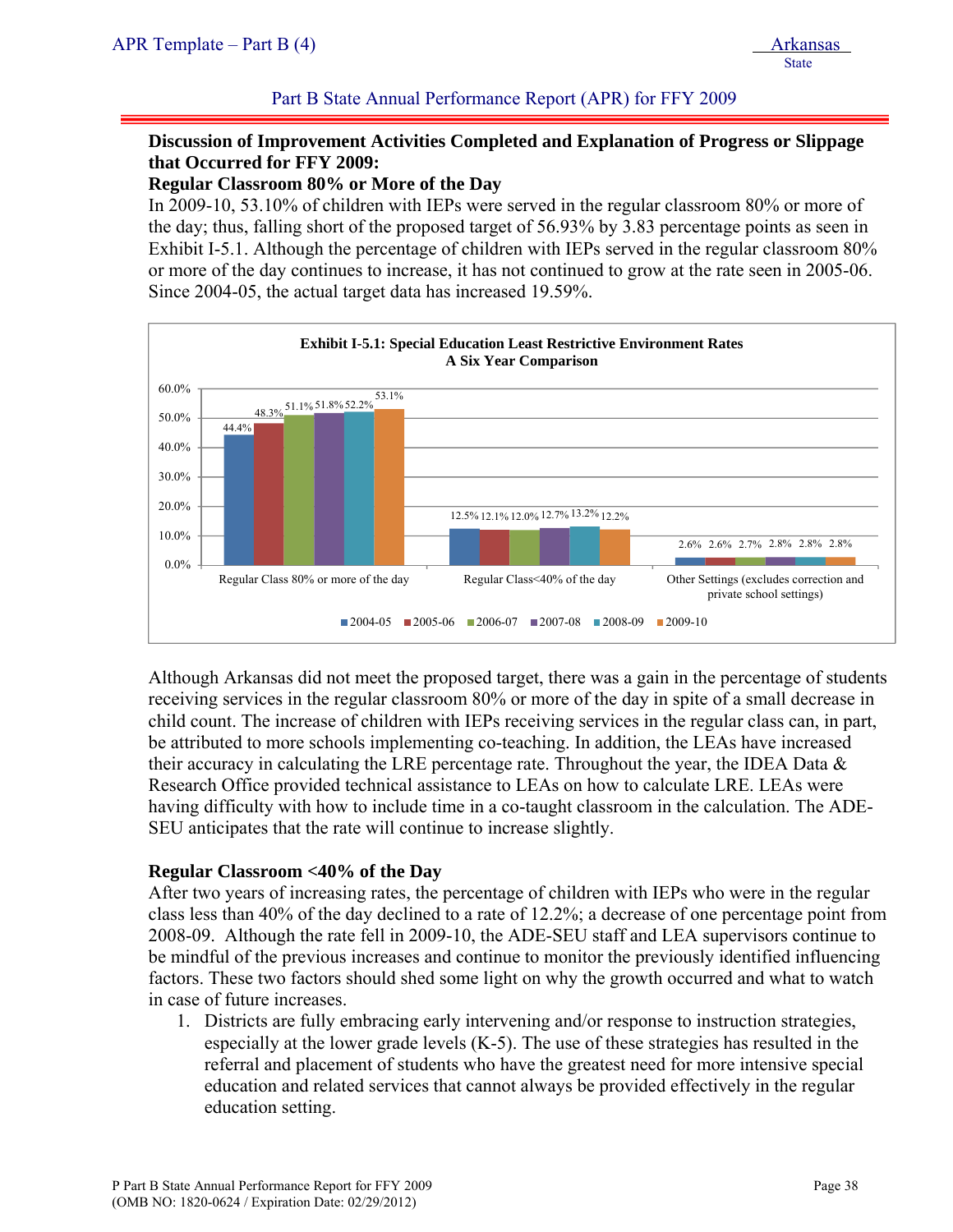2. The redesign of the delivery of high school instruction necessitates the offering of an array of core courses to support some students with disabilities in meeting the high curricular standards. As districts develop elective courses to address needs of students with disabilities transitioning to post-school life, these students may spend more instructional time away from their nondisabled peers. It appears that these latter initiatives may be resulting in unintended and unexpected adverse consequences relative to LRE.

### **Other Settings**

The percentage of students with IEPs who were served in public/private residential facilities, public/private day schools, or hospital/homebound increased to 2.82%. Although the rate has held steady around 2.8% for the past three years it still reflects a 9.30% increase from 2004-05. This is a difficult target to meet since a vast majority of students served in private residential treatment facilities are not placed by the school districts to meet the educational needs of a child with an IEP. Although the State approves and monitors the special education programs in private residential treatment facilities to ensure a free and appropriate public education is provided, the placement of the students in private residential treatment facilities is usually from a non-education source such as the courts or parent/guardian.

#### **Targeted Activities**

Targeted activities for this indicator include statewide initiatives, Monitoring/Program Effectiveness Unit (M/PE), Co-Teaching Project, SPDG, and AR-LEARN:

System of Care for Behavioral Health: To address the growing population being served in residential drug, alcohol and psychiatric treatment facilities, the Arkansas General Assembly, in the Regular Session of 2007, passed Act 1593 that created The Children's Behavioral Health Care Commission. The Act seeks to "establish the principles of a System of Care for behavioral health care services for children and youth as the public policy of the state." There is a critical need to provide greater access to community-based services, including school-based mental health services (SBMH), as an alternative to over dependence upon residential and institutional care. The Department of Education Commissioner of Education serves on the Children's Behavioral Health Care Commission. In addition, the Associate Director for Special Education, the Director of the Medicaid in the Schools office and the Coordinator of the SBMH network serve as liaisons to this Commission. They also participate in various stakeholder committees addressing specific areas of need and provide recommendations to the Commission relative to policy development, agency roles and funding. The work of the Commission is ongoing, with the intention of seeking legislation and funding from the Arkansas General Assembly to pilot some community-based services projects throughout the state, study their effectiveness, and seek funding for systems change to replicate effective community-based models.

Monitoring: LRE is a State monitoring indicator. As part of the monitoring system, the Monitoring/ Program Effectiveness (M/PE) Section provided technical assistance and oversight to districts that triggered. Districts that trigger are required to include an action plan in their Arkansas Consolidated School Improvement Plan (ACSIP). The M/PE Section reviews each ACSIP and works with districts to develop local strategies for addressing placement decisions within the context of overall school improvement, provider qualifications, and academic performance. These strategies included: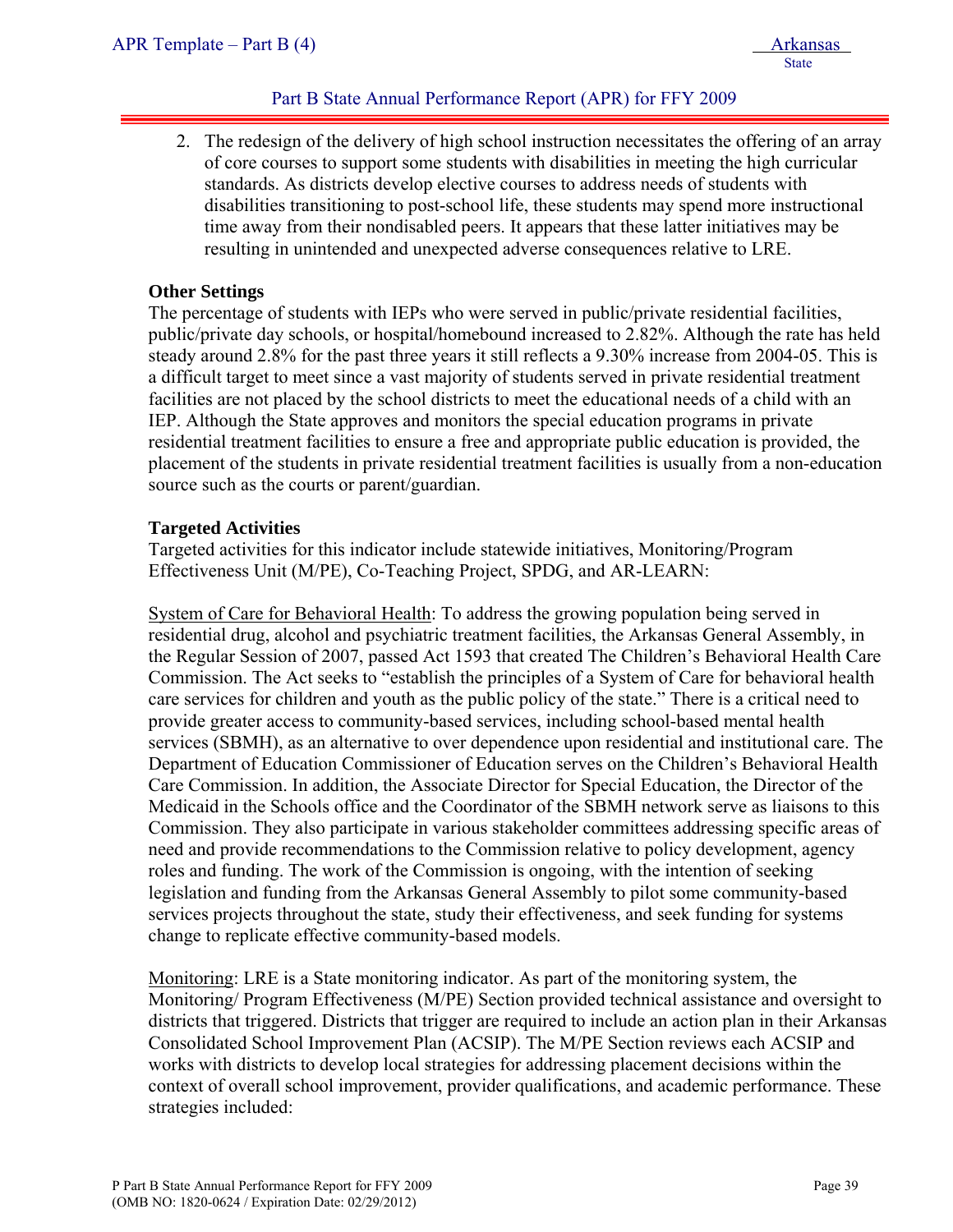- Pre-service training for all teachers that emphasizes educating students with disabilities in general education settings. Strategic Instructional Model (SIM) training in content enhancement routines provided through a grant from the Arkansas Governor's Developmental Disabilities Council (DDC);
- Ongoing professional development that ensures general classroom teachers have the skills and knowledge to work with students with a range of disabilities;
- Implementation of Co-Teaching;
- Focus on high quality standards based instruction for all students;
- Policies and procedures emphasizing collaboration between general and special education teachers; and
- Use of up to 15 percent of Title VI-B funds for Early Intervening Services tied to addressing school district's excessive use of restrictive placements.

Co-Teaching Project: The use of co-teaching in Arkansas is expanding yearly. Based on fulltime equivalency (FTE), in 2009-10 there were 413.78 teachers in 93districts engaged in co-teaching in the k-12 classroom, an increase of 38.56 teachers (FTE) and 4 districts from 2008-09.

During 2009-10, The Arkansas Co-Teaching Project continued to base the components and content of its comprehensive professional development package on the previous year's implementation evaluation data analysis. The 2009-10 package included:

- Phase  $I A$  one day co-teaching foundational session for co-teachers and their building administrator
- Phase  $II A$  one day building leadership team session to address system support issues associated with implementation
- Phase III Follow-Up Support
	- o 3 session series of webinars for co-teaching partnerships on differentiating instruction in the co-taught classroom
	- o 2 session series of webinars for building leadership teams on implementation issues
	- o 2 one half day on-site co-teaching coaching visits
	- o 1 day "hands on" co-teaching partnership follow-up session
- Implementation evaluation support including pre/post data compilation and reporting:
	- o Needs Assessment/Action Planning Checklist Survey measures building/system support for implementation
	- o Colorado Assessment of Co-Teaching Survey measures changes in instructional practices in co-taught classroom and development of collaborative relationship between co-teachers
	- o Final grades of students with and without disabilities in co-taught classrooms
	- o Building leadership teams were encouraged to identify student outcome indicators more specific to their situation, i.e., state benchmark scores, content specific formative assessments, discipline referrals, student/parent satisfaction.

The Arkansas Co-Teaching Project continues its efforts to create effective and self-sustaining coteaching programs through the utilization of co-teaching building leadership teams. These teams composed of a building administrator and representative general and special education co-teachers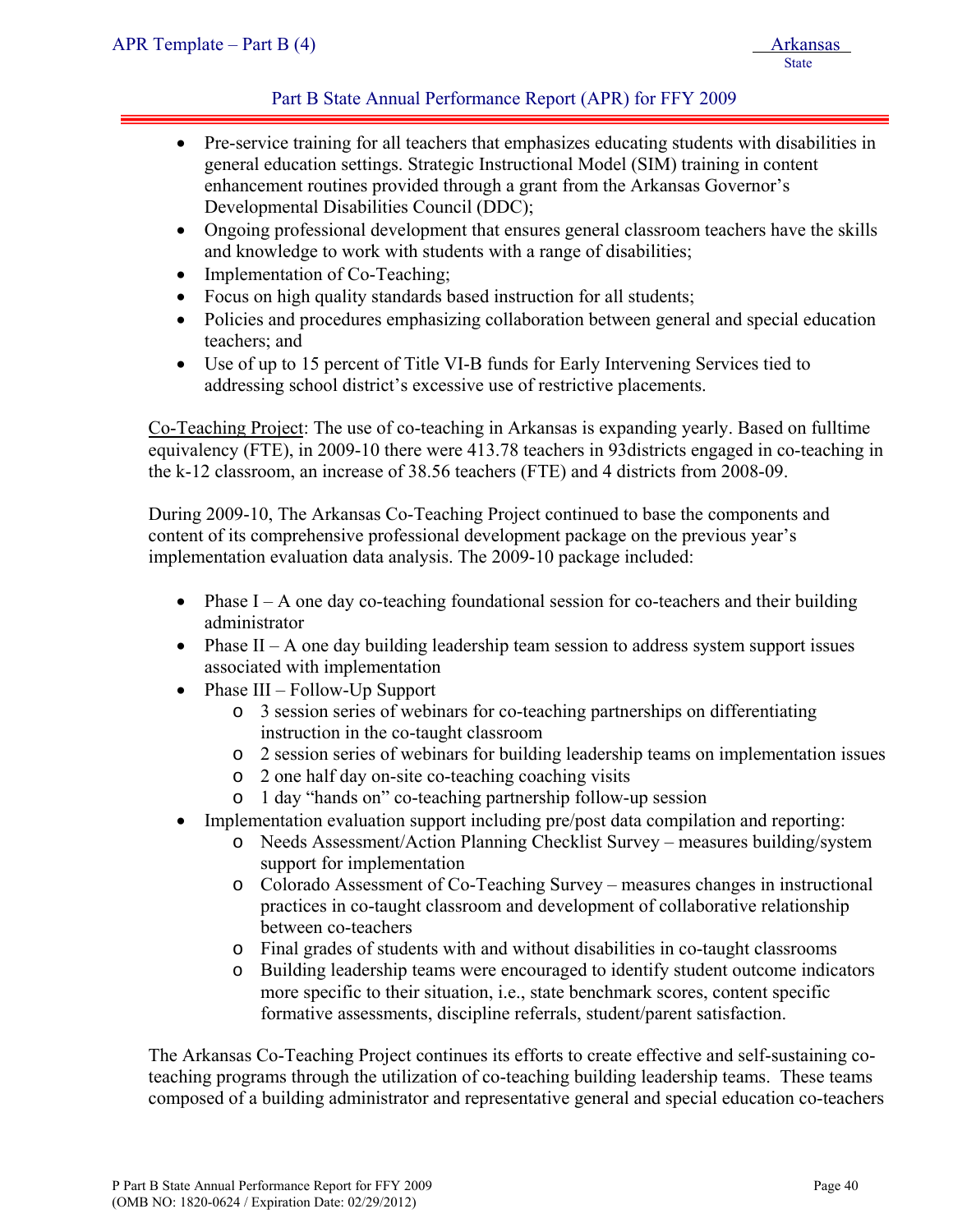are required to develop co-teaching implementation and improvement plans. In order to build capacity, the teams are also encouraged to include building and district support staff in these efforts including academic coaches, curriculum coordinators, counselors, special education supervisors, etc. As part of their implementation planning, the Arkansas Co-Teaching Project requires these leadership teams to evaluate their efforts. The project supports these teams by compiling the teams' data and providing pre/post data analysis reports to provide teams with information about changes that have or have not occurred in system support for the co-teaching model and instructional changes and collaborative relationship development between co-teachers.

In addition to providing a comprehensive professional development package, the Arkansas Co-Teaching Project has continued to work collaboratively with the ADE Deans' Symposium Project which provides grants for university staff to partner with local school districts to support the development of effective inclusionary practices including co-teaching. In October 2009, the two projects provided a half-day compressed interactive video presentation by a national expert in coteaching and targeted university staff, ADE content specialists, and district/school level academic coaches. The Arkansas Co-Teaching Project also provides an opportunity for district/school level professional developer to participate in its comprehensive package.

#### Activities of the Arkansas Co-Teaching Project:

Thirteen (13) schools participated in the 2009-10 comprehensive package and 23 schools participated in a district specific package that did not include the co-teaching partnership followup session or the webinars.

|                                                               | <b>NUMBER OF</b>    |
|---------------------------------------------------------------|---------------------|
| <b>ACTIVITY</b>                                               | <b>PARTICIPANTS</b> |
| Phase I: Co-Teaching Foundational Sessions                    | 182                 |
| Phase II: Building Leadership Team Sessions                   | 107                 |
| Phase III: "Hands On" Co-Teaching Partners Follow-Up Sessions |                     |
| Phase III: Webinars (5 held)                                  | 13 teams            |

### Evaluation Results of Arkansas' Co-Teaching Project:

All 8 (100%) of the sessions received a rating of 4.0 or more on a 5-point scale on the item "overall rating of the session," with an average rating of 4.61**.** Pre- and post-findings for the *Needs Assessment* indicate progress across schools for co-teaching implementation. Results suggest schools have built upon the basic foundation for effective co-teaching in place in fall 2009, to address many key elements for effective implementation of co-teaching models. A comparison of the results between the fall 2009 and spring 2010 *Action Planning Checklist (APC)* administrations to assess the number of APC items addressed, reveals a doubling of the "yes" responses and an approximate reduction by one-half in "no" responses for post-test responses. By the spring 2010 administration, the average building leadership team had, to some extent, addressed 85% of the *APC* items.

An independent samples t-test was run to determine if there were a statistically significant difference in the mean scores for the *Colorado Assessment of Co-Teaching (CO-ACT)* between the fall 2009 and the spring 2010 administrations. Significant differences between respondents' (general and special education co-teachers) fall 2009 and their spring 2010 scores for all three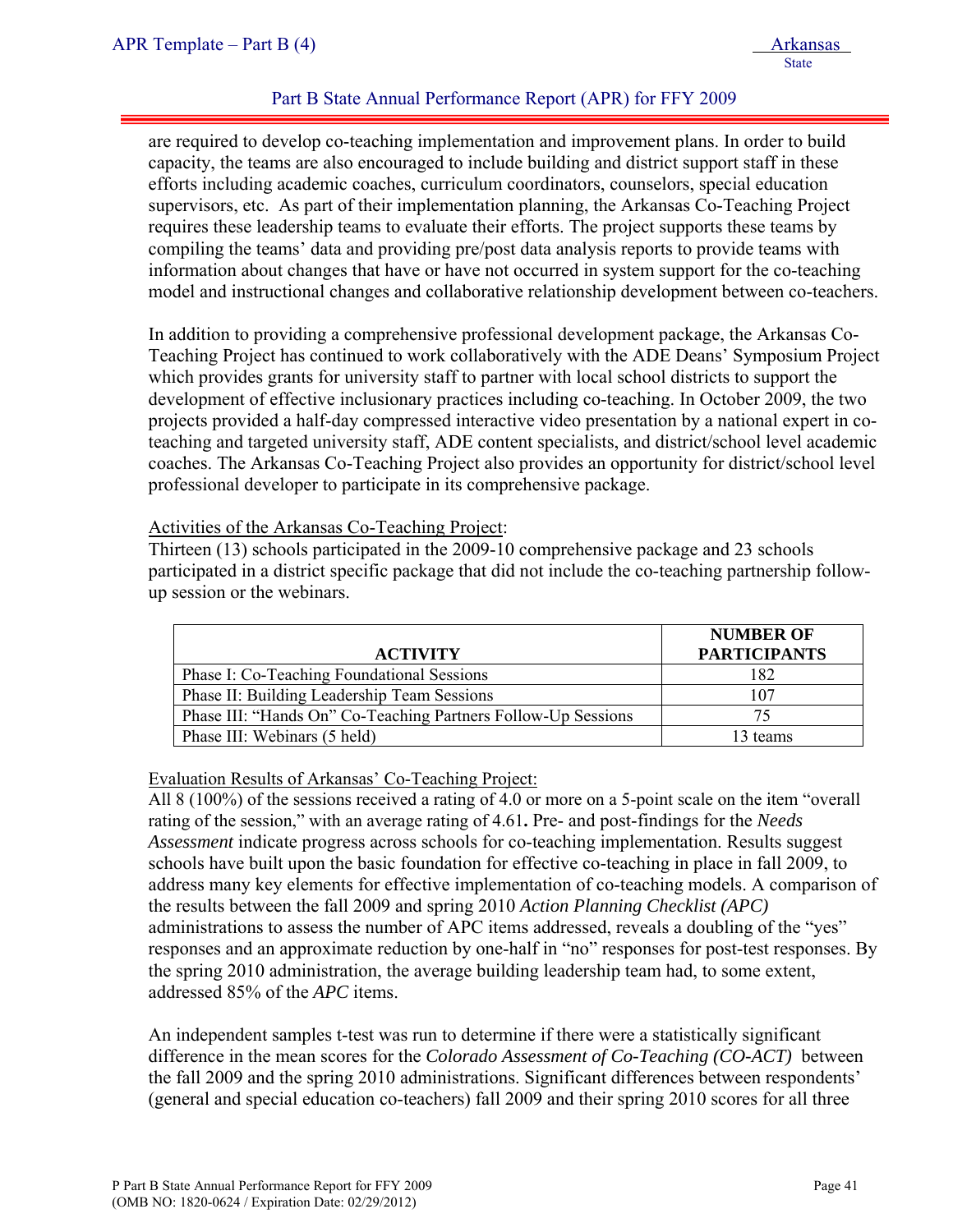State State State State State State State State State State State State State State State State State State State State State State State State State State State State State State State State State State State State State

## Part B State Annual Performance Report (APR) for FFY 2009

factors of the *CO-ACT* were noted.

The percent of all students, students with disabilities and students without disabilities earning grades in categories A through F were calculated for each co-taught classroom in order to determine the mean percent in each grading category for all co-taught classrooms. Grades for all students in co-taught classes were positively skewed (higher percentages in the A and B categories as compared to the D and F categories). The mean percent earning A's was 21.75%; mean percent B's was 27.54%; mean percent C's was 26.25%; mean percent D's was 18.26%; and mean percent F's was 6.20%.

When data were disaggregated to compare grades earned by students with disabilities to students without disabilities, grades for students with and without disabilities were positively skewed. However only 41.97% of students with disabilities earned A's or B's as compared to a mean percent of 50.86% of students without disabilities. Further there was a large difference in the mean percent of students with disabilities earning A's (9.26%) in comparison to the mean percent of students without disabilities earning A's (23.97%). On the lower end of the grading scale, a mean of 20.63% of students with disabilities earned D's and a mean of 9.38% earned F's in comparison to a mean of 17.06% of students without disabilities earning D's and 5.89% earning F's. While results reveal, across grade levels, students without disabilities are outperforming students with disabilities, the fact that the majority (mean  $= 70\%$ ) of students with disabilities earned a C or better in co-taught classes suggests that most students with disabilities are succeeding in co-taught classrooms.

In addition to the 2009-10 evaluation analysis, the Arkansas Co-Teaching Project in collaboration with partners at the University of Central Florida completed a five-year (2004-05 through 2008- 2009) data analysis of its professional development activities. The results of this comprehensive evaluation plan indicate over time increases in the implementation of building level supports, rated performance of co-teaching partnerships and grades for students with disabilities in co-taught classrooms.

The Arkansas SPDG: The Arkansas SPDG maintains a collaborative relationship with the broader ADE, and the SPDG staff is centrally involved in numerous ADE initiatives. SPDG staff have worked with the ADE Professional Development Office/Smart Accountability Initiative to provide a series of professional development/trainings on school leadership, strategic planning, and organizational development, RtI/Closing the Achievement Gap (CTAG—the state's RtI process), and school-level committee and grade-level roles and responsibilities. This series involved two two-day in-services for ADE personnel and statewide members of the Smart Accountability State Support Teams. It also involved two separate regional trainings in five regions of the state involving School Leadership Teams (SLTs) from schools across the state that are in Smart Accountability School Improvement status (Years 3 through 5). The SPDG-supported products and practices, such as the Literacy Matrix, RIDE Reading Intervention Bank, and Positive Behavior Support System (PBSS) will be used as part of the support system for these schools. Schools in Years 3-6 of School Improvement will be encouraged to use Strategic Instruction Model (SIM) Content Enhancement Routines as a core academic intervention.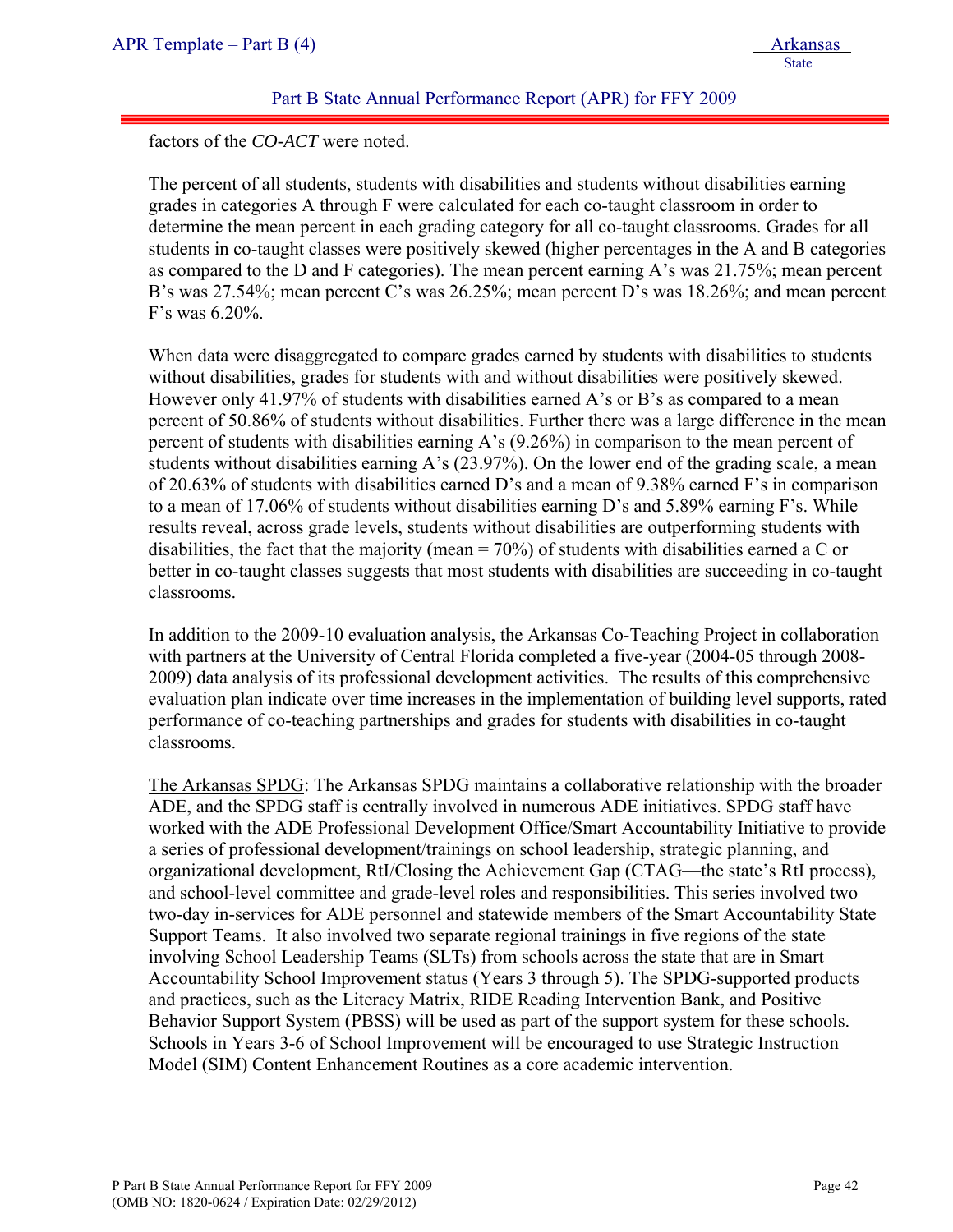The SPDG also supports Co-teaching across the State. During Year 1 (of the current award), 34 trainings were provided in scientifically-based co-teaching strategies for 1,480 participants. Participant evaluations were available for nine of these professional development/training activities, involving 625 participants. Across these nine trainings, participants provided an average rating of 4.6 as being very satisfied by the training received, on a 5.0 scale with 5.0 being the highest participant rating.

Arkansas Adolescent Literacy Intervention Project: The Arkansas Adolescent Literacy Intervention project, based on the SIM, has become an integral part of educational reform in Arkansas for several years. During the initial phases of the intervention, a handful of districts chose to participate. More than 140 teachers participated in SIM professional Development during the 2009-2010 school year. At the present time, there are as many as 11 plus districts with more than 22 schools and also 25 Career and Technical teachers involved in this research-validated intervention designed to help teaching teams maximize learning among struggling learners at the middle and secondary levels.

The Arkansas Local Education Agency Resource Network (AR-LEARN): AR-LEARN continues to expand its assistance to LEAs in meeting the challenges of providing quality special education services to address the needs of students. More than 900 teachers and administrators participated in workshops offered by AR-LEARN. AR-LEARN workshops address six of APR indicators.

Help Me Get Social: Help Me "Get Social" is an overview of a Michelle Garcia Winner program, Social Thinking Approach to Support Students with Autism Spectrum Disorders to Develop Social Skills. The workshop deals with concepts including social thinking vocabulary, three levels of perspective taking, clues on grouping, core social thinking requirements, and teaming. The workshop was offered in two regions of the state and had 80 participants which included parents, speech language pathologists, paraprofessionals, and LEA administrators.

### **Revisions, with Justification, to Proposed Targets/Improvement Activities/Timelines/ Resources for FFY 2009:**

There were no revisions to the proposed targets for FFY 2009. Students in correctional facilities or private schools (parentally placed) are part of the denominator; they are not included in any numerator counts.

Revisions to improvement activities, timelines, and resources for FFY 2009 were updated in the SPP to reflect activities undertaken across the State. See pages 69-70 in the SPP.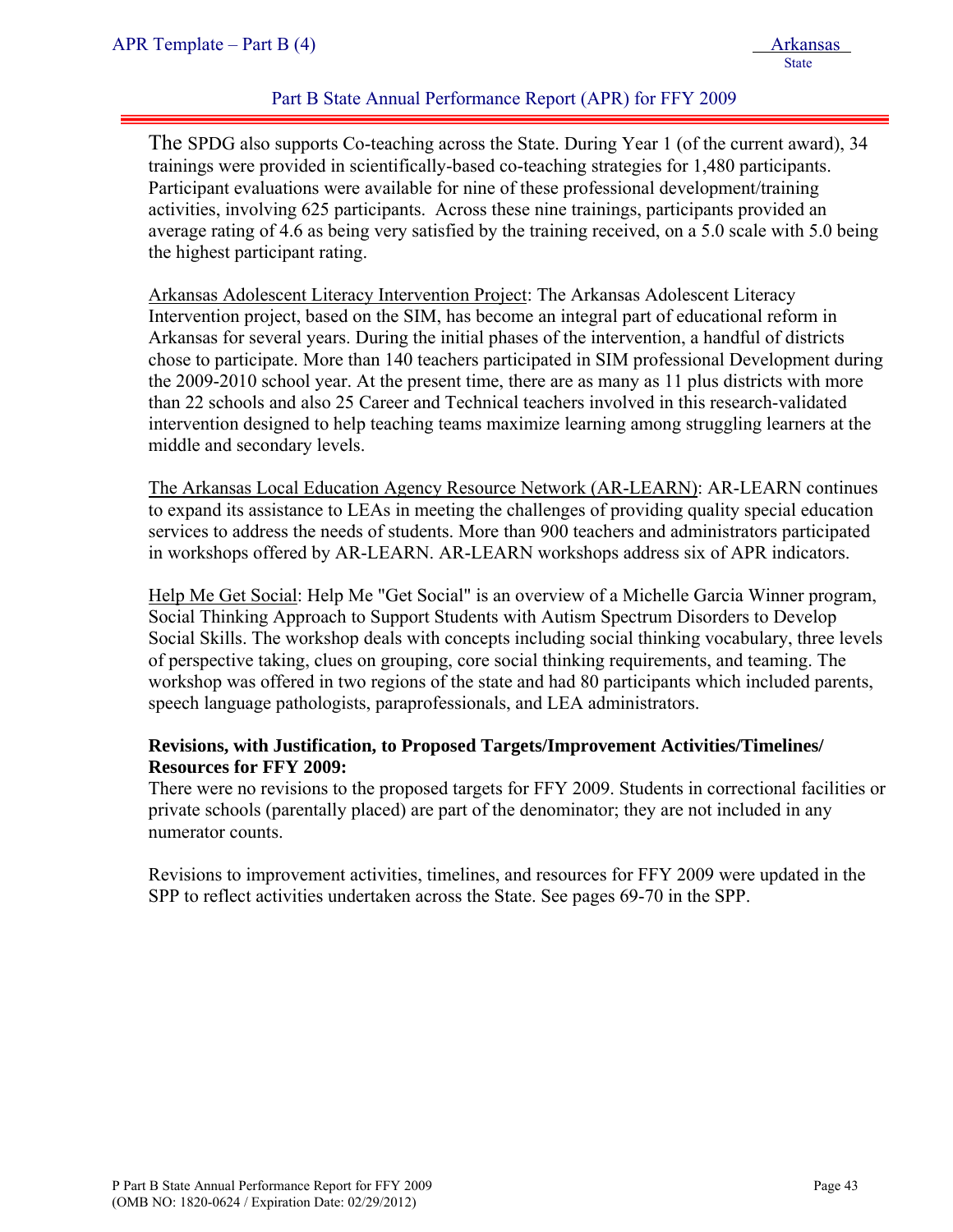# **Monitoring Priority: FAPE in the LRE**

#### **Indicator 06: Percent of preschool children with IEPs aged 3 through 5**

- A. Regular early childhood program and receiving the majority of special education and related services in the regular early childhood program; and
- B. Separate special education class, separate school or residential facility. (20 U.S.C. 1416(a)(3)(A))

#### **Measurement:**

- A. Percent = [(# of children aged 3 through 5 with IEPs attending a regular early childhood program and receiving the majority of special education and related services in the regular early childhood program) divided by the (total  $#$  of children aged 3 through 5 with IEPs)] times 100.
- B. Percent  $=$   $[(# of children aged 3 through 5 with IEPs attending a separate special]$ education class, separate school or residential facility) divided by the (total  $\#$  of children aged 3 through 5 with IEPs)] times 100.

| <b>FFY</b>      | <b>Measurable and Rigorous Target</b>                                |  |  |  |  |  |  |
|-----------------|----------------------------------------------------------------------|--|--|--|--|--|--|
| <b>FFY 2009</b> | States are not required to report on Indicator 6 in the FFY 2009 APR |  |  |  |  |  |  |
|                 | <b>Actual Target Data for FFY 2009:</b>                              |  |  |  |  |  |  |

### **Discussion of Improvement Activities Completed and Explanation of Progress or Slippage that Occurred for FFY 2009:**

This indicator is not currently being reported.

#### **Targeted Activities:**

The targeted activities associated with Indicator 6 involve interagency collaborations and the Monitoring/Program Effectiveness (M/PE) section as well as the IDEA Data & Research Office.

Interagency Collaboration: Activities conducted with the Department of Human Services/Division of Developmental Disability Services (DHS-DDS) Children Services Section included:

- The ADE-SEU and DHS-DDS entered into a new and updated Memorandum of Understanding (MOU).
- General Supervision guidelines were implemented by the ADE-SEU concerning the oversight of the Developmental Day Treatment Service Clinics (DDTSC) serving children with disabilities ages 3-5.
- Quarterly meetings were conducted between the two agencies. These meetings included the State 619 Coordinator, the Director of IDEA Data & Research, the ADE-SEU Finance Administrator, and DHS-DDS staff including Part C Staff.
- The DDTSC program three-year monitoring system was implemented, utilizing a new monitoring protocol, in the 2009-10 school year. The ADE-SEU EC Program Director assisted in the training and participated with the DHS-DDS/Children Services Staff on the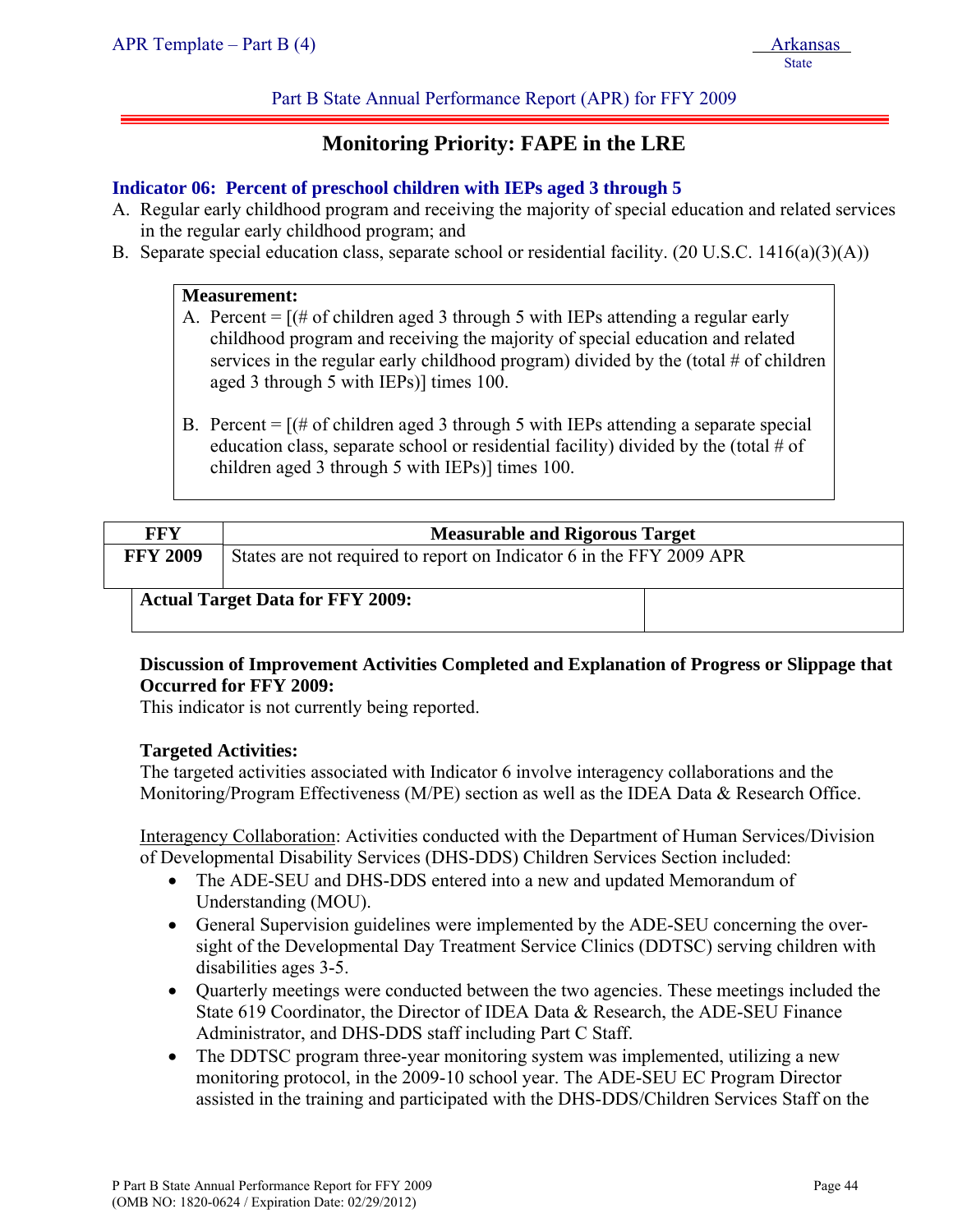monitoring of these programs.

• The ADE-SEU and DHS-DDS jointly conducted seven regional trainings on Part C to Part B Transition throughout the state.

IDEA Data & Research Office: The IDEA Data & Research Office hosted the Arkansas Special Education Data Summit in July, 2009 for 357 participants. Early Childhood programs were introduced to the proposed LRE changes that were to take place in 2010-11.

IDEA Data & Research Office: The IDEA Data & Research Office and the ADE-SEU Grants and Data Management (G/DM) section further refined and updated technology solutions for preschool education programs.

# **Revisions, with Justification, to Proposed Targets/Improvement Activities/Timelines/ Resources for FFY 2009:**

No revisions were made to the proposed targets. Updates have been made to the improvement activities in the SPP. See pages 77.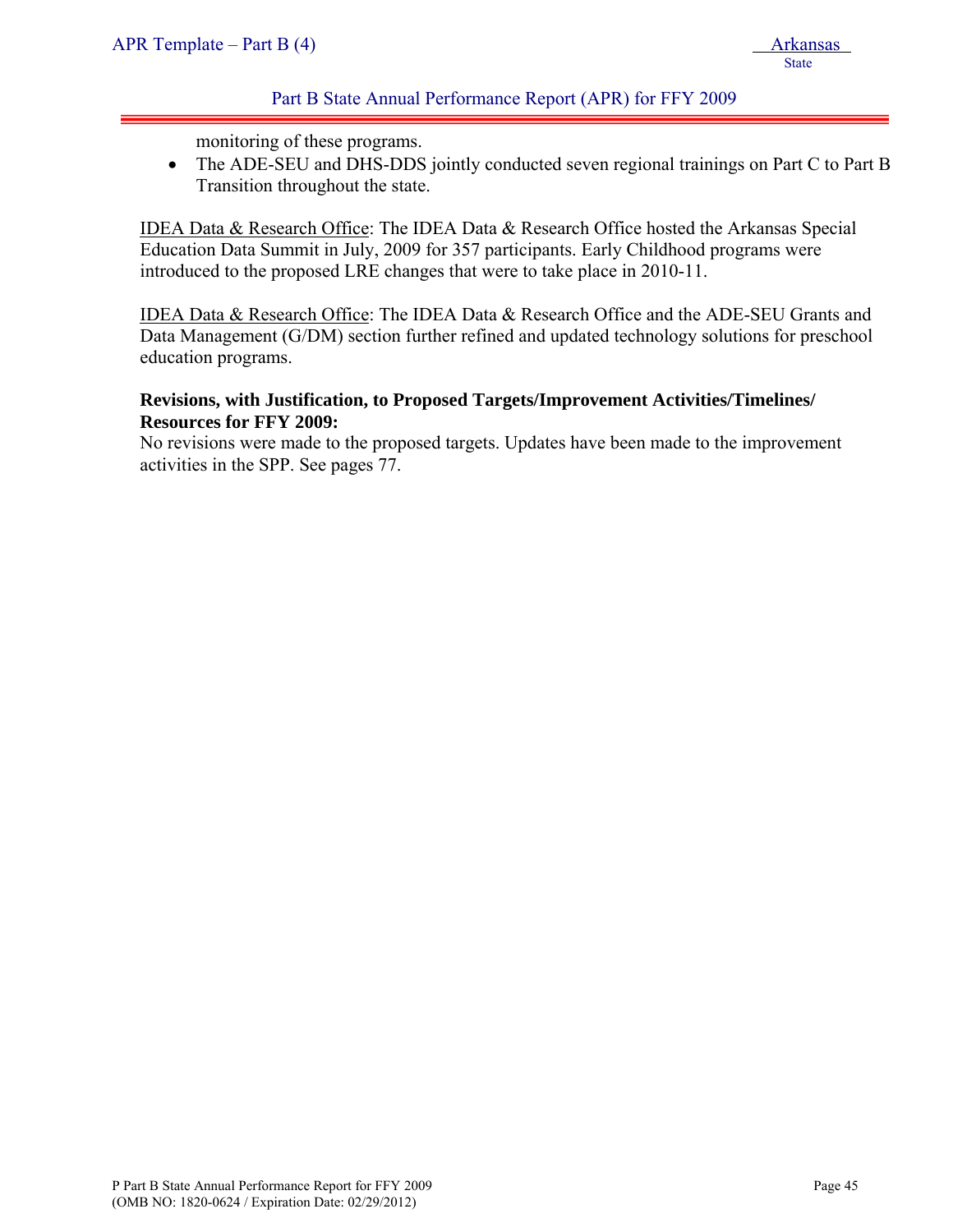# **Monitoring Priority: FAPE in the LRE**

#### **Indicator 07: Preschool Outcomes**

Percent of preschool children aged 3 through 5 with IEPs who demonstrate improved:

- A. Positive social-emotional skills (including social relationships);
- B. Acquisition and use of knowledge and skills (including early language/communication and early literacy); and
- C. Use of appropriate behaviors to meet their needs.  $(20 \text{ U.S.C. } 1416(a)(3)(\text{A}))$

#### **Measurement:**

- A. Positive social-emotional skills (including social relationships):
	- a. Percent of preschool children who did not improve functioning = number of preschool children who did not improve functioning divided by the number of preschool children with IEPs assessed times 100.
	- b. Percent of preschool children who improved functioning but not sufficient to move nearer to functioning comparable to same-aged peers = number of preschool children who improved functioning but not sufficient to move nearer to functioning comparable to same-aged peers divided by the number of preschool children with IEPs assessed times 100.
	- c. Percent of preschool children who improved functioning to a level nearer to same-aged peers but did not reach it = number of preschool children who improved functioning to a level nearer sameaged peers but did not reach it divided by the number of preschool children with IEPs assessed times 100.
	- d. Percent of preschool children who improved functioning to reach a level comparable to sameaged peers = number of preschool children who improved functioning to reach a level comparable to same-aged peers divided by the number of preschool children with IEPs assessed times 100.
	- e. Percent of preschool children who maintained functioning at a level comparable to same-aged peers = number of preschool children who maintained functioning at a level comparable to same-aged peers divided by the number of preschool children with IEPs assessed times 100.

If  $a + b + c + d + e$  does not sum to 100% explain the difference.

- B. Acquisition and use of knowledge and skills (including early language/ communication and early literacy):
	- a. Percent of preschool children who did not improve functioning = number of preschool children who did not improve functioning divided by the number of preschool children with IEPs assessed times 100.
	- b. Percent of preschool children who improved functioning but not sufficient to move nearer to functioning comparable to same-aged peers = number of preschool children who improved functioning but not sufficient to move nearer to functioning comparable to same-aged peers divided by the number of preschool children with IEPs assessed times 100.
	- c. Percent of preschool children who improved functioning to a level nearer to same-aged peers but did not reach it = number of preschool children who improved functioning to a level nearer sameaged peers but did not reach it divided by the number of preschool children with IEPs assessed times 100.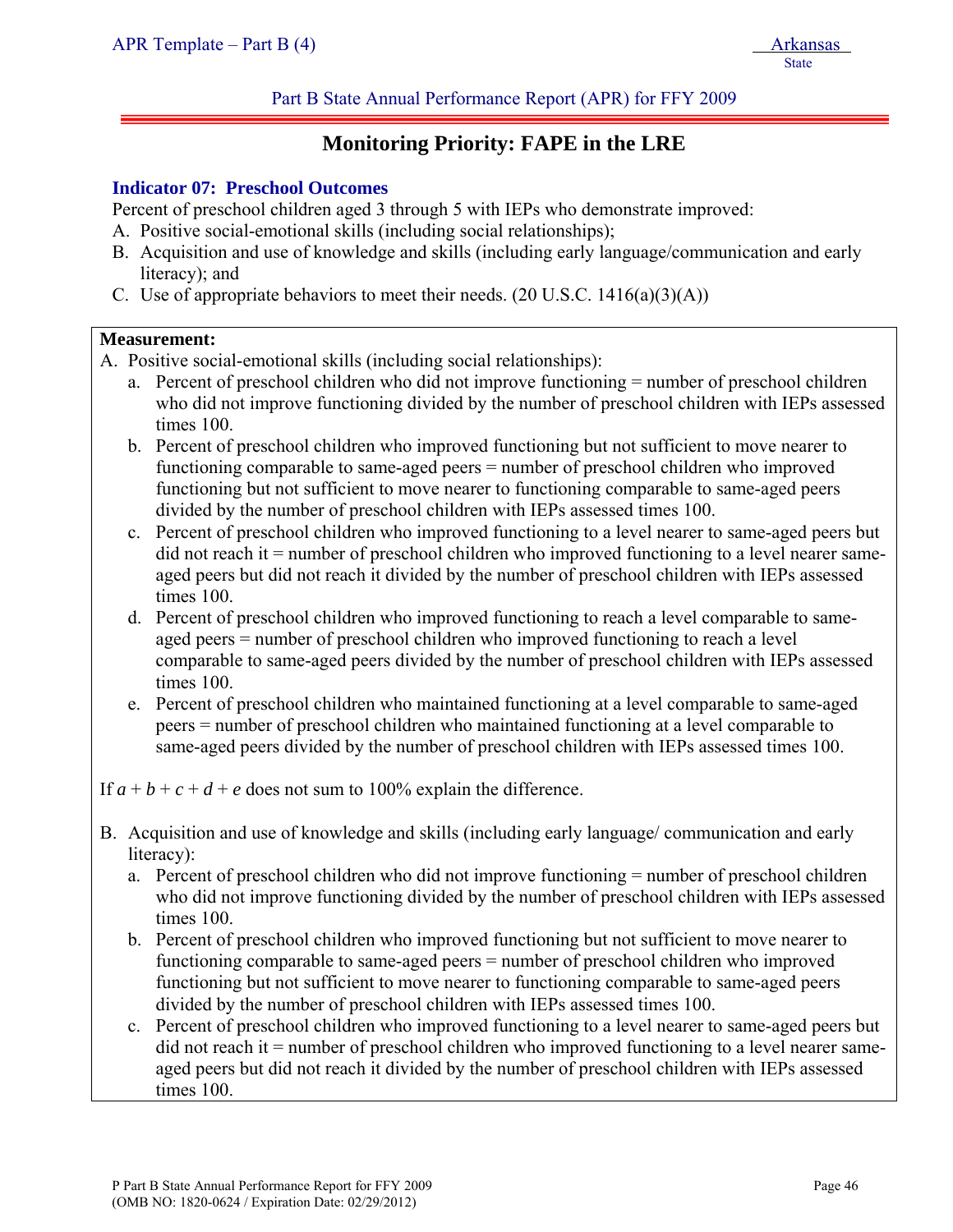| e.          | d. Percent of preschool children who improved functioning to reach a level comparable to same-<br>aged peers = number of preschool children who improved functioning to reach a level<br>comparable to same-aged peers divided by the number of preschool children with IEPs assessed<br>times 100.<br>Percent of preschool children who maintained functioning at a level comparable to same-aged<br>peers = number of preschool children who maintained functioning at a level comparable to<br>same-aged peers divided by the number of preschool children with IEPs assessed times 100.                                                                                                                                                                                                                                                                                                                                                                                                                                                                                                                                                                                                                                                                                                                                                                                                                                                                                                                                                                                   |
|-------------|-------------------------------------------------------------------------------------------------------------------------------------------------------------------------------------------------------------------------------------------------------------------------------------------------------------------------------------------------------------------------------------------------------------------------------------------------------------------------------------------------------------------------------------------------------------------------------------------------------------------------------------------------------------------------------------------------------------------------------------------------------------------------------------------------------------------------------------------------------------------------------------------------------------------------------------------------------------------------------------------------------------------------------------------------------------------------------------------------------------------------------------------------------------------------------------------------------------------------------------------------------------------------------------------------------------------------------------------------------------------------------------------------------------------------------------------------------------------------------------------------------------------------------------------------------------------------------|
|             | If $a + b + c + d + e$ does not sum to 100% explain the difference.                                                                                                                                                                                                                                                                                                                                                                                                                                                                                                                                                                                                                                                                                                                                                                                                                                                                                                                                                                                                                                                                                                                                                                                                                                                                                                                                                                                                                                                                                                           |
| $c_{\cdot}$ | C. Use of appropriate behaviors to meet their needs:<br>a. Percent of preschool children who did not improve functioning = number of preschool children<br>who did not improve functioning divided by the number of preschool children with IEPs assessed<br>times 100.<br>b. Percent of preschool children who improved functioning but not sufficient to move nearer to<br>functioning comparable to same-aged peers = number of preschool children who improved<br>functioning but not sufficient to move nearer to functioning comparable to same-aged peers<br>divided by the number of preschool children with IEPs assessed times 100.<br>Percent of preschool children who improved functioning to a level nearer to same-aged peers but<br>$\chi$ did not reach it = number of preschool children who improved functioning to a level nearer same-<br>aged peers but did not reach it divided by the number of preschool children with IEPs assessed<br>times 100.<br>d. Percent of preschool children who improved functioning to reach a level comparable to same-<br>aged peers = number of preschool children who improved functioning to reach a level<br>comparable to same-aged peers divided by the number of preschool children with IEPs assessed<br>times 100.<br>e. Percent of preschool children who maintained functioning at a level comparable to same-aged<br>peers = number of preschool children who maintained functioning at a level comparable to<br>same-aged peers divided by the number of preschool children with IEPs assessed times 100. |
|             | If $a + b + c + d + e$ does not sum to 100% explain the difference.                                                                                                                                                                                                                                                                                                                                                                                                                                                                                                                                                                                                                                                                                                                                                                                                                                                                                                                                                                                                                                                                                                                                                                                                                                                                                                                                                                                                                                                                                                           |
|             | <b>Summary Statements</b>                                                                                                                                                                                                                                                                                                                                                                                                                                                                                                                                                                                                                                                                                                                                                                                                                                                                                                                                                                                                                                                                                                                                                                                                                                                                                                                                                                                                                                                                                                                                                     |
|             | <b>Outcome A:</b> Positive social-emotional skills (including social relationships)                                                                                                                                                                                                                                                                                                                                                                                                                                                                                                                                                                                                                                                                                                                                                                                                                                                                                                                                                                                                                                                                                                                                                                                                                                                                                                                                                                                                                                                                                           |
|             | 1. Of those children who entered the program below age expectations in Outcome A, the percent who<br>substantially increased their rate of growth by the time they <b>turned 6 years of age or</b> exited the<br>program                                                                                                                                                                                                                                                                                                                                                                                                                                                                                                                                                                                                                                                                                                                                                                                                                                                                                                                                                                                                                                                                                                                                                                                                                                                                                                                                                      |
|             | Percent $=$ # of preschool children reported in progress category (c) plus # of preschool children reported<br>in category (d) divided by $\vert \#$ of preschool children reported in progress category (a) plus $\#$ of preschool<br>children reported in progress category (b) plus # of preschool children reported in progress category (c)<br>plus # of preschool children reported in progress category (d)] times 100.                                                                                                                                                                                                                                                                                                                                                                                                                                                                                                                                                                                                                                                                                                                                                                                                                                                                                                                                                                                                                                                                                                                                                |

2. The percent of children who were functioning within age expectations in Outcome A by the time they **turned 6 years of age or** exited the program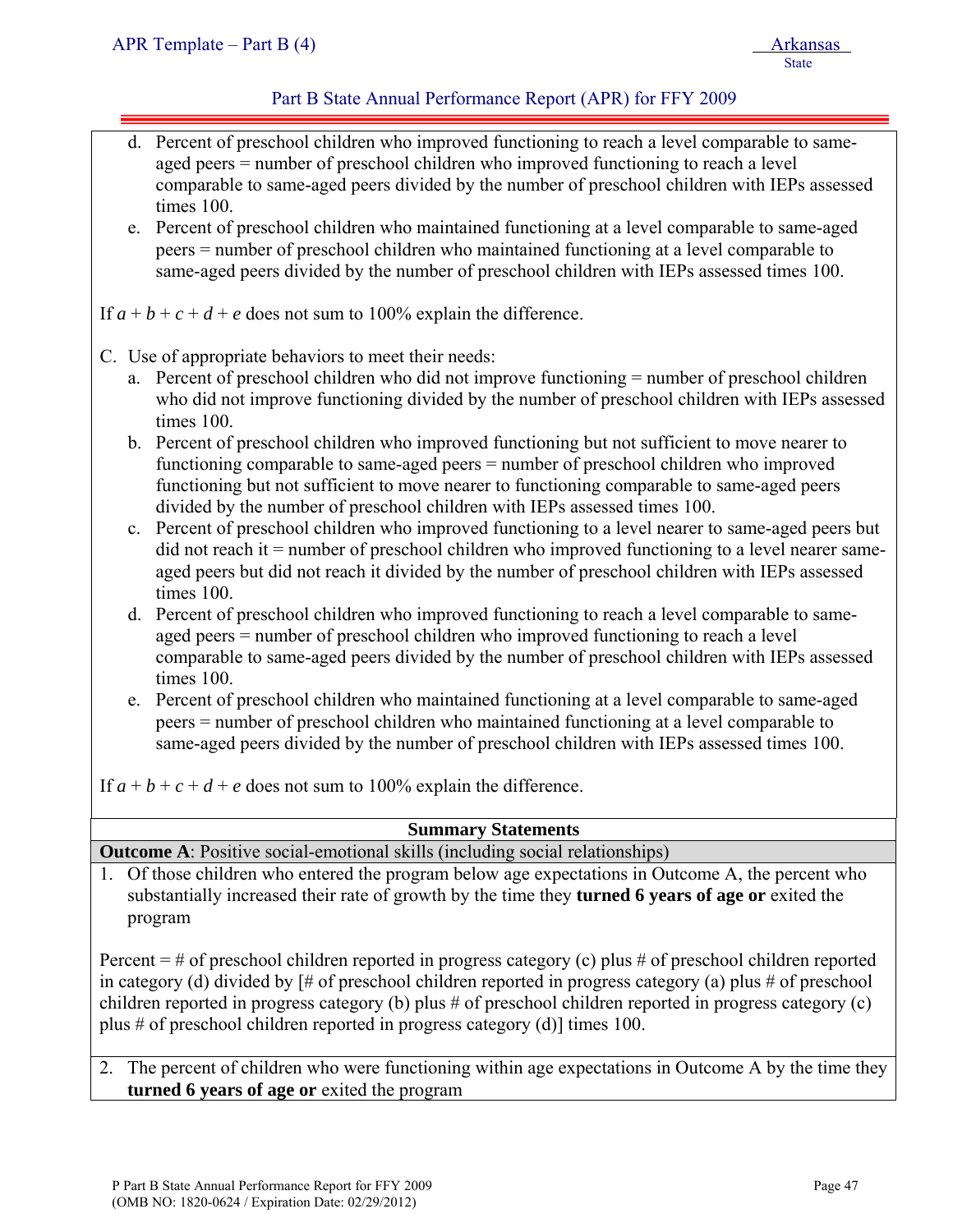Percent  $=$  # of preschool children reported in progress category (d) plus # of preschool children reported in progress category (e) divided by [the total # of preschool children reported in progress categories (a) +  $(b) + (c) + (d) + (e)$ ] times 100.

**Outcome B**: Acquisition and use of knowledge and skills (including early language/communication and early literacy)

1. Of those children who entered the program below age expectations in Outcome B, the percent who substantially increased their rate of growth by the time they **turned 6 years of age or** exited the program

Percent  $=$  # of preschool children reported in progress category (c) plus # of preschool children reported in category (d) divided by [# of preschool children reported in progress category (a) plus # of preschool children reported in progress category (b) plus # of preschool children reported in progress category (c) plus # of preschool children reported in progress category (d)] times 100.

2. The percent of children who were functioning within age expectations in Outcome B by the time they **turned 6 years of age or** exited the program

Percent  $=$  # of preschool children reported in progress category (d) plus # of preschool children reported in progress category (e) divided by [the total # of preschool children reported in progress categories (a) +  $(b) + (c) + (d) + (e)$ ] times 100.

**Outcome C**: Use of appropriate behaviors to meet their needs

1. Of those children who entered the program below age expectations in Outcome C, the percent who substantially increased their rate of growth by the time they **turned 6 years of age or** exited the program

Percent  $=$  # of preschool children reported in progress category (c) plus # of preschool children reported in category (d) divided by [# of preschool children reported in progress category (a) plus # of preschool children reported in progress category (b) plus # of preschool children reported in progress category (c) plus # of preschool children reported in progress category (d)] times 100.

2. The percent of children who were functioning within age expectations in Outcome C by the time they **turned 6 years of age or** exited the program

Percent  $=$  # of preschool children reported in progress category (d) plus # of preschool children reported in progress category (e) divided by [the total # of preschool children reported in progress categories (a) +  $(b) + (c) + (d) + (e)$ ] times 100.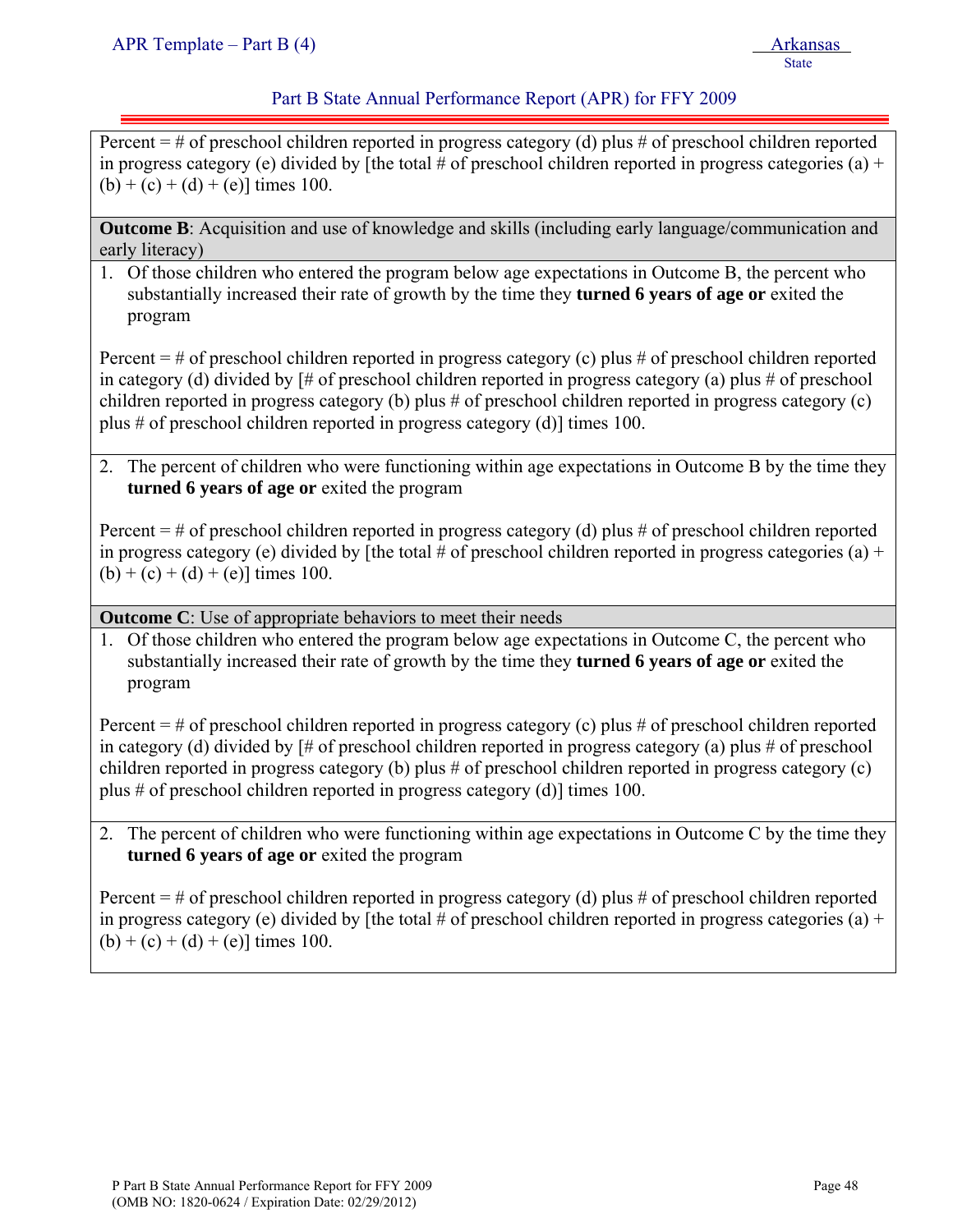| <b>FFY</b>      | <b>Measurable and Rigorous Target</b>                                                                                                                                                                                                     |                    |
|-----------------|-------------------------------------------------------------------------------------------------------------------------------------------------------------------------------------------------------------------------------------------|--------------------|
| <b>FFY 2009</b> | A. Positive social-emotional skills (including social relationships):                                                                                                                                                                     | $%$ of<br>children |
|                 | 1. Of those preschool children who entered the preschool program below age<br>expectations in each Outcome, the percent who substantially increased their<br>rate of growth by the time they turned 6 years of age or exited the program. | 90.00%             |
|                 | 2. The percent of preschool children who were functioning within age<br>expectations in each Outcome by the time they turned 6 years of age or exited<br>the program.                                                                     | 69.00%             |
|                 | B. Acquisition and use of knowledge and skills (including early                                                                                                                                                                           | $%$ of             |
|                 | language/communication and early literacy):<br>1. Of those preschool children who entered the preschool program below age                                                                                                                 | children           |
|                 | expectations in each Outcome, the percent who substantially increased their<br>rate of growth by the time they turned 6 years of age or exited the program.                                                                               | 90.00%             |
|                 | 2. The percent of preschool children who were functioning within age<br>expectations in each Outcome by the time they turned 6 years of age or exited<br>the program.                                                                     | 60.00%             |
|                 | C. Use of appropriate behaviors to meet their needs:                                                                                                                                                                                      | $%$ of<br>children |
|                 | 1. Of those preschool children who entered the preschool program below age<br>expectations in each Outcome, the percent who substantially increased their<br>rate of growth by the time they turned 6 years of age or exited the program. | 92.00%             |
|                 | 2. The percent of preschool children who were functioning within age<br>expectations in each Outcome by the time they turned 6 years of age or exited<br>the program.                                                                     | 78.00%             |

### **Actual Data for FFY 2009:**

In 2009-10, 4,973 children who received at least six months of services exited early childhood special education with both entry and exit COSF scores and met the Indicator criteria because they no longer required services or were kindergarten eligible. This is an increase of 573 children from 2008-09.

| A. | Positive social-emotional skills (including social relationships):                                                                          | Number of<br>children | $%$ of<br>children* |
|----|---------------------------------------------------------------------------------------------------------------------------------------------|-----------------------|---------------------|
|    | a. Percent of preschool children who did not improve functioning                                                                            | 71                    | $1.43\%$            |
|    | b. Percent of preschool children who improved functioning but not sufficient to<br>move nearer to functioning comparable to same-aged peers | <b>300</b>            | $6.03\%$            |
|    | c. Percent of preschool children who improved functioning to a level nearer to<br>same-aged peers but did not reach it                      | 1,283                 | 25.80%              |
|    | d. Percent of preschool children who improved functioning to reach a level<br>comparable to same-aged peers                                 | 1,941                 | 39.03%              |
|    | Percent of preschool children who maintained functioning at a level comparable<br>e.<br>to same-aged peers                                  | 1,378                 | 27.71%              |
|    | Total                                                                                                                                       | $N = 4,973$           | 100%                |
|    |                                                                                                                                             |                       |                     |
| В. | Acquisition and use of knowledge and skills (including early<br>language/communication and early literacy):                                 | Number of<br>children | $%$ of<br>children* |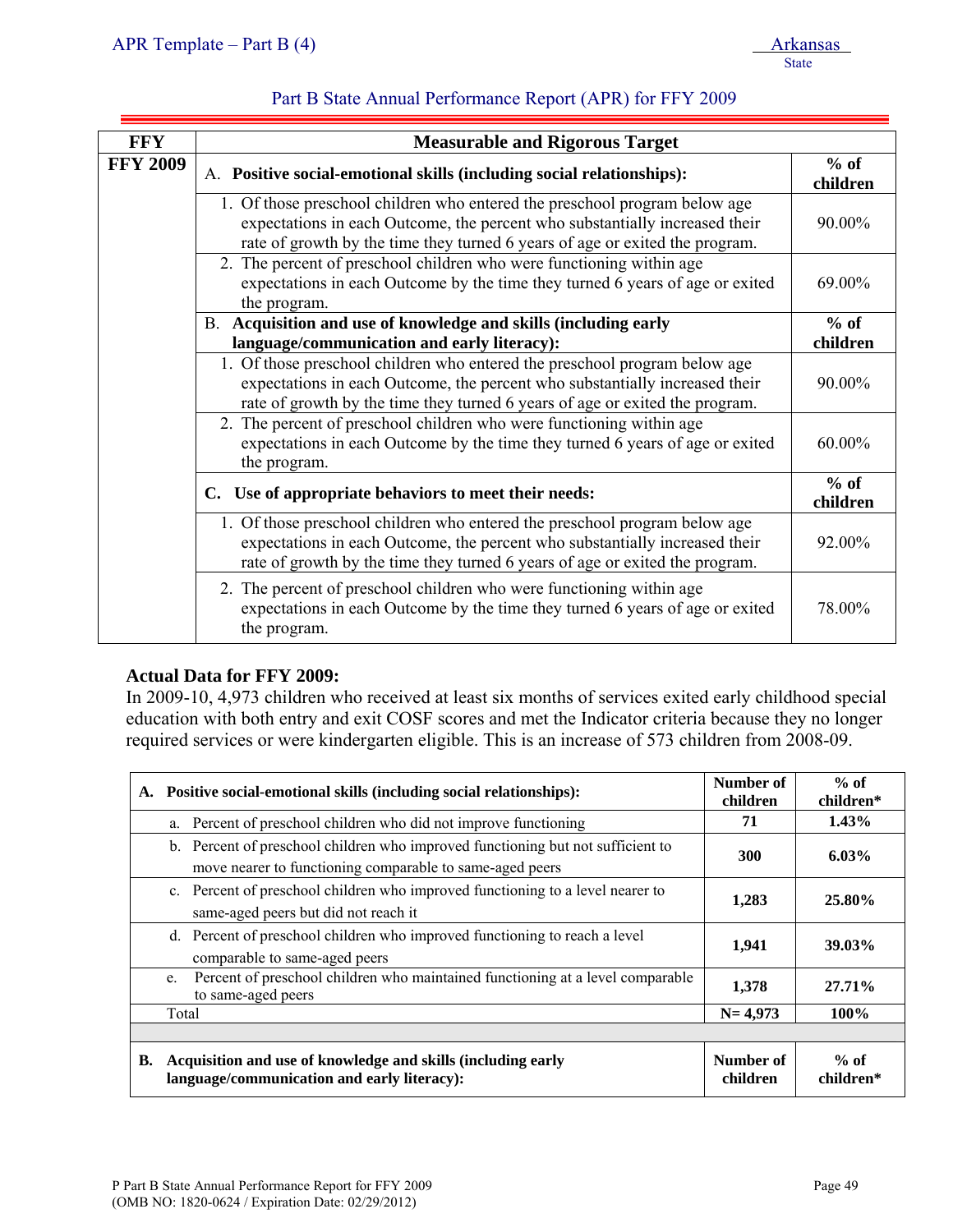| Percent of preschool children who did not improve functioning<br>a.                                                                                                                                                                          | 56                    | 11.13%              |
|----------------------------------------------------------------------------------------------------------------------------------------------------------------------------------------------------------------------------------------------|-----------------------|---------------------|
| b. Percent of preschool children who improved functioning but not sufficient to<br>move nearer to functioning comparable to same-aged peers                                                                                                  | 316                   | 6.35%               |
| c. Percent of preschool children who improved functioning to a level nearer to                                                                                                                                                               | 1,733                 | 34.85%              |
| same-aged peers but did not reach it                                                                                                                                                                                                         |                       |                     |
| d. Percent of preschool children who improved functioning to reach a level<br>comparable to same-aged peers                                                                                                                                  | 2,192                 | 44.08%              |
| Percent of preschool children who maintained functioning at a level comparable<br>e.<br>to same-aged peers                                                                                                                                   | 676                   | 13.59%              |
| Total                                                                                                                                                                                                                                        | $N = 4,399$           | 100%                |
|                                                                                                                                                                                                                                              |                       |                     |
| C. Use of appropriate behaviors to meet their needs:                                                                                                                                                                                         | Number of<br>children | $%$ of<br>children* |
| a. Percent of preschool children who did not improve functioning                                                                                                                                                                             | 64                    | 1.29%               |
| b. Percent of preschool children who improved functioning but not sufficient to                                                                                                                                                              | 250                   | 5.03%               |
| move nearer to functioning comparable to same-aged peers                                                                                                                                                                                     |                       |                     |
| c. Percent of preschool children who improved functioning to a level nearer to                                                                                                                                                               | 868                   | 17.45%              |
| same-aged peers but did not reach it                                                                                                                                                                                                         |                       |                     |
| d. Percent of preschool children who improved functioning to reach a level                                                                                                                                                                   | 2,061                 | 41.44%              |
| comparable to same-aged peers                                                                                                                                                                                                                |                       |                     |
| Percent of preschool children who maintained functioning at a level comparable<br>e.<br>to same-aged peers                                                                                                                                   | 1,730                 | 34.79%              |
| Total                                                                                                                                                                                                                                        | $N = 4,437$           | 100%                |
| <b>Summary Statements: Targets</b>                                                                                                                                                                                                           |                       |                     |
| A. Positive social-emotional skills (including social relationships):                                                                                                                                                                        |                       | % of children       |
| Of those preschool children who entered the preschool program below age expectations in<br>1.<br>each Outcome, the percent who substantially increased their rate of growth by the time they<br>turned 6 years of age or exited the program. |                       | 89.68%              |
| The percent of preschool children who were functioning within age expectations in each<br>2.<br>Outcome by the time they turned 6 years of age or exited the program.                                                                        |                       | 66.74%              |
| Acquisition and use of knowledge and skills (including early language/ communication and<br><b>B.</b><br>early literacy):                                                                                                                    |                       | % of children       |
| 1. Of those preschool children who entered the preschool program below age expectations in<br>each Outcome, the percent who substantially increased their rate of growth by the time they<br>turned 6 years of age or exited the program.    |                       | 91.34%              |
| The percent of preschool children who were functioning within age expectations in each<br>2.<br>Outcome by the time they turned 6 years of age or exited the program.                                                                        |                       | 57.67%              |
| Use of appropriate behaviors to meet their needs:<br>C.                                                                                                                                                                                      |                       | % of children       |
| Of those preschool children who entered the preschool program below age expectations in<br>1.<br>each Outcome, the percent who substantially increased their rate of growth by the time they<br>turned 6 years of age or exited the program. |                       | 90.32%              |
| The percent of preschool children who were functioning within age expectations in each<br>2.<br>Outcome by the time they turned 6 years of age or exited the program.                                                                        |                       | 76.23%              |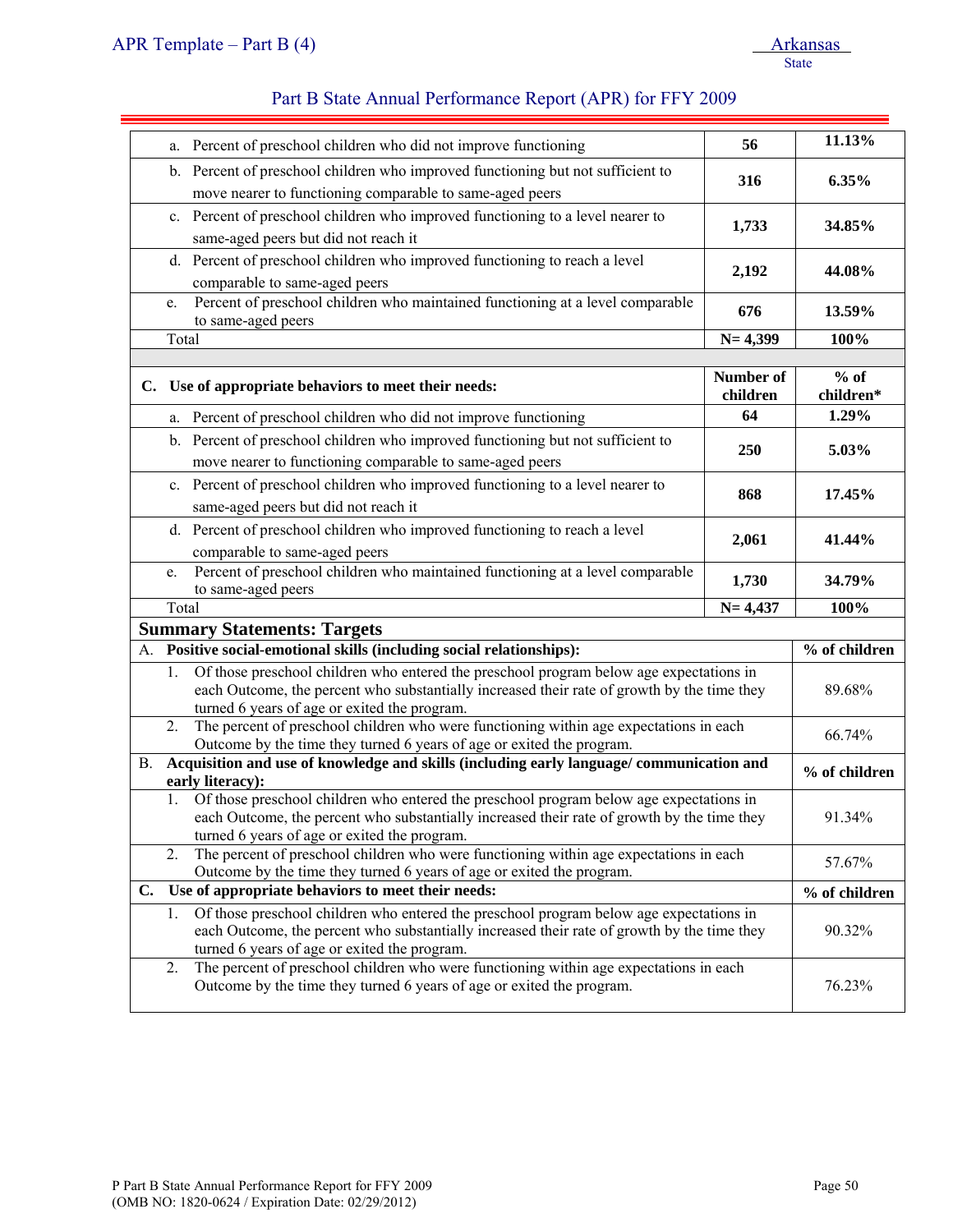# **Discussion of Improvement Activities Completed and Explanation of Progress or Slippage that occurred for FFY 2009:**

# **Summary of Progress Data**

#### **Positive social-emotional skills (including social relationships)**

There were 4,973 children with entry and exit assessment data. Of those that entered the preschool program functioning below level of same-aged peers, 89.68% substantially increased their rate of growth by the time they turned 6 years of age or exited the program. This is a slight increase from the FFY 2008 baseline of 89.56%, but it still falls short of the 90.00% target by 0.44 percentage points.

Of the 4,973 children with entry and exit assessment data, 66.74% of children were functioning within age level by the time they turned six or exited the program. This represents a slippage from the FFY 2008 baseline of 68.61%; therefore, failing to meet the target of 69.00%.

Overall, 66.74% reached or maintained functioning at a level comparable to same-age peers. , Additionally, 25.80% of children improved functioning nearer to same-age peers, an increase of 1.59 percentage points. The percentage of children making personal gains but failing to improve functioning nearer to same-age peers increased to 6.03% from 5.30%, while children who did not improve functioning declined from 1.89% in 2008-09 to 1.43% in 2009-10.

# **Acquisition and use of knowledge and skills (including early language/communication and early literacy)**

There were 4,973 children with entry and exit assessment data. Of those that entered the preschool program functioning below level of same-aged peers, 91.34% substantially increased their rate of growth by the time they turned 6 years of age or exited the program. This is an increase from the FFY 2008 baseline of 89.64%; thus exceeding the target of 90.00%.

Of the 4,973 children with entry and exit assessment data, 57.67% of children were functioning within age level by the time they turned six or exited the program. This represents a slippage from the FFY 2008 baseline of 59.74% and a failure to meet the target of 60.00%.

Overall, 57.67% reached or maintained functioning at a level comparable to same-age peers. Additionally, 34.85% of children improved functioning nearer to same-age peers, an increase of 3.30 percentage points. The percentage of children making personal gains but failing to improve functioning nearer to same-age peers fell slightly to 6.34% from 6.89%, while children who did not improve functioning declined from 1.82% in 2008-09 to 1.13% in 2009-10.

### **Use of appropriate behaviors to meet their needs**

There were 4,973 children with entry and exit assessment data. Of those that entered the preschool program functioning below level of same-aged peers, 90.32% substantially increased their rate of growth by the time they turned 6 years of age or exited the program. This is a slight decrease from the FFY 2008 baseline of 91.68%, and falls short of the 92.00% target by 1.68 percentage points.

Of the 4,973 children with entry and exit assessment data, 76.23% of children were functioning within age level by the time they turned six or exited the program. This also represents a slight slippage from the FFY 2008 baseline of 77.81%.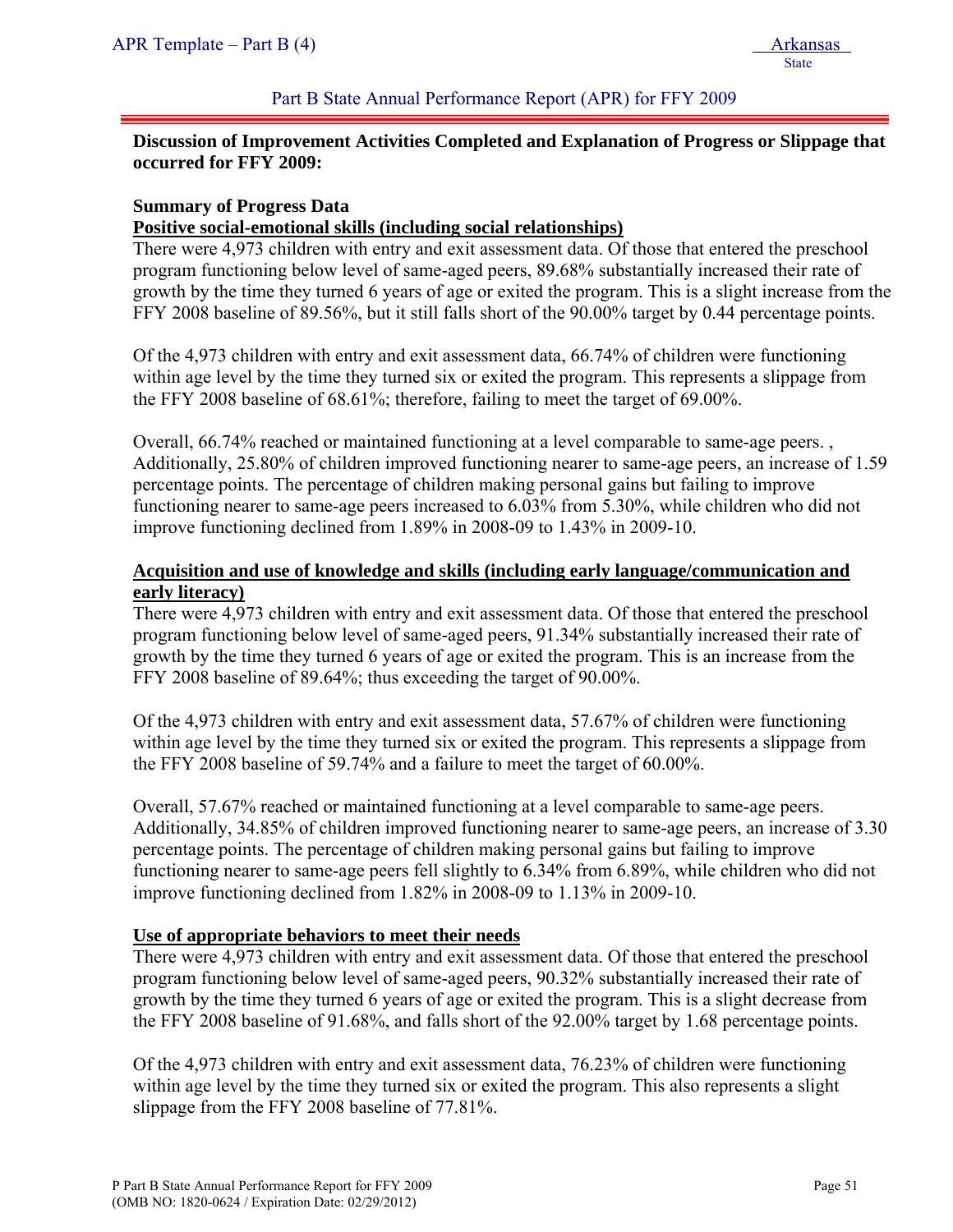Overall, 76.23% reached or maintained functioning at a level comparable to same-age peers. Additionally, 17.45% of children improved functioning nearer to same-age peers, an increase of 0.40 percentage points. The percentage of children making personal gains but failing to improve functioning nearer to same-age peers increased 5.03% from 3.73%, while children who did not improve functioning declined from 1.41% in 2008-09 to 1.29% in 2009-10.

The data reveals that children make their greatest gains in their use of appropriate behaviors to meet their needs, followed by positive social-emotional skills (including social relationships). Their greatest struggle is with acquisition and use of knowledge and skills (including early language/communication and early literacy).

# **Targeted Activities:**

Targeted activities for this indicator are undertaken by the IDEA Data & Research Office, the Monitoring/Program Effectiveness (M/PE) Section, and AR-LEARN.

Monitoring/Program Effectiveness: In accordance with the monitoring cycle, the M/PE staff review child outcomes summary forms (COSF), child outcomes, and assessments. Program staff is expected to review their data to identify professional development needs relative to improving child outcomes.

Activities of the IDEA Data & Research Office were:

Special Education Data Summit: As part of the Data Summit, the IDEA Data & Research Office contracted with the Early Childhood Outcomes Center (ECO) to provide training for Part B program staff. Additionally, the training was open to Part C providers as well. Approximately 125 early childhood providers participated in the one-day focused training.

The ECO conducted four follow-up webinars to train Part B and C on "Quality Assessments using the COSF". Approximately 300 individuals participated across the four sessions.

ECO Reports: The IDEA Data & Research Office sent each early childhood program a summary of its outcomes data from the previous year. The reports reflect the APR reporting and show how the children in their program progressed within the five reporting categories and two summary statements for each outcome.

Trainings: The IDEA Data & Research Office held web-based and face-to-face trainings throughout the year for early childhood programs on data collection, data entry, and reporting.

The Arkansas Local Education Agency Resource Network (AR-LEARN): AR-LEARN continues to expand its assistance to LEAs in meeting the challenges of providing quality special education services to address the needs of students. More than 900 teachers and administrators participated in workshops offered by AR-LEARN. AR-LEARN workshops address six of APR indicators.

Autism Diagnostic Observation System (ADOS): AR-LEARN conducted a two-day clinical training course on using ADOS to identify people with an autism spectrum disorder (ASD). The ADOS is a structured interaction and interview session with the person suspected of having ASD to assess social and communication behaviors. The workshop was offered twice during the year with a total of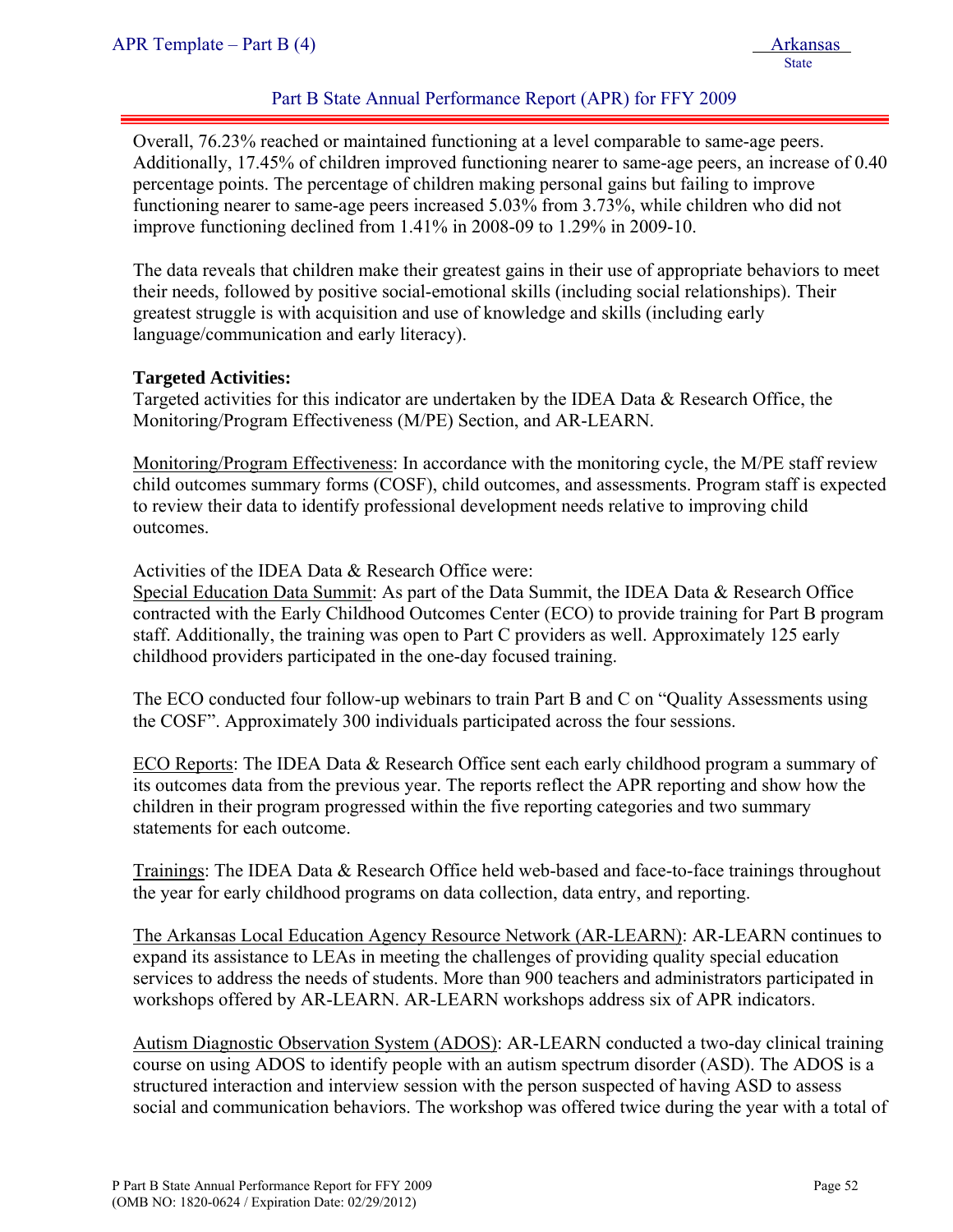52 participants. Additionally, an advanced ADOS training was offered with 13 participants. Participants included school psychology specialists, early childhood and school age behavior specialists, psychological examiners, speech language pathologists as well as special education teachers and supervisors.

Strategies for Teaching Autism based on Research (STAR): STAR is a two-day clinical training course on practicing some techniques of discrete trial training, pivotal response training, and teaching functional routines. The program provides a structure that allows teachers to implement instruction throughout the child's day through typical school routines and provides techniques to teach the child in a 1:1 instructional session. The workshop had 49 participants which included special and general education teachers, speech language pathologists, paraprofessionals, school psychology specialists, and behavior consultants.

Picture Exchange Communication System (PECS) Basic: The PECS Basic training is a language training package that is used to teach communication skills rapidly to those with limited functional speech. Participants learn how to implement the six phases of PECS, including attributes, through presenter demonstrations, video examples and role-play opportunities. The 37 participants included special and general education teachers, speech language pathologists, and early childhood behavior consultants, who learned how to implement PECS with individuals with autism, related developmental disabilities, and/or limited communication skills.

Picture Exchange Communication System (PECS) Advanced: The PECS Advanced training is a two-day advanced picture exchange communication system (PECS) training package that teaches communication skills rapidly to those with limited functional speech. It promotes communication within a social context. The training focuses on a thorough review of how to implement PECS, such as implementation problems, discrimination difficulties and cutting edge problem solving strategies. The 34 participants learned strategies for incorporating PECS across an entire day within functional contexts with expectations for the student to use language beyond single picture requests. Participants included speech language pathologists, paraprofessionals, special education teachers, administrators, and related services providers.

Pivotal Response Training: PRT is a family-centered approach that may be implemented throughout the day and across natural environments such as in the home, at school or in the community. In this workshop the 128 participants learned how to improve the pivotal response of motivation to produce generalized improvements in language and social skills and reductions in disruptive behaviors. Participants included parents, special and general education teachers (early childhood and school age), LEA administrators (early childhood and school age), behavior interventionists (early childhood and school age), school psychologists and speech language pathologists.

The Power of Peers: The workshop addressed four basic questions regarding peer-mediated social skills intervention: (1) What are the key skills to teach; (2) How to teach typical children the intervention skills; (3) How to embed social skill opportunities through the classroom day; and (4) Outcomes from children that have participated in this intervention package. Participants learned to select specific curriculum targets and employ strategies to foster peer social skills. Assessment of peer social outcomes was discussed along with modification of teaching accordingly. Early childhood and school age behavior interventionists, general and special educations teachers,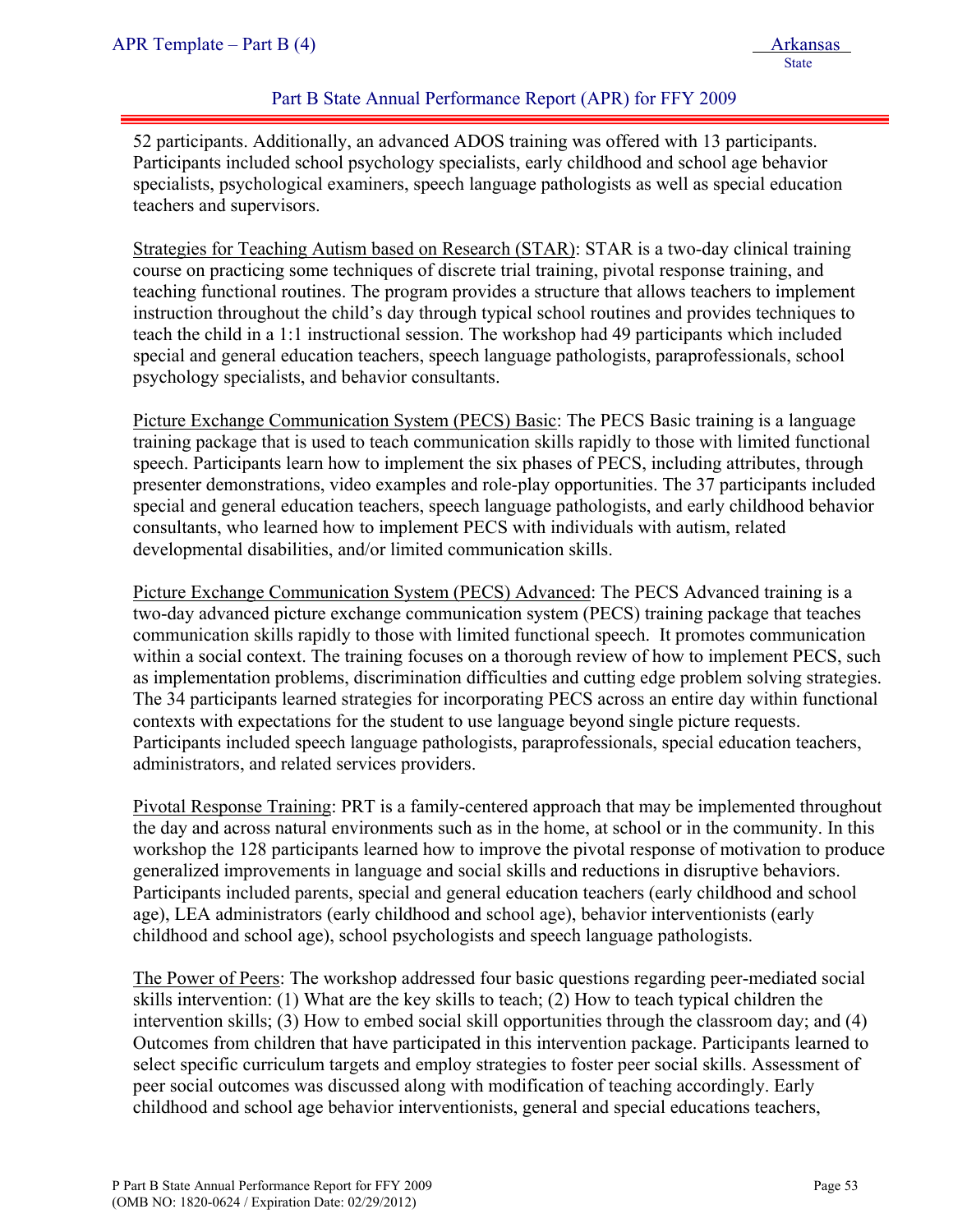psychological examiners, LEA and special education administrators, paraprofessionals, speech language pathologists, and parent liaisons comprised the 73 participants.

Signs and Symptoms of Abuse in School Children: Two workshops were held across the State with 104 participants representing early childhood and school age general and special teachers and related services providers, counselors, behavior interventionists, nurses, school-based mental health providers, and LEA administrators. The workshops included the following topics: (1) Definitions of Abuse and Neglect; (2) Categories of Abuse-Physical, Emotional, Sexual; (3) Obligations as Mandatory Reporters; (4)What to Look for-Overt/ Covert Behaviors-Who to Talk to If Abuse is Suspected and Why Children Don't Tell; (5) How Symptoms of Abuse can Mirror Behavior Seen in Disabilities including ADD, ADHD, ODD, OCD and Social Aspects of Autism; and (6) Team Collaboration in Defining Behavioral Strategies for Children Struggling with Trauma and Abuse Issues.

Understanding Power Struggles in the Classroom/Addressing Aggression in the Classroom: Part one of the training covered typical disruptive behaviors. These behaviors if not stopped can lead to serious problems in the classroom. The discussion provided information about classroom power struggles and what leads to them. Part two involved analyzing and intervening with aggression, which highlighted practical research-based strategies for aggression in schools. Case studies were used to explore interventions that work with different profiles of verbal and physical aggression. The workshop was attended by 57 general and special education teachers, school psychologists, LEA administrators, school-based mental health therapists, parent liaisons and a youth home risk manager.

Structured Teaching for Students with Autism (TEACCH): TEACCH is a five-day workshop with five objectives: (1) Understand characteristics of ASD; (2) Understand and demonstrate structured teaching methods for beginning, moderate and higher level students with ASD; (3) Design visual schedules and work systems for students with ASD; (4) Understand the importance of visual structures in designing educational activities for ASD; and (5) Understand behavior management strategies effective with students who have ASD. The workshop, which is offered each summer, had 58 participants which included early childhood and school age special education teachers, paraprofessionals, and speech language pathologists.

Using the VB-MAPP to Guide an Intervention Program for Children with Autism: Verbal Behavior Milestones Assessment & Placement Program (VB MAPP). Based on the branch of psychology known as Behavior Analysis, VB MAPP provided the 55 participants with a sound evidence-based assessment and intervention method. The workshop trained the participants on how to use the assessment results to set up and conduct daily language and social skills intervention programs. Participants included behavior specialists (early childhood and school age), general and special education teachers (early childhood and school age), psychological examiners, school psychology specialists, and speech language pathologists

### **Revisions, with Justification, to Proposed Targets/Improvement Activities/Timelines/ Resources for FFY 2009:**

Targets have been established in the SPP and improvement activities were updated to reflect activities across the State. See pages 95.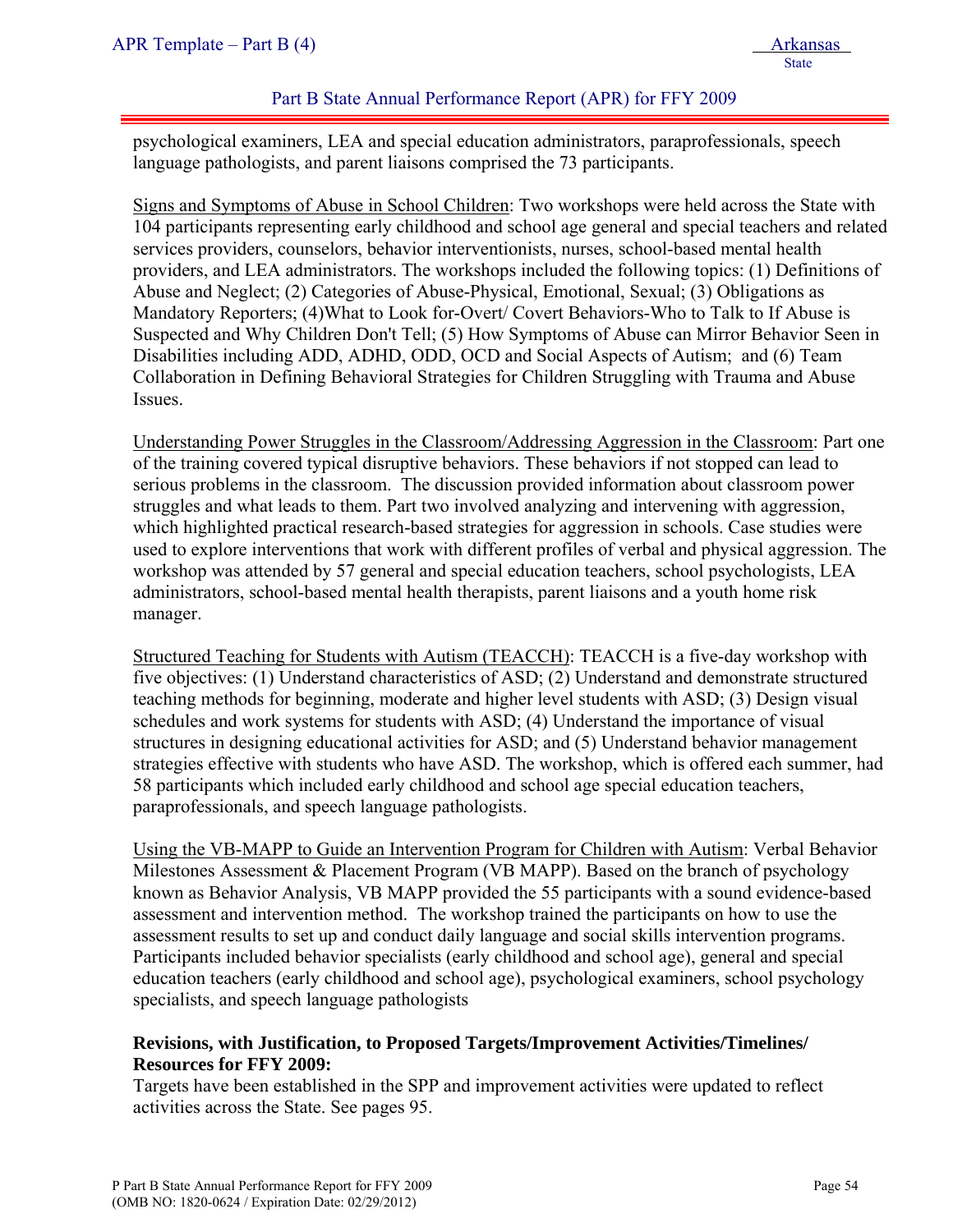# **Monitoring Priority: FAPE in the LRE**

#### **Indicator 08: Parent Involvement**

Percent of parents with a child receiving special education services who report that schools facilitated parent involvement as a means of improving services and results for children with disabilities (20 U.S.C. 1416(a)(3)(A))

| <b>Measurement:</b> |
|---------------------|
|---------------------|

Percent = Number of respondent parents who report school facilitated parent involvement as a means of improving services and results for children with disabilities divided by the total number of respondent parents of children with disabilities times 100.

| <b>FFY</b>      | <b>Measurable and Rigorous Target</b>                                                                                                                                                                                                                                                                                                     |
|-----------------|-------------------------------------------------------------------------------------------------------------------------------------------------------------------------------------------------------------------------------------------------------------------------------------------------------------------------------------------|
| <b>FFY 2009</b> | Percent = $[(# of respondent parents who report schools facilitated parent involvement as]$<br>a means of improving services and results for children with disabilities) divided by the<br>(total $#$ of respondent parents of children with disabilities)] times 100.<br>Early Childhood: 87.00%<br>$\bullet$<br>• School Age: $95.00\%$ |
|                 | Actual Target Data for FFV 2000.                                                                                                                                                                                                                                                                                                          |

#### **Actual Target Data for FFY 2009:**

Percent = [(# of respondent parents who report schools facilitated parent involvement as a means of improving services and results for children with disabilities) divided by the (total # of respondent parents of children with disabilities)] times 100.

| services and results for children with disabilities | Number of respondent parents who report school<br>facilitated parent involvement as a means of improving | <b>Total number of</b><br>respondent parents of<br>children with disabilities | <b>Percent</b> |
|-----------------------------------------------------|----------------------------------------------------------------------------------------------------------|-------------------------------------------------------------------------------|----------------|
| Early Childhood                                     | 867                                                                                                      | 1,021                                                                         | 84.82%         |
| School Age                                          | 7,746                                                                                                    | 8,279                                                                         | 93.56%         |

# **Discussion of Improvement Activities Completed and Explanation of Progress or Slippage that Occurred for FFY 2009:**

#### **Early Childhood**

Local education agencies and DHS-DDS sub-grantees with early childhood programs conducted family outcome surveys for the 2009-10 school year. Overall, 1,021 surveys were collected, a 50% decrease from 2008-09. Of those surveys, 867 respondents, or 84.82%, reported the school facilitated parent involvement as a means for improving services and results for children with disabilities; thus, missing the target rate of 87.00% by 2.18 percentage points. This is a significant slippage from previous years for both response and performance rates.

#### **School Age**

Local education agencies with special education school age programs conducted family outcome surveys for the 2009-10 school year. Overall, 8,279 surveys were collected, a response rate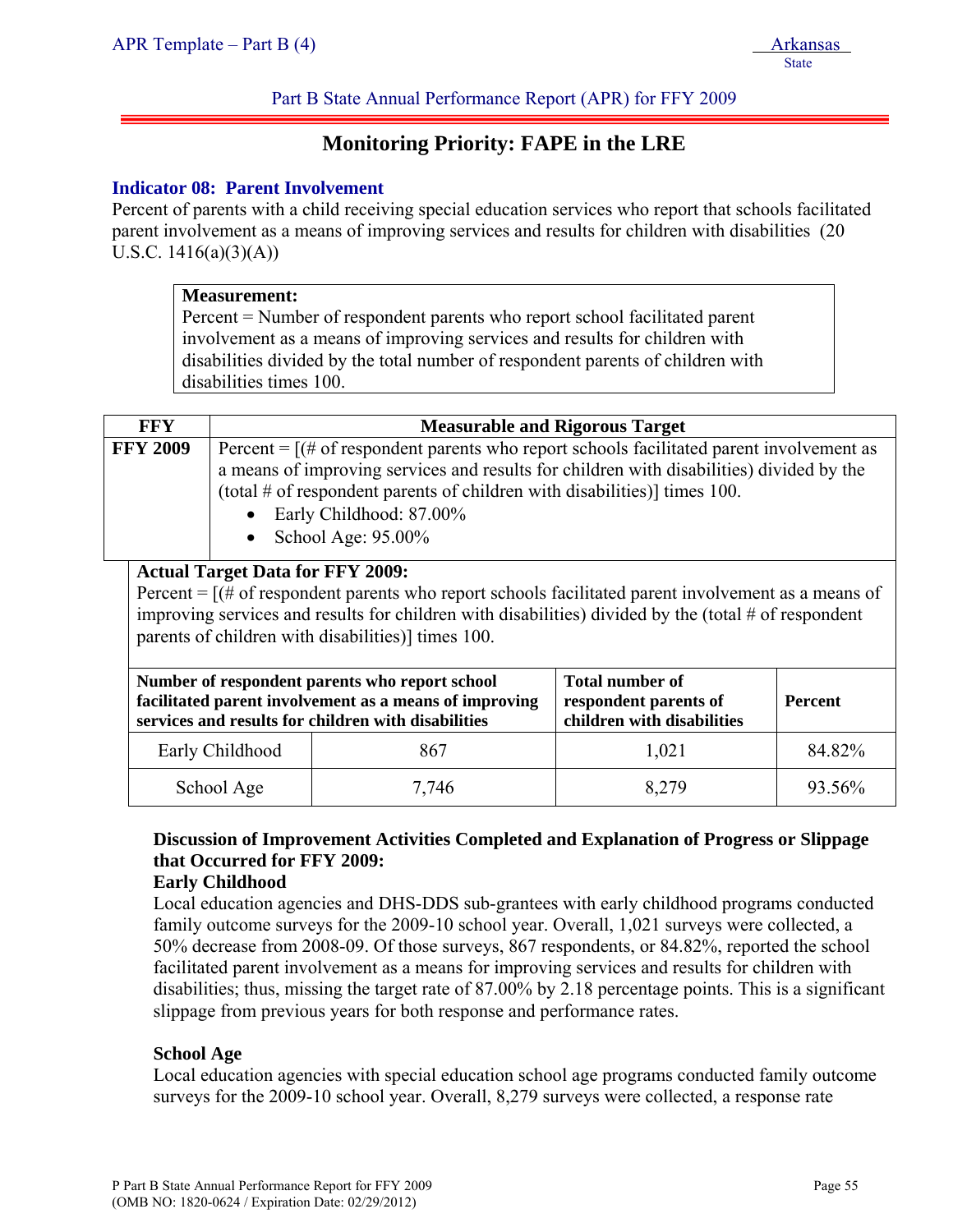decrease of 4,000 surveys. These rates are similar to the FFY 2005 baseline Of those surveys, 7,746 respondents or 93.56% reported the school facilitated parent involvement as a means for improving services and results for children with disabilities.

There is a significant slippage from previous years for both early childhood and school age response and performance rates. It is thought that the declining performance rate is more reflective of the number of surveys returned. While programs cannot require parents to complete the surveys there is a protocol programs are to follow. Programs must (1) offer every child's parent/guardian the opportunity to participate in the survey; (2) document the opportunity and maintain a record in the child's program folder; and (3) submit the data to the ADE-SEU no later than July  $15<sup>th</sup>$ . The surveys can be completed online via the secured website or by mailing all completed sealed scan forms to the IDEA Data & Research Office for scanning.

It is thought that the decline in the number of surveys completed is due to programs not submitting the completed surveys in a timely matter. If the IDEA Data & Research Office does not receive the completed surveys by July  $15<sup>th</sup>$ , there is not enough review and processing time before the surveys are due at the University's computing services department for scanning. Since the scan form surveys do not capture the school year, surveys received after the scan forms are sent to computing services are considered part of the next school year. Further, if programs are keying completed surveys via the website, they must have them entered by July  $15<sup>th</sup>$ , for on July  $16<sup>th</sup>$  the fiscal year is rolled over. To improve the return rate the IDEA Data & Research Office will conduct additional training and send out monthly reminders in the IDEA Data & Research Newsletter. Further, the monitoring staff will continue to review programming folders to verify that programs are providing parents/ guardians the opportunity to participate in the annual survey.

### **Representativeness of Respondents**

The number of responding parents/guardians declined in 2009-10 for both early childhood and school age. The lower response rate resulted in many groups and disabilities being underrepresented when comparing respondents to December 1, 2009 child count. As evident in Table I-8.1, families of children with disabilities (CWD) ages 3-21, who responded to the survey, is not representative. Families of CWD in early childhood programs are under-represented in four racial groups and over-represented in two racial groups as well as the ethnic group Hispanic. Additionally, families of CWD in school age programs, all racial and ethnic groups are underrepresented.

|                    |           |              |                 | 2009-10 Paliniy Sulvey Respondents by 110gram Type |                                             |                      |            |
|--------------------|-----------|--------------|-----------------|----------------------------------------------------|---------------------------------------------|----------------------|------------|
|                    | Asian     | <b>Black</b> | <b>Hispanic</b> | <b>Native American/</b><br>Alaska Native           | Native Hawaiian/<br><b>Pacific Islander</b> | Two or<br>more races | White      |
| Early<br>Childhood | $-62.82%$ | $-68.12\%$   | $10.04\%$       | $-69\,70\%$                                        | 716.67%                                     | $-65.12\%$           | 2.41%      |
| <b>School Age</b>  | $-55.23%$ | $-48.55\%$   | $-50.41\%$      | $-35.28\%$                                         | $-64.20\%$                                  | $-63.05\%$           | $-12.09\%$ |

**Table I-8.1 Percentage Difference in Racial and Ethnic groups in December 2009 Child Count and 2009-10 Family Survey Respondents by Program Type** 

These findings will result in an increased training focus on the family surveys in the second half of 2010-11. Additionally, the M/PE section will implement a new requirement for LEAs that (1) fail to offer parents the opportunity to participate in the survey annually or (2) have a zero response rate in the most recent survey year. Such LEAs will have to develop and implement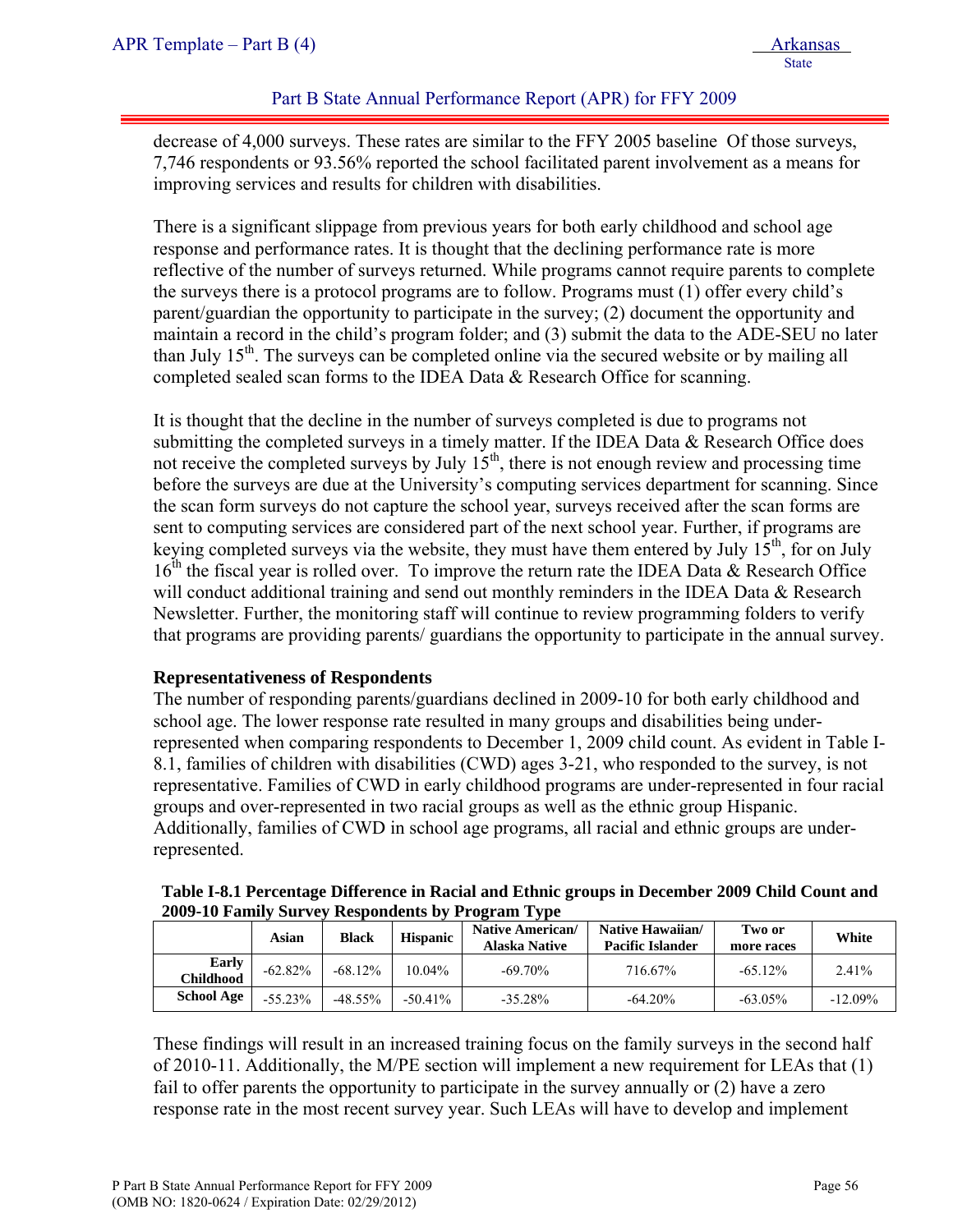strategies and activities to improve family participation and representation which must be reflected in the LEA's ACSIP or deficiency plan.

### **Early Childhood**

The relative difference of child count demographics and early childhood respondents show that children's families in the racial groups of Asian, black, and two-or-more races are underrepresented in all disability categories and Native American/Alaskan Native families are underrepresented as well when compared to December 1 child count. Families of CWDs in the ethnic group Hispanic are over-represented in the disability categories of autism and developmental delay; however, they are under-represented in the majority of the remaining categories. The racial group white is the most representative and has an over-representation of respondents for the disability categories of developmental delay, autism, multiple disabilities, and other health impaired. A breakdown of early childhood demographics for child count and survey respondents is presented in Exhibit I-8.2

|                                | <b>Not Reported</b> |                                      | Asian    |          |                                         | <b>Black</b> |          |                   | Hispanic  |             |          |          |
|--------------------------------|---------------------|--------------------------------------|----------|----------|-----------------------------------------|--------------|----------|-------------------|-----------|-------------|----------|----------|
|                                | cc                  | SR                                   | D        | cc       | SR                                      | D            | cc       | SR                | D         | $_{\rm cc}$ | SR       | D        |
| <b>Not Reported</b>            | $0.00\%$            | 0.01%                                | 0.01%    | $0.00\%$ | 0.10%                                   | 0.10%        | $0.00\%$ | 2.45%             | 2.45%     | $0.00\%$    | 2.74%    | 2.74%    |
| Autism                         | $0.00\%$            | $0.00\%$                             | $0.00\%$ | 0.02%    | $0.00\%$                                | $-0.02%$     | 0.04%    | $0.00\%$          | $-0.04%$  | 0.04%       | 0.10%    | 0.06%    |
| Deaf/Blind                     | $0.00\%$            | $0.00\%$                             | $0.00\%$ | $0.00\%$ | $0.00\%$                                | $0.00\%$     | $0.00\%$ | $0.00\%$          | $0.00\%$  | $0.00\%$    | $0.00\%$ | $0.00\%$ |
| <b>Hearing Impaired</b>        | $0.00\%$            | $0.00\%$                             | $0.00\%$ | 0.01%    | $0.00\%$                                | $-0.01%$     | 0.04%    | $0.00\%$          | $-0.04%$  | 0.02%       | $0.00\%$ | $-0.02%$ |
| <b>Multiple Disabilities</b>   | $0.00\%$            | $0.00\%$                             | $0.00\%$ | $0.00\%$ | $0.00\%$                                | $0.00\%$     | 0.28%    | $0.00\%$          | $-0.28%$  | 0.07%       | $0.00\%$ | $-0.07%$ |
| <b>Other Health Impairment</b> | $0.00\%$            | $0.00\%$                             | $0.00\%$ | 0.01%    | $0.00\%$                                | $-0.01%$     | 0.15%    | 0.10%             | $-0.05%$  | 0.04%       | $0.00\%$ | $-0.04%$ |
| <b>Orthopedic Impaired</b>     | $0.00\%$            | $0.00\%$                             | $0.00\%$ | $0.00\%$ | $0.00\%$                                | $0.00\%$     | 0.02%    | $0.00\%$          | $-0.02%$  | $0.00\%$    | $0.00\%$ | $0.00\%$ |
| <b>Developmental Delay</b>     | $0.00\%$            | $0.00\%$                             | $0.00\%$ | 0.45%    | 0.29%                                   | $-0.16%$     | 24.45%   | 8.52%             | $-15.93%$ | 6.69%       | 7.64%    | 0.95%    |
| <b>Speech Impaired</b>         | $0.00\%$            | $0.00\%$                             | $0.00\%$ | 0.27%    | $0.00\%$                                | $-0.27%$     | 4.78%    | 0.88%             | $-3.90\%$ | 0.70%       | 0.49%    | $-0.22%$ |
| <b>Traumatic Brain Injury</b>  | $0.00\%$            | $0.00\%$                             | $0.00\%$ | $0.00\%$ | $0.00\%$                                | $0.00\%$     | 0.02%    | $0.00\%$          | $-0.02%$  | $0.00\%$    | 0.10%    | 0.10%    |
| <b>Vision Impaired</b>         | $0.00\%$            | $0.00\%$                             | $0.00\%$ | 0.02%    | $0.00\%$                                | $-0.02%$     | 0.02%    | $0.00\%$          | $-0.02%$  | 0.01%       | $0.00\%$ | $-0.01%$ |
| Total*                         | $0.00\%$            | $0.00\%$                             | $0.00\%$ | 0.78%    | 0.29%                                   | $-0.49%$     | 29.80%   | 9.50%             | $-20.30%$ | 7.57%       | 8.33%    | 0.75%    |
|                                |                     |                                      |          |          |                                         |              |          |                   |           |             |          |          |
|                                |                     | <b>Native American/Alaska Native</b> |          |          | <b>Native Hawaiian/Pacific Islander</b> |              |          | Two or more races |           |             | White    |          |
|                                | $_{\rm CC}$         | SR                                   | D        | cc       | SR                                      | D            | cc       | SR                | D         | $_{\rm cc}$ | SR       | D        |
| <b>Not Reported</b>            | $0.00\%$            | $0.00\%$                             | $0.00\%$ | $0.00\%$ | $0.00\%$                                | $0.00\%$     | $0.00\%$ | $0.00\%$          | $0.00\%$  | $0.00\%$    | 3.33%    | 3.33%    |
| Autism                         | $0.00\%$            | $0.00\%$                             | $0.00\%$ | $0.00\%$ | $0.00\%$                                | $0.00\%$     | 0.01%    | $0.00\%$          | $-0.01%$  | 0.77%       | 0.88%    | 0.11%    |
| Deaf/Blind                     | $0.00\%$            | $0.00\%$                             | $0.00\%$ | $0.00\%$ | $0.00\%$                                | $0.00\%$     | $0.00\%$ | $0.00\%$          | $0.00\%$  | $0.00\%$    | $0.00\%$ | $0.00\%$ |
| <b>Hearing Impaired</b>        | $0.00\%$            | $0.00\%$                             | $0.00\%$ | $0.00\%$ | $0.00\%$                                | $0.00\%$     | $0.00\%$ | $0.00\%$          | $0.00\%$  | 0.23%       | $0.00\%$ | $-0.23%$ |
| <b>Multiple Disabilities</b>   | $0.00\%$            | 0.10%                                | 0.10%    | $0.00\%$ | $0.00\%$                                | $0.00\%$     | $0.00\%$ | $0.00\%$          | $0.00\%$  | 0.51%       | 0.59%    | 0.08%    |
| <b>Other Health Impairment</b> | $0.00\%$            | $0.00\%$                             | $0.00\%$ | $0.00\%$ | $0.00\%$                                | $0.00\%$     | $0.00\%$ | $0.00\%$          | $0.00\%$  | 0.38%       | 0.39%    | 0.01%    |
| <b>Orthopedic Impaired</b>     | $0.00\%$            | $0.00\%$                             | $0.00\%$ | $0.00\%$ | $0.00\%$                                | $0.00\%$     | $0.00\%$ | $0.00\%$          | $0.00\%$  | 0.15%       | $0.00\%$ | $-0.15%$ |
| <b>Developmental Delay</b>     | 0.22%               | $0.00\%$                             | $-0.22%$ | 0.06%    | 0.49%                                   | 0.43%        | 0.63%    | 0.20%             | $-0.43%$  | 40.76%      | 48.97%   | 8.21%    |
| <b>Speech Impaired</b>         | 0.11%               | $0.00\%$                             | $-0.11%$ | $0.00\%$ | $0.00\%$                                | $0.00\%$     | 0.22%    | 0.10%             | $-0.12%$  | 17.63%      | 11.07%   | $-6.57%$ |
| <b>Traumatic Brain Injury</b>  | $0.00\%$            | $0.00\%$                             | $0.00\%$ | $0.00\%$ | $0.00\%$                                | $0.00\%$     | $0.00\%$ | $0.00\%$          | $0.00\%$  | 0.01%       | $0.00\%$ | $-0.01%$ |
| <b>Vision Impaired</b>         | $0.00\%$            | $0.00\%$                             | $0.00\%$ | $0.00\%$ | $0.00\%$                                | $0.00\%$     | $0.00\%$ | $0.00\%$          | $0.00\%$  | 0.10%       | 0.10%    | $0.00\%$ |

**Exhibit I-8.2: Early Childhood Family Survey Representativeness** 

Code CC – December 1 count; SR – Survey Respondents; D – Difference (SR-CC) : \*Total excludes not reported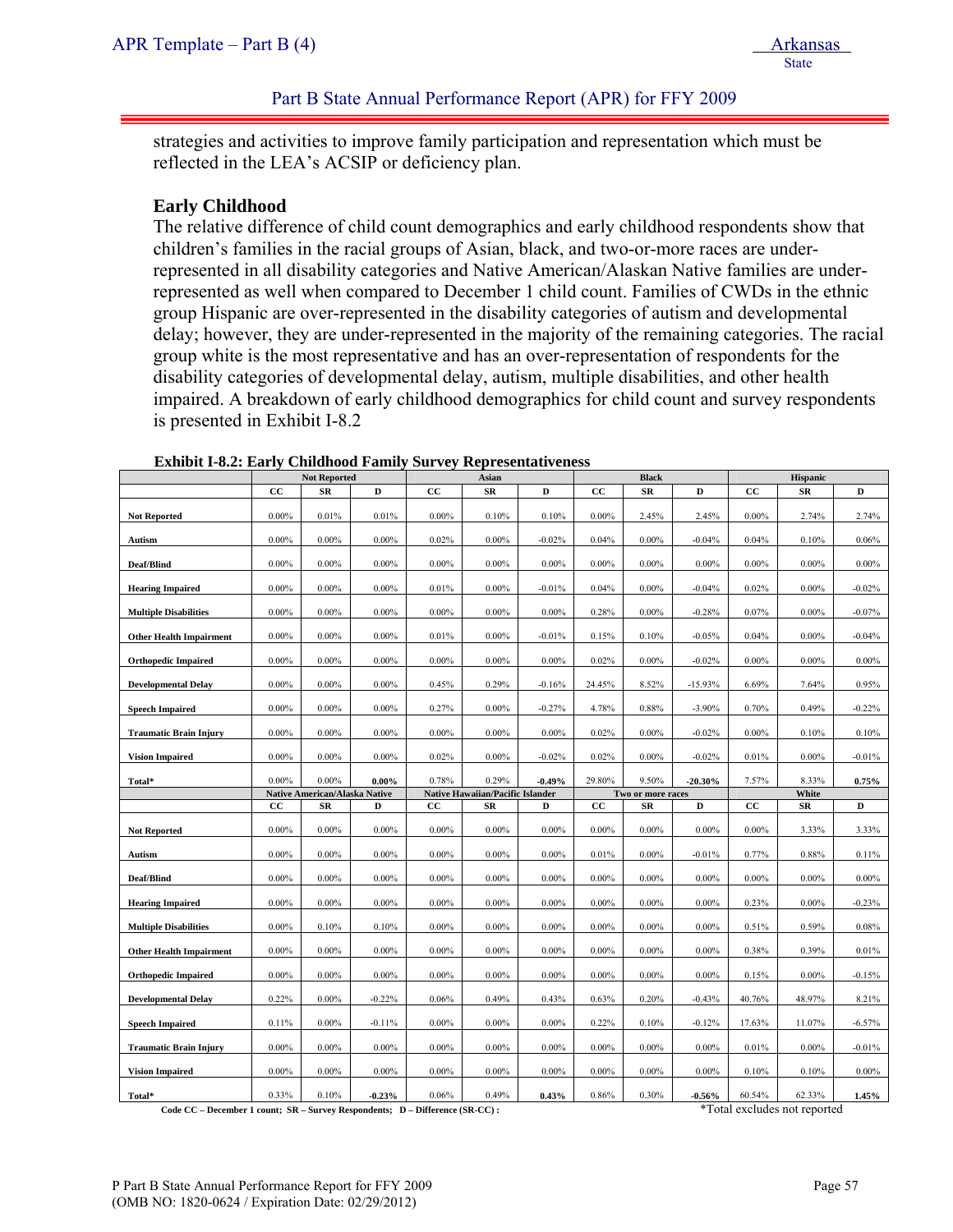#### **School Age**

While school age respondents tend to be more under-represented than early childhood, previous improvements in the area of representativeness are not evident. The relative difference of child count demographics to school age respondents shows a significant slippage in the representativeness of all disability categories. These results indicate a need for more in-depth training on the collection and reporting of the family surveys. A breakdown of school age demographics for child count and survey respondents is presented in Exhibit I-8.3.

|                                     |             | <b>Not Reported</b>           |          |             | Asian                            |          |                   | <b>Black</b> |           |          |            |          |
|-------------------------------------|-------------|-------------------------------|----------|-------------|----------------------------------|----------|-------------------|--------------|-----------|----------|------------|----------|
|                                     | $_{\rm CC}$ | ${\bf SR}$                    | D        | $_{\rm CC}$ | ${\bf SR}$                       | D        | cc                | $_{\rm SR}$  | D         | cc       | ${\bf SR}$ | D        |
| <b>Not Reported</b>                 | 0.00%       | 7.72%                         | 7.72%    | $0.00\%$    | 0.02%                            | 0.02%    | $0.00\%$          | 1.22%        | 1.22%     | $0.00\%$ | 0.42%      | 0.42%    |
| Autism                              | $0.00\%$    | 0.30%                         | 0.30%    | 0.08%       | 0.06%                            | $-0.02%$ | 0.62%             | 0.27%        | $-0.36%$  | 0.22%    | 0.18%      | $-0.03%$ |
| Deaf/Blind                          | $0.00\%$    | 0.24%                         | 0.24%    | $0.00\%$    | $0.00\%$                         | $0.00\%$ | 0.01%             | 0.01%        | 0.01%     | $0.00\%$ | 0.04%      | 0.04%    |
| <b>Emotional Disturbance</b>        | $0.00\%$    | 0.04%                         | 0.04%    | 0.01%       | $0.00\%$                         | $-0.01%$ | 0.26%             | 0.10%        | $-0.17%$  | 0.06%    | 0.01%      | $-0.05%$ |
| <b>Hearing Impaired</b>             | $0.00\%$    | 0.07%                         | 0.07%    | 0.02%       | 0.01%                            | $-0.01%$ | 0.20%             | 0.04%        | $-0.17%$  | 0.12%    | 0.04%      | $-0.09%$ |
| <b>Multiple Disabilities</b>        | $0.00\%$    | 2.86%                         | 2.86%    | 0.02%       | 0.02%                            | $0.00\%$ | 0.69%             | 0.43%        | $-0.25%$  | 0.18%    | 0.08%      | $-0.10%$ |
| <b>Mental Retardation</b>           | $0.00\%$    | 1.57%                         | 1.57%    | 0.04%       | $0.00\%$                         | $-0.04%$ | 4.94%             | 3.43%        | $-1.51%$  | 0.70%    | 0.47%      | $-0.23%$ |
| <b>Other Health Impairment</b>      | $0.00\%$    | 1.32%                         | 1.32%    | 0.06%       | 0.02%                            | $-0.04%$ | 3.21%             | 1.56%        | $-1.65%$  | 0.45%    | 0.28%      | $-0.17%$ |
| <b>Orthopedic Impaired</b>          | $0.00\%$    | 0.53%                         | 0.53%    | 0.01%       | $0.00\%$                         | $-0.01%$ | 0.06%             | 0.05%        | $-0.02%$  | 0.02%    | 0.01%      | $0.00\%$ |
| <b>Speech Impaired</b>              | $0.00\%$    | 1.74%                         | 1.74%    | 0.27%       | 0.08%                            | $-0.18%$ | 5.49%             | 2.40%        | $-3.08%$  | 2.17%    | 0.85%      | $-1.33%$ |
| <b>Specific Learning Disability</b> | $0.00\%$    | 3.88%                         | 3.88%    | 0.13%       | 0.06%                            | $-0.07%$ | 9.27%             | 4.44%        | $-4.82%$  | 2.87%    | 1.39%      | $-1.48%$ |
| <b>Traumatic Brain Injury</b>       | $0.00\%$    | 0.01%                         | 0.01%    | $0.00\%$    | $0.00\%$                         | $0.00\%$ | 0.06%             | 0.06%        | $0.00\%$  | 0.01%    | 0.02%      | 0.01%    |
| <b>Vision Impaired</b>              | $0.00\%$    | 0.05%                         | 0.05%    | 0.01%       | 0.02%                            | 0.02%    | 0.09%             | 0.02%        | $-0.07%$  | 0.02%    | 0.01%      | $-0.01%$ |
| Total*                              | 0.00%       | 12.61%                        | 12.61%   | 0.65%       | 0.29%                            | $-0.36%$ | 24.91%            | 12.82%       | $-12.09%$ | 6.82%    | 3.38%      | $-3.44%$ |
|                                     |             | Native American/Alaska Native |          |             | Native Hawaiian/Pacific Islander |          | Two or more races |              |           | White    |            |          |
|                                     | $_{\rm cc}$ | ${\bf SR}$                    | D        | cc          | ${\bf SR}$                       | D        | $_{\rm CC}$       | ${\bf SR}$   | D         | cc       | $_{SR}$    | D        |
| <b>Not Reported</b>                 | 0.00%       | 0.08%                         | 0.08%    | 0.00%       | 0.01%                            | 0.01%    | 0.00%             | 0.12%        | 0.12%     | 0.00%    | 2.69%      | 2.69%    |
| Autism                              | 0.04%       | 0.04%                         | 0.00%    | 0.01%       | 0.02%                            | 0.02%    | 0.05%             | 0.08%        | 0.04%     | 3.49%    | 3.15%      | $-0.34%$ |
| Deaf/Blind                          | 0.00%       | 0.00%                         | 0.00%    | 0.00%       | 0.00%                            | 0.00%    | 0.00%             | 0.00%        | 0.00%     | 0.02%    | 0.07%      | 0.05%    |
| <b>Emotional Disturbance</b>        | 0.01%       | 0.00%                         | $-0.01%$ | 0.00%       | 0.01%                            | 0.01%    | 0.03%             | 0.00%        | $-0.03%$  | 1.10%    | 0.72%      | $-0.37%$ |
| <b>Hearing Impaired</b>             | 0.00%       | 0.01%                         | 0.01%    | 0.02%       | 0.00%                            | $-0.02%$ | 0.01%             | 0.00%        | $-0.01%$  | 0.65%    | 0.50%      | $-0.16%$ |
| <b>Multiple Disabilities</b>        | 0.01%       | 0.02%                         | 0.01%    | 0.00%       | 0.01%                            | 0.01%    | 0.01%             | 0.01%        | 0.00%     | 1.71%    | 1.59%      | $-0.11%$ |
| <b>Mental Retardation</b>           | 0.06%       | 0.02%                         | $-0.03%$ | 0.03%       | 0.01%                            | $-0.02%$ | 0.07%             | 0.04%        | $-0.03%$  | 6.13%    | 6.00%      | $-0.13%$ |
| <b>Other Health Impairment</b>      | 0.13%       | 0.13%                         | 0.01%    | 0.03%       | 0.01%                            | $-0.02%$ | 0.15%             | 0.05%        | $-0.10%$  | 11.19%   | 9.06%      | $-2.13%$ |
| <b>Orthopedic Impaired</b>          | 0.01%       | 0.00%                         | $-0.01%$ | 0.00%       | 0.00%                            | 0.00%    | 0.00%             | 0.00%        | 0.00%     | 0.28%    | 0.21%      | $-0.07%$ |
| <b>Speech Impaired</b>              | 0.23%       | 0.08%                         | $-0.14%$ | 0.06%       | 0.00%                            | $-0.06%$ | 0.37%             | 0.12%        | $-0.25%$  | 18.15%   | 13.61%     | $-4.54%$ |
| <b>Specific Learning Disability</b> | 0.32%       | 0.21%                         | $-0.11%$ | 0.11%       | 0.02%                            | $-0.08%$ | 0.32%             | 0.07%        | $-0.24%$  | 22.35%   | 22.29%     | $-0.06%$ |
| <b>Traumatic Brain Injury</b>       | 0.00%       | 0.00%                         | 0.00%    | 0.00%       | 0.00%                            | 0.00%    | 0.00%             | 0.00%        | 0.00%     | 0.21%    | 0.18%      | $-0.03%$ |
| <b>Vision Impaired</b>              | 0.00%       | 0.00%                         | 0.00%    | 0.00%       | 0.00%                            | 0.00%    | 0.00%             | 0.00%        | 0.00%     | 0.27%    | 0.23%      | $-0.04%$ |
| Total*                              | 0.80%       | 0.52%                         | $-0.28%$ | 0.27%       | 0.10%                            | $-0.17%$ | 1.01%             | 0.37%        | $-0.64%$  | 65.54%   | 57.62%     | $-7.92%$ |

| <b>Exhibit I-8.3: School Age Family Survey Representativeness</b> |  |
|-------------------------------------------------------------------|--|
|-------------------------------------------------------------------|--|

Code CC – December 1 count; SR – Survey Respondents; D – Difference (SR-CC) : \*Total excludes not reported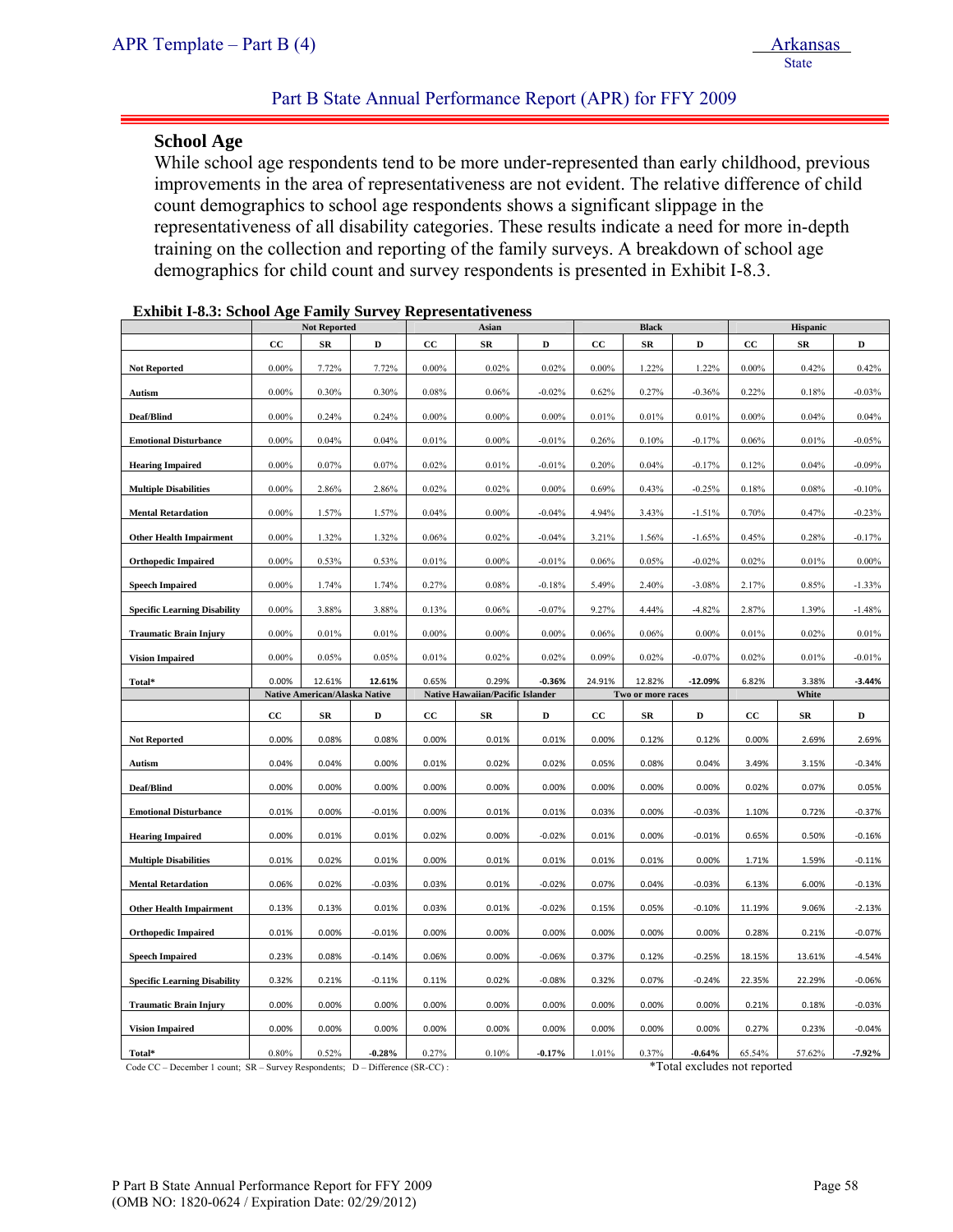#### **Targeted Activities:**

Targeted activities for this indicator are provided by the SPDG, IDEA Data & Research, and M/PE Section.

The Arkansas SPDG: SPDG staff has made progress toward identifying two Parent Mentors, who are parents of a student with disabilities, for each school district to provide information and training for other parents of student with disabilities in scientifically-based literacy and behavior interventions. A total of 164 potential Parent Mentors have been identified from 39 school districts.

Additionally, the Arkansas SPDG is working on a new agreement with the Parent Training Institute and the Arkansas Support Network (Community Parent Resource Center) to continue and expand on parental involvement activities from the previous SPDG.

Participation: The ADE-SEU continued to use parent involvement surveys and results to evaluate local preschool and school age performance against state targets. In an attempt to increase the overall participation of parents, the ADE-SEU provided LEAs and EC Programs reminders of the need to survey parents as part of the Annual Review Conferences. Further, the IDEA Data & Research Office dedicated the February 2010 newsletter to the family survey protocol. Additionally, during web conferences held in August, November, and May LEAs were reminded of their responsibilities in the collection and submitting of data, including deadlines.

Family Outcomes Report: The Arkansas IDEA Data & Research Office, in cooperation with the M/PE Section, analyzed the family survey results from 2009-10 and issued a report to each LEA and EC Program. The information assisted LEAs and EC Programs with enhancing their service delivery and interaction with family members.

Data Collection: LEAs conduct the data collection for this indicator throughout the school year. Surveys can be accessed online year round or LEAs can request scan forms from the IDEA Data  $\&$ Research Office. The embedded scan form questionnaire allows parents who were unable to attend their child's Annual Review Conference to respond without needing Internet access. Further, scan forms provide options for parents (1) attending an Annual Review Conference in a location where Internet access is unavailable or (2) are unable to use a computer.

Monitoring: As part of the monitoring process, M/PE staff review student folders for documentation that LEAs are offering parents/guardians the opportunity to participate in the survey annually. Beginning in 2010-11, LEAs that fail to offer parents the opportunity to participate in the survey annually or that have a zero response rate, based on the previous year's data (ie.2009-10), will be required to develop and implement strategies and activities to improve participation and representation as set forth in the ACSIP.

The Arkansas Local Education Agency Resource Network (AR-LEARN): AR-LEARN continues to expand its assistance to LEAs in meeting the challenges of providing quality special education services to address the needs of students. More than 900 teachers and administrators participated in workshops offered by AR-LEARN. AR-LEARN workshops address six of APR indicators.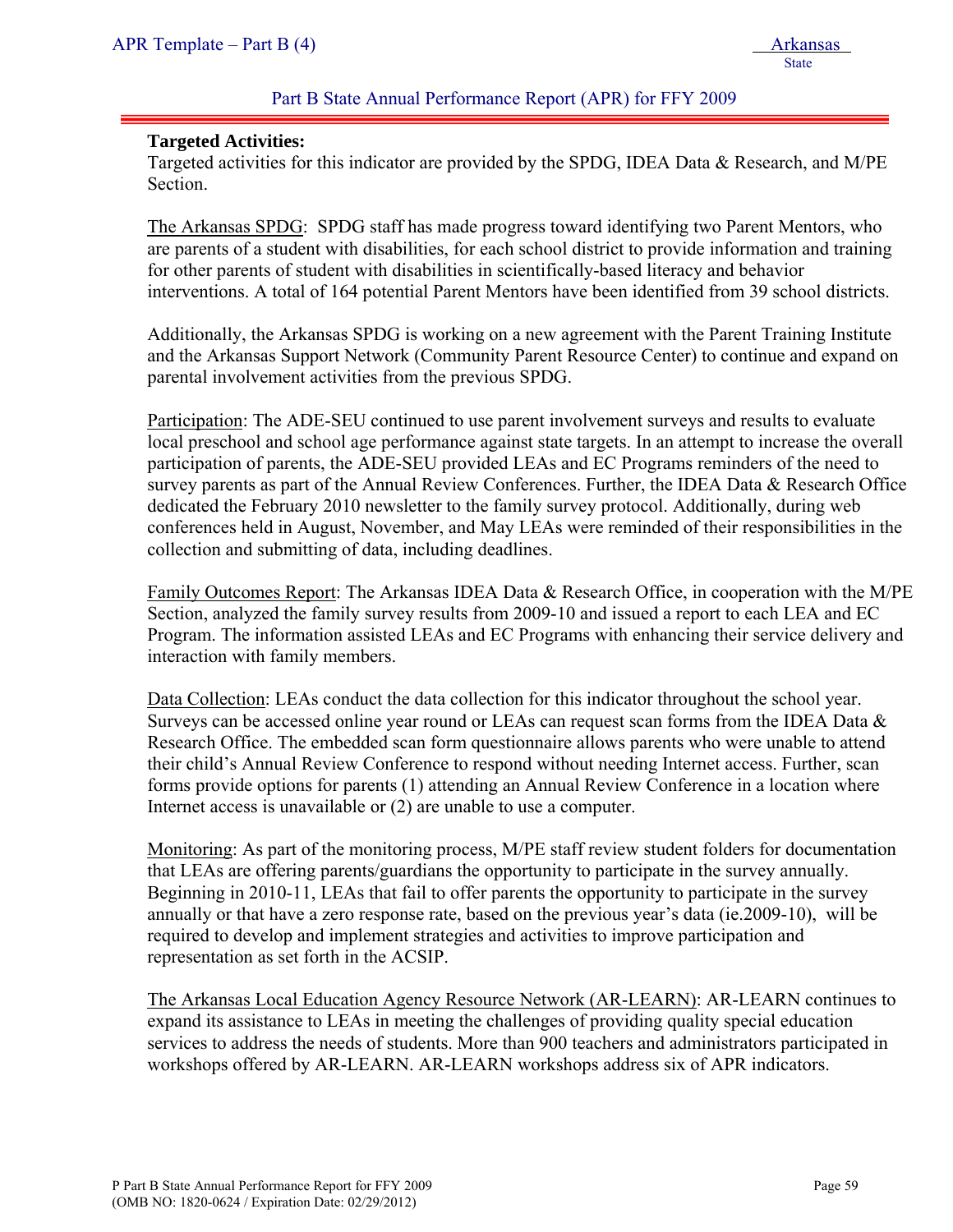AR-LEARN Workshops: Many workshops offered by AR-LEARN had parent and parent liaison participants. These workshops included: Help Me Get Social; Pivotal Response Training; The Power of Peers, and Using the VB-MAPP to Guide an Intervention Program for children with Autism.

### **Revisions, with Justification, to Proposed Targets/Improvement Activities/Timelines/Resources for FFY 2009:**

No changes were made to the proposed targets. Revisions to improvement activities, timelines, and resources for FFY 2009 were updated in the SPP to reflect activities undertaken across the State. See pages 102-103 in the SPP.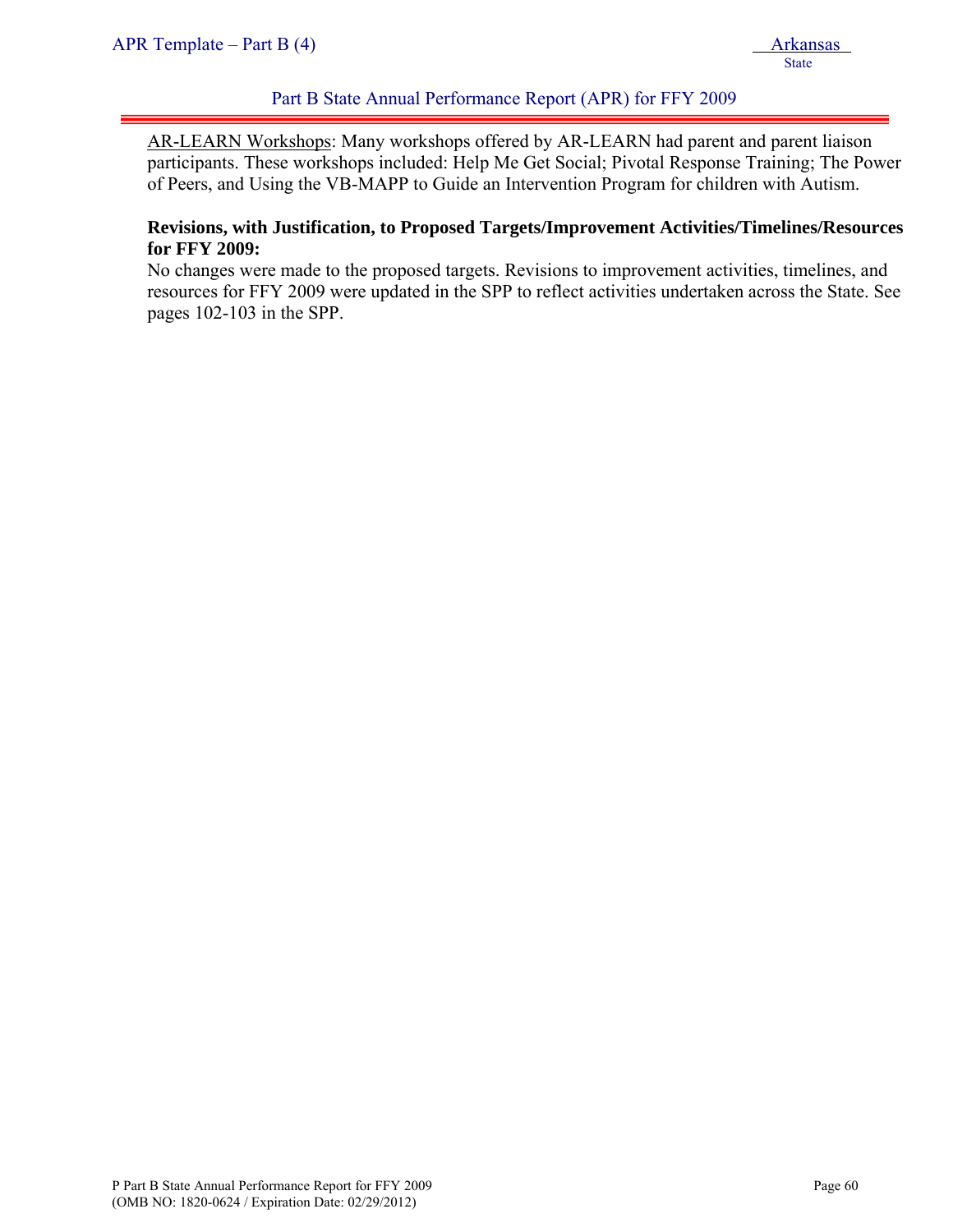# **Monitoring Priority: Disproportionality**

### **Indicator 09: Disproportionality**

Percent of districts with disproportionate representation of racial and ethnic groups in special education and related services that is the result of inappropriate identification  $(20 \text{ U.S.C. } 1416(a)(3)(C))$ 

#### **Measurement:**

Percent  $=$   $[$ ( $\#$  of districts with disproportionate representation of racial and ethnic groups in special education and related services that is the result of inappropriate identification) divided by the (# of districts in the State)] times 100.

Include State's definition of "disproportionate representation."

Based on its review of the 618 data for FFY 2009, describe how the State made its annual determination that the disproportionate representation it identified (consider both over- and underrepresentation) of racial and ethnic groups in special education and related services was the result of inappropriate identification as required by §§300.600(d)(3) and 300.602(a), e.g., using monitoring data; reviewing policies, practices and procedures, etc. In determining disproportionate representation, analyze data, for each district, for all racial and ethnic groups in the district, or all racial and ethnic groups in the district that meet a minimum 'n' size set by the State. Report on the percent of districts in which disproportionate representation of racial and ethnic groups in special education and related services is the result of inappropriate identification, even if the determination of inappropriate identification was made after the end of the FFY 2009 reporting period, i.e., after June 30, 2010. If inappropriate identification is identified, report on corrective actions taken.

Disproportionality/Over- and Under-Representation

In order to demonstrate educational equity, relative to opportunity, services, and decision making, the racial composition of students receiving special education services in a school district should be proportionally similar to the composition of students in the district. Thus, it is important to ensure that these students in a school district are not disproportionately represented in special education in contrast with other students in the district.

The methodology used to select districts as having over- and/or under-representation is designed to identify outliers by race and ethnicity. Outliers represent an out of the ordinary occurrence; thus, raising questions as to whether district policies, procedures, and practices are appropriate.

### Establishing the Base Value for Disproportionate Representation

The benchmark for over- and under-representation is the difference between special education and district percentage for each racial and ethnic category. Although the criterion is a three-year benchmark, it is currently based on a single year rate and standard deviation since the State moved forward with reporting the seven racial and ethnic categories in the 2009-10 school year. The process will be updated in 2010-11 and 2011-12 to build a three-year benchmark and standard deviations to establish a new three-year base value for each racial group. The process for establishing the base values for each race and ethnicity is outlined next.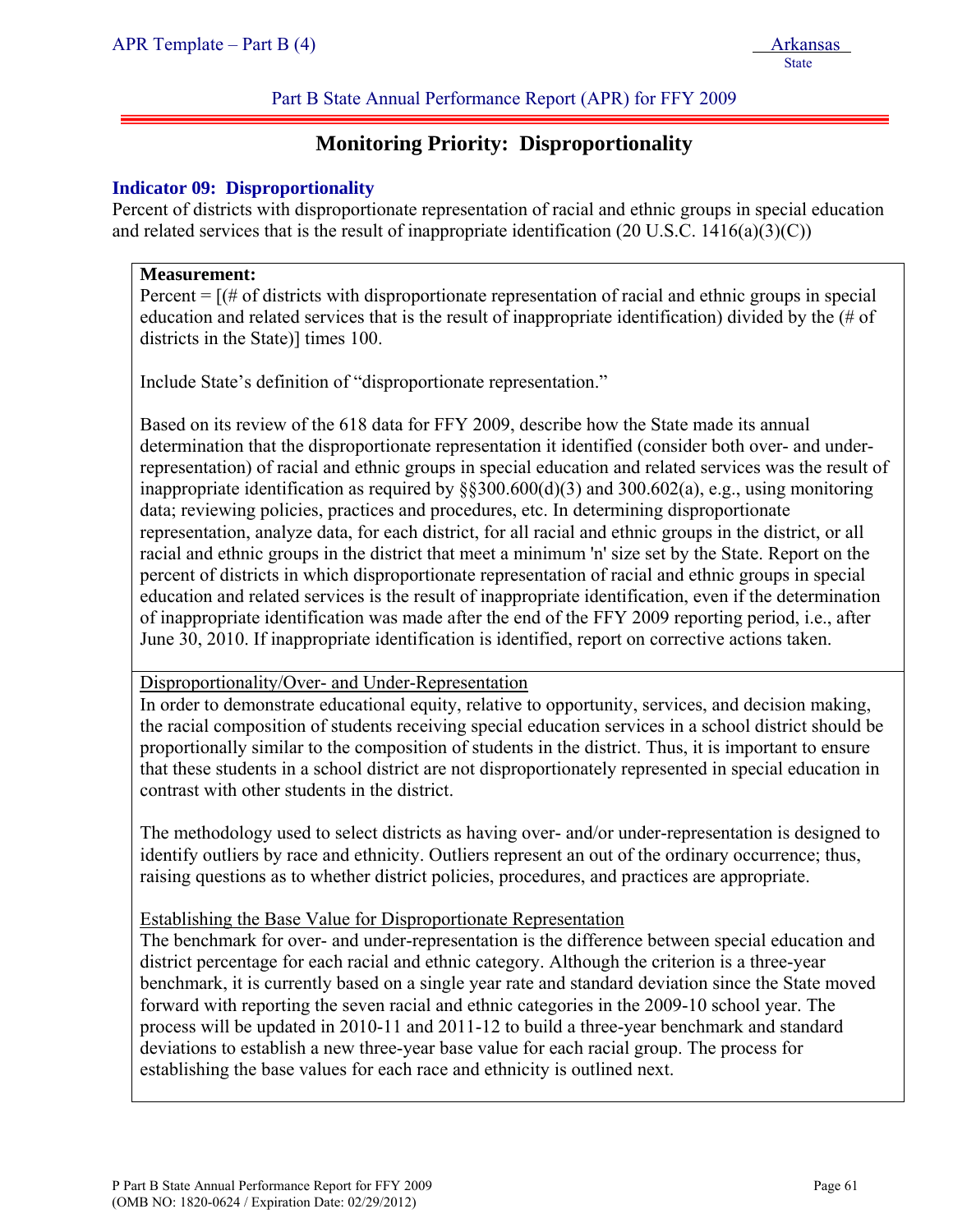- 1. Using the December 1 child count, students were identified if they were receiving services in a private residential treatment program or juvenile detention facility. These students are removed from the special education child count numbers and the district October 1 enrollment numbers. The reason for excluding these students is found in the State rules governing private residential treatment programs and juvenile detention facilities. These rules state that a student belongs to the district where the facility is located; therefore, enrollment of such students artificially increases the district's special education child count and district wide enrollment.
- 2. Once the October 1 enrollment and December 1 child count has been adjusted for private residential treatment students, the percentage of each racial and ethnic group in the district is then calculated. If a racial and ethnic group within the district is less than 5% or more than 95% of that group is excluded in the district and special education student counts. The district and special education student counts are then summed by racial and ethnic category to generate statewide totals.
- 3. Using the statewide totals for each racial and ethnic category, the State percent difference is then calculated by subtracting the adjusted State enrollment for each race and ethnicity from the adjusted State special education race and ethnicity child count. This process is conducted for each of the three baseline years and is then averaged resulting in a three-year average benchmark. In addition, two standard deviations are generated on the percent difference for each race and ethnic category for each of the three years. The value of two standard deviations from the three-year average is then added to the three-year average benchmark to create a "base value"

The base values for each race and ethnic group is based on the 2009-10 child count and is presented in Exhibit I9-1. This table will be updated in 2010-11 and 2011-12 to reach a three-year average base value for all racial and ethnic groups.

| <b>Base Value for</b><br>Disproportionality- |                           | American Indian/      |            |                    |                 | <b>Native</b><br>Hawaiian/ |            | Two or     |
|----------------------------------------------|---------------------------|-----------------------|------------|--------------------|-----------------|----------------------------|------------|------------|
|                                              | <b>All Disabilities</b>   | <b>Alaskan Native</b> | Asian      | <b>Black</b>       | <b>Hispanic</b> | <b>Pacific Islander</b>    | White      | More       |
| Benchmark (Mean)                             |                           | 0.1038%               | $-0.4127%$ | 2.7837%            | $-1.3584\%$     | $-0.0817%$                 | $-1.0353%$ | $0.0007\%$ |
| <b>Standard Deviation</b>                    |                           | 1.2382%               | 2.0769%    | 2.9396%<br>5.7465% |                 | 0.4533%                    | 6.2845%    | 0.9533%    |
| Base<br>Value                                | $Over-$<br>Representation | 2.5802%               | 3.7412%    | 14.2767%           | 4.5208%         | 0.8249%                    | 11.5337%   | 1.9073%    |
|                                              | Under-<br>Representation  | $-2.5802\%$           | $-3.7412%$ | $-14.2767\%$       | $-4.5208%$      | $-0.8249%$                 | 11.5337%   | $-1.9073%$ |

#### Exhibit I9-1: **Disproportionate Representation Base Values for 2009-10**

Disproportionate Representation is defined as a district that has a percentage point difference greater than the allowable baseline and having at least 5% of that racial or ethnic group in its October 1 enrollment and a December 1 child count greater than 40.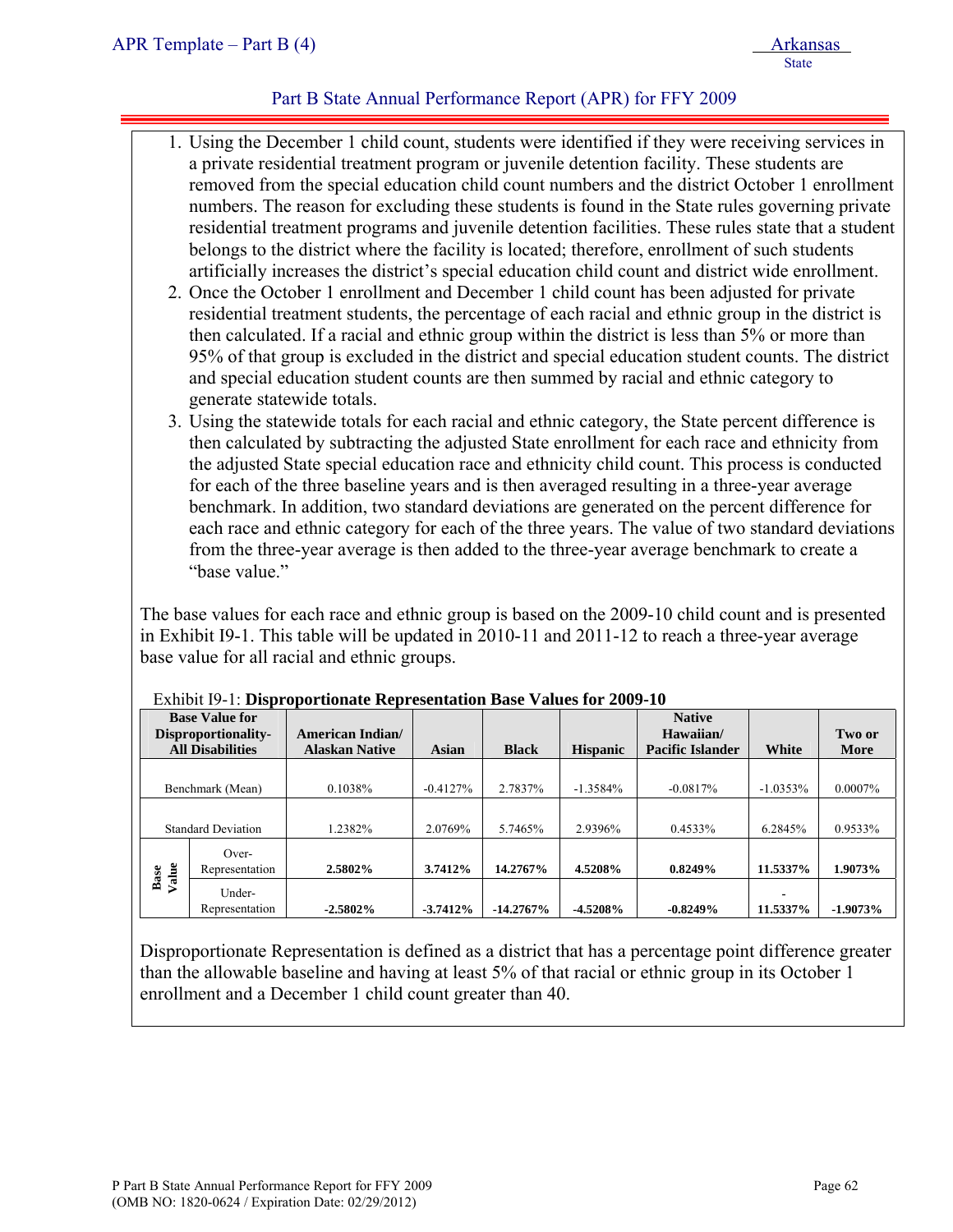| FFY             | <b>Measurable and Rigorous Target</b>                                                                                                                                                         |
|-----------------|-----------------------------------------------------------------------------------------------------------------------------------------------------------------------------------------------|
| <b>FFY 2009</b> | Zero (0) percent of districts will have disproportionate representation of racial and ethnic<br>groups in special education and related services as a result of inappropriate identification. |

# **Actual Target Data for FFY 2009:**

Zero (0) percent of districts were identified as having disproportionate representation of racial and ethnic groups in special education and related services as a result of inappropriate identification.

| Number of districts with disproportionate representation of<br>racial and/or ethnic groups in special education and related<br>services that is the result of inappropriate identification | <b>Total number of</b><br>districts in the State | <b>Percent</b> |
|--------------------------------------------------------------------------------------------------------------------------------------------------------------------------------------------|--------------------------------------------------|----------------|
|                                                                                                                                                                                            | 261                                              | $0\%$          |

# **Discussion of Improvement Activities Completed and Explanation of Progress or Slippage that Occurred for FFY 2009:**

Using the methodology developed in 2007-08, once a district is identified as being disproportionate in a racial and/or ethnic group, a self-assessment must be completed and submitted to the ADE-SEU Monitoring/ Program Effectiveness (M/PE) Section for review. Currently the ADE-SEU uses a single consultant to review all self-assessments. The Disproportionality Self-Assessment is a combination of a state developed document and the National Center for Culturally Responsive Education Systems (NCCRESt) document presented at the 2007 OSEP Leadership Conference. The Disproportionality Self-Assessment is available on the special education website at

http://arksped.k12.ar.us/documents/data\_n\_research/Dispro\_self\_assessment.doc.

Arkansas uses the services of a single consultant to review districts' self-assessment and supporting evidence documents submitted to the ADE-SEU. During the review process, if any component was not addressed or the response was deemed not sufficient, the district special education supervisor was contacted by phone and/or e-mail for follow up. The district was then required to submit written clarification addressing the component in question before the self-assessment review was finalized. Once finalized, the Associate Director's office sent letters informing districts of their status.

For the 2009-10 school year, 46 of 261 districts were identified with over- and/or underrepresentation of racial and ethnic groups when applying the State's criteria. Three districts completed and submitted a self-assessment for over-identification, 29 districts for under-identification, and 14 districts for over- and under-identification. While the number of districts identified increased, 2009- 10 is the first year of the seven racial and ethnic groups. It will take at least three years to get a clear picture of how reporting two or more races will affect the identification of disproportionate districts.

The ADE-SEU examined the district's Disproportionality Self-Assessment and supporting evidence documents on five procedural areas: intervention, referral, evaluation, placement, and procedural safeguards as well as policies, procedures, and practices effecting disproportionality. The verification process resulted in zero (0) percent of districts having disproportionate representation of racial and ethnic groups in special education and related services as a result of inappropriate identification.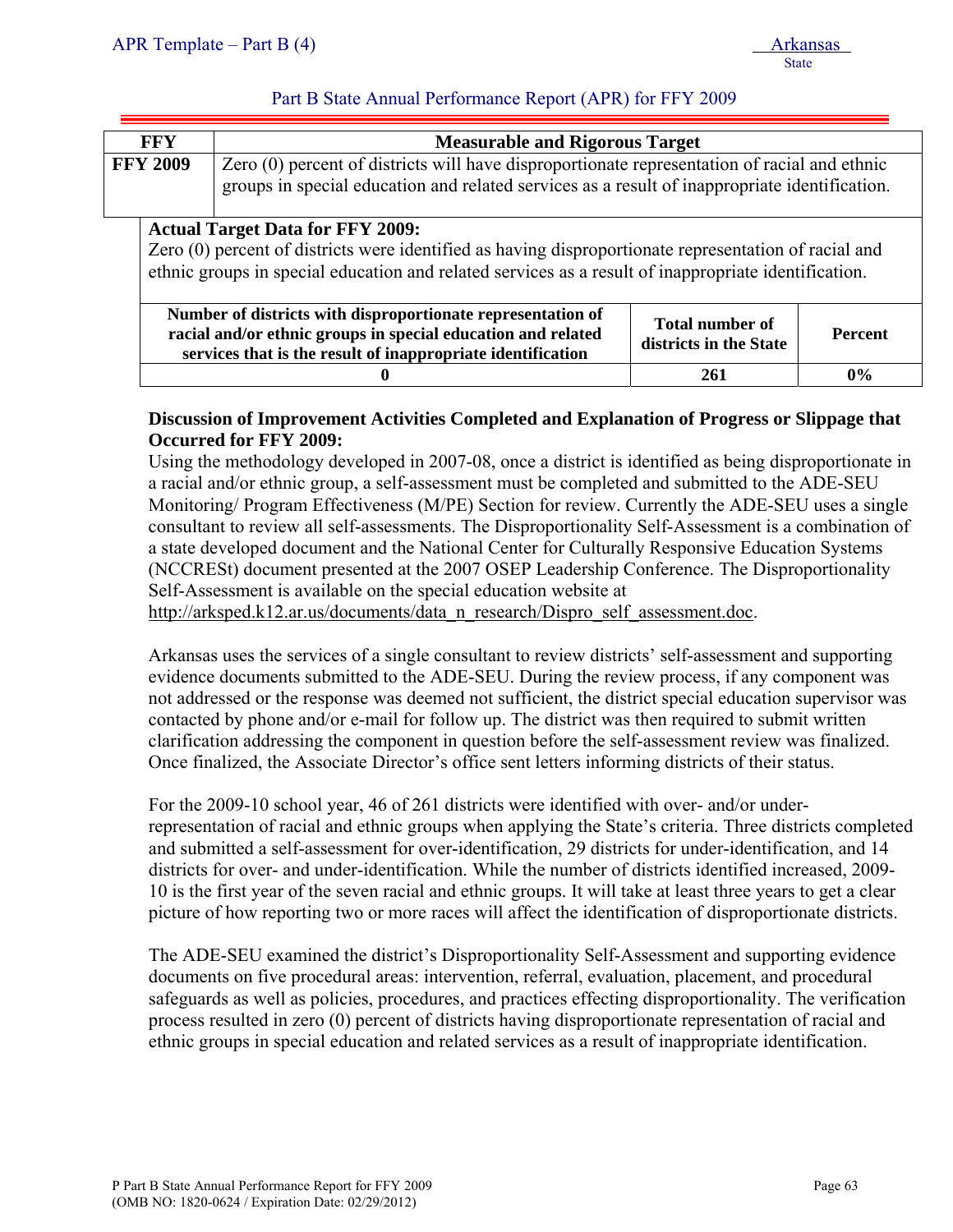#### **Targeted Activities:**

Improvement activities undertaken in 2009-10 for this indicator included:

- The ADE-SEU M/PE Section continued to implement the protocol for identifying inappropriate policies, procedures, and practices.
- The ADE-SEU M/PE Section continued to use a district disproportionality self-assessment in the monitoring process for the identification of inappropriate policies, procedures, and practices leading to disproportionality.
- The ADE-SEU continued to monitor districts for disproportionate representation using data reviews and analysis including child count and the monitoring priority indicators on the Monitoring Profiles.
- The IDEA Data & Research Office worked with the Associate Director of Special Education to revise the disproportionality calculations by reviewing multiple methodologies before making the determination to maintain the existing methodology and adding some additional criteria such as a child count "n" size of 40.
- The IDEA Data & Research Office worked with the Associate Director of Special Education and the educational consultant reviewing the self-assessments to update the disproportionality self-assessment to insure all necessary components were included in the document.

# **Revisions, with Justification, to Proposed Targets/Improvement Activities/Timelines/Resources for FFY 2009:**

No revisions were made to the proposed targets. Improvement activities, timelines, or resources were updated to reflect activities across the State. See pages 111-112 in the SPP.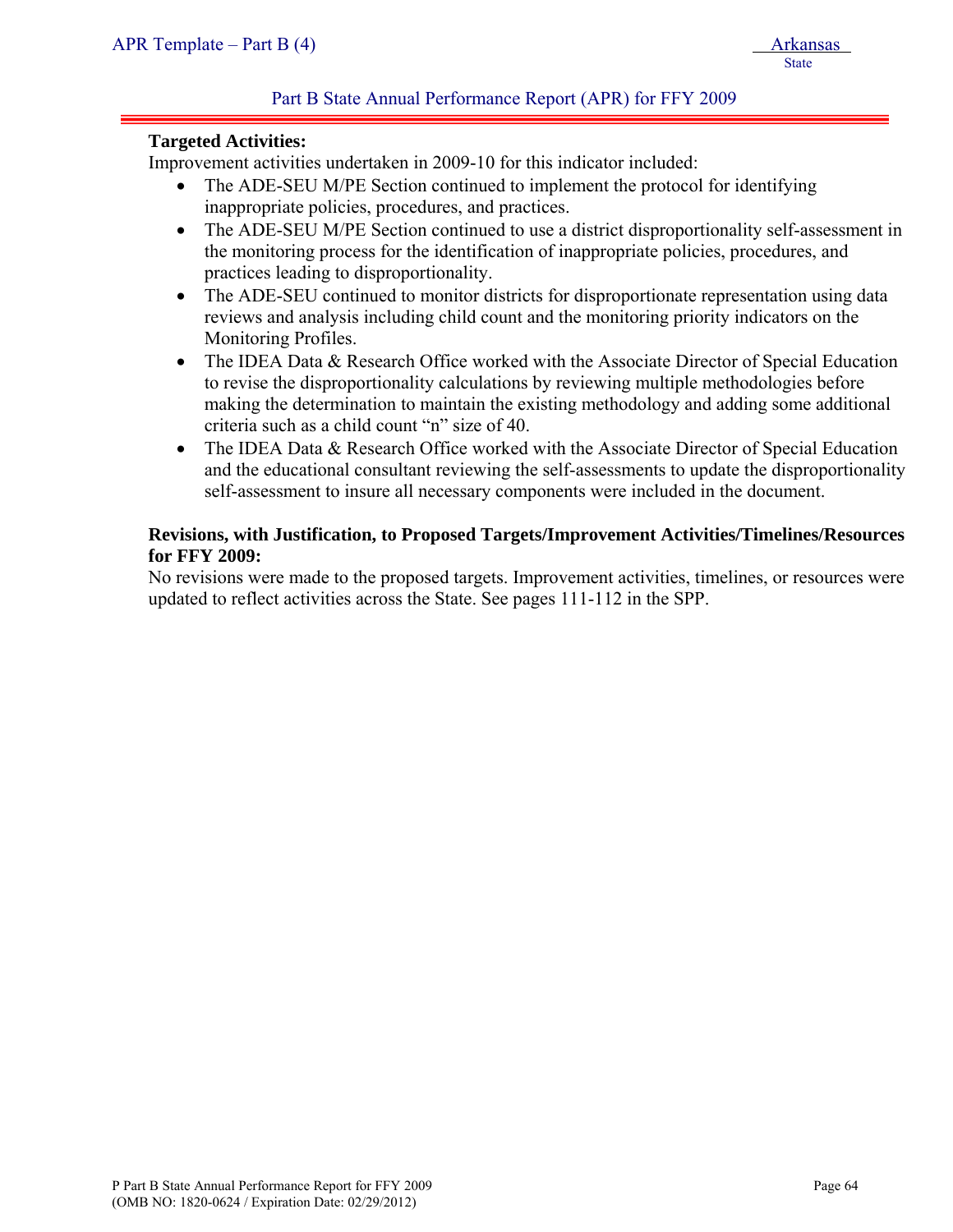# **Monitoring Priority: Disproportionality**

### **Indicator 10: Disproportionality—Child with a Disability**

Percent of districts with disproportionate representation of racial and ethnic groups in specific disability categories that is the result of inappropriate identification  $(20 \text{ U.S.C. } 1416(a)(3)(C))$ 

#### **Measurement:**

Percent  $=$   $[(# of \, \text{districts with} \, \text{disproportionate representation of } \, \text{racial and} \, \text{ethnic groups}]$ in specific disability categories that is the result of inappropriate identification) divided by the (# of districts in the State)] times 100. Include State's definition of "disproportionate representation."

Based on its review of the 618 data for FFY 2009, describe how the State made its annual determination that the disproportionate representation it identified (consider both over- and under- representation) of racial and ethnic groups in specific disability categories was the result of inappropriate identification as required by §§300.600(d)(3) and 30.602(a), e.g., using monitoring data; reviewing policies, practices and procedures, etc. In determining disproportionate representation, analyze data, for each district, for all racial and ethnic groups in the district, or all racial and ethnic groups in the district that meet a minimum 'n' size set by the State. Report on the percent of districts in which disproportionate representation of racial and ethnic groups in specific disability categories is the result of inappropriate identification, even if the determination of inappropriate identification was made after the end of the FFY 2009, i.e., after June 30, 2010. If inappropriate identification is identified, report on corrective actions taken.

To identify disproportionate racial and/or ethnic representation by disability category, Arkansas uses Westat's Weighted Risk Ratio application. However, the State has applied its own criteria in applying the weighted risk ratio.

### **Over- and Under-Representation in a Disability Category**

There are six disability categories that must be examined under Indicator 10: Autism, Emotional Disturbance, Mental Retardation, Other Health Impairments, Specific Learning Disabilities, and Speech Language Impairment. A risk ratio methodology was used to determine if a district has disproportionate representation within the six disabilities. However, the district enrollment and special education child count data were examined and adjusted according to the following criteria.

1. Using the December 1 child count for the selected year, students were identified if they were receiving services in a private residential treatment program. These students were removed from the special education child count numbers and the district October 1 enrollment numbers for the selected year. The reason for excluding students in private residential treatment facilities is found in the State rules governing private residential treatment facilities. These rules state that a student belongs to the district where the facility is located; therefore, enrollment of such students artificially increases the district's special education child count and district wide enrollment.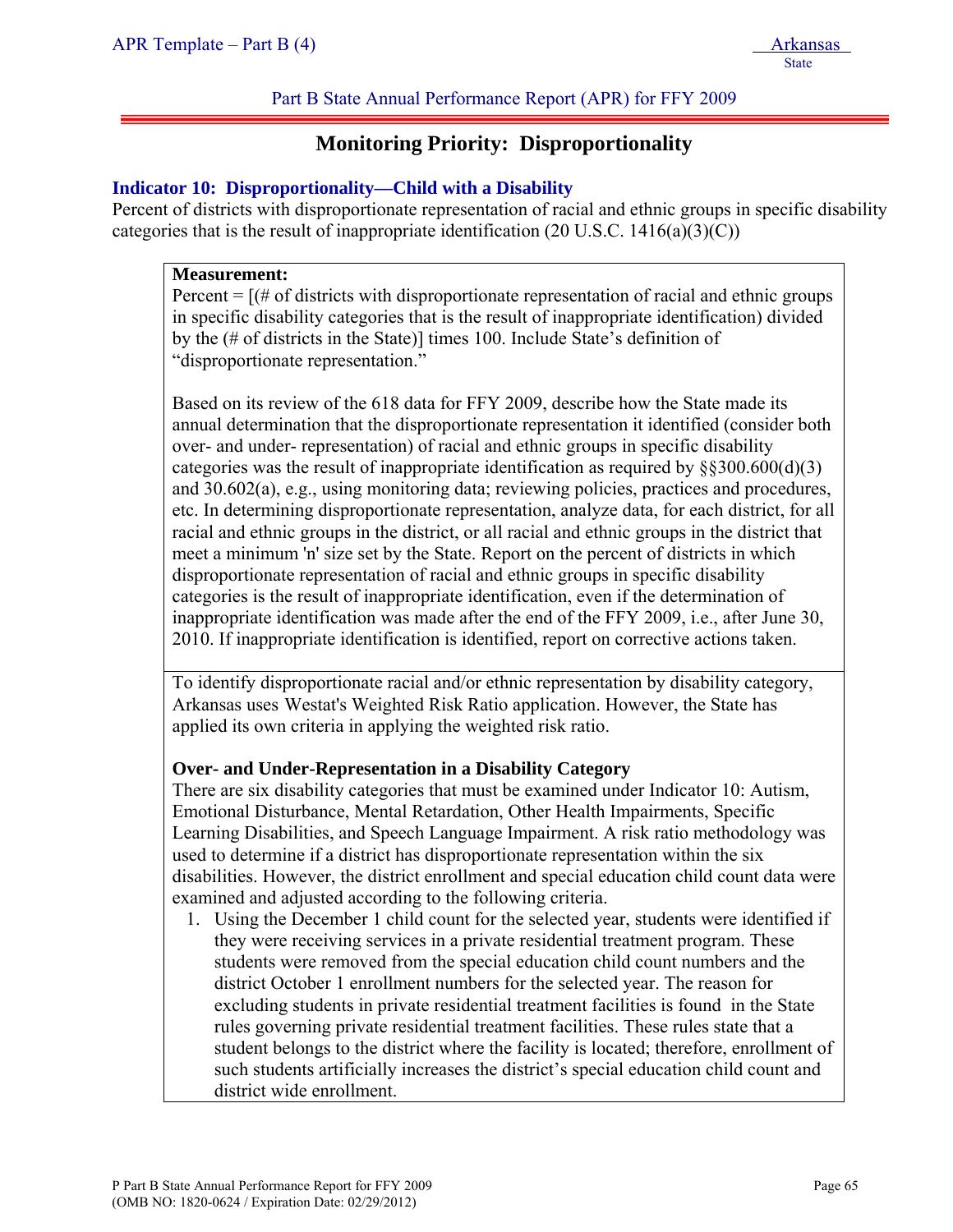- 2. After the October 1 enrollment and December 1 child count have been adjusted for private residential treatment students, risk ratios were generated for each of the six disability categories.
- 3. Further, risk ratios were considered invalid if (1) the district enrollment of a racial or ethnic group is less than 5% or (2) the number of students in a disability category was below 40. The 5% criterion falls in line with Indicator 9 and an "n" of 40 is the same number used for adequate yearly progress (AYP) subgroups.

Once adjusted with the above criteria, weighted risk ratios greater than 4.00 and less than the inverse 0.25 were considered an over-representation and under-representation, respectively.

|                                                                                                       | <b>FFY</b> | <b>Measurable and Rigorous Target</b>                                                                                                                                                 |  |  |  |  |
|-------------------------------------------------------------------------------------------------------|------------|---------------------------------------------------------------------------------------------------------------------------------------------------------------------------------------|--|--|--|--|
| <b>FFY 2009</b>                                                                                       |            | Zero (0) percent of districts will have disproportionate representation of racial and<br>ethnic groups in specific disability categories as a result of inappropriate identification. |  |  |  |  |
| <b>Actual Target Data for FFY 2009:</b>                                                               |            |                                                                                                                                                                                       |  |  |  |  |
| Zero (0) percent of districts were identified as having disproportionate representation of racial and |            |                                                                                                                                                                                       |  |  |  |  |
| ethnic groups in specific disability categories as a result of inappropriate identification.          |            |                                                                                                                                                                                       |  |  |  |  |

| Number of districts identified as having disproportionate<br>representation of racial and ethnic groups in specific disability<br>categories as a result of inappropriate identification | Total number of<br>districts in the State | Percent |
|------------------------------------------------------------------------------------------------------------------------------------------------------------------------------------------|-------------------------------------------|---------|
|                                                                                                                                                                                          | 261                                       | $0\%$   |

# **Discussion of Improvement Activities Completed and Explanation of Progress or Slippage that Occurred for FFY 2009:**

Using the methodology developed in 2007-08, once a district is identified as being disproportionate in a racial and/or ethnic group, a self-assessment must be completed and submitted to the ADE-SEU Monitoring/Program Effectiveness (M/PE) Section for review. Currently the ADE-SEU uses a single consultant to review all self-assessments. The Disproportionality Self-Assessment is a combination of a state developed document and the National Center for Culturally Responsive Education Systems (NCCRESt) document presented at the 2007 OSEP Leadership Conference. The Disproportionality Self-Assessment is available on the special education website at http://arksped.k12.ar.us/documents/data\_n\_research/Dispro\_self\_assessment.doc.

Arkansas uses the services of a single consultant to review districts' self-assessment and supporting evidence documents submitted to the ADE-SEU. During the review process, if any component was not addressed or the response was deemed not sufficient, the district special education supervisor was contacted by phone and/or e-mail for follow up. The district was then required to submit written clarification addressing the component in question before the self-assessment review was finalized. Once finalized, the Associate Director's office sent letters informing districts of their status.

For the 2009-10 school year, 32 of 261 districts were identified with over- and/or underrepresentation of racial and ethnic groups in specific disability categories when applying the State's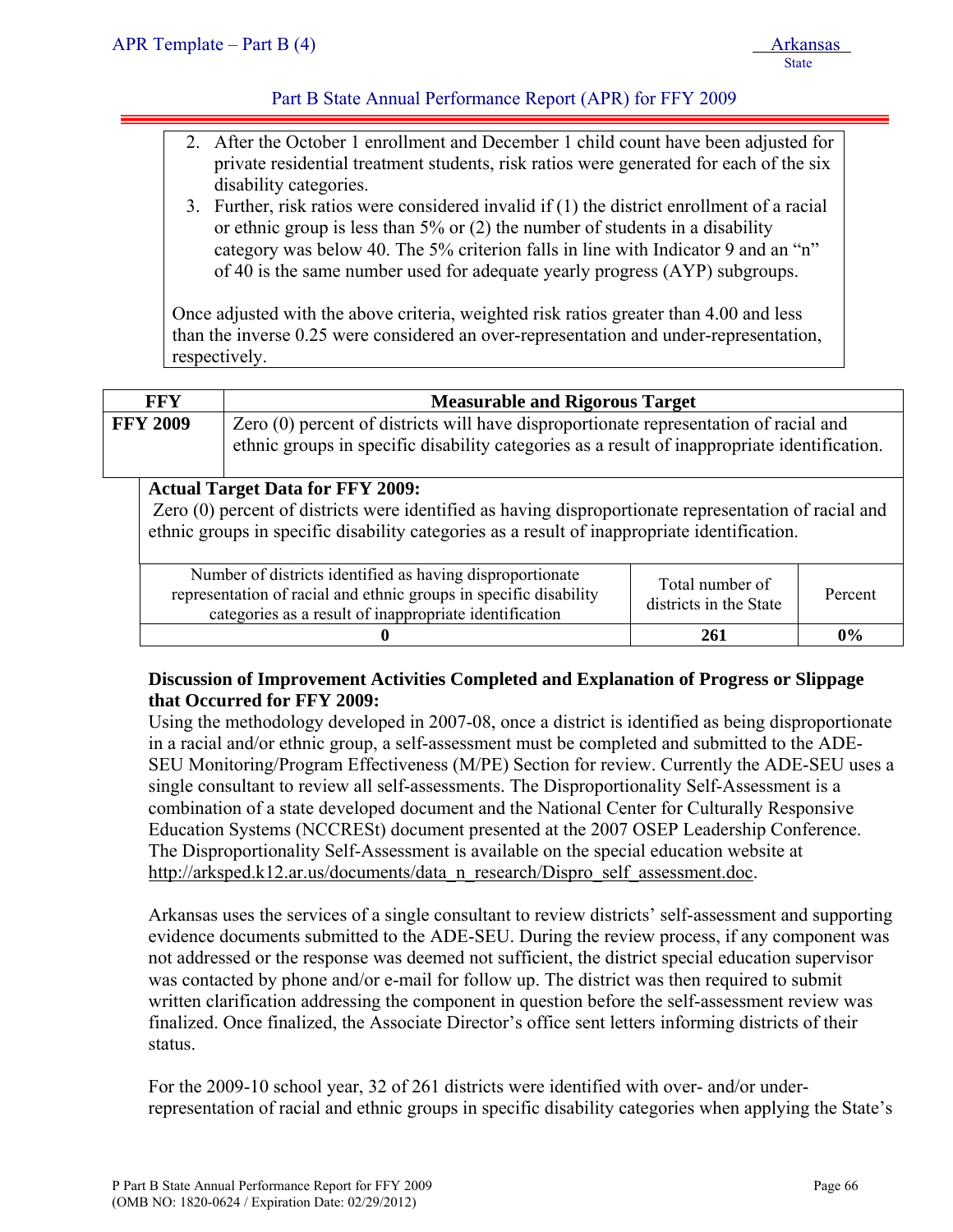criteria to the risk ratios. Districts with risk ratios greater than 4.00 were identified as having overrepresentation and districts with risk ratios lower than 0.25 were identified as having underrepresentation. Risk ratios for under-representation varied from 0.24 to 0.02. The variance in overrepresentation is more widely dispersed, with a low of 4.24 and a high of 7.49.

Of the 32 districts identified for Indicator 10, six were also identified under Indicator 9, illustrating how disproportionate representation in identification does not equate to disproportionate representation in a disability category.

The risk ratios are provided to districts on their Monitoring Profiles for their review. Districts may voluntarily address the over- or under-representation in their Arkansas Consolidated School Improvement Plan (ACSIP). Each of the 32 identified districts were required to conduct and submitted a self-assessment. The ADE-SEU examined the district's Disproportionality Self-Assessment and supporting evidence documents on five procedural areas: intervention, referral, evaluation, placement, and procedural safeguards as well as policies, procedures, and practices effecting disproportionality. The verification process resulted in zero (0) percent of districts having disproportionate representation of racial and ethnic groups in specific disability categories that were the result of inappropriate identification.

As presented in Exhibit I-10.1, data for 2009-10 within the six primary disability categories reveals zero districts are identified as having over- or under-represented students in the racial groups of American Indian or two or more. This is similar to the 2008-09 analysis with American Indian being the only racial group with no over- or under-identification. Students in the racial groups of Asian and Hawaiian/Pacific Islander are under-represented in two disability categories each, other health impaired and specific learning disability, and autism and other health impaired, respectively. These are the same disability categories identified in the previous year when Asian and Hawaiian/Pacific Islander were in a single category. The ethnic group Hispanic is underrepresented in three disability categories: emotional disturbance, other health impaired, and specific learning disability. Previously, they were under-represented in four categories, these three and autism.

The two dominate racial groups in the state are the only two groups found to have overrepresentation, black and white. Students in the racial group of black are over-represented in the disability category of mental retardation in eight districts. The count of eight districts is a decrease from 10 districts in the previous year. Further, the racial group of black, which was underrepresented in speech impairment and specific learning disability in 2008-09, was not underrepresented in any disability category for 2009-10. Students in the racial group of white are overrepresented in three categories: mental retardation (new to this list with one district having an overidentification), other health impaired, and speech language impairment. No over-representation was evident for specific learning disability, a drop of 14 districts from 2008-09. Additionally, white students are under-represented in six districts for the disability category of mental retardation, nine districts for specific learning disability, and in one district for speech language impairment. This represents an increase in the number of districts having an under-representation in all three disability categories.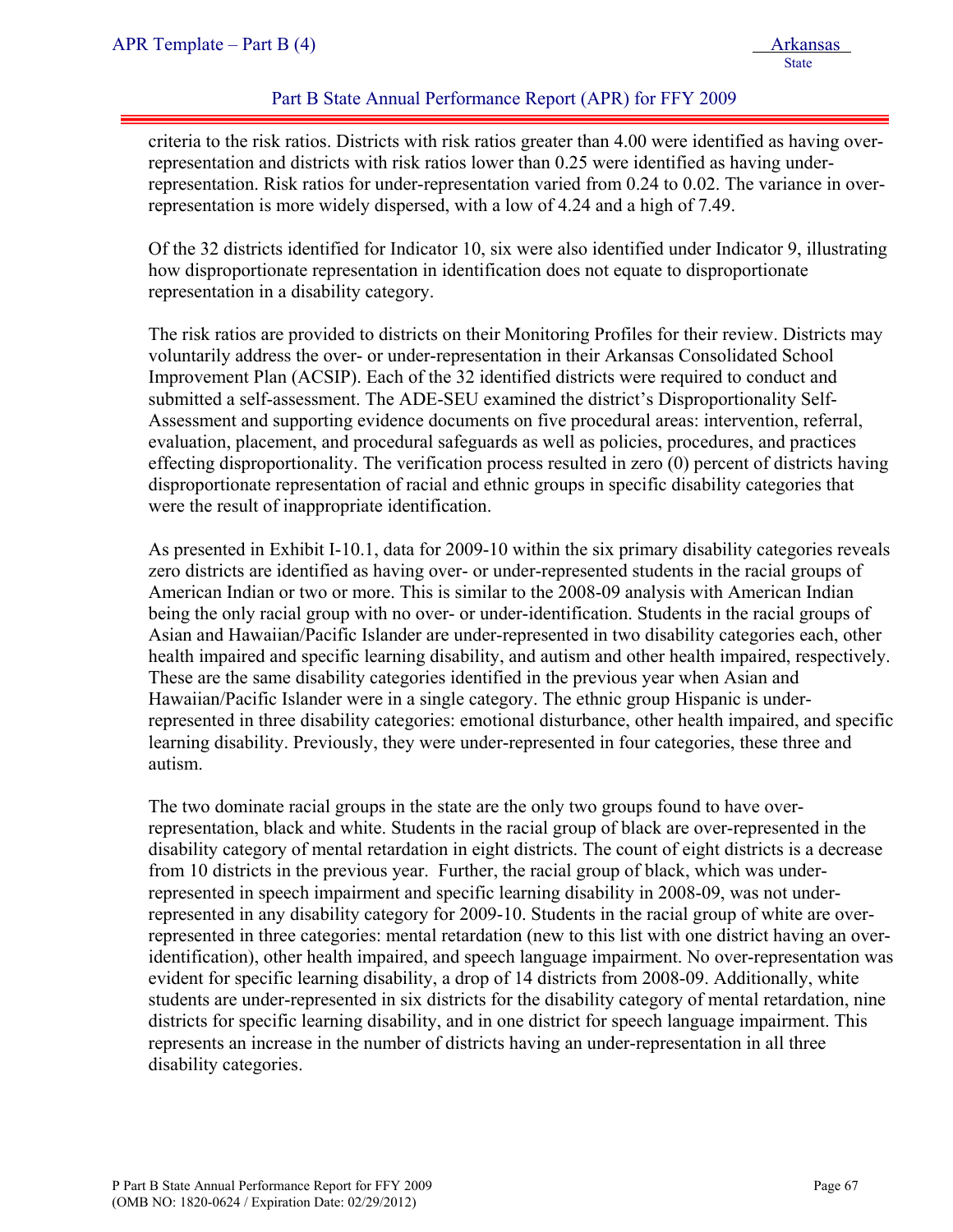As noted above, there is a shift in the over- and under-identification patterns from previous years to 2009-10.The main reason for this shift appears to be linked to the change in reporting of racial and ethnic groups from five to seven categories. Exhibits I-10.1 and I-10.2 provide a count of districts with disproportionate representation for specific disability categories by racial and ethnic groups for 2009-10 and 2008-09, respectively.

|                                                    |               |       |                                        | Kacial and Ethnic Groups, 2007-10 |                                     |       |                                   |       |                                                         |       |                                    |       |
|----------------------------------------------------|---------------|-------|----------------------------------------|-----------------------------------|-------------------------------------|-------|-----------------------------------|-------|---------------------------------------------------------|-------|------------------------------------|-------|
| <b>Disability</b><br>Category<br><b>Racial and</b> | <b>Autism</b> |       | <b>Emotional</b><br><b>Disturbance</b> |                                   | <b>Mental</b><br><b>Retardation</b> |       | <b>Other Health</b><br>Impairment |       | <b>Specific</b><br><b>Learning</b><br><b>Disability</b> |       | <b>Speech</b><br><b>Impairment</b> |       |
| <b>Ethnic Groups</b>                               | Over          | Under | Over                                   | Under                             | Over                                | Under | Over                              | Under | Over                                                    | Under | Over                               | Under |
| Hispanic                                           |               |       |                                        | 2                                 |                                     |       |                                   | 8     |                                                         | 2     |                                    |       |
| American Indian                                    |               |       |                                        |                                   |                                     |       |                                   |       |                                                         |       |                                    |       |
| Asian                                              |               |       |                                        |                                   |                                     |       |                                   |       |                                                         |       |                                    |       |
| Black (non-Hispanic)                               |               |       |                                        |                                   | 8                                   |       |                                   |       |                                                         |       |                                    |       |
| Hawaiian/Pacific<br>Islander                       |               |       |                                        |                                   |                                     |       |                                   |       |                                                         |       |                                    |       |
| White (non-Hispanic)                               |               |       | 2                                      |                                   |                                     | 6     |                                   |       |                                                         | 9     | 2                                  |       |
| Two or More                                        |               |       |                                        |                                   |                                     |       |                                   |       |                                                         |       |                                    |       |

#### **Exhibit I-10.1: District Count of Disproportionate Representation for Specific Disability Categories by Racial and Ethnic Groups, 2009-10**

#### **Exhibit I-10.2: District Count of Disproportionate Representation for Specific Disability Categories by Racial and Ethnic Groups, 2008-09**

| <b>Disability</b><br>Category<br><b>Racial and</b> | <b>Autism</b> |       | <b>Emotional</b> |  | <b>Mental</b><br><b>Disturbance Retardation</b> |  | Other Health<br>Impairment   |                      | <b>Specific</b><br>Learning<br><b>Disability</b> |   | <b>Speech</b><br><b>Impairment</b> |       |
|----------------------------------------------------|---------------|-------|------------------|--|-------------------------------------------------|--|------------------------------|----------------------|--------------------------------------------------|---|------------------------------------|-------|
| <b>Ethnic Groups</b>                               | Over          | Under |                  |  |                                                 |  | Over Under Over Under   Over | Under   Over   Under |                                                  |   | Over                               | Under |
| American Indian                                    |               |       |                  |  |                                                 |  |                              |                      |                                                  |   |                                    |       |
| Asian/Pacific Islander                             |               |       |                  |  |                                                 |  |                              |                      |                                                  |   |                                    |       |
| Black (non-Hispanic)                               |               |       |                  |  | 10                                              |  |                              |                      |                                                  |   |                                    |       |
| Hispanic                                           |               |       |                  |  |                                                 |  |                              |                      |                                                  |   |                                    |       |
| White (non-Hispanic)                               |               |       |                  |  |                                                 |  |                              |                      | 14                                               | 4 |                                    |       |

### **Targeted Activities:**

Improvement activities undertaken in 2009-10 for this indicator included:

- The ADE-SEU M/PE Section continued to implement the protocol for identifying inappropriate policies, procedures, and practices.
- The ADE-SEU M/PE Section continued to use a district disproportionality self-assessment in the monitoring process for the identification of inappropriate policies, procedures, and practices leading to disproportionality.
- The ADE-SEU continued to monitor districts for disproportionate representation using data reviews and analysis including child count and the monitoring priority indicators on the Monitoring Profiles.
- The IDEA Data & Research Office worked with the Associate Director of Special Education to revise the disproportionality calculations by reviewing multiple methodologies before making the determination to maintain the existing methodology.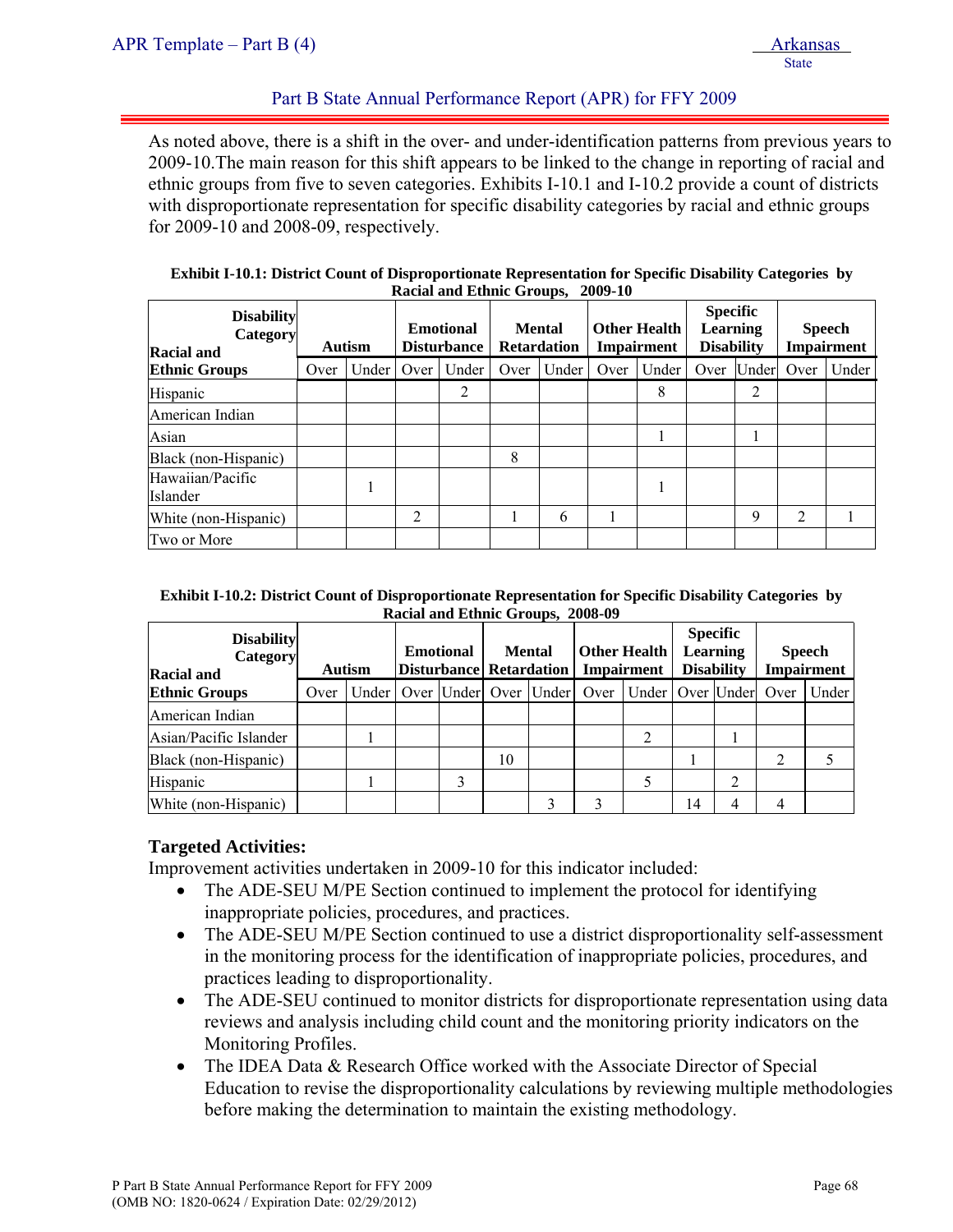• The IDEA Data & Research Office worked with the Associate Director of Special Education and the educational consultant reviewing the self-assessments to update the disproportionality self-assessment to insure all necessary components were included in the document.

# **Revisions, with Justification, to Proposed Targets/Improvement Activities/Timelines/Resources for FFY 2009:**

No revisions were made to the proposed targets. Improvement activities, timelines, or resources were updated to reflect activities across the State. See page 118 in the SPP.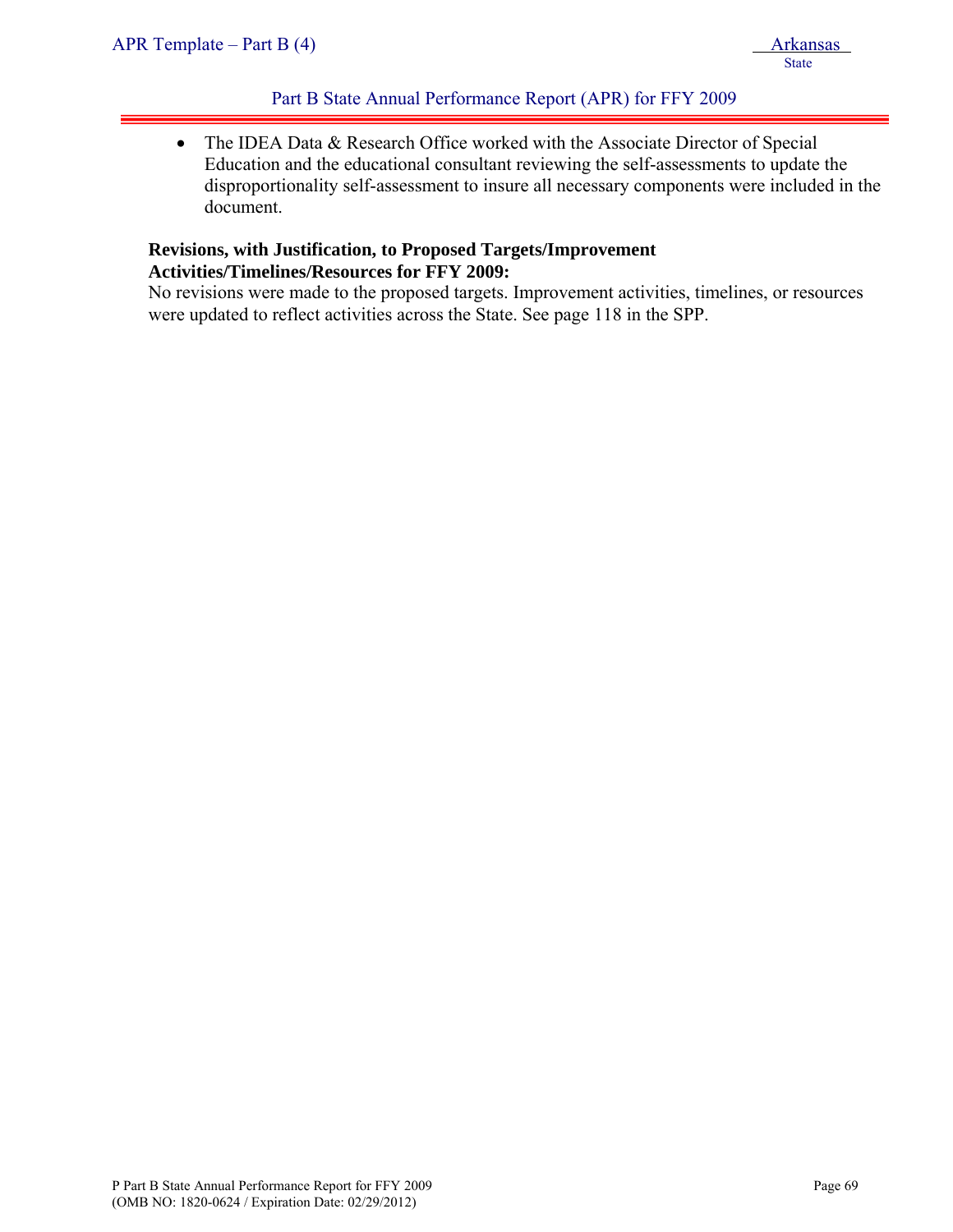# **Monitoring Priority: Effective General Supervision Part B/ Child Find**

# **Indicator 11: Effective General Supervision Part B/Child Find**

Percent of children who were evaluated within 60 days of receiving parental consent for initial evaluation or, if the State establishes a timeframe within which the evaluation must be conducted, within that timeframe.  $(20 \text{ U.S.C. } 1416(a)(3)(B))$ 

#### **Measurement:**

- a. # of children for whom parental consent to evaluate was received.
- b. # of children whose evaluations were completed within 60 days (or Stateestablished timeline).

Account for children included in "a" but not included in "b". Indicate the range of days beyond the timeline when the evaluation was completed and any reasons for the delays.

Percent =  $[(b)$  divided by (a)] times 100.

| FFY             | <b>Measurable and Rigorous Target</b>                                                                                                                 |
|-----------------|-------------------------------------------------------------------------------------------------------------------------------------------------------|
| <b>FFY 2009</b> | 100% of children with parental consent to evaluate are evaluated within the State<br>established timeline of 60 days (or State established timeline). |
|                 | <b>Actual Target Data for FFY 2009:</b>                                                                                                               |
|                 | In 2009-10, 99.00% of children with parental consent to evaluate were evaluated within the State                                                      |

established timeline of 60 days.

*Describe the method used to collect data:* The data for this indicator is collected through the special education referral tracking module in the statewide student management system and via MySped Resource on the special education website for non-education state agencies. The data is collected at the child/student level with specific dates and reasons for missing State established timelines.

| a.                 | Number of children for whom parental consent to evaluate was                          | 15,390 |  |  |  |  |  |  |
|--------------------|---------------------------------------------------------------------------------------|--------|--|--|--|--|--|--|
|                    | received                                                                              |        |  |  |  |  |  |  |
|                    | b. Number of children whose evaluations were completed within 60 days                 | 15,236 |  |  |  |  |  |  |
|                    | (or State-established timelines)                                                      |        |  |  |  |  |  |  |
|                    | Percent of children with parental consent to evaluate, who were evaluated             |        |  |  |  |  |  |  |
|                    | within 60 days (or State-established timeline) (Percent $=$ [(b) divided by<br>99.00% |        |  |  |  |  |  |  |
| (a)] times $100$ ) |                                                                                       |        |  |  |  |  |  |  |

# **Discussion of Improvement Activities Completed and Explanation of Progress or Slippage that Occurred for FFY 2009:**

In 2008-09, there were 15,390 children with parental consent to evaluate who were evaluated. The number of children evaluated within the State's 60-day timeline was 15,236 or 99.00%. Of the 15,236 children, 3,721 or 24.43% were determined not eligible, while 11,514 or 75.57% were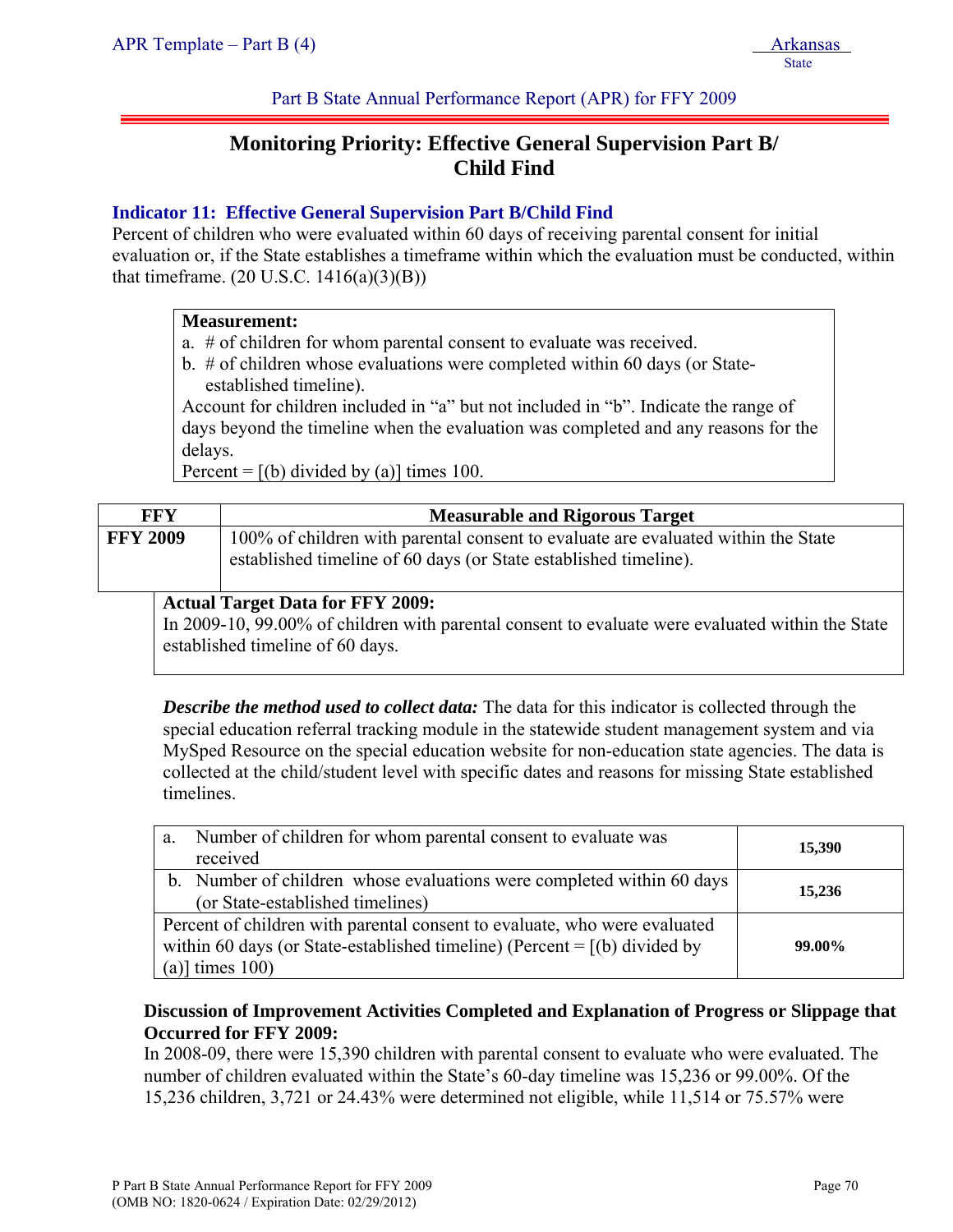determined eligible. A verification of the remaining 154 children whose evaluations exceeded the 60-day timeframe found 115 (74.68%) children were determined eligible and 39 (25.32%) found not eligible. Additionally, as of November 30, 2010, the verification of current year data, where data was available, did not yield any evidence of continuing noncompliance. LEAs where data was not available as of December 15, 2010 will have verification conducted in March 2011.

A root cause analysis of this indicator identified two key issues: (1) LEA timeline calculation error and (2) availability of contracted evaluators. Arkansas regulations do not provide any exceptions for weekends, holidays, or school breaks including summer. State timelines are based on calendar days, not business days. The root cause analysis reflects this difficulty of LEAs to meet timelines during these non-school periods. In addition, Arkansas has many small districts which utilize contracted services. In discussions with LEAs the ADE-SEU has recommended a contractual statement which would address the contractor's responsibility related to timelines and the repercussions to the LEAs when timelines are missed.

These finding are represented in the analysis of days beyond the 60-day timeline. The number of days beyond the 60-day timeline varied from 1 to 88 days for students who were later found not eligible and 1 to 97 days for students found eligible. Reasons for exceeding the 60-day timeline included summer breaks and holidays, inclement weather, additional testing required for eligibility determination, LEA evaluators and teams (early childhood and school age) miscounting the number of days, scheduling of evaluations with contracted evaluators as well as some delays in evaluations for children turning three.

### **Targeted Activities:**

Targeted activities undertaken during 2009-10 to improve the results for this indicator include activities of the IDEA Data & Research Office, Grants and Data Management Section, and the M/PE Section.

IDEA Data & Research Office: Activities of the IDEA Data & Research Office and Grants and Data Management Section included:

- Increasing the business rules in APSCN and MySped Resource
- Web-based and face-to-face training for the DHS-DDS 3-5 programs on using MySped Resource DHS-DDS Application
- Web-based and face-to-face training for co-ops, school districts, and ADE-SEU staff on using the special education module in APSCN
- Web-based trainings and workshops on how to submit and review the required data elements
- Analysis of the timely evaluation data with the results forwarded to the Monitoring and Program Effectiveness Section
- Hosting the Special Education Data Summit in July, 2009 at UALR

Monitoring/Program Effectiveness: Activities of the M/PE Section of the ADE-SEU included student file audits to ascertain if LEAs were meeting regulatory timelines. Districts failing to meet timelines were given a noncompliance citation requiring submission of a corrective action plan (CAP) to ensure correction of noncompliance as soon as possible and no later than one year following written notice. The SEA supervisor assigned to the LEA assisted in the development of the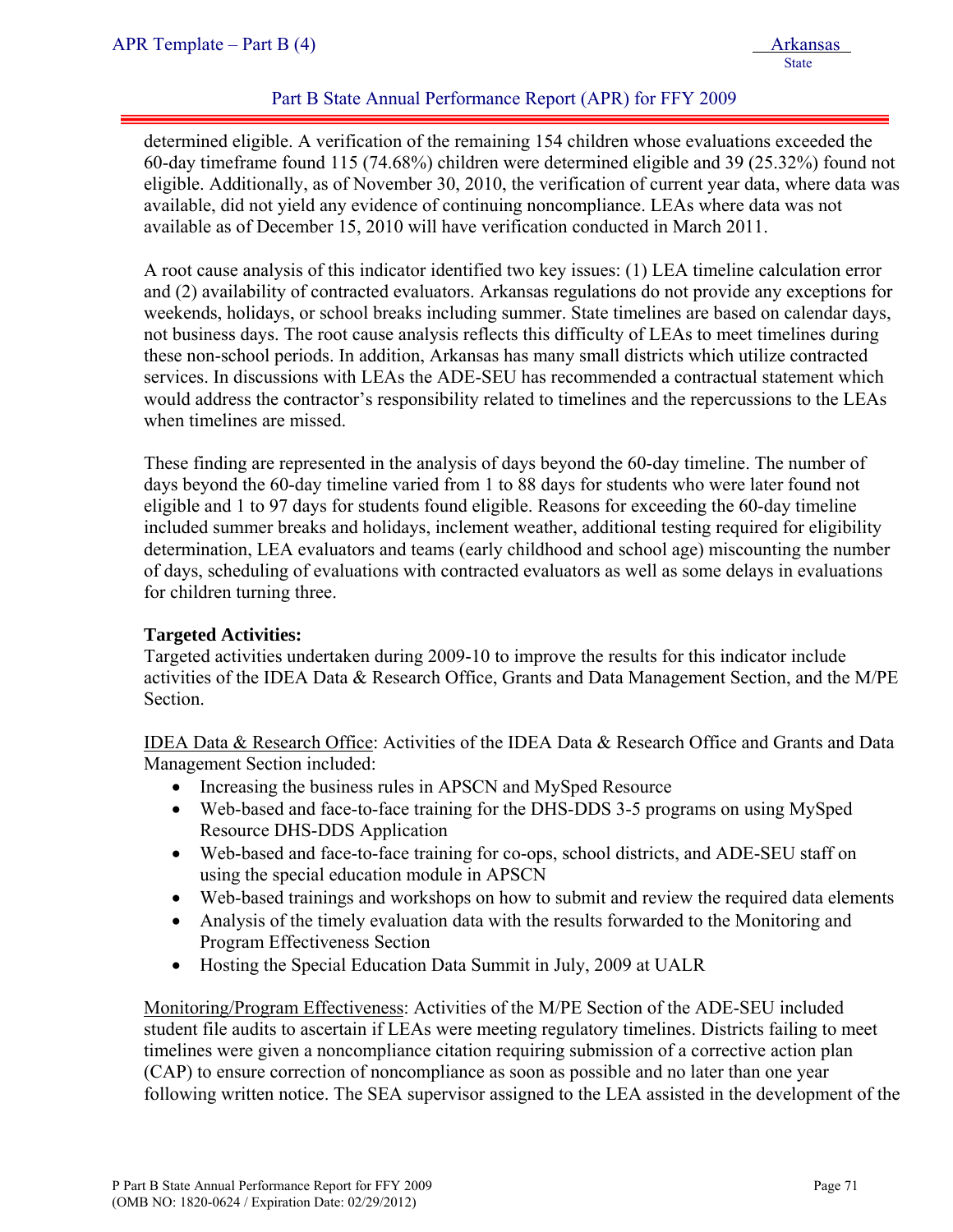plan designed to ensure correction of the noncompliance and verified corrections through submitted documentation, database review or on-site visits.

Interagency Collaboration: Activities conducted with the Department of Human Services/Division of Developmental Disability Services (DHS-DDS) Children Services Section included:

- General Supervision was implemented by the ADE-SEU concerning the oversight of the Developmental Day Treatment Service Clinics (DDTCS) serving children with disabilities ages 3-5.
- Quarterly meetings were conducted between the two agencies. These meetings included the ADE-SEU EC program Director, the Director of IDEA Data & Research, the ADE-SEU Finance Administrator, and DHS-DDS staff including Part C Staff.
- The DDTSC programs began a three-year monitoring system, utilizing a new monitoring protocol. The ADE-SEU EC Program Director assisted in the training and participates with the DHS-DDS/Children Services Staff in the monitoring of these programs.

## **Correction of FFY 2008 Findings of Noncompliance (if State reported less than 100% compliance):**

Level of compliance (actual target data) State reported for FFY 2008 for this indicator: 98.55%

| 1. Number of findings of noncompliance the State made during FFY 2008(the<br>period from July 1, 2008 through June 30, 2009)                                    | 50 |
|-----------------------------------------------------------------------------------------------------------------------------------------------------------------|----|
| 2. Number of FFY 2008 findings the State verified as timely corrected<br>(corrected within one year from the date of notification to the LEA of the<br>finding) | 50 |
| 3. Number of FFY 2008 findings not verified as corrected within one year<br>$[(1)$ minus $(2)]$                                                                 |    |

# **Correction of FFY 2008 Findings of Noncompliance Not Timely Corrected (corrected more than one year from identification of the noncompliance):**

| 4. Number of FFY 2008 findings not timely corrected (same as the number<br>from $(3)$ above)                                 |  |
|------------------------------------------------------------------------------------------------------------------------------|--|
| 5. Number of FFY 2008 findings the State has verified as corrected beyond<br>the one-year timeline ("subsequent correction") |  |
| 6. Number of FFY 2008 findings <u>not</u> verified as corrected $[(4)$ minus (5)                                             |  |

### **Actions Taken if Noncompliance Not Corrected:**

No action necessary

### **Verification of Correction (either timely or subsequent):**

The ADE-SEU verified that each of the 50 LEAs with findings in FFY 2008 is correctly implementing the specific regulatory requirements. The verification process included on-site monitoring, the review and verification of LEA ACSIPs and/or early childhood deficiency correction plans, and the review of the special education modules of the student management system. Through the student management system and on-site monitoring, late initial evaluations were verified to have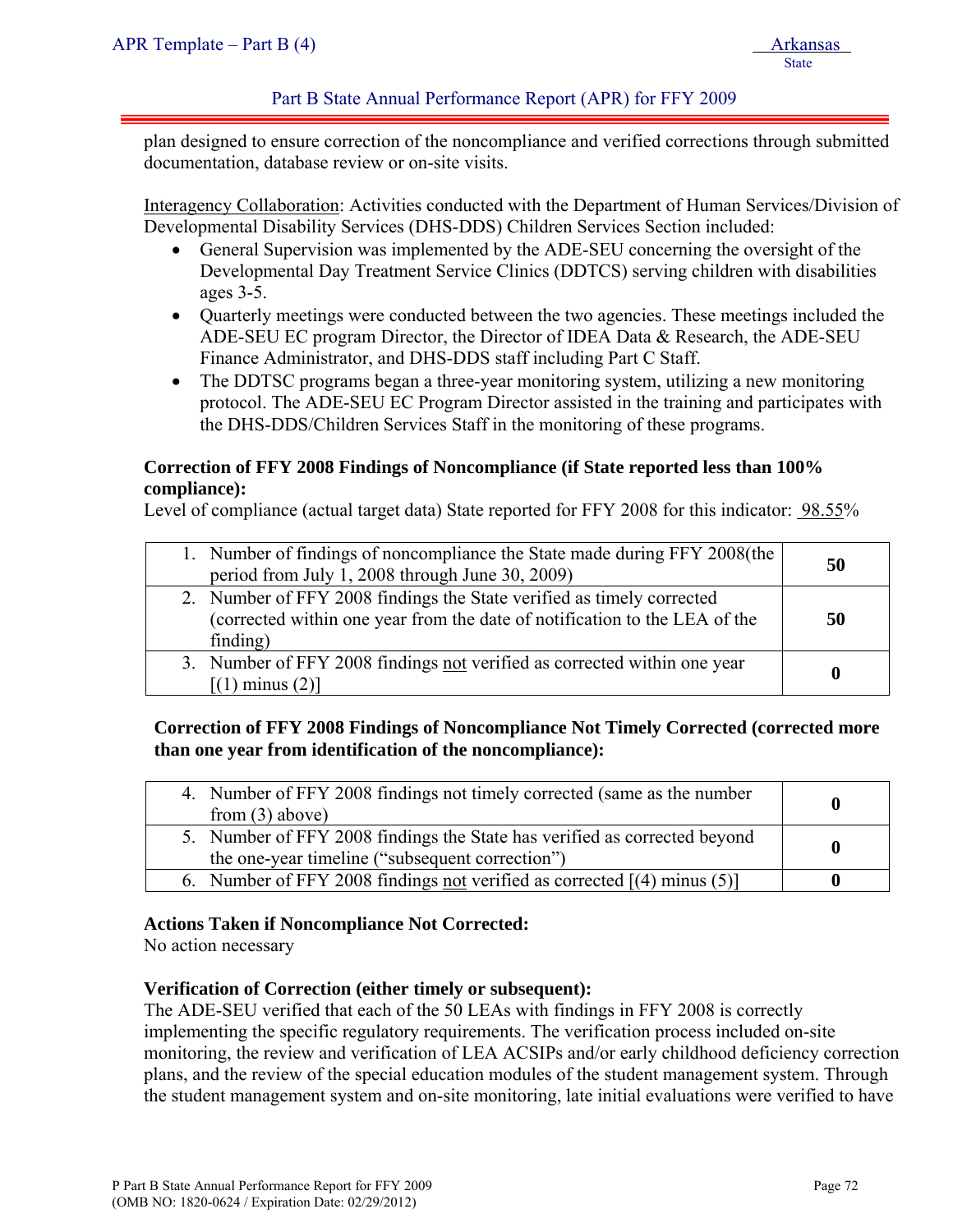been completed and an IEP implemented if the child was eligible, unless the child is no longer within the jurisdiction of the LEA. Further review of the student management system examined current year referrals to verify if a systemic issue existed. The records reviewed in November and December 2009 by the IDEA Data & Research Office found no further evidence of noncompliance.

## **Additional Information Required by the OSEP APR Response Table for this Indicator:**

| <b>Statement from the Response Table</b>                                                                                                                                                                                                                                                                                                                                                                                                                                                                                                                                                                                                                                                           | <b>State's Response</b>                                                                                                                                                                                                                                                                                                                                                                                                                                                                                                                                                                                                                                                        |
|----------------------------------------------------------------------------------------------------------------------------------------------------------------------------------------------------------------------------------------------------------------------------------------------------------------------------------------------------------------------------------------------------------------------------------------------------------------------------------------------------------------------------------------------------------------------------------------------------------------------------------------------------------------------------------------------------|--------------------------------------------------------------------------------------------------------------------------------------------------------------------------------------------------------------------------------------------------------------------------------------------------------------------------------------------------------------------------------------------------------------------------------------------------------------------------------------------------------------------------------------------------------------------------------------------------------------------------------------------------------------------------------|
| OSEP appreciates the State's efforts and looks<br>forward to reviewing in the FFY 2009 APR,<br>the State's data demonstrating that it is in<br>compliance with the timely initial evaluation<br>requirements in 34 CFR $\S 300.301(c)(1)$ .<br>Because the State reported less than 100%<br>compliance for FFY 2008, the State must<br>report on the status of correction of<br>noncompliance reflected in the data the State<br>reported for this indicator.<br>When reporting the correction of<br>noncompliance, the State must report, in its<br>FFY 2009 APR, that it has verified that each<br>LEA with noncompliance reflected in the data<br>the State reported for this indicator: (1) is | The State has verified by conducting on-site<br>monitoring, reviewing and verifying the LEA<br>ACSIPs as well as the early childhood deficiency<br>correction plans that each of the 50 LEAs with<br>findings in FFY 2008 is correctly implementing<br>the specific regulatory requirements.<br>The State has verified through the student<br>management system and on-site monitoring that<br>initial evaluations, although late, unless the child<br>is no longer within the jurisdiction of the LEA,<br>were completed and an IEP implemented if the<br>child was eligible.<br>Further review of the student management<br>system examined current year referrals to verify |
| correctly implementing 34 CFR<br>§300.301(c)(1) (i.e., achieved 100%<br>compliance) based on a review of updated data<br>such as data subsequently collected through<br>on-site monitoring or a State data system; and<br>(2) has completed the evaluation, although<br>late, for any child whose initial evaluation was<br>not timely, unless the child is no longer within<br>the jurisdiction of the LEA, consistent with<br>OSEP Memorandum 09-02, dated October 17,<br>2008 (OSEP Memo 09-02). In the FFY 2009<br>APR, the State must describe the specific                                                                                                                                   | if a systemic issue existed. The records reviewed<br>in November and December 2009 by the staff of<br>the IDEA Data & Research Office via the<br>student management system found no further<br>noncompliance.<br>The State will continue to develop verification<br>protocols to ensure LEA compliance with the<br>requirements in 34 CFR $\S 300.301(c)(1)$ ,<br>including correction of noncompliance.                                                                                                                                                                                                                                                                       |
| actions that were taken to verify the correction.<br>If the State does not report 100% compliance<br>in the FFY 2009 APR, the State must review<br>its improvement activities and revise them, if<br>necessary.                                                                                                                                                                                                                                                                                                                                                                                                                                                                                    |                                                                                                                                                                                                                                                                                                                                                                                                                                                                                                                                                                                                                                                                                |

# **Revisions, with Justification, to Proposed Targets/Improvement Activities/Timelines/Resources for 2009-10:**

No revisions were made to the proposed targets. However, improvement activities, timelines, and resources were updated in the SPP to reflect activities across the State. See pages 128-129 of the SPP.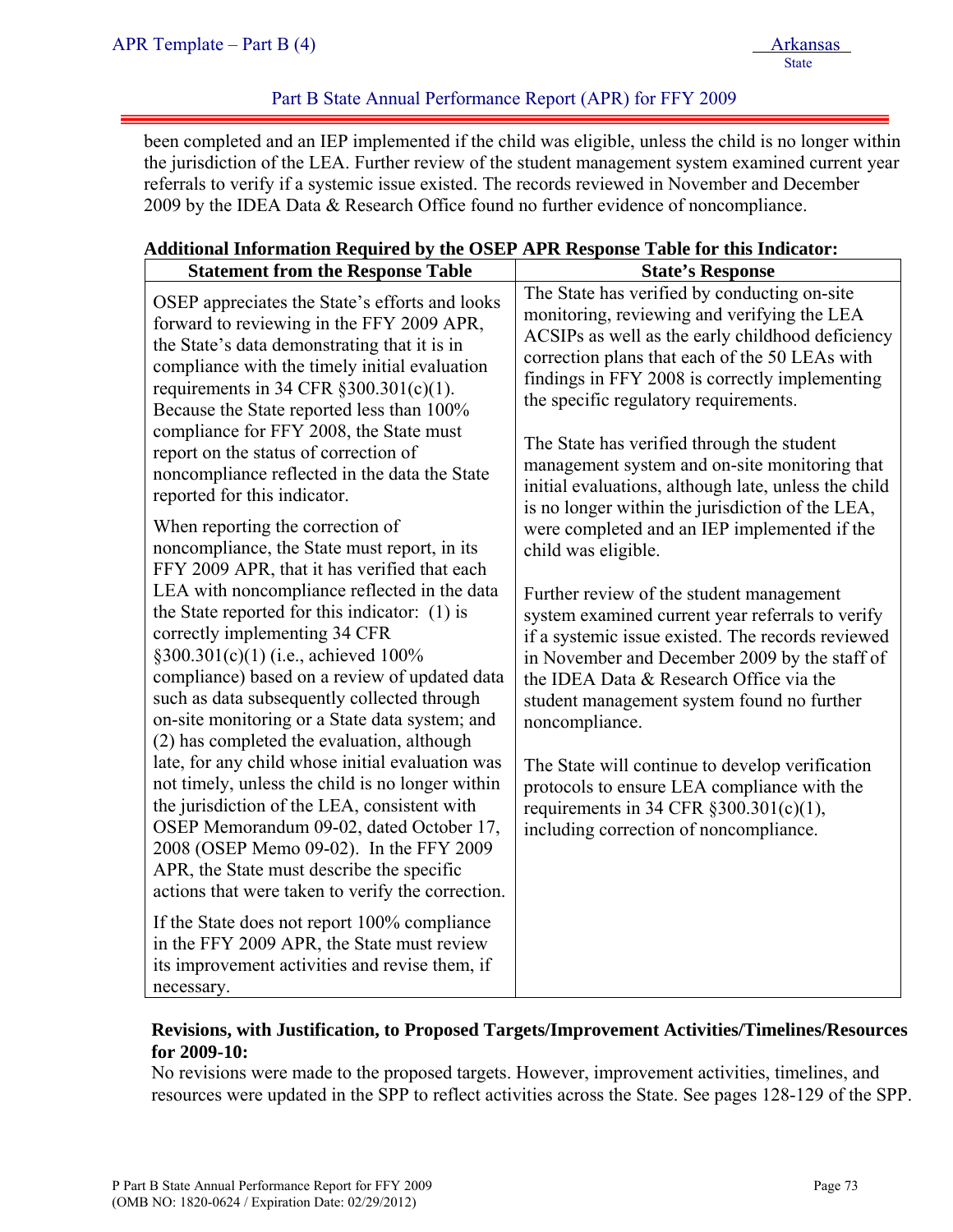# **Monitoring Priority: Effective General Supervision Part B — Effective Transition**

## **Indicator 12: Early Childhood Transition**

Percent of children referred by Part C prior to age 3, who are found eligible for Part B, and who have an IEP developed and implemented by their third birthdays (20 U.S.C. 1416(a)(3)(B))

#### **Measurement:**

- a. Number of children who have been served in Part C and referred to Part B for eligibility determination
- b. Number of those referred determined to be not eligible and whose eligibility was determined prior to their third birthdays
- c. Number of those found eligible who have an IEP developed and implemented by their third birthdays
- d. Number of children for whom parent refusal to provide consent caused delays in evaluation or initial services or to whom exceptions under §34 CFR 300.301(d) applied
- e. Number of children who were referred to Part C less than 90 days before their third birthdays

Account for children included in *a* but not included in *b*, *c, d* or *e*. Indicate the range of days beyond the third birthday when eligibility was determined and the IEP was developed, and the reasons for the delay.

Percent = *c* divided by  $(a - b - d - e)$  times 100.

| <b>FFY 2009</b><br>The percent of children referred by Part C prior to age 3 who are found eligible for Part<br>B and who have an IEP developed and implemented by their third birthday was 100%. | <b>FFY</b> | <b>Measurable and Rigorous Target</b> |  |  |
|---------------------------------------------------------------------------------------------------------------------------------------------------------------------------------------------------|------------|---------------------------------------|--|--|
|                                                                                                                                                                                                   |            |                                       |  |  |

### **Actual Target Data for FFY 2009:**

The percent of children referred by Part C prior to age 3 who are found eligible for Part B, and who have an IEP developed and implemented by their third birthday was **99.14%**.

*Describe the method used to collect data:* The data for this indicator is collected through the special education referral tracking module in the statewide student management system and MySped Resource on the special education website for non-education state agencies. The data is collected at the child/student level with specific demographics including date of birth, eligibility determination date, and reasons for missing the third birthday requirement.

| a. # of children who have been served in Part C and referred to Part B (LEA<br>notified pursuant to IDEA section $637(a)(9)(A)$ for Part B eligibility<br>determination) | 1.087 |
|--------------------------------------------------------------------------------------------------------------------------------------------------------------------------|-------|
| b. $\#$ of those referred determined to be NOT eligible and whose eligibility was                                                                                        | 146   |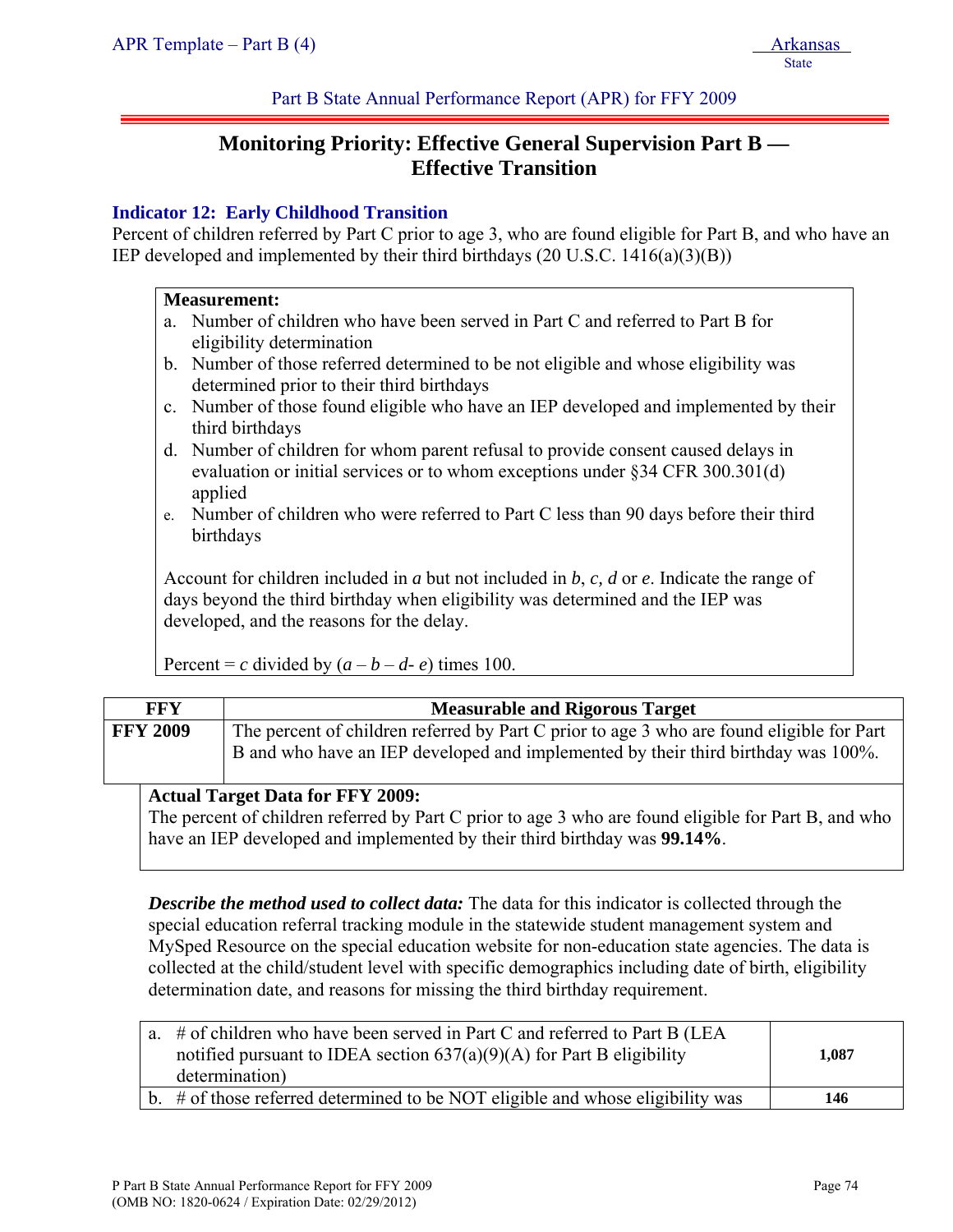|                                                                                  | determined prior to third birthday                                                  |     |  |
|----------------------------------------------------------------------------------|-------------------------------------------------------------------------------------|-----|--|
|                                                                                  | c. $\#$ of those found eligible who have an IEP developed and implemented by        |     |  |
|                                                                                  | their third birthdays                                                               | 806 |  |
|                                                                                  | d. $#$ of children for whom parent refusals to provide consent caused delays in     |     |  |
|                                                                                  | evaluation or initial services or to whom exceptions under §34 CFR                  | 62  |  |
|                                                                                  | $300.301(d)$ applied.                                                               |     |  |
|                                                                                  | e. $#$ of children who were referred to Part C less than 90 days before their third |     |  |
|                                                                                  | birthdays                                                                           | 66  |  |
|                                                                                  |                                                                                     | 7   |  |
|                                                                                  | # in a but not in b, c, d, or e.                                                    |     |  |
| Percent of children referred by Part C prior to age 3 who are found eligible for |                                                                                     |     |  |
|                                                                                  | Part B, and who have an IEP developed and implemented by their third birthdays      |     |  |
|                                                                                  | Percent = $[(c) / (a-b-d-e)] * 100$                                                 |     |  |

Account for children included in *a* but not included in *b*, *c,* or *d*. Indicate the range of days beyond the third birthday when eligibility was determined and the IEP was developed and the reasons for the delay.

### **Discussion of Improvement Activities Completed and Explanation of Progress or Slippage that Occurred for FFY 2009:**

Arkansas, although substantially compliant with a rate of 99.14%, saw a slight decrease from the 2008-09 rate of 99.27%; thus resulting in a slippage of 0.13 percentage points.

# In 2009-10, 1,087 children being served in Part C were referred to Part B for eligibility determination.

There were 952 children with eligibility determined by their third birthday:

- 146 children were determined not eligible, including 6 children whom the parents and referral team decided not to test, and
- 806 children were found eligible.

Sixty-two (62) children had delays in evaluation or initial consent due to parental refusals to provide consent. Forty (40) children had eligibility determined and 39 children never had eligibility determined due to the family making the child unavailable. The reasons included:

- 16 families moved, making the child unavailable;
- 16 families refused consent for Part B evaluation at the transition conference;
- 8 children's evaluations were delayed due to child/family illness making the child unavailable;
- 18 children's evaluations were delayed due to parental cancellation of evaluation and/or conference appointments, thus making the child unavailable; and
- 4 children transferred between programs during the transition process causing a delay in evaluations.

Additionally, 66 children had concurrent referrals for Part C and B.

Seven (7) Part C to B referrals did not have eligibility determined prior to the third birthday, of which six (6) were found eligible and one (1) was found ineligible. The number of days beyond the third birthday ranged from four (4) to 36. A root cause analysis found one reason for eligibility determination delays. All seven (7) children did not have eligibility determined by their third birthday due to LEA error. Further, the six (6) children who received services from the Arkansas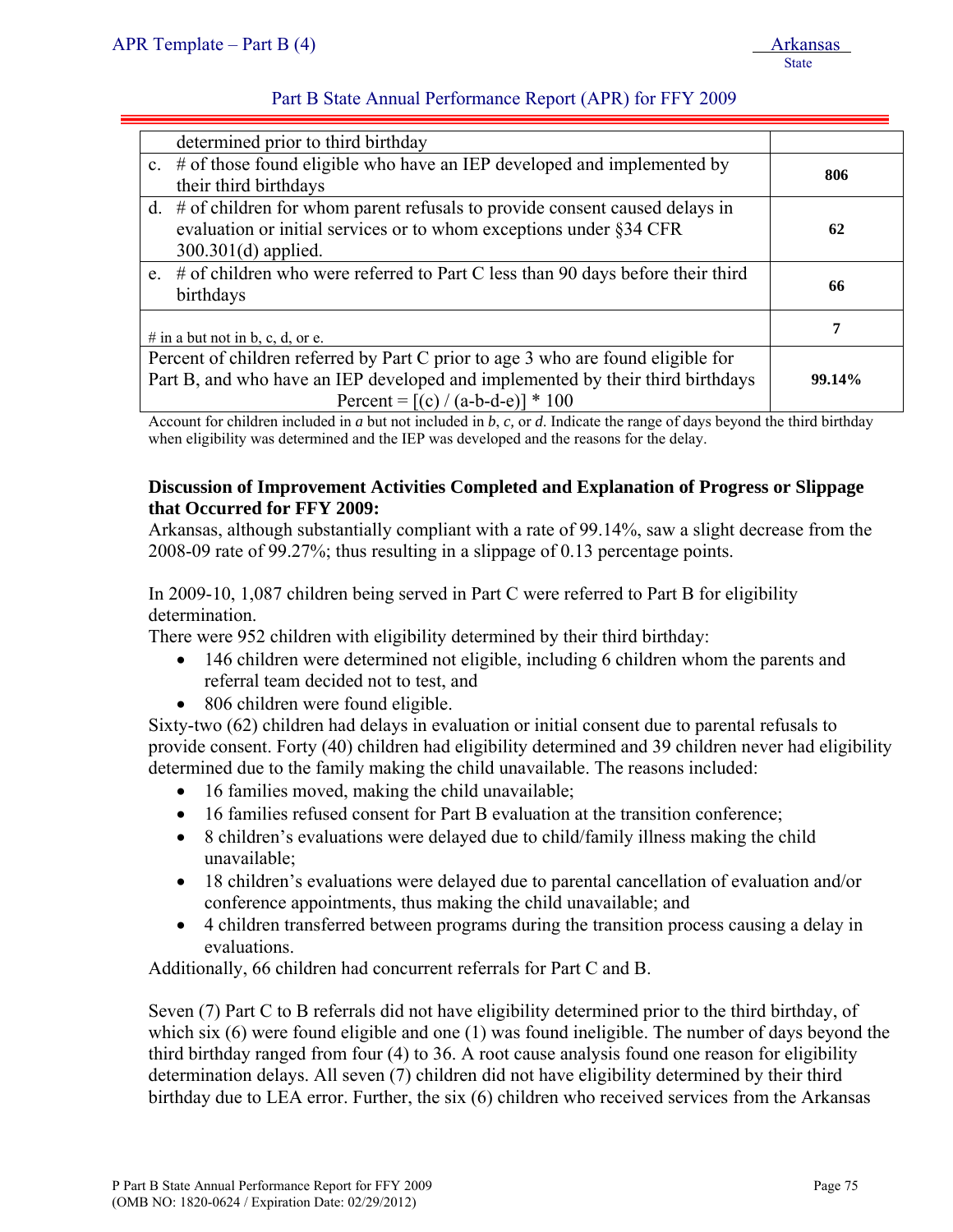Department of Human Services' Division of Developmental Disabilities Services (DHS-DDS) had eligibility determined and IEPs implemented.

Arkansas regulations do not provide any exceptions for weekends, holidays, or school breaks including summer. State timelines are based on calendar days, not business days. The root cause analysis of the LEA error found that:

(1) LEAs failed to meet timelines when timelines overlap with non-school days, and

(2) LEAs failed to count the actual number of days. Programs often use day of month to day of month to reflect the timeline.

These are the most common errors for this indicator.

The DHS-DDS compliance rate for 2009-10 is 99.05% (731 of 738). This is a slight decline from its compliance rate of 99.18% in 2008-09, and is slightly below the State's rate of 99.14%. The challenge with this program is the high number of sub-grantees (approximately 75) which tend to have high staff turnover. Even with staffing challenges, DHS-DDS has made great gains. The best indication of the improvement is the sub-grantees which were noncompliant in FFY 2008 were compliant for FFY 2009. Further, the improvement is linked to the aggressive transition trainings held across the State with Part C and Part B providers by the 619 Coordinator and DHS-DDS Part C and Part B staff during 2009-10.

### **Targeted Activities:**

Targeted activities undertaken during 2009-10 to improve the results for this indicator include activities of the M/PE Section and IDEA Data & Research Office.

Interagency Collaboration: Activities conducted with the Department of Human Services/Division of Developmental Disability Services (DHS-DDS) Children Services Section included:

- The ADE-SEU and DHS-DDS jointly conducted seven regional trainings on Part C to Part B Transition throughout the state.
- The ADE-SEU and DHS-DDS entered into a new, updated Memorandum of Understanding (MOU).
- General Supervision guidelines were implemented by the ADE-SEU concerning the oversight of the Developmental Day Treatment Service Clinics (DDTSC) serving children with disabilities ages 3-5.
- Quarterly meetings were conducted between the two agencies. These meetings included the State 619 Coordinator, the Director of IDEA Data & Research, the ADE-SEU Finance Administrator, and DHS-DDS staff including Part C Staff.
- The DDTSC program three-year monitoring system was implemented, utilizing a new monitoring protocol in the 2009-10 school year. The ADE-SEU EC Program Director assisted in the training and participated with the DHS-DDS/Children Services staff in the monitoring of these programs.

IDEA Data & Research Office: The IDEA Data & Research Office in partnership with the ADE-SEU Grants and Data Management (G/DM) section further refined and updated technology solutions for preschool education programs.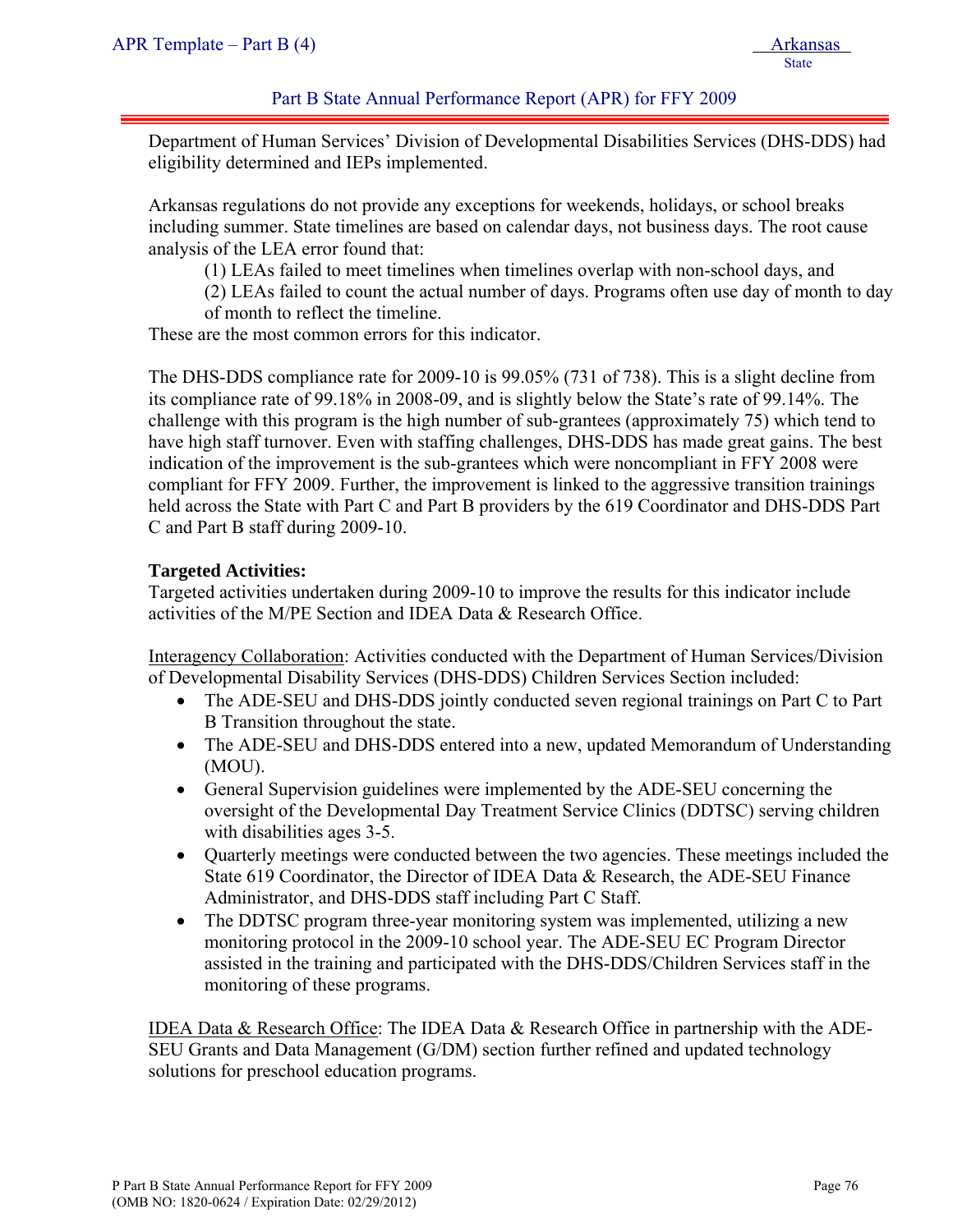Special Education Data Summit: The IDEA Data & Research Office hosted the Arkansas Special Education Data Summit in July, 2009 at the University of Arkansas at Little Rock, with 357 special education teachers and administrators in attendance. As part of the Summit the Southeast Regional Resource Center was contracted to present on the Part C to Part B federal regulatory requirements. Additionally, a representative from the federally-funded Data Accountability Center (DAC) presented during the conference.

IDEA Data & Research Office: The IDEA Data & Research Office provided training on collecting and submitting the required information for this indicator.

- Ten web conferencing sessions were held for early childhood staff related to reporting requirements and how to review data for accuracy. The trainings had 259 participants representing 75 DHS-DDS programs, 16 education service cooperatives (ESC), and 20 school districts.
- Staff from eight ESCs and school districts attended Hands-on Data Entry training. The training, which includes the Referral Tracking Module, is held for new data entry staff that does not know the special education portion of the student management system.
- There were four opportunities for DHS-DDS 3-5 program staff to participate in Hands-on Data Entry training on MySped Resource. The training, which includes the Referral Tracking, is held for new data entry staff that does not know the MySped Resource DHS-DDS application. There were a total of 35 participants across the four sessions.
- Technical assistance was provided throughout the year via telephone and e-mail.

## **Correction of FFY 2008 Findings of Noncompliance (if State reported less than 100% compliance)**

Level of compliance (actual target data) State reported for FFY 2008 for this indicator: 99.27%

| 1. Number of findings of noncompliance the State made during FFY 2008 (the     |  |
|--------------------------------------------------------------------------------|--|
| period from July 1, 2008 through June 30, 2009)                                |  |
| 2. Number of FFY 2008 findings the State verified as timely corrected          |  |
| (corrected within one year from the date of notification to the LEA of the     |  |
| finding)                                                                       |  |
| 3. Number of FFY 2008 findings not verified as corrected within one year $(1)$ |  |
| minus $(2)$ ]                                                                  |  |

### **Correction of FFY 2008 Findings of Noncompliance Not Timely Corrected (corrected more than one year from identification of the noncompliance):**

| Number of FFY 2008 findings not timely corrected (same as the number from        |  |
|----------------------------------------------------------------------------------|--|
| $(3)$ above)                                                                     |  |
| 2. Number of FFY 2008 findings the State has verified as corrected beyond the    |  |
| one-year timeline ("subsequent correction")                                      |  |
| 3. Number of FFY 2008 findings not yet verified as corrected $[(4)$ minus $(5)]$ |  |

### **Actions taken if Noncompliance Not Corrected**

No action was taken by the SEA; all noncompliance was corrected.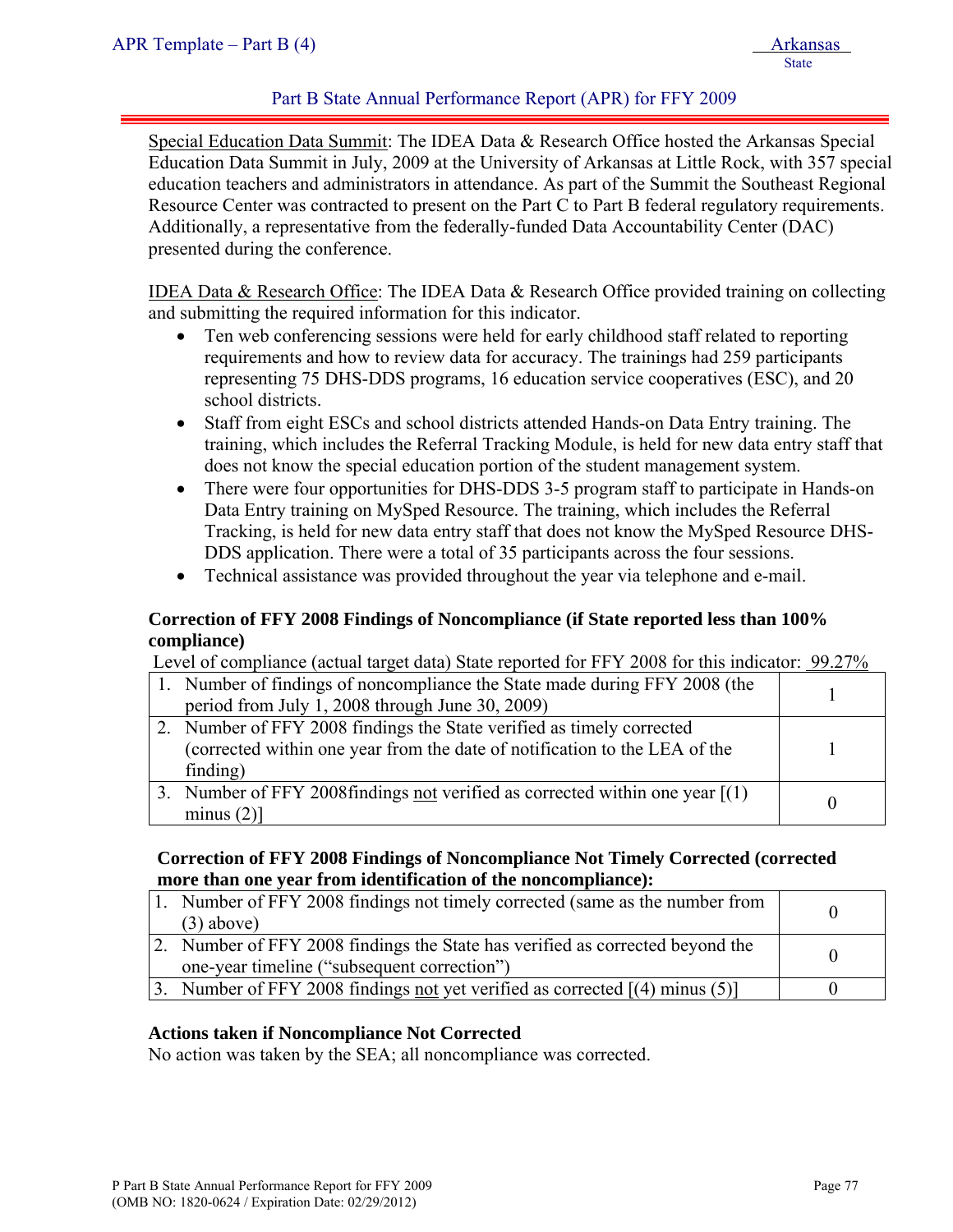### **Verification of Correction (either timely or subsequent)**

Children identified as not having eligibility determined by their  $3<sup>rd</sup>$  birthday, in the one LEA found to be noncompliant, were confirmed to have had eligibility determined and placed in special education and related services, if eligible. The ADE-SEU verified by conducting on-site monitoring, reviewing and verification of the early childhood deficiency correction plans, and the provision of trainings on regulatory requirements that the one (1) LEA with findings in FFY 2008 is correctly implementing the specific regulatory requirements.

Additionally, through the student management system and on-site monitoring, the LEA developed and implemented the IEPs, although late, unless the child was no longer within the jurisdiction of the LEA. Trainings were held in conjunction with Part C to ensure all parties understand their responsibilities in implementing the requirements of 34 CFR §300.124, including correction of noncompliance.

| <b>Statement from the Response Table</b>                                                                                                                                                                                                                                                                                                                                                                                                                                       | <b>State's Response</b>                                                                                                                                                                                                                                                                                                                                                                                                                                                                                                                            |
|--------------------------------------------------------------------------------------------------------------------------------------------------------------------------------------------------------------------------------------------------------------------------------------------------------------------------------------------------------------------------------------------------------------------------------------------------------------------------------|----------------------------------------------------------------------------------------------------------------------------------------------------------------------------------------------------------------------------------------------------------------------------------------------------------------------------------------------------------------------------------------------------------------------------------------------------------------------------------------------------------------------------------------------------|
| OSEP appreciates the State's efforts and looks<br>forward to reviewing in the FFY 2009 APR the<br>State's data demonstrating that it is in<br>compliance with the early childhood transition<br>requirements in 34 CFR §300.124(b). Because<br>the State reported less than 100% compliance for<br>FFY 2008, the State must report on the status of<br>correction of noncompliance reflected in the data<br>the State reported for this indicator.                             | All children identified as not having eligibility<br>determined by their $3rd$ birthday, in FFY 2008, were<br>confirmed to have had eligibility determined and<br>placed in special education and related services, if<br>eligible. The ADE-SEU has conducted on-site<br>monitoring, review and verification of the early<br>childhood deficiency correction plans, and by the<br>provision of trainings on regulatory requirements, that<br>each LEA with findings in FFY 2008 is correctly<br>implementing the specific regulatory requirements. |
| When reporting the correction of noncompliance,<br>the State must report, in its FFY 2009 APR, that<br>it has verified that each LEA with<br>noncompliance reflected in the data the State<br>reported for this indicator: (1) is correctly<br>implementing 34 CFR §300.124(b) (i.e.,<br>achieved 100% compliance) based on a review<br>of updated data such as data subsequently<br>collected through on-site monitoring or a State<br>data system; and (2) has developed and | Additionally, through the student management system<br>and on-site monitoring, LEAs developed and<br>implemented the IEPs, although late, unless the child<br>was no longer within the jurisdiction of the LEA.<br>Trainings were held in conjunction with Part C to<br>ensure all parties understand their responsibilities in<br>implementing the requirements of 34 CFR<br>§300.124(b), including correction of noncompliance.                                                                                                                  |
| implemented the IEP, although late, for any child<br>for whom implementation of the IEP was not<br>timely, unless the child is no longer within the<br>jurisdiction of the LEA, consistent with OSEP<br>Memo 09-02. In the FFY 2009 APR, the State<br>must describe the specific actions that were<br>taken to verify the correction.                                                                                                                                          | Further review of the student management system<br>examined current year referrals to verify if a systemic<br>issue existed. The records reviewed in November and<br>December 2009, by the IDEA Data & Research<br>Office, found no further noncompliance.<br>The State will continue to develop verification                                                                                                                                                                                                                                      |
| If the State does not report 100% compliance in<br>the FFY 2009 APR, the State must review its<br>improvement activities and revise them, if<br>necessary.                                                                                                                                                                                                                                                                                                                     | protocols to ensure LEA compliance with the<br>requirements in 34 CFR $\S 300.301(c)(1)$ , including<br>correction of noncompliance.                                                                                                                                                                                                                                                                                                                                                                                                               |

### **Additional Information Required by the OSEP APR Response Table (if applicable)**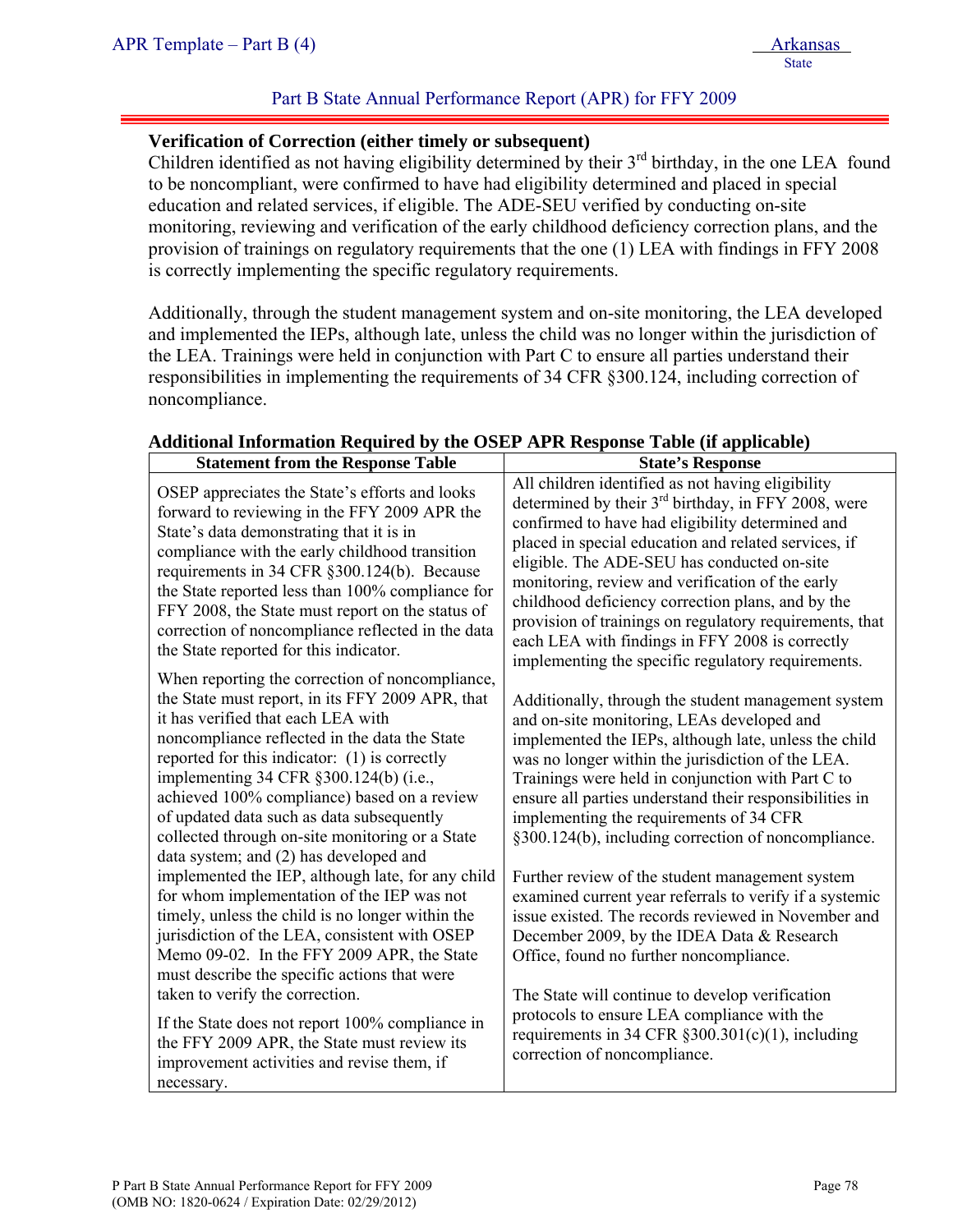# **Revisions, with Justification, to Proposed Targets/Improvement Activities/Timelines/Resources for FFY 2009:**

No revisions were made to the proposed targets. Improvement activities, timelines, and resources were updated to reflect activities across the State. See pages137-138 in the SPP.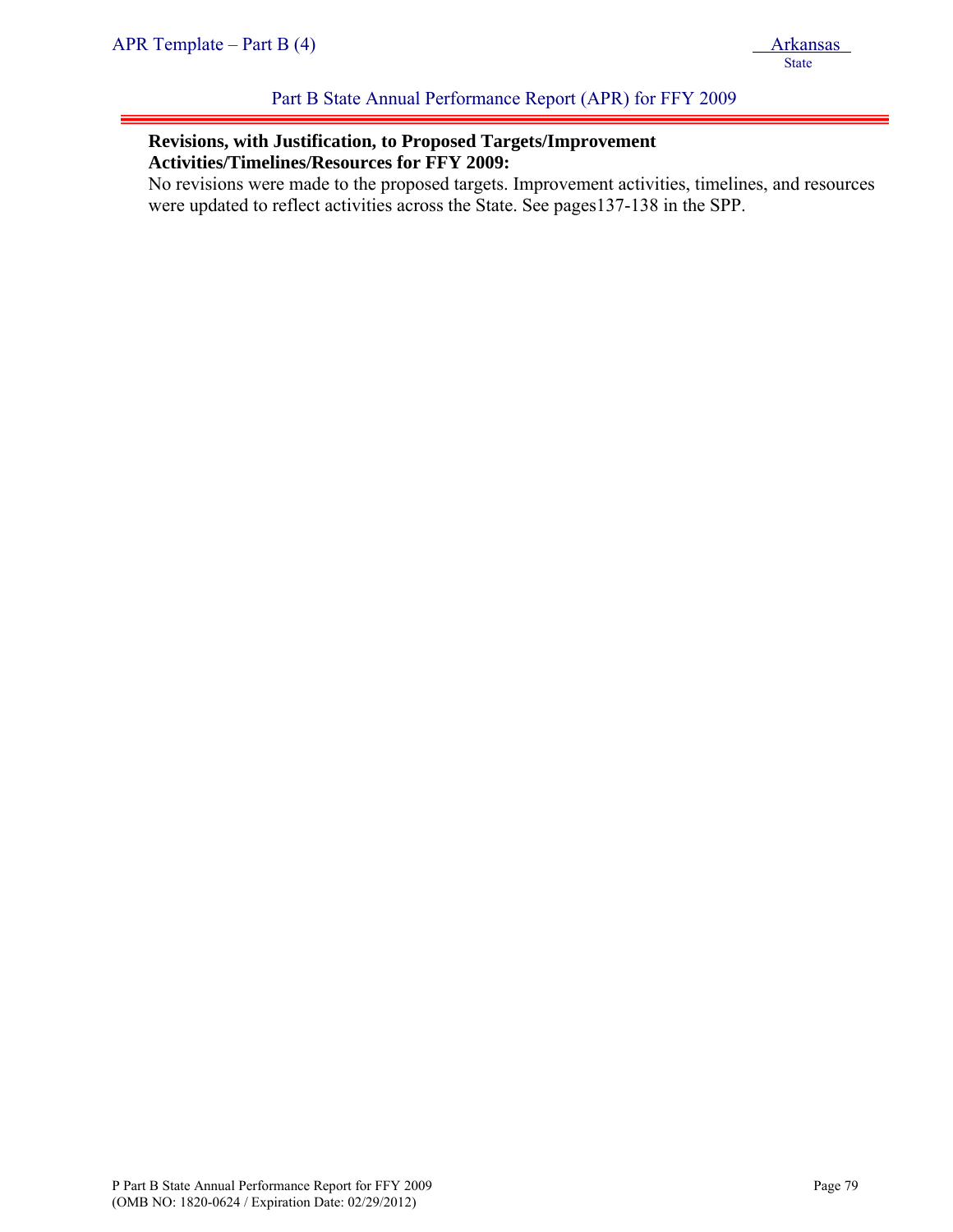# **Monitoring Priority: Effective General Supervision Part B — Effective Transition**

# **Indicator 13: Secondary Transition**

Percent of youth with IEPs aged 16 and above with an IEP that includes appropriate measurable postsecondary goals that are annually updated and based upon an age appropriate transition assessment, transition services, including courses of study, that will reasonably enable the student to meet those postsecondary goals, and annual IEP goals related to the student's transition services needs. There also must be evidence that the student was invited to the IEP Team meeting where transition services are to be discussed and evidence that, if appropriate, a representative of any participating agency was invited to the IEP Team meeting with the prior consent of the parent or student who has reached the age of majority. (20 U.S.C. 1416(a)(3)(B))

**Measurement:** Percent  $=$   $[(# of youth with IEPs aged 16 and above with an IEP that$ includes appropriate measurable postsecondary goals that are annually updated and based upon an age appropriate transition assessment, transition services, including courses of study, that will reasonably enable the student to meet those postsecondary goals, and annual IEP goals related to the student's transition services needs. There also must be evidence that the student was invited to the IEP Team meeting where transition services are to be discussed and evidence that, if appropriate, a representative of any participating agency was invited to the IEP Team meeting with the prior consent of the parent or student who has reached the age of majority) divided by the (# of youth with an IEP age 16 and above)] times 100.

| <b>FFY</b>      | <b>Measurable and Rigorous Target</b>                                                                                                                                                                                                                                                                                                                                                                                                                                                                                                                                                                                                                                                                                                                                                                                                                                         |  |  |
|-----------------|-------------------------------------------------------------------------------------------------------------------------------------------------------------------------------------------------------------------------------------------------------------------------------------------------------------------------------------------------------------------------------------------------------------------------------------------------------------------------------------------------------------------------------------------------------------------------------------------------------------------------------------------------------------------------------------------------------------------------------------------------------------------------------------------------------------------------------------------------------------------------------|--|--|
| <b>FFY 2009</b> | <b>Measurement:</b> Percent = $[(# of youth with IEPs aged 16 and above with an IEP that$<br>includes appropriate measurable postsecondary goals that are annually updated and based<br>upon an age appropriate transition assessment, transition services, including courses of<br>study, that will reasonably enable the student to meet those postsecondary goals, and<br>annual IEP goals related to the student's transition services needs. There also must be<br>evidence that the student was invited to the IEP Team meeting where transition services<br>are to be discussed and evidence that, if appropriate, a representative of any participating<br>agency was invited to the IEP Team meeting with the prior consent of the parent or<br>student who has reached the age of majority) divided by the (# of youth with an IEP age<br>16 and above)] times 100. |  |  |
|                 | <b>Actual Target Data for FFY 2009:</b>                                                                                                                                                                                                                                                                                                                                                                                                                                                                                                                                                                                                                                                                                                                                                                                                                                       |  |  |

FFY 2009 is a new baseline year and is being reported in the SPP

**Discussion of Improvement Activities Completed and Explanation of Progress or Slippage that Occurred for FFY 2009:** This indicator is being reported in the SPP with a new baseline.

### **Targeted Activities:**

The targeted activities can be found in the SPP.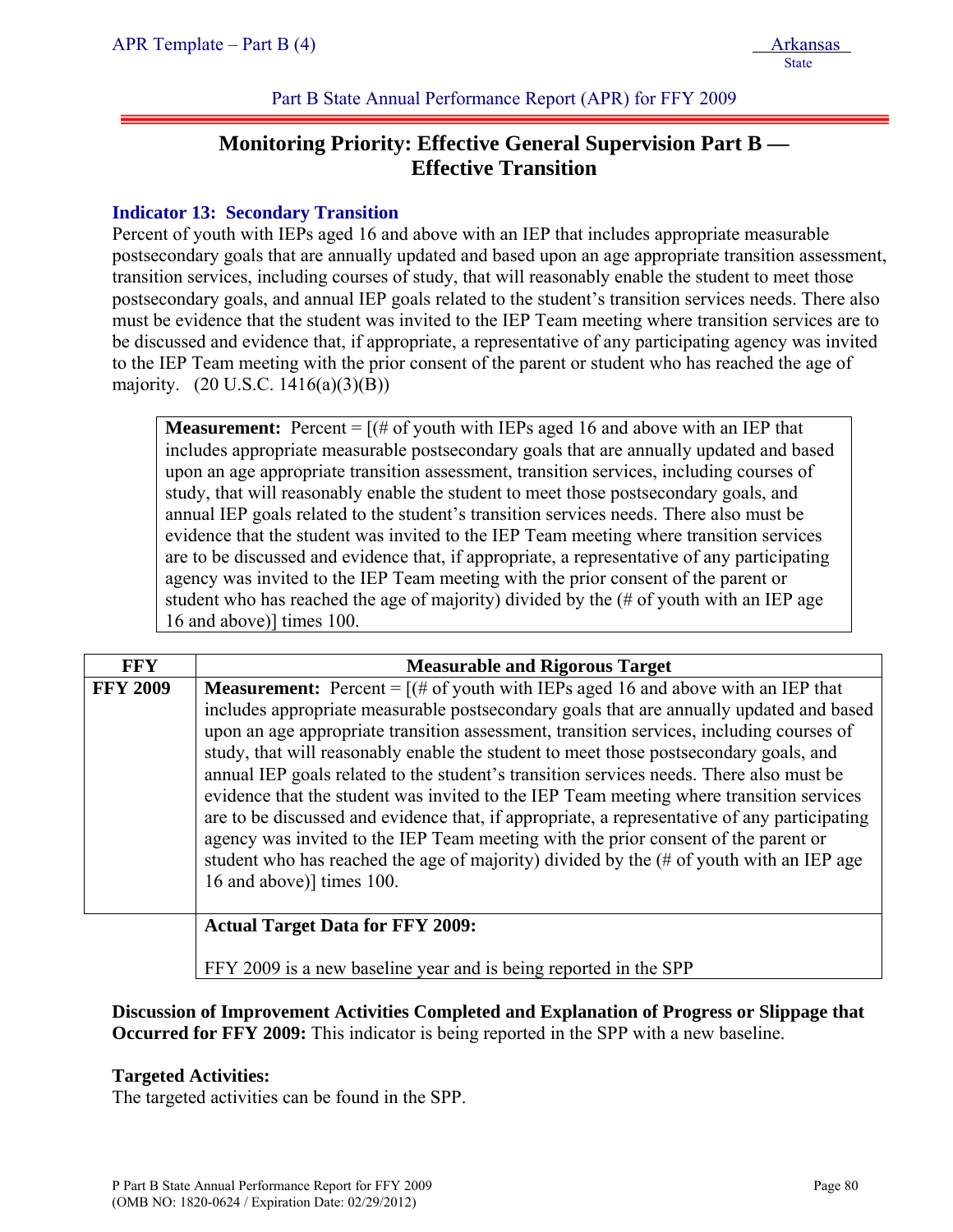**Correction of FFY 2008 Findings of Noncompliance:** Correction of noncompliance for FFY 2008 is being reported under Indicator 15

Level of compliance (actual target data) State reported for FFY 2008 for this indicator:  $\%$ 

| 1. Number of findings of noncompliance the State made during FFY 2008 (the        |  |
|-----------------------------------------------------------------------------------|--|
| period from July 1, 2008 through June $30, 2009$ )                                |  |
| 2. Number of FFY 2008 findings the State verified as timely corrected (corrected) |  |
| within one year from the date of notification to the LEA of the finding)          |  |
| 3. Number of FFY 2008 findings not verified as corrected within one year $[(1)$   |  |
| minus $(2)$ ]                                                                     |  |

Correction of FFY 2008 Findings of Noncompliance Not Timely Corrected (corrected more than one year from identification of the noncompliance):

| 4. Number of FFY 2008 findings not timely corrected (same as the number from  |  |
|-------------------------------------------------------------------------------|--|
| $(3)$ above)                                                                  |  |
| 5. Number of FFY 2008 findings the State has verified as corrected beyond the |  |
| one-year timeline ("subsequent correction")                                   |  |
| 6. Number of FFY 2008 findings not yet verified as corrected $[(4)$ minus (5) |  |

### **Actions Taken if Noncompliance Not Corrected:**

#### **Verification of Correction (either timely or subsequent):**

#### **Additional Information Required by the OSEP APR Response Table for this Indicator:**

| <b>Statement from the Response Table</b> | <b>State's Response</b> |
|------------------------------------------|-------------------------|
|                                          |                         |

#### **Revisions, with Justification, to Proposed Targets/Improvement Activities/Timelines/Resources for 2009-10:**

Targets were established to align with the new baseline. Improvement activities, timelines, and resources were updated to reflect activities across the State. See pages 167-179 and 193-195 in the SPP.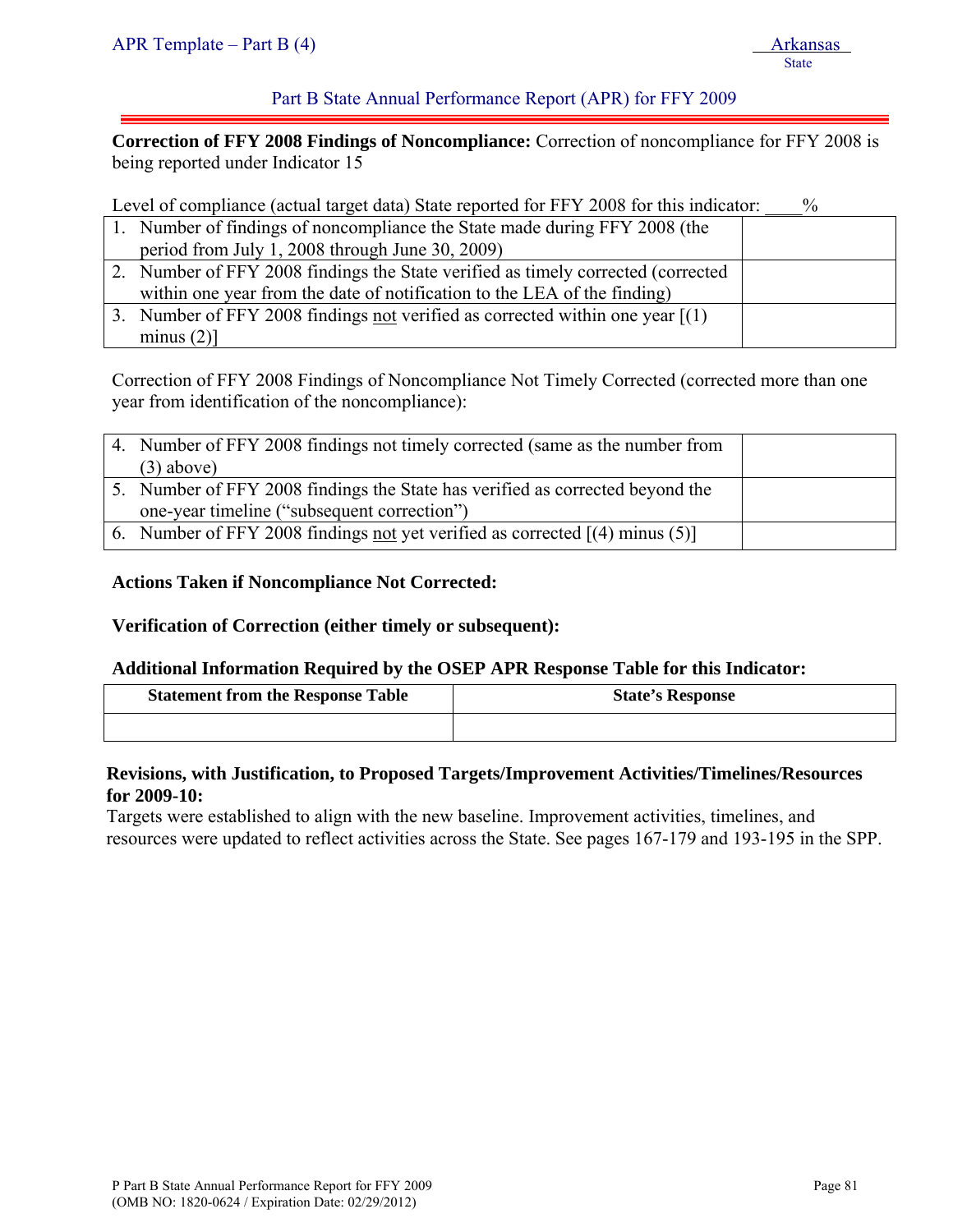# **Monitoring Priority: Effective General Supervision Part B — Effective Transition**

## **Indicator 14: Post-school Outcomes**

Percent of youth who are no longer in secondary school, had IEPs in effect at the time they left school, and were:

- A. Enrolled in higher education within one year of leaving high school.
- B. Enrolled in higher education or competitively employed within one year of leaving high school.
- C. Enrolled in higher education or in some other postsecondary education or training program; or competitively employed or in some other employment within one year of leaving high school.  $(20 \text{ U.S.C. } 1416(a)(3)(B))$

### **Measurement:**

- A. Percent enrolled in higher education  $=$  [ $#$  of youth who are no longer in secondary school, had IEPs in effect at the time they left school and were enrolled in higher education within one year of leaving high school) divided by the (# of respondent youth who are no longer in secondary school and had IEPs in effect at the time they left school)] times 100.
- B. Percent enrolled in higher education or competitively employed within one year of leaving high school =  $[(# of youth who are no longer in secondary school, had$ IEPs in effect at the time they left school and were enrolled in higher education or competitively employed within one year of leaving high school) divided by the (# of respondent youth who are no longer in secondary school and had IEPs in effect at the time they left school)] times 100.
- C. Percent enrolled in higher education, or in some other postsecondary education or training program; or competitively employed or in some other employment  $=$   $[(#$ of youth who are no longer in secondary school, had IEPs in effect at the time they left school and were enrolled in higher education, or in some other postsecondary education or training program; or competitively employed or in some other employment) divided by the (# of respondent youth who are no longer in secondary school and had IEPs in effect at the time they left school)] times 100.

| <b>FFY</b>      | <b>Measurable and Rigorous Target</b>                                                                                                                                                                                                                                                                                                                                                             |  |  |
|-----------------|---------------------------------------------------------------------------------------------------------------------------------------------------------------------------------------------------------------------------------------------------------------------------------------------------------------------------------------------------------------------------------------------------|--|--|
| <b>FFY 2009</b> | A. Percent enrolled in higher education = $[(# of$ youth who are no longer in<br>secondary school, had IEPs in effect at the time they left school and were enrolled<br>in higher education within one year of leaving high school) divided by the $(\# \text{ of }$<br>respondent youth who are no longer in secondary school and had IEPs in effect at<br>the time they left school) times 100. |  |  |
|                 | B. Percent enrolled in higher education or competitively employed within one year<br>of leaving high school = $[(# of youth who are no longer in secondary school, had$<br>IEPs in effect at the time they left school and were enrolled in higher education or                                                                                                                                   |  |  |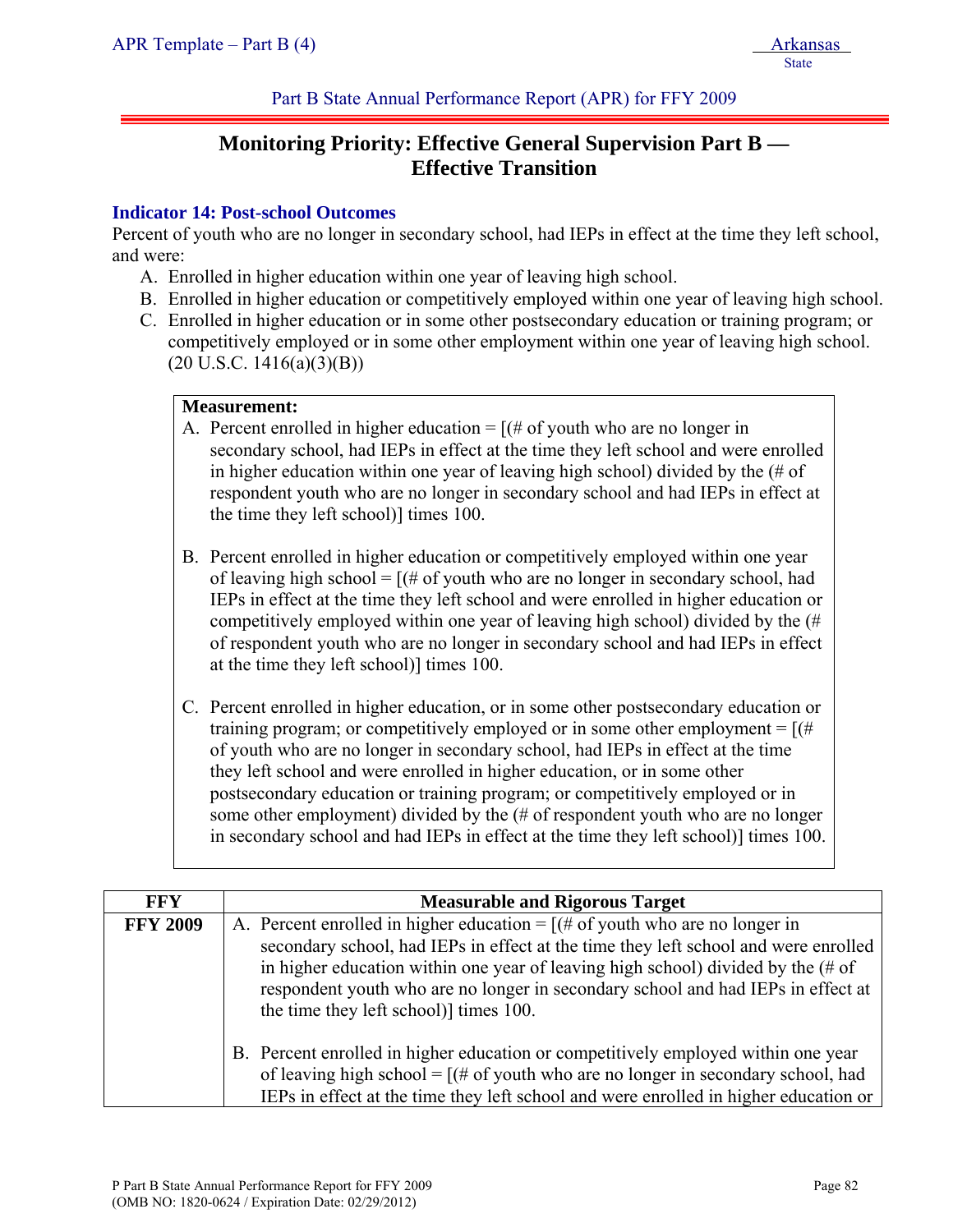competitively employed within one year of leaving high school) divided by the (# of respondent youth who are no longer in secondary school and had IEPs in effect at the time they left school)] times 100.

C. Percent enrolled in higher education, or in some other postsecondary education or training program; or competitively employed or in some other employment =  $[(#$ of youth who are no longer in secondary school, had IEPs in effect at the time they left school and were enrolled in higher education, or in some other postsecondary education or training program; or competitively employed or in some other employment) divided by the (# of respondent youth who are no longer in secondary school and had IEPs in effect at the time they left school)] times 100.

## **Actual Target Data for FFY 2009:**

This indicator is not being reported due to the revised collection so that more consistent data can be obtained on the percent of students with IEPs who are no longer in secondary school and are in higher education, competitively employed or in other postsecondary education or employment. Reporting will begin with the FFY 2009 SPP due February 1, 2011.

## **Discussion of Improvement Activities Completed and Explanation of Progress or Slippage that Occurred for FFY 2009:**

 This is a baseline with the targets being established in the SPP; therefore, an explanation of progress or slippage is not available.

### **Targeted Activities:**

The targeted activities can be found in the SPP.

### **Revisions, with Justification, to Proposed Targets/Improvement Activities/Timelines/ Resources for FFY 2009:**

Targets were established to align with the new baseline. Improvement activities, timelines, and resources have been updated to reflect activities across the State. See pages 135-138 in the SPP.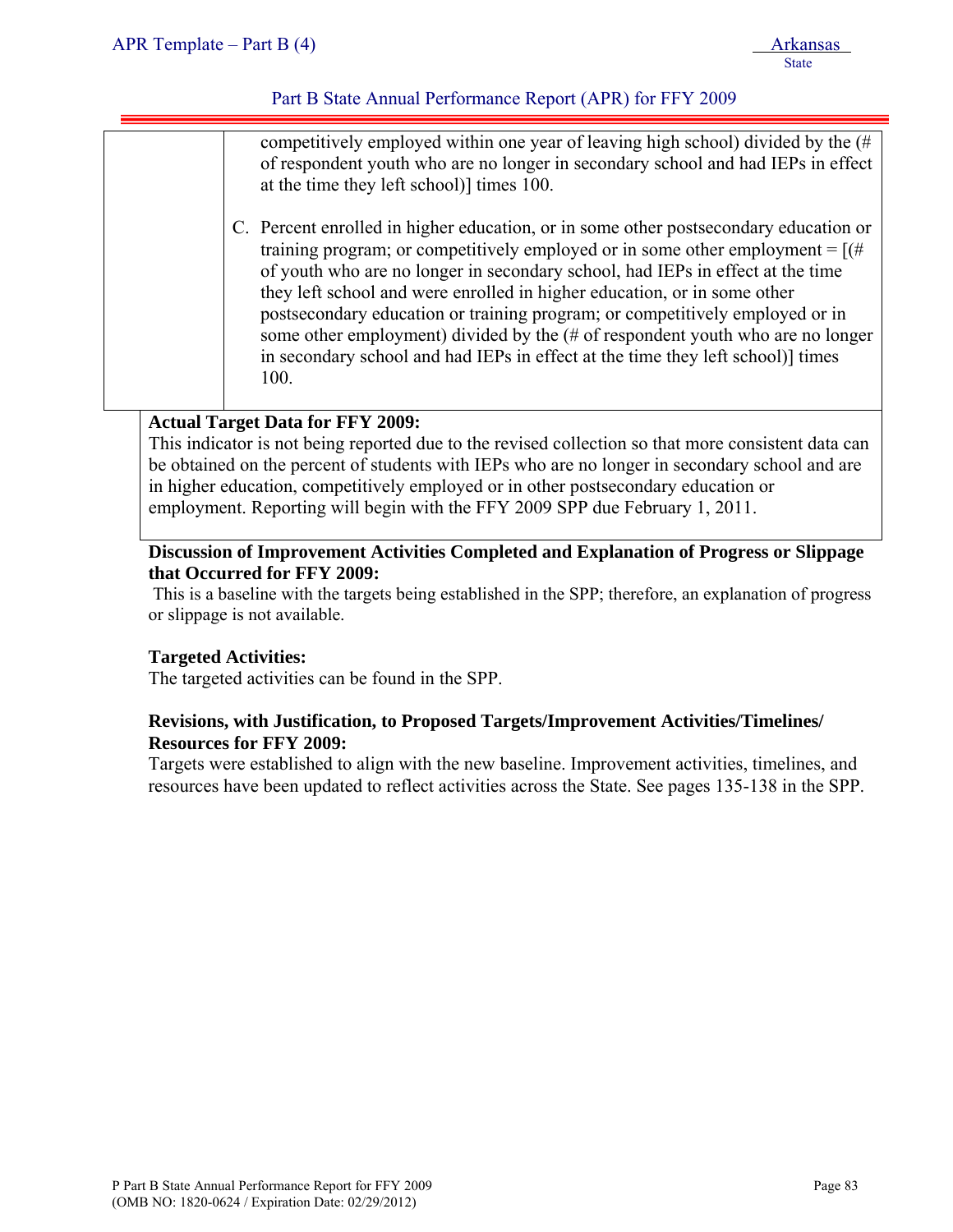# **Monitoring Priority: Effective General Supervision Part B — General Supervision**

## **Indicator 15: Identification and Correction of Noncompliance**

General supervision system (including monitoring, complaints, hearings, etc.) identifies and corrects noncompliance as soon as possible but in no case later than one year from identification  $(20 U.S.C. 1416(a)(3)(B))$ 

#### **Measurement:**

Percent of noncompliance corrected within one year:

- a. Number of findings of noncompliance
- b. Number of corrections completed as soon as possible but in no case later than one year from identification

Percent =  $[(b)$  divided by  $(a)$ ] times 100.

For any noncompliance not corrected within one year of identification, describe what actions, including technical assistance and or enforcement that the State has taken.

| <b>FFY</b>                                                                                                                                                         | <b>Measurable and Rigorous Target</b>                    |     |         |
|--------------------------------------------------------------------------------------------------------------------------------------------------------------------|----------------------------------------------------------|-----|---------|
| <b>FFY 2009</b>                                                                                                                                                    | Percent of noncompliance corrected within one year: 100% |     |         |
| <b>Actual Target Data for FFY 2009:</b><br>Percent of noncompliance corrected within one year                                                                      |                                                          |     |         |
| Number of corrections completed as soon as possible but<br>Number of Findings of<br>in no case later than one year from identification<br>noncompliance<br>Percent |                                                          |     |         |
|                                                                                                                                                                    | 312                                                      | 312 | $100\%$ |

## **Discussion of Improvement Activities Completed and Explanation of Progress or Slippage that Occurred for FFY 2009:**

The target for FFY 2008 (2008-09) was 100%. Overall there were 312 findings of noncompliance identified through monitoring, dispute resolution, APR, and data reviews in 2008-09. All corrections were completed as soon as possible but in no case later than one year from identification. The LEA count of findings may be duplicated for LEAs found noncompliant in more than one General Supervision System Components (On-site visits, self-assessment, local APR, desk audit, etc.).

The number of findings from FFY 2007 to FFY 2008 dropped significantly from 759 to 312; a 59% decrease. The improvement seen in the FFY 2009 data reflects the application of the OSEP guidance contained in OSEP Memorandum 09-02 in conducting SEA monitoring of the LEAs.

In FFY 2008, Indicator 13: Secondary Transition was not being reported in the SPP or APR due to measurement changes. The Monitoring/Program Effectiveness section of the ADE-SEU reviewed 442 IEPs of youth with disabilities aged 16 and older. Findings were issued on 18 IEPs to four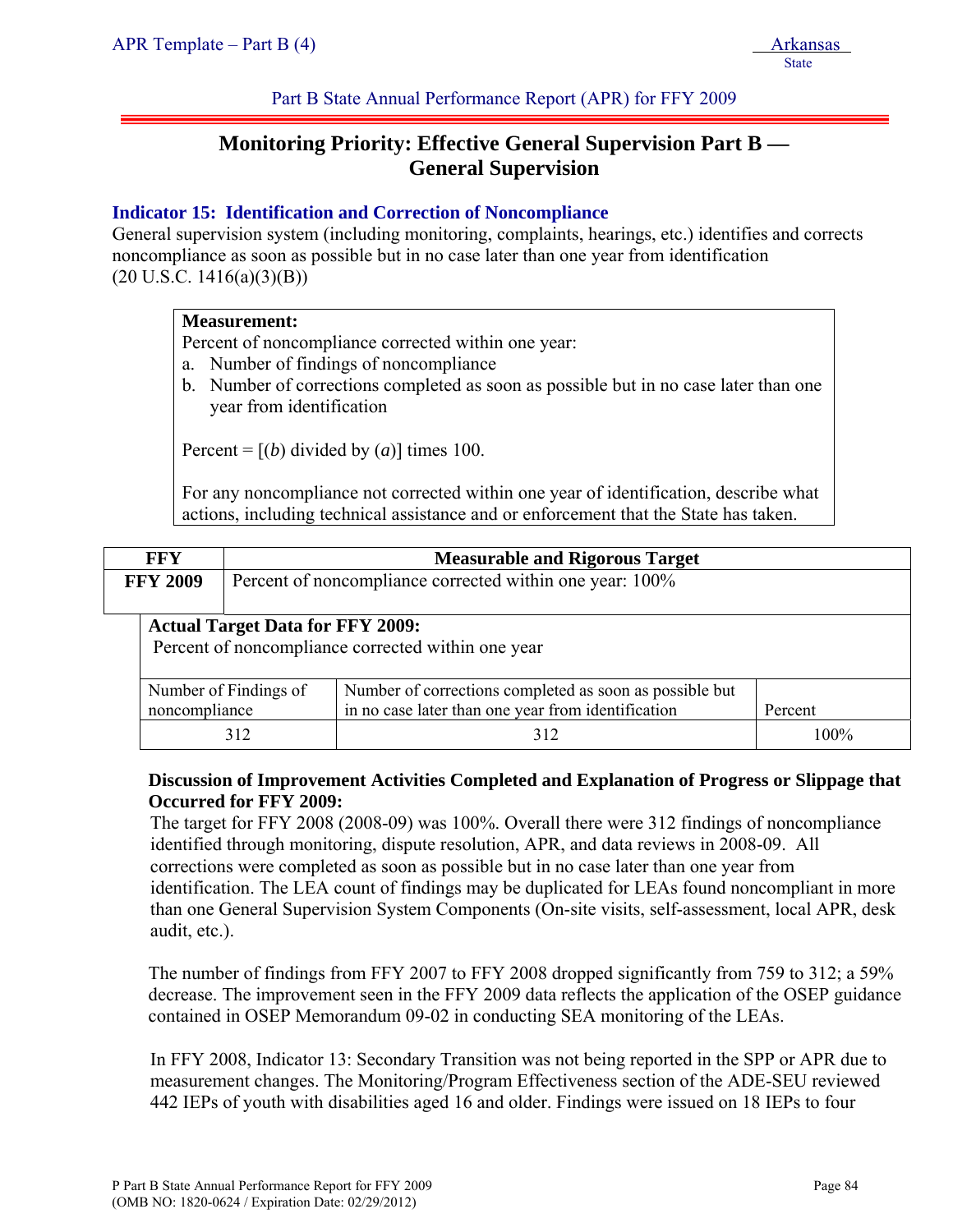LEAs. The State has verified that the 18 findings of noncompliance have been corrected as soon as possible but in no case later than one year from identification. The ADE-SEU Monitoring/Program Effective Section (M/PE) and the IDEA Data & Research Office verified the correction of noncompliance via desk audits of LEA submitted documentation, ACSIP, on-site visits and the student management system. Reviews resulted in the clearance of the noncompliance within the one-year timeline. The areas of noncompliance identified in 2008-09 and cleared within one year are presented in Exhibit I-15.1.

| <b>Indicator/Indicator Clusters</b>                                                                                                                                                                                                                                                                                                                                                                                                                                                                             | <b>General Supervision</b><br><b>System Components</b>                                                                                 | # of LEAs Issued<br><b>Findings in FFY</b><br>2008 (7/1/08 to<br>6/30/09 | $(a)$ # of Findings<br>of noncompliance<br>identified in FFY<br>2008 (7/1/08 to<br>6/30/09 | (b) $#$ of Findings of<br>noncompliance from (a)<br>for which correction<br>was verified no later<br>than one year from<br>identification |
|-----------------------------------------------------------------------------------------------------------------------------------------------------------------------------------------------------------------------------------------------------------------------------------------------------------------------------------------------------------------------------------------------------------------------------------------------------------------------------------------------------------------|----------------------------------------------------------------------------------------------------------------------------------------|--------------------------------------------------------------------------|--------------------------------------------------------------------------------------------|-------------------------------------------------------------------------------------------------------------------------------------------|
| Percent of youth with IEPs<br>1.<br>graduating from high school with a<br>regular diploma.<br>Percent of youth with IEPs dropping<br>2.<br>out of high school.                                                                                                                                                                                                                                                                                                                                                  | Monitoring Activities:<br>Self-Assessment/Local<br>APR, Data Review, Desk<br>Audit, On-Site Visits, or<br>Other<br>Dispute Resolution: | 6                                                                        | 6                                                                                          | 6                                                                                                                                         |
| 14. Percent of youth who had IEPs, are<br>no longer in secondary school and who<br>have been competitively employed,<br>enrolled in some type of postsecondary<br>school or training program, or both,<br>within one year of leaving high school.                                                                                                                                                                                                                                                               | Complaints, Hearings                                                                                                                   |                                                                          |                                                                                            |                                                                                                                                           |
| Participation and performance of<br>3.<br>children with disabilities on statewide<br>assessments.<br>Percent of preschool children with<br>7.                                                                                                                                                                                                                                                                                                                                                                   | Monitoring Activities:<br>Self-Assessment/Local<br>APR, Data Review, Desk<br>Audit, On-Site Visits, or<br>Other                        | 3                                                                        | 3                                                                                          | 3                                                                                                                                         |
| IEPs who demonstrated improved<br>outcomes.                                                                                                                                                                                                                                                                                                                                                                                                                                                                     | Dispute Resolution:<br>Complaints, Hearings                                                                                            |                                                                          |                                                                                            |                                                                                                                                           |
| 4A. Percent of districts identified as<br>having a significant discrepancy in the<br>rates of suspensions and expulsions of<br>children with disabilities for greater than<br>10 days in a school year.                                                                                                                                                                                                                                                                                                         | Monitoring Activities:<br>Self-Assessment/Local<br>APR, Data Review, Desk<br>Audit, On-Site Visits, or<br>Other                        | 24                                                                       | 25                                                                                         | 25                                                                                                                                        |
| 4B. Percent of districts that have: (a) a<br>significant discrepancy, by race or<br>ethnicity, in the rate of suspensions and<br>expulsions of greater than 10 days in a<br>school year for children with IEPs; and<br>(b) policies, procedures or practices that<br>contribute to the significant discrepancy<br>and do not comply with requirements<br>relating to the development and<br>implementation of IEPs, the use of<br>positive behavioral interventions and<br>supports, and procedural safeguards. | Dispute Resolution:<br>Complaints, Hearings                                                                                            |                                                                          |                                                                                            |                                                                                                                                           |
| Percent of children with IEPs aged 6<br>5.<br>through 21 -educational placements.<br>Percent of preschool children aged 3<br>6.<br>through 5 - early childhood placement.                                                                                                                                                                                                                                                                                                                                       | Monitoring Activities:<br>Self-Assessment/Local<br>APR, Data Review, Desk<br>Audit, On-Site Visits, or<br>Other                        | 6                                                                        | 6                                                                                          | 6                                                                                                                                         |
|                                                                                                                                                                                                                                                                                                                                                                                                                                                                                                                 | Dispute Resolution:<br>Complaints, Hearings                                                                                            |                                                                          |                                                                                            |                                                                                                                                           |
| Percent of parents with a child<br>8.                                                                                                                                                                                                                                                                                                                                                                                                                                                                           | Monitoring Activities:                                                                                                                 | 10                                                                       | 20                                                                                         | 20                                                                                                                                        |

#### Exhibit I-15.1: Part B Indicator 15 Worksheet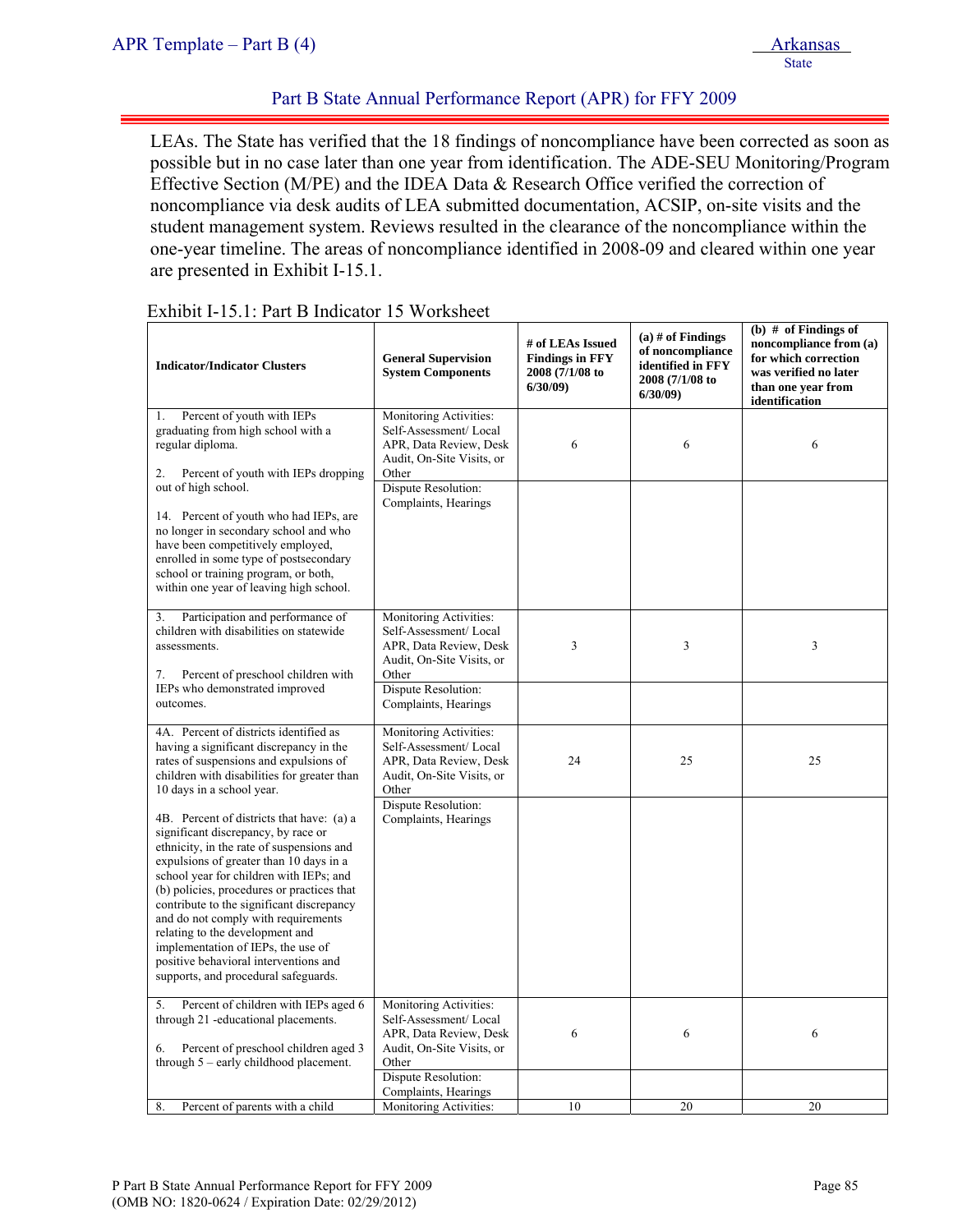| receiving special education services who<br>report that schools facilitated parent<br>involvement as a means of improving<br>services and results for children with<br>disabilities.                               | Self-Assessment/Local<br>APR, Data Review, Desk<br>Audit, On-Site Visits, or<br>Other<br>Dispute Resolution:    |                |                |                |
|--------------------------------------------------------------------------------------------------------------------------------------------------------------------------------------------------------------------|-----------------------------------------------------------------------------------------------------------------|----------------|----------------|----------------|
|                                                                                                                                                                                                                    | Complaints, Hearings                                                                                            |                |                |                |
| Percent of districts with<br>9.<br>disproportionate representation of racial<br>and ethnic groups in special education<br>that is the result of inappropriate<br>identification.                                   | Monitoring Activities:<br>Self-Assessment/Local<br>APR, Data Review, Desk<br>Audit, On-Site Visits, or<br>Other | 9              | 13             | 13             |
| 10. Percent of districts with<br>disproportionate representation of racial<br>and ethnic groups in specific disability<br>categories that is the result of<br>inappropriate identification.                        | Dispute Resolution:<br>Complaints, Hearings                                                                     |                |                |                |
| 11. Percent of children who were<br>evaluated within 60 days of receiving<br>parental consent for initial evaluation or,<br>if the State establishes a timeframe within<br>which the evaluation must be conducted, | Monitoring Activities:<br>Self-Assessment/Local<br>APR, Data Review, Desk<br>Audit, On-Site Visits, or<br>Other | 56             | 56             | 56             |
| within that timeframe.                                                                                                                                                                                             | Dispute Resolution:<br>Complaints, Hearings                                                                     |                |                |                |
| 12. Percent of children referred by Part<br>C prior to age 3, who are found eligible<br>for Part B, and who have an IEP<br>developed and implemented by their third<br>birthdays.                                  | Monitoring Activities:<br>Self-Assessment/Local<br>APR, Data Review, Desk<br>Audit, On-Site Visits, or<br>Other | 1              | 6              | 6              |
|                                                                                                                                                                                                                    | Dispute Resolution:<br>Complaints, Hearings                                                                     |                |                |                |
| 13. Percent of youth aged 16 and above<br>with IEP that includes appropriate<br>measurable postsecondary goals that are<br>annually updated and based upon an age<br>appropriate transition assessment,            | Monitoring Activities:<br>Self-Assessment/Local<br>APR, Data Review, Desk<br>Audit, On-Site Visits, or<br>Other | 9              | 18             | 18             |
| transition services, including courses of<br>study, that will reasonably enable the<br>student to meet those postsecondary<br>goals, and annual IEP goals related to the<br>student's transition service needs.    | Dispute Resolution:<br>Complaints, Hearings                                                                     |                |                |                |
| Other areas of noncompliance:<br>Child Find (not related to timely<br>evaluations)<br>Children with Disabilities in Private<br>Schools                                                                             | Monitoring Activities:<br>Self-Assessment/Local<br>APR, Data Review, Desk<br>Audit, On-Site Visits, or<br>Other | 7              | 11             | 11             |
| Personnel Development<br>Confidentiality                                                                                                                                                                           | Dispute Resolution:<br>Complaints, Hearings                                                                     | $\mathbf{1}$   | $\mathbf{1}$   | $\mathbf{1}$   |
| Other areas of noncompliance:<br>Protection in Evaluation Procedures                                                                                                                                               | Monitoring Activities:<br>Self-Assessment/Local<br>APR, Data Review, Desk<br>Audit, On-Site Visits, or<br>Other | 21             | 55             | 55             |
|                                                                                                                                                                                                                    | Dispute Resolution:<br>Complaints, Hearings                                                                     |                |                |                |
| Other areas of noncompliance:<br>Due Process                                                                                                                                                                       | Monitoring Activities:<br>Self-Assessment/Local<br>APR, Data Review, Desk<br>Audit, On-Site Visits, or<br>Other | 14             | 24             | 24             |
|                                                                                                                                                                                                                    | Dispute Resolution:                                                                                             | $\overline{c}$ | $\overline{4}$ | $\overline{4}$ |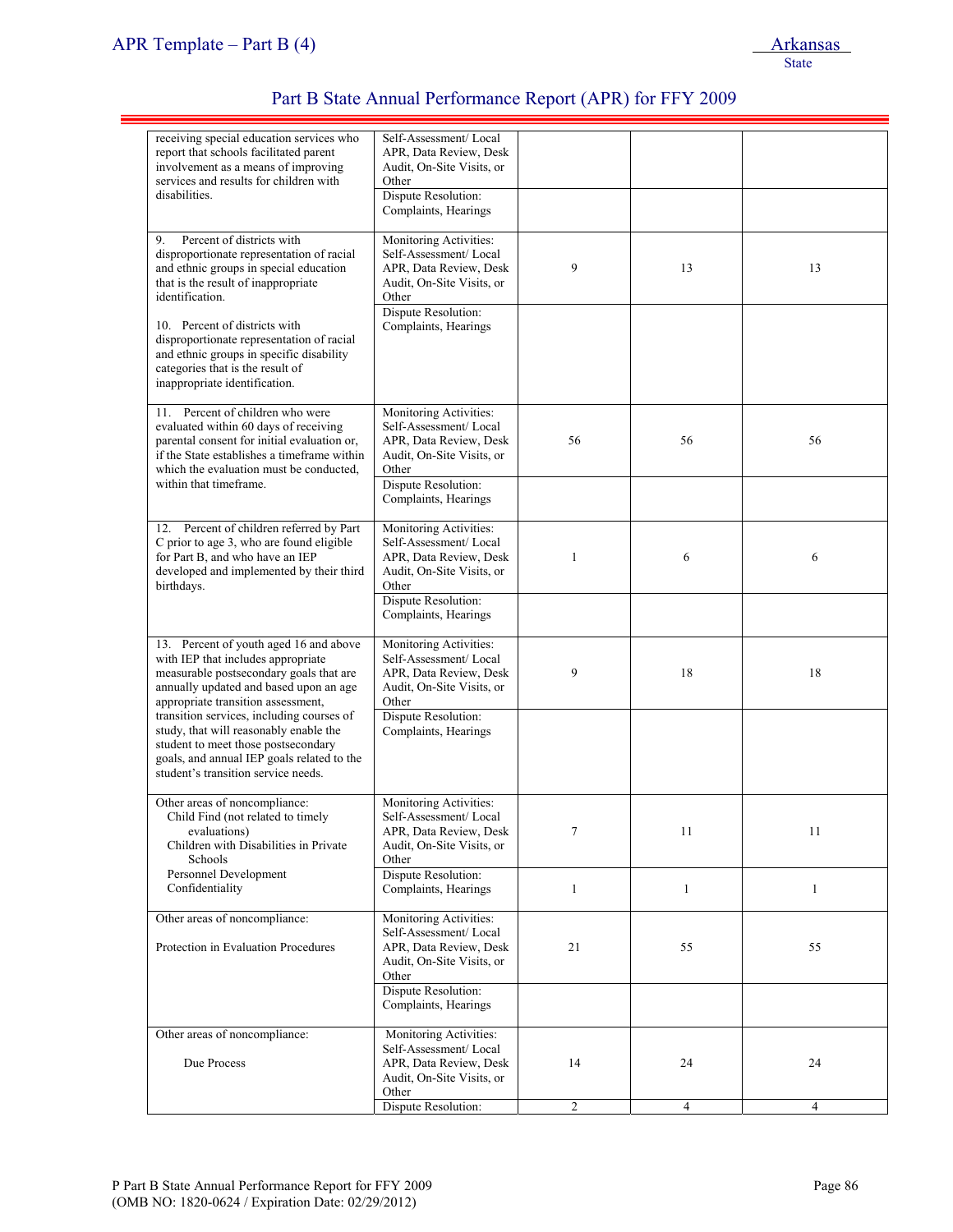|                                                                                                                       | Sum the numbers down Column a and Column b<br>Percent of noncompliance corrected within one year of identification =<br>(column (b) sum divided by column (a) sum) times 100. |    | 312<br>(b) $/(a)$ X 100 = | 312<br>100.00% |
|-----------------------------------------------------------------------------------------------------------------------|-------------------------------------------------------------------------------------------------------------------------------------------------------------------------------|----|---------------------------|----------------|
|                                                                                                                       | Dispute Resolution:<br>Complaints, Hearings                                                                                                                                   | 12 | 31                        | 31             |
| Other areas of noncompliance:<br>Individualized Education Programs<br>Free and Appropriate Public Education<br>(FAPE) | Monitoring Activities:<br>Self-Assessment/Local<br>APR, Data Review, Desk<br>Audit, On-Site Visits, or<br>Other                                                               | 18 | 33                        | 33             |
|                                                                                                                       | Complaints, Hearings                                                                                                                                                          |    |                           |                |

### **Correction of FFY 2008 Findings of Noncompliance:**

Level of compliance (actual target data) State reported for FFY 2008 for this indicator:

| 1. Number of findings of noncompliance the State made during FFY 2008<br>(the period from July 1, 2008 through June 30, 2009) (Sum of Column<br>a on the Indicator B15 Worksheet)                                | 312 |
|------------------------------------------------------------------------------------------------------------------------------------------------------------------------------------------------------------------|-----|
| 2. Number of FFY 2008 findings the State verified as timely corrected<br>(corrected within one year from the date of notification to the LEA of<br>the finding) (Sum of Column a on the Indicator B15 Worksheet) | 312 |
| 3. Number of FFY 2008 findings not verified as corrected within one year<br>$[(1)$ minus $(2)]$                                                                                                                  |     |

Correction of FFY 2008 Findings of Noncompliance Not Timely Corrected (corrected more than one year from identification of the noncompliance):

| 4. Number of FFY 2008 findings not timely corrected (same as the number<br>from $(3)$ above)                                 |  |
|------------------------------------------------------------------------------------------------------------------------------|--|
| 5. Number of FFY 2008 findings the State has verified as corrected beyond<br>the one-year timeline ("subsequent correction") |  |
| 6. Number of FFY 2008 findings not yet verified as corrected $(4)$ minus<br>(5)                                              |  |

### **Actions Taken if Noncompliance Not Corrected:**

No action was required; all noncompliance was corrected

### **Verification of Correction (either timely or subsequent):**

In FFY 2008, there were 312 findings of noncompliance identified through monitoring, dispute resolution, APR, and data reviews in the 2008-09 school year. All corrections were completed as soon as possible but in no case later than one year from identification. The LEA count of findings may be duplicated for LEAs found noncompliant in more than one General Supervision System Component (On-site visits, self-assessment, local APR, desk audit, etc.).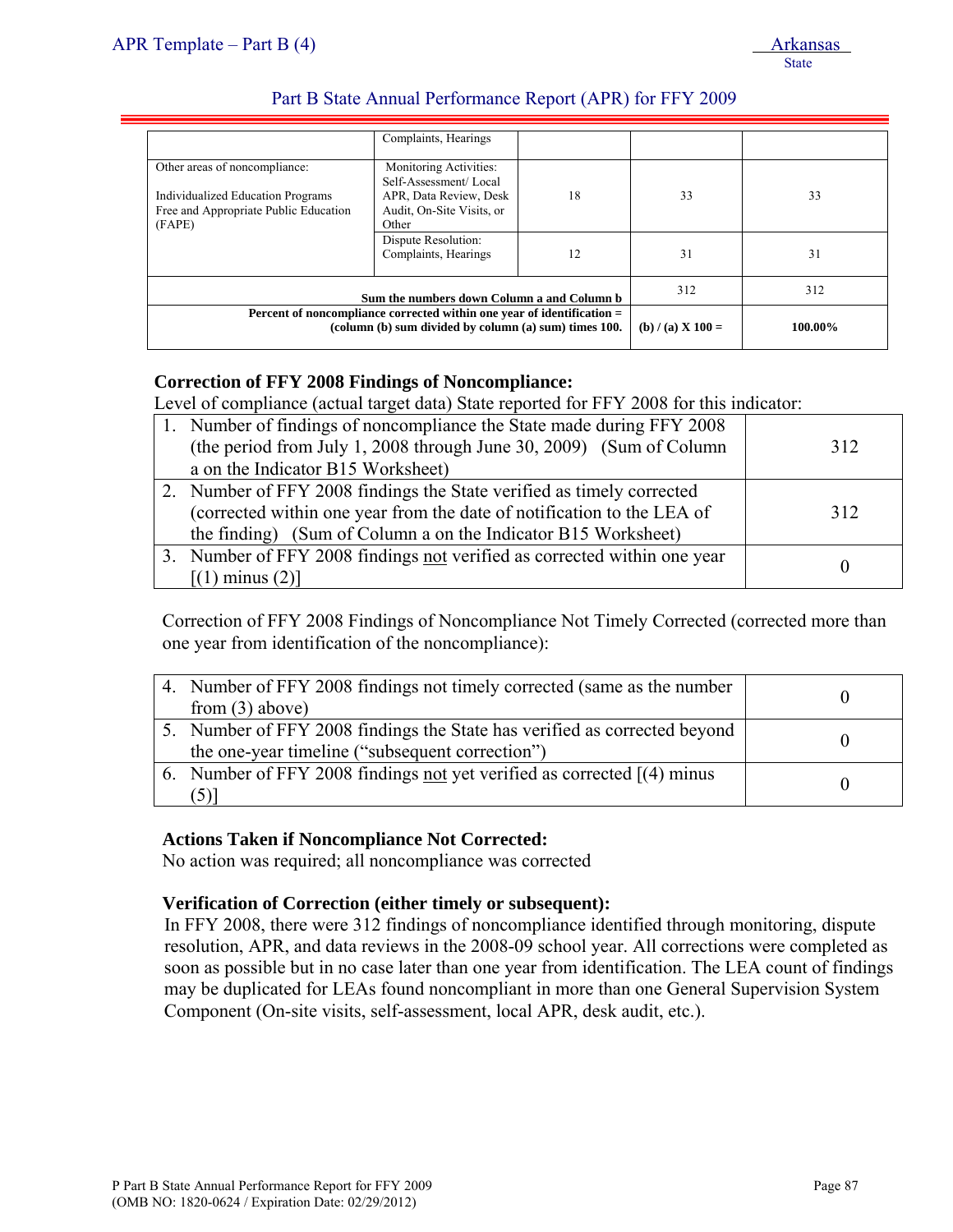## **Additional Information Required by the OSEP APR Response Table for this Indicator:**

| <b>Statement from the Response Table</b>                                                                                                                                                                                                                                                                                                                                                                                                                                                                                                                                                                                                                                                                                                                                                                                                                  |                                                                                                                                                                                                                                                                                                                                                                                                                                                                                                                                                                                                                                                                                                                                                                                                                             |
|-----------------------------------------------------------------------------------------------------------------------------------------------------------------------------------------------------------------------------------------------------------------------------------------------------------------------------------------------------------------------------------------------------------------------------------------------------------------------------------------------------------------------------------------------------------------------------------------------------------------------------------------------------------------------------------------------------------------------------------------------------------------------------------------------------------------------------------------------------------|-----------------------------------------------------------------------------------------------------------------------------------------------------------------------------------------------------------------------------------------------------------------------------------------------------------------------------------------------------------------------------------------------------------------------------------------------------------------------------------------------------------------------------------------------------------------------------------------------------------------------------------------------------------------------------------------------------------------------------------------------------------------------------------------------------------------------------|
|                                                                                                                                                                                                                                                                                                                                                                                                                                                                                                                                                                                                                                                                                                                                                                                                                                                           | <b>State's Response</b>                                                                                                                                                                                                                                                                                                                                                                                                                                                                                                                                                                                                                                                                                                                                                                                                     |
| In reporting on correction of noncompliance in<br>the FFY 2009 APR, due February 1, 2011, the<br>State must report that it verified that each LEA<br>with noncompliance identified in FFY 2008:<br>$(1)$ is correctly implementing the specific<br>regulatory requirements (i.e., achieved 100%<br>compliance) based on a review of updated data<br>such as data subsequently collected through<br>on-site monitoring or a State data system, and<br>(2) has corrected each individual case of<br>noncompliance, unless the child is no longer<br>within the jurisdiction of the LEA, consistent<br>with OSEP Memo 09-02. In the FFY 2009<br>APR, the State must describe the specific<br>actions that were taken to verify the correction.                                                                                                               | The State has verified that the 312 findings of<br>noncompliance have been corrected as soon as possible<br>but in no case later than one year from identification.<br>The ADE-SEU Monitoring/ Program Effectiveness<br>Section (M/PE), Dispute Resolution Section (DRS),<br>ADE-SEU Grants and Data Management Section<br>(G/DM) which includes finance and/or the IDEA Data<br>& Research Office verified the correction of<br>noncompliance via desk audits of LEA submitted<br>documentation, ACSIP, and/or on-site visits to the<br>LEAs in question. Reviews resulted in the clearance of<br>the noncompliance within the one-year timeline.<br>A review of policy, procedures, and practices for each<br>LEA with identified noncompliance was conducted to<br>insure that the specific regulatory requirements were |
| In addition, in reporting on Indicator 15 in the<br>FFY 2009 APR, the State must use the<br>Indicator 15 Worksheet.                                                                                                                                                                                                                                                                                                                                                                                                                                                                                                                                                                                                                                                                                                                                       | being correctly implemented. The review included on-<br>site visits, desk audits, and/or self-assessments.                                                                                                                                                                                                                                                                                                                                                                                                                                                                                                                                                                                                                                                                                                                  |
| Further, in responding to Indicators 11, and 12<br>in the FFY 2009 APR, the State must report on<br>correction of the noncompliance described in<br>this table under those indicators.                                                                                                                                                                                                                                                                                                                                                                                                                                                                                                                                                                                                                                                                    | Correction of noncompliance as reported in Indicator 15<br>related to other indicators was addressed under the<br>corresponding indicators, except Indicator 13 that is<br>reported under Indicator 15 since it was not a reported<br>Indicator in FFY 2008.                                                                                                                                                                                                                                                                                                                                                                                                                                                                                                                                                                |
| OSEP's June 1, 2009 FFY 2007 SPP/APR<br>response letter required the State to include in<br>the FFY 2008 APR documentation in response<br>to the required actions listed in the verification<br>visit letter of February 13, 2009, under Critical<br>Element GS 1 and GS 2. The State submitted<br>responsive documentation.<br>OSEP acknowledged this documentation in a<br>letter dated February 26, 2010, but noted that<br>a determination of whether or not ADE has<br>corrected all of the noncompliance identified in<br>our letter in GS1 and GS2 cannot be completed<br>without a full review of the FFY 2008 APR."<br>After a review of the documentation submitted<br>by the State and the FFY 2008 APR, OSEP<br>concludes that, with one exception all of the<br>outstanding findings from GS1 and GS2 have<br>been satisfactorily corrected. | Additionally, on July 28, 2010, the State submitted<br>documentation of the specific procedures it uses to<br>make findings based on noncompliance identified<br>through the statewide database. The information<br>explained the steps taken from the time potential<br>noncompliance is "flagged" by the database to the time<br>a finding of noncompliance is made. The<br>documentation also included the criteria used to elevate<br>a "red flag" to a finding of noncompliance. A letter<br>dated August 9, 2010 was received by the Arkansas<br>Commissioner of Education from Alexa Posny, Deputy<br>Director of the Office of Special Education and<br>Rehabilitative Services stating that the documentation<br>submitted satisfied the requirement.                                                              |
| However, OSEP cannot determine, based on<br>the documentation provided and the APR,<br>whether the State is utilizing all available<br>information to make findings of                                                                                                                                                                                                                                                                                                                                                                                                                                                                                                                                                                                                                                                                                    |                                                                                                                                                                                                                                                                                                                                                                                                                                                                                                                                                                                                                                                                                                                                                                                                                             |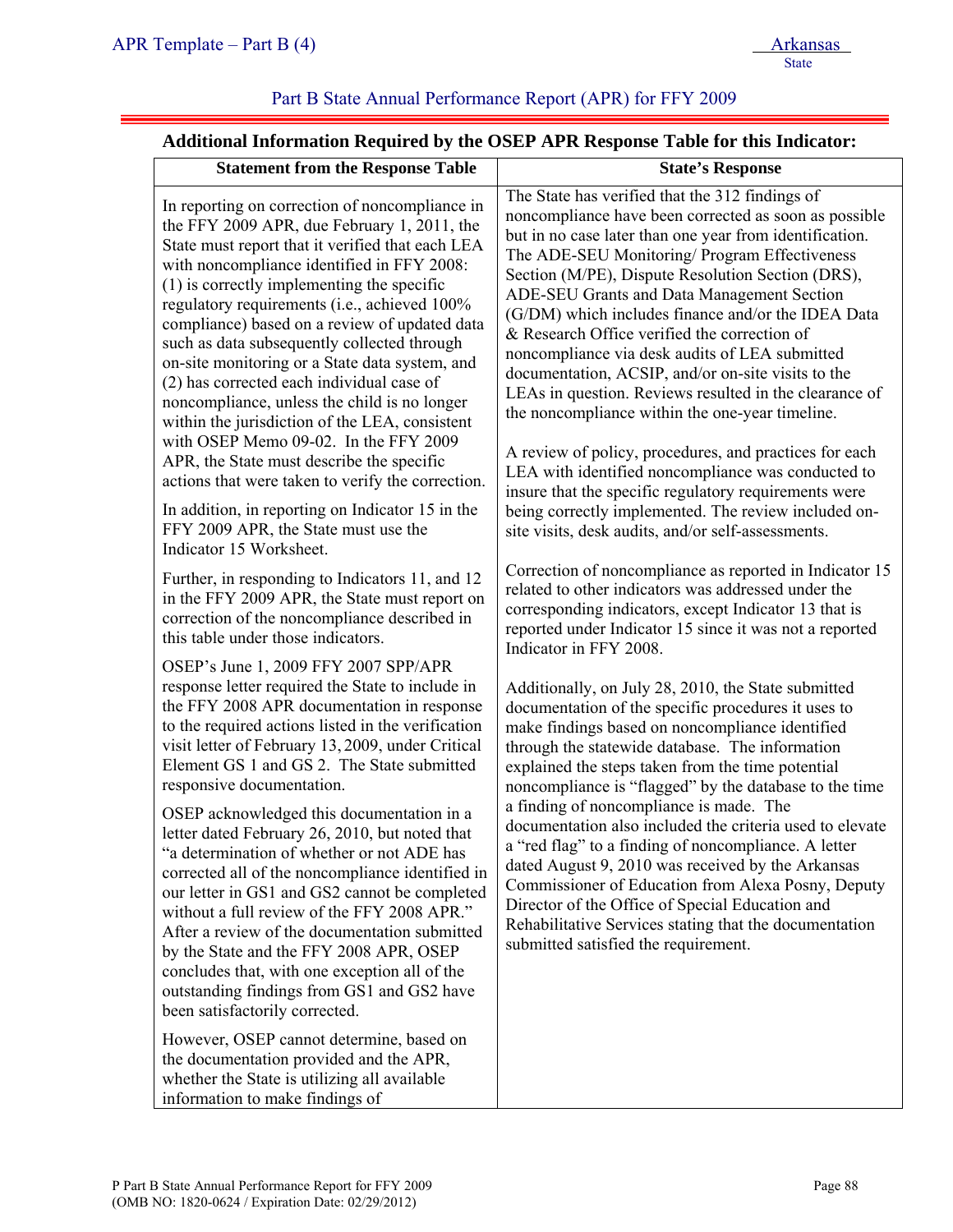noncompliance, including its statewide database used to collect information on APR compliance indicators. Although the State submitted, as required, a "Plan for identifying and correcting Noncompliance across Data Sources", this plan does not provide sufficient information for OSEP to determine if the State has corrected the noncompliance identified in GS1 of the verification letter.

Within 60 days of the issuance of this response table, the State must submit documentation of the specific procedures it uses to make findings based on noncompliance identified through the statewide database. This must include information on the steps taken from the time potential noncompliance is "flagged" by the database to the time a finding of noncompliance is made. The documentation must also include the criteria that are used to elevate a "red flag" to a finding of noncompliance.

#### **Targeted Activities:**

Activities surrounding Indicator 15 were:

- The ADE-SEU continued the development of tools to assist LEAs with data integrity, compliance, and implementation of corrective actions.
- The ADE-SEU continued to monitor IDEA compliance through review of trigger and fiscal data as well as the three-year cyclical monitoring of LEAs.
- Internal reviews of LEA policies, procedure, and practice were ongoing.
- ADE-SEU M/PE staff continued to implement and refine the verification procedures for correction of noncompliance.

#### **Revisions, with Justification, to Proposed Targets/Improvement Activities/Timelines/Resources for FFY 2009:**

No changes have been made to the proposed targets. Improvement activities, timelines, and resources have been updated to reflect activities across the State. See page 212 in the SPP.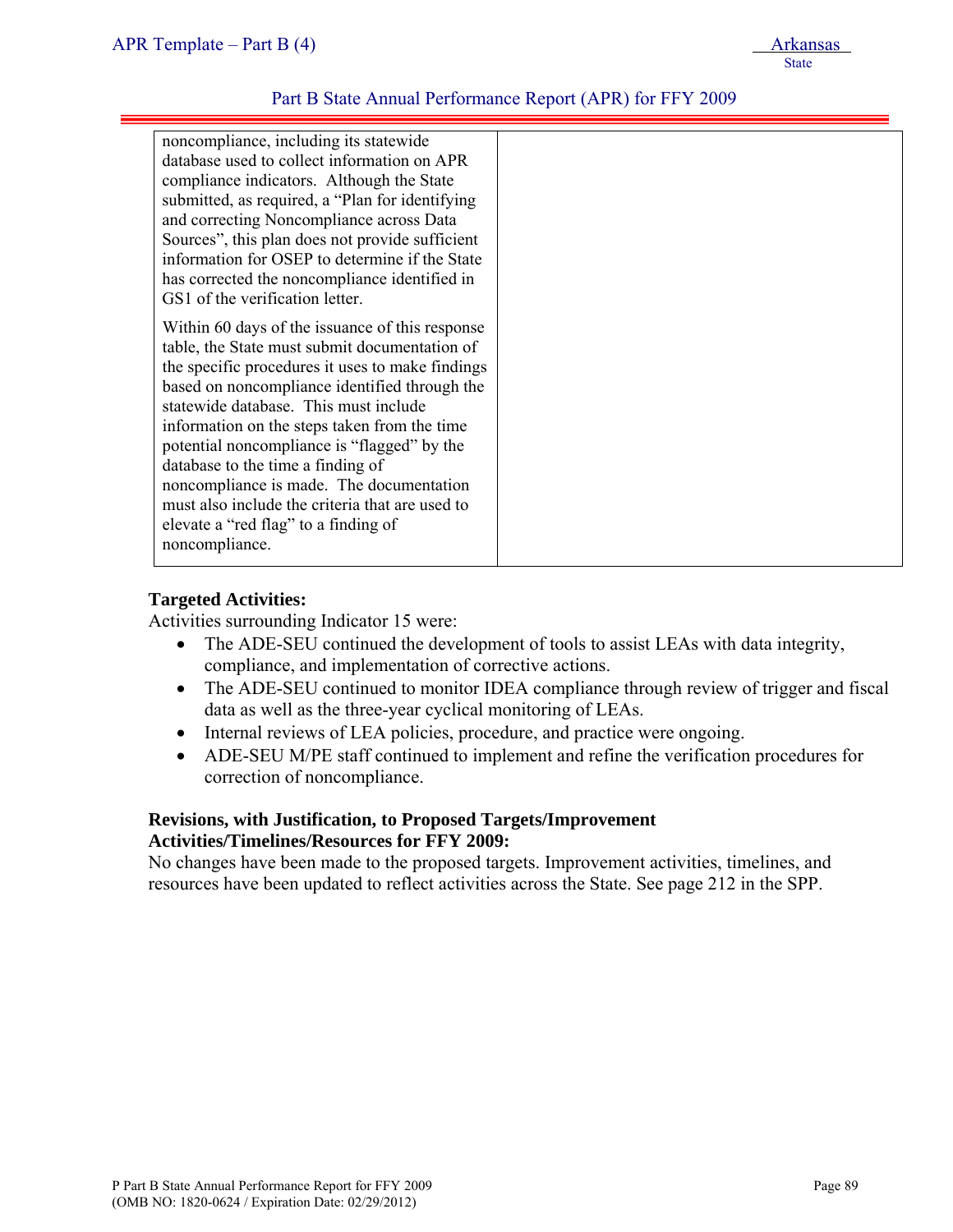# **Monitoring Priority: Effective General Supervision Part B — General Supervision**

## **Indicator 16: Complaint Timelines**

Percent of signed written complaints with reports issued that were resolved within 60-day timeline or a timeline extended for exceptional circumstances with respect to a particular complaint, or because the parent (or individual or organization) and the public agency agree to extend the time to engage in mediation or other alternative means of dispute resolution, if available in the State. (20 U.S.C.  $1416(a)(3)(B)$ 

#### **Measurement:**

Percent =  $[(1.1(b) + 1.1(c))$  divided by 1.1] times 100.

| <b>FFY</b>      | <b>Measurable and Rigorous Target</b>                                                                                                                                                                       |
|-----------------|-------------------------------------------------------------------------------------------------------------------------------------------------------------------------------------------------------------|
| <b>FFY 2009</b> | Percent of signed written complaints with reports issued that were resolved within 60-<br>day timeline or a timeline extended for exceptional circumstances with respect to a<br>particular complaint: 100% |

### **Actual Target Data for:**

Percent of signed written complaints with reports issued that were resolved within 60-day timeline or a timeline extended for exceptional circumstances with respect to a particular complaint was **100%**.

 $(13/13)*100 =$ **100%**

# **Discussion of Improvement Activities Completed and Explanation of Progress or Slippage that Occurred for FFY 2009:**

Arkansas had 100% of signed written complaints with reports issued that were resolved within the 60-day timeline or a timeline extended for exceptional circumstances with respect to a particular complaint.

Of 27 signed written complaints received in 2009-2010, investigations were conducted and reports were issued for 13 complaints. While 12 reports had findings, all 13 complaint investigation reports were issued within timelines. There was one complaint pending at the end of the state fiscal year which has since been investigated and report issued within timelines with no findings. A total of 13 complaints of the 27 filed were withdrawn or dismissed.

### **Targeted Activities:**

Targeted activities for this indicator were undertaken by the ADE-SEU Dispute Resolution Section and AR-LEARN

Dispute Resolution Section (DRS): The DRS participated in the following meetings:

The ADE-SEU sent one Hearing Officer, an attorney representing the Arkansas Attorney General's Office, and two staff members to the  $31<sup>st</sup>$  Annual LRP National Institute in Orlando, Florida.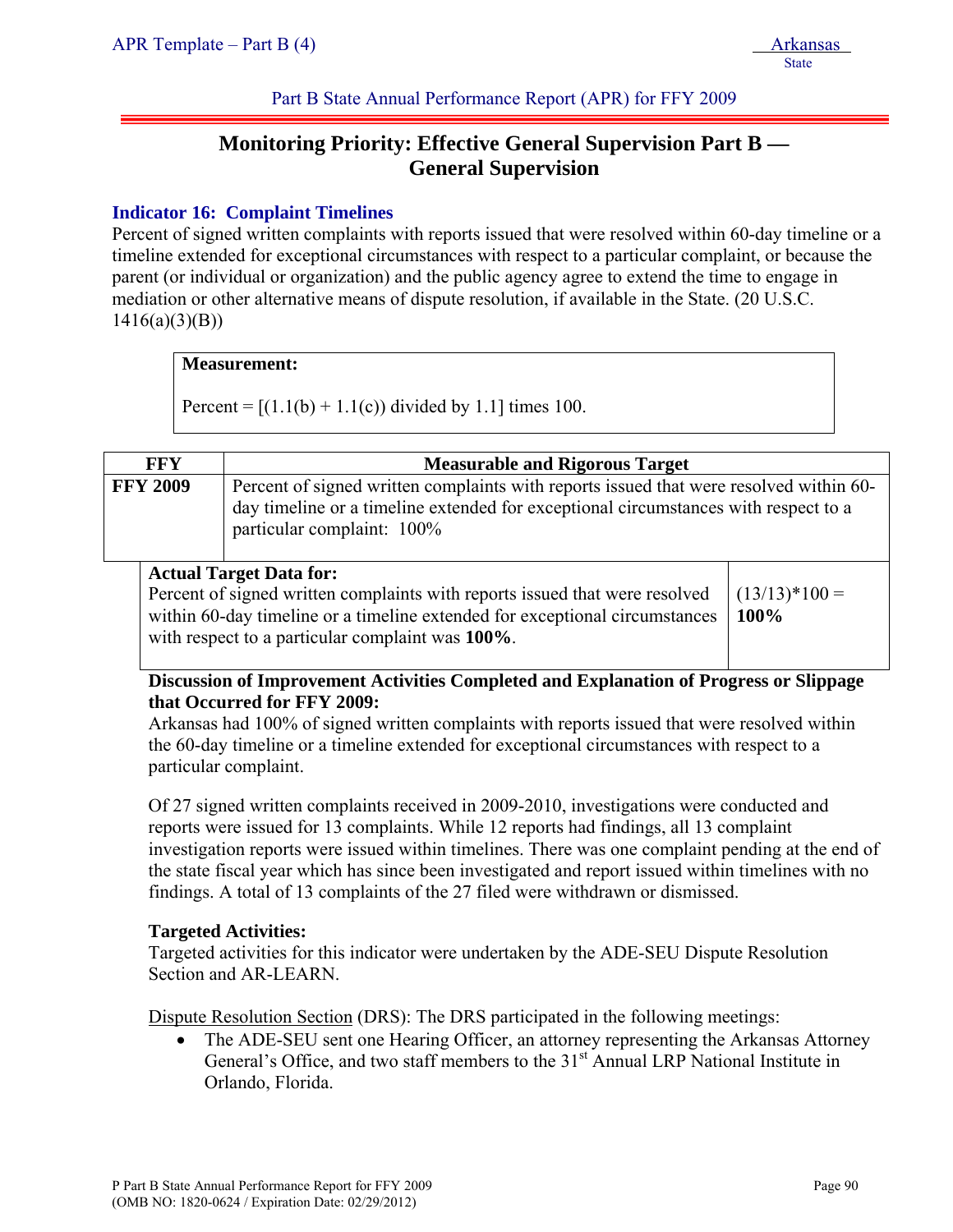• Two Hearing Officers went to Seattle, Washington for the Eighth National Academy for Administrative Law Judges and Hearing Officials.

The Dispute Resolution Section (DRS) utilized the Center for Appropriate Dispute Resolution in Special Education (CADRE) as a resource for this Section and for the State Hearing Officers. CADRE is used to provide technical assistance to the State Hearing Officers on special education issues.

The Dispute Resolution Section subscribed to the Individuals with Disabilities Education Law Report, published by LRP, for the ADE-SEU office, Attorney General's office and the due process complaint Hearing Officers.

The State's new investigation tracking system was finalized and incorporated into the special education data warehouse. The system began full implementation as of July 2009.

The Arkansas Local Education Agency Resource Network (AR-LEARN): AR-LEARN continues to expand its assistance to LEAs in meeting the challenges of providing quality special education services to address the needs of students. More than 900 teachers and administrators participated in workshops offered by AR-LEARN. AR-LEARN workshops address six of the APR indicators.

Selected Legal Issues: Ninety-five (95) special education teachers and related services providers, LEA administrators, higher education faculty and LEA legal representatives attended workshops that included the following topics: (1) How to Effectively Plan and Implement Accommodations for Students with Disabilities in the Regular Classroom; (2) Modern Issues Involving Least Restrictive Environment; (3)A simplified Method for Understanding IDEA Discipline Rules; (4) Legal Issues concerning Emotionally Disturbed Students; and (5) The Building Administrator's Role in the IEP Process.

## **Revisions, with Justification, to Proposed Targets/Improvement Activities/Timelines/Resources for FFY 2009:**

No revisions were made to the proposed targets. Improvement activities, timelines, and resources for 2009-10 have been updated in the SPP to reflect activities across the State. See page 218 in the SPP.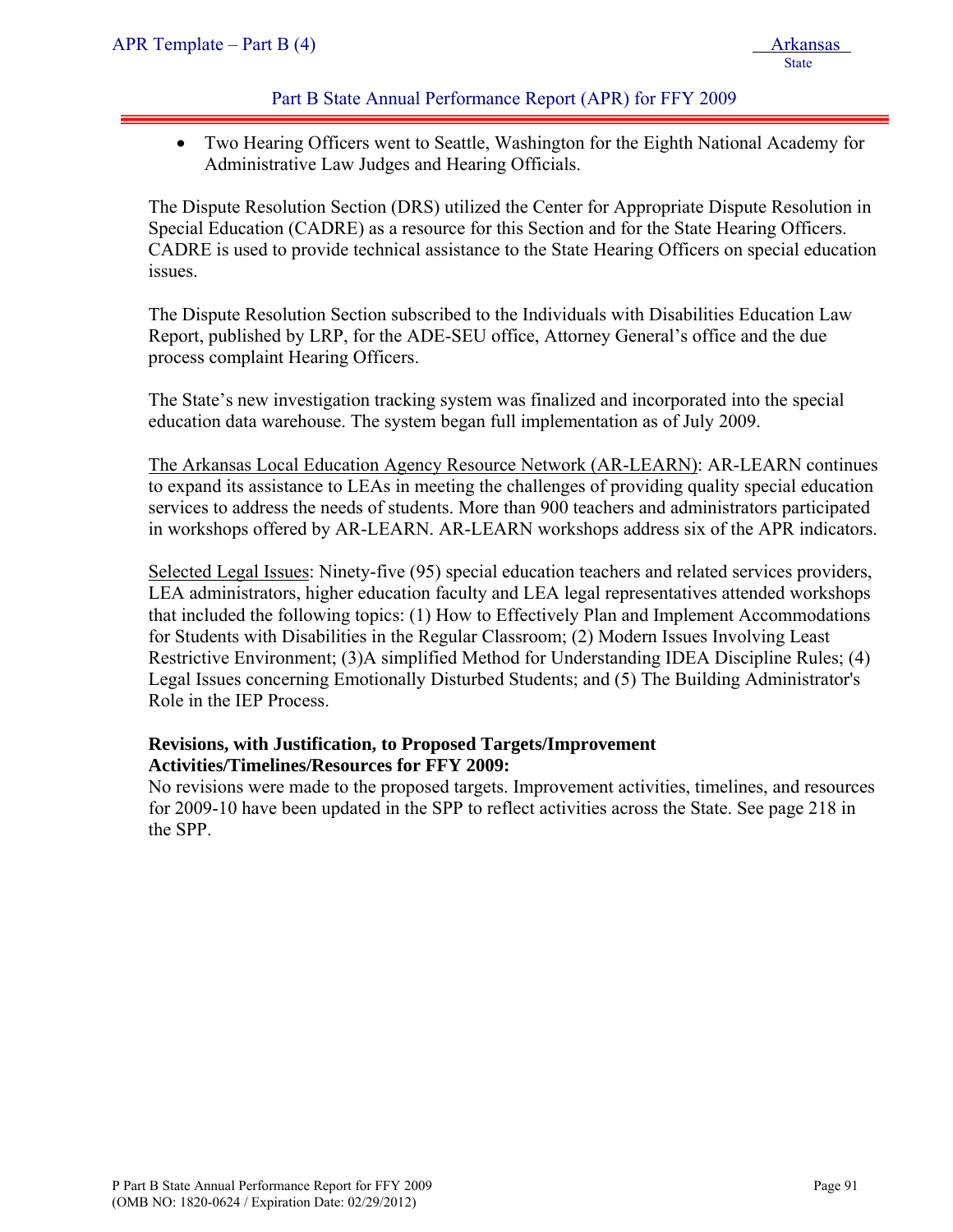# **Monitoring Priority: Effective General Supervision Part B — General Supervision**

## **Indicator 17: Due Process Timelines**

Percent of adjudicated due process hearing requests that were adjudicated within the 45-day timeline or a timeline that is properly extended by the hearing officer at the request of either party or in the case of an expedited hearing, within the required timelines.  $(20 \text{ U.S.C. } 1416(a)(3)(B))$ 

### **Measurement:**

Percent =  $[3.2(a) + 3.2(b)]$  divided by (3.2) times 100.

| <b>FFY</b>                                                                                                                                                                                                                                       | <b>Measurable and Rigorous Target</b>  |                     |  |  |
|--------------------------------------------------------------------------------------------------------------------------------------------------------------------------------------------------------------------------------------------------|----------------------------------------|---------------------|--|--|
| Percent of fully adjudicated due process hearing requests that were fully adjudicated<br><b>FFY 2009</b><br>within the 45-day timeline or a timeline that is properly extended by the hearing officer<br>at the request of either party: $100\%$ |                                        |                     |  |  |
|                                                                                                                                                                                                                                                  | <b>Actual Target Data for 2009-10:</b> |                     |  |  |
| Percent of fully adjudicated due process hearing requests that were fully                                                                                                                                                                        |                                        |                     |  |  |
| adjudicated within the 45-day timeline or a timeline that is properly                                                                                                                                                                            |                                        | $(4/4)*100 = 100\%$ |  |  |
| extended by the hearing officer at the request of either party was 100%.                                                                                                                                                                         |                                        |                     |  |  |

## **Discussion of Improvement Activities Completed and Explanation of Progress or Slippage that Occurred for FFY 2009:**

In 2009-10, there were 24 hearing requests, none of which were an expedited hearing request. Four hearing requests were fully adjudicated, 15 hearing requests were resolved without a hearing and five (5) were pending at the end of the reporting period.

### **Targeted Activities:**

Dispute Resolution Section: The ADE-SEU sent one Hearing Officer, an attorney representing the Arkansas Attorney General's Office, and two staff members to the  $31<sup>st</sup>$  Annual LRP National Institute in Orlando, Florida.

Two Hearing Officers went to Seattle, Washington for the Eighth National Academy for Administrative Law Judges and Hearing Officials.

The Dispute Resolution Section (DRS) utilized the Center for Appropriate Dispute Resolution in Special Education (CADRE) as a resource for this Section and for the State Hearing Officers. CADRE is used to provide technical assistance to the State Hearing Officers on special education issues.

The DRS subscribed to the Individuals with Disabilities Education Law Report, published by LRP, for the ADE-SEU office, Attorney General's office and the due process complaint Hearing Officers.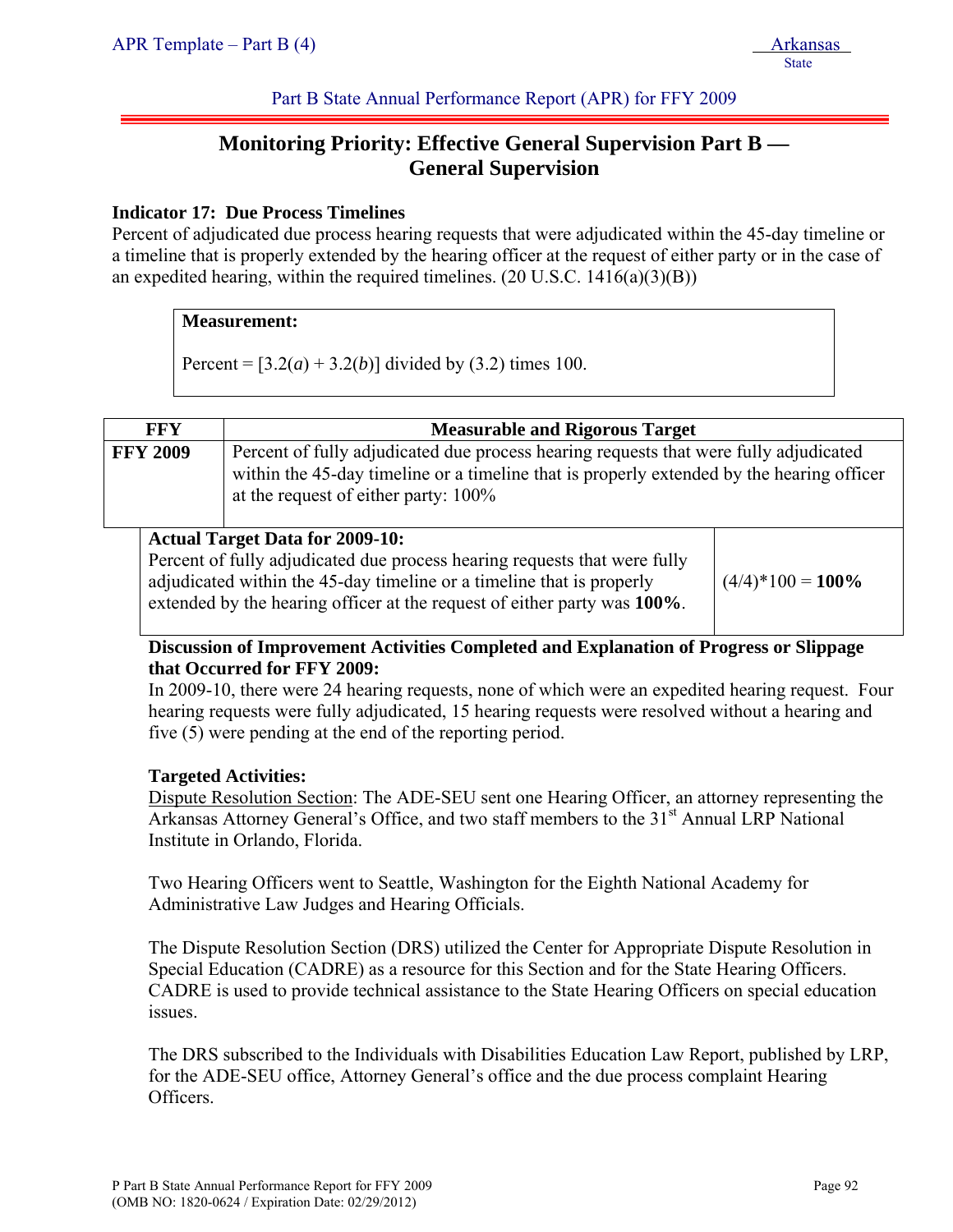The information technology team of the Grants/Data Management Section continued to work with DRS on the development and implementation of the DRS hearing tracking system to be incorporated into the data warehouse.

The Arkansas Local Education Agency Resource Network (AR-LEARN): AR-LEARN continues to expand its assistance to LEAs in meeting the challenges of providing quality special education services to address the needs of students. More than 900 teachers and administrators participated in workshops offered by AR-LEARN. AR-LEARN workshops address six of the APR indicators.

Selected Legal Issues: Ninety-five (95) special education teachers and related services providers, LEA administrators, higher education faculty and LEA legal representatives attended workshops that included the following topics: (1) How to Effectively Plan and Implement Accommodations for Students with Disabilities in the Regular Classroom; (2) Modern Issues Involving Least Restrictive Environment; (3)A simplified Method for Understanding IDEA Discipline Rules; (4) Legal Issues concerning Emotionally Disturbed Students; and (5) The Building Administrator's Role in the IEP Process.

# **Revisions, with Justification, to Proposed Targets/Improvement Activities/Timelines/Resources for FFY 2009:**

No revisions were made to the proposed targets. Improvement activities, timelines, and resources for 2009-10 were updated in the SPP to reflect activities across the State. See page 225 in the SPP.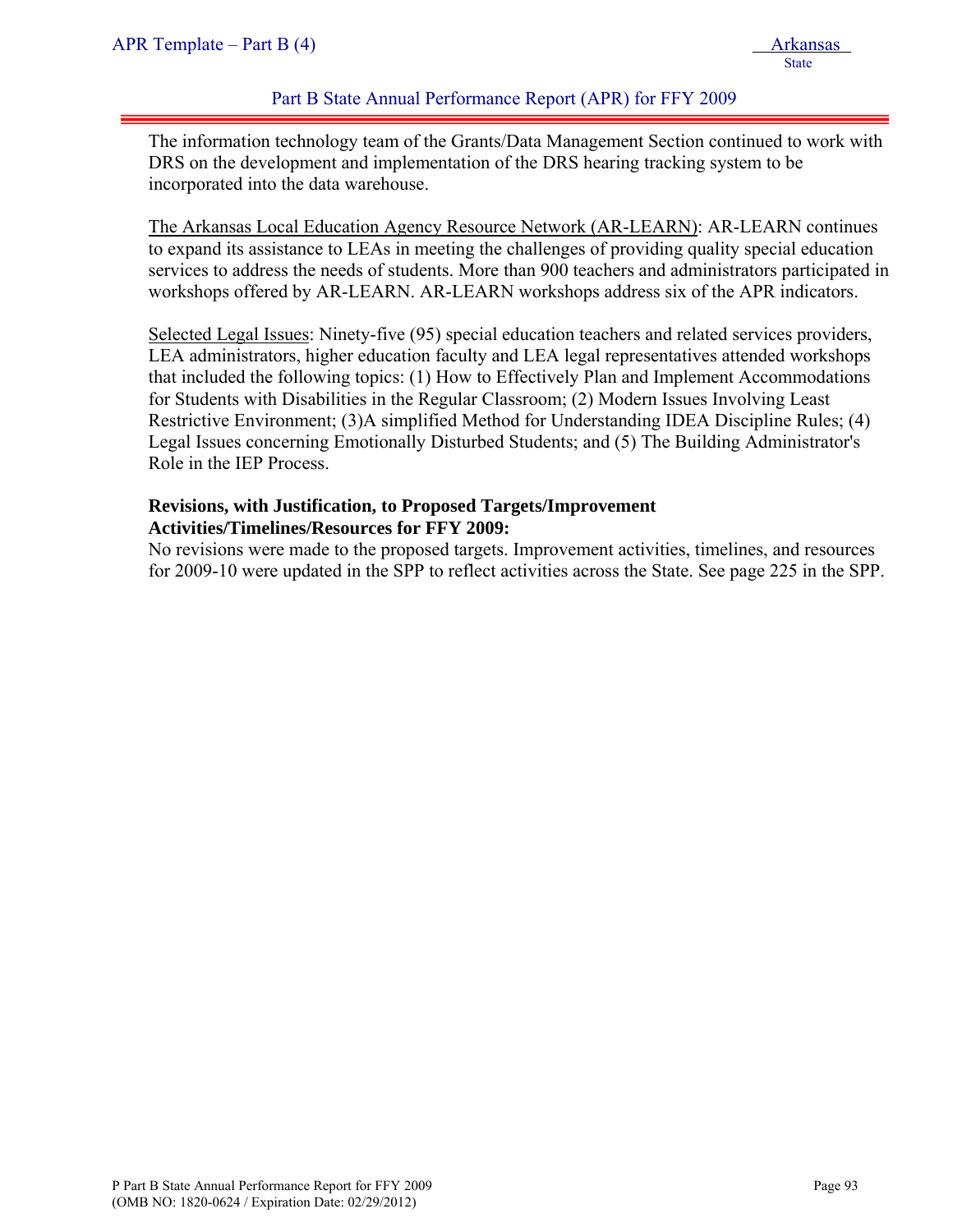# **Monitoring Priority: Effective General Supervision Part B — General Supervision**

## **Indicator 18: Hearing Requests Resolved by Resolution Sessions**

Percent of hearing requests that went to resolution sessions that were resolved through resolution session settlement agreements (20 U.S.C. 1416(a)(3)(B))

#### **Measurement:**

Percent of hearing requests that went to resolution sessions that were resolved through resolution session settlement agreements.

Percent =  $[3.1(a)]$  divided by  $(3.1)$  times 100.

|                 | <b>FFY</b> | <b>Measurable and Rigorous Target</b>                                                                                                                                       |                       |  |  |
|-----------------|------------|-----------------------------------------------------------------------------------------------------------------------------------------------------------------------------|-----------------------|--|--|
| <b>FFY 2009</b> |            | Percent of hearing requests that went to resolution sessions that were resolved through<br>resolution session settlement agreements: 54%                                    |                       |  |  |
|                 |            | <b>Actual Target Data for:</b><br>Percent of hearing requests that went to resolution sessions that were<br>resolved through resolution session settlement agreements: 100% | $(10/10)*100 = 100\%$ |  |  |

### **Discussion of Improvement Activities Completed and Explanation of Progress or Slippage that Occurred for FFY 2009:**

Arkansas had 24 hearing requests, none of which was an expedited hearing request, throughout 2009-10. Ten (10) of the hearing requests went to resolution sessions with ten (10) resulting in settlement agreements. The resolution session settlement agreements rate of 100% exceeds the target of 54.00%.

### **Targeted Activities:**

Dispute Resolution Section: The ADE-SEU sent one Hearing Officer, an attorney representing the Arkansas Attorney General's Office, and two staff members to the 31<sup>st</sup> Annual LRP National Institute in Orlando, Florida.

Two Hearing Officers went to Seattle, Washington for the Eighth National Academy for Administrative Law Judges and Hearing Officials.

The Dispute Resolution Section subscribed to the Individuals with Disabilities Education Law Report, published by LRP, for the ADE-SEU office, Attorney General's office and the due process complaint Hearing Officers.

The Dispute Resolution Section (DRS) utilized the Center for Appropriate Dispute Resolution in Special Education (CADRE) as a resource for this Section and for the State Hearing Officers. CADRE is used to provide technical assistance to the State Hearing Officers on special education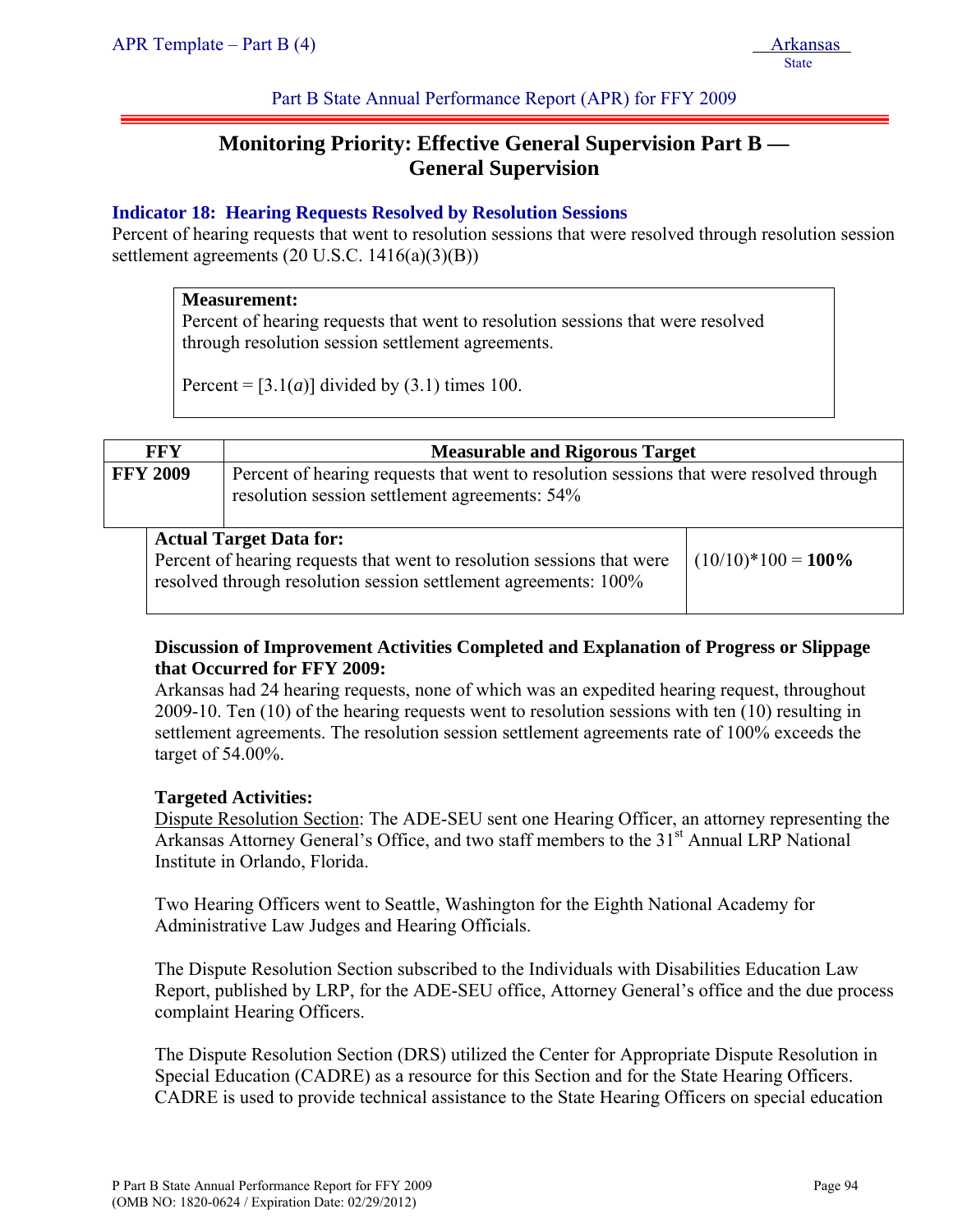issues.

The information technology team of the Grants/Data Management Section continued to work with DRS on the development and implementation of the DRS hearing tracking system to be incorporated into the data warehouse.

The Arkansas Local Education Agency Resource Network (AR-LEARN): AR-LEARN continues to expand its assistance to LEAs in meeting the challenges of providing quality special education services to address the needs of students. More than 900 teachers and administrators participated in workshops offered by AR-LEARN. AR-LEARN workshops address six of the APR indicators.

Selected Legal Issues: Ninety-five (95) special education teachers and related services providers, LEA administrators, higher education faculty and LEA legal representatives attended workshops that included the following topics: (1) How to Effectively Plan and Implement Accommodations for Students with Disabilities in the Regular Classroom; (2) Modern Issues Involving Least Restrictive Environment; (3)A simplified Method for Understanding IDEA Discipline Rules; (4) Legal Issues concerning Emotionally Disturbed Students; and (5) The Building Administrator's Role in the IEP Process.

#### **Revisions, with Justification, to Proposed Targets/Improvement Activities/Timelines/Resources for FFY 2009:**

No revisions were made to the proposed targets. Improvement activities, timelines, and resources for 2009-10 were updated in the SPP to reflect activities across the State. See page 229 in the SPP.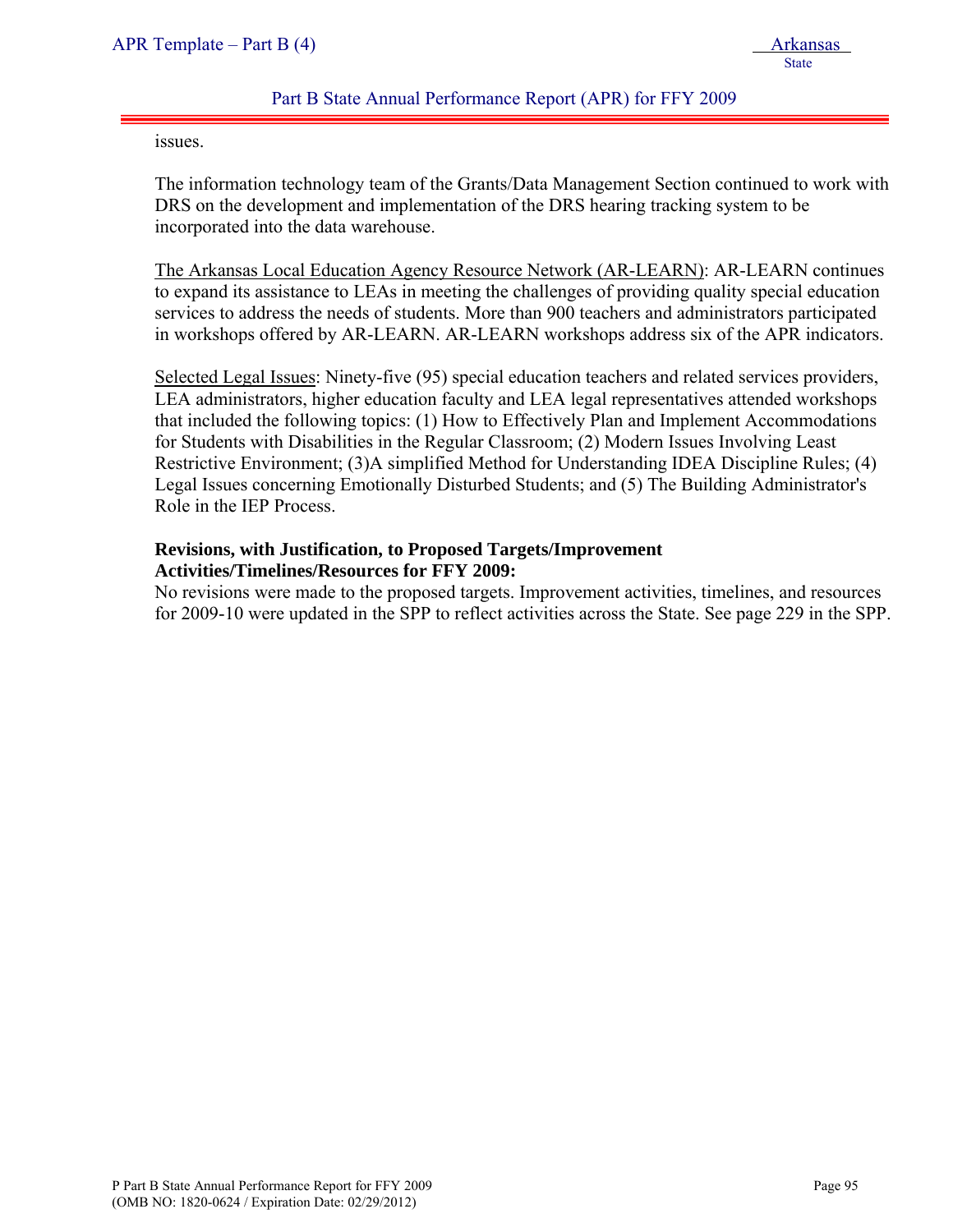# **Monitoring Priority: Effective General Supervision Part B — General Supervision**

## **Indicator 19: Mediation Agreements**

Percent of mediations held that resulted in mediation agreements (20 U.S.C. 1416(a)(3)(B))

## **Measurement:**

Percent =  $[2.1(a)(i) + 2.1(b)(i)]$  divided by (2.1) times 100

| FFY             | <b>Measurable and Rigorous Target</b>                                    |  |  |  |  |
|-----------------|--------------------------------------------------------------------------|--|--|--|--|
| <b>FFY 2009</b> | Percent of mediations held that resulted in mediation agreements: 74.00% |  |  |  |  |
|                 | <b>Actual Target Data for FFY 2009:</b>                                  |  |  |  |  |

Eighty-eight percent (88%) of mediations requested resulted in mediation agreements.  $((0+15)/17)*100 = 88.24%$ 

 **Discussion of Improvement Activities Completed and Explanation of Progress or Slippage that Occurred for FFY 2009:** The ADE and the University of Arkansas at Little Rock Bowen School of Law Mediation Project had 26 mediation requests in 2009-10. Zero of the mediation requests were related to due process. Seventeen sessions were actually held and 15 of those resulted in agreements. There were nine mediations withdrawn or not held and no mediation sessions were pending as of June 30, 2010. The mediation agreement rate was 88.24%, though a slippage from the previous year's rate of 91.66% still exceeding the target of 74.00%.

Given the complexity of the issues, not all issues are resolved through the mediation process. Arkansas' mediation requests resulting in mediation agreements over the past eight years have a wide variance. While Arkansas had 100% of Mediations reach agreements in 2002-03, the rate has fluctuated with a low of 52% in 2006-07 to 91.66% in 2008-09. The 2009-10 rate declined slightly to 88.24%. Exhibit I-19.1 illustrates the unpredictability of mediation agreement rates.

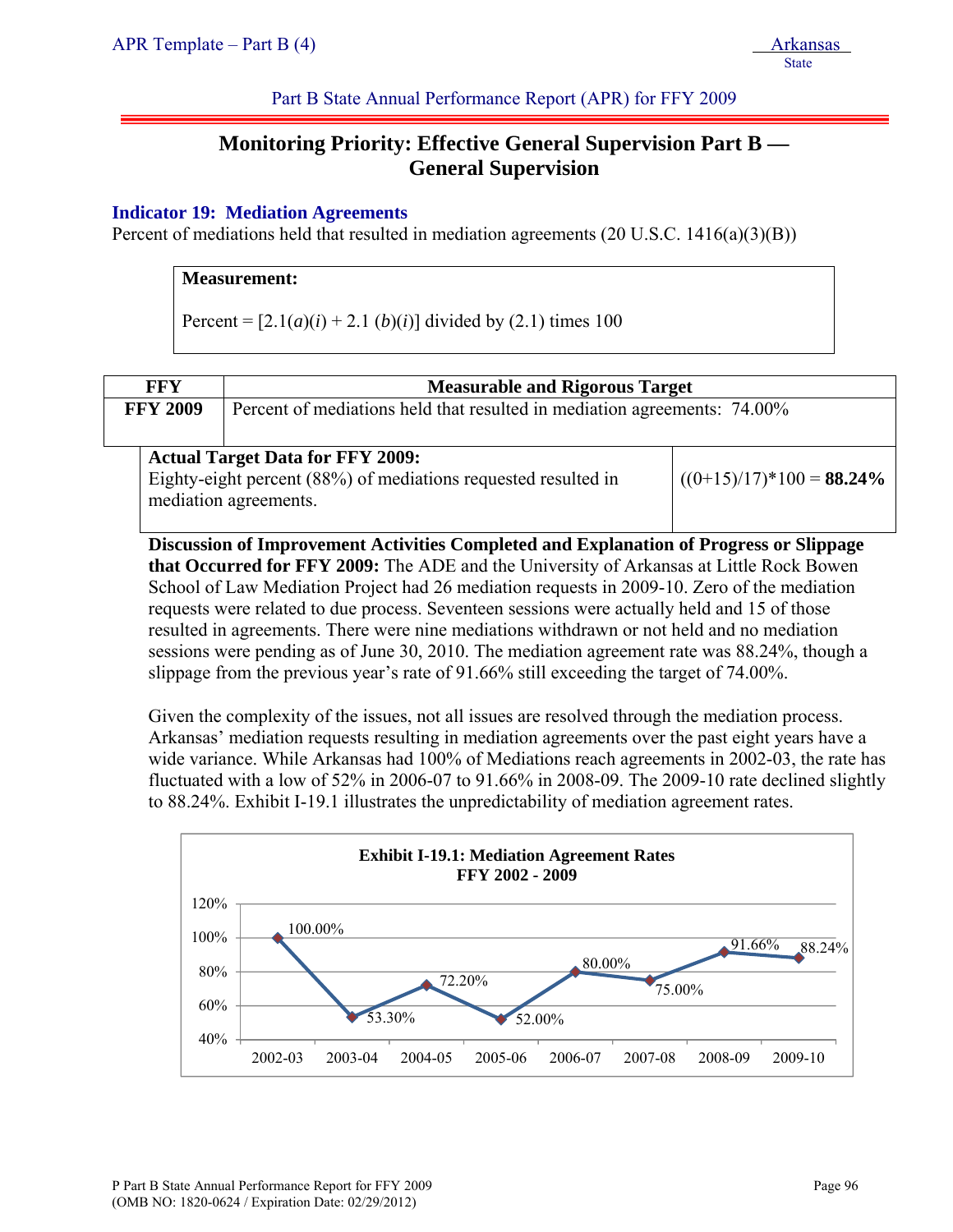#### **Targeted Activities:**

Dispute Resolution Section: The ADE-SEU continued to contract with the University of Arkansas at Little Rock Bowen School of Law Mediation Center to conduct mediation sessions for parents and public agencies (local school districts) on any matters in dispute concerning the provision of education to students with and without disabilities.

The ADE-SEU continued to contract with the Arkansas Parent Training and Information (PTI) center to provide services to encourage parents and schools to consider the benefits of mediation to resolve their educational disputes.

The Arkansas Local Education Agency Resource Network (AR-LEARN): AR-LEARN continues to expand its assistance to LEAs in meeting the challenges of providing quality special education services to address the needs of students. More than 900 teachers and administrators participated in workshops offered by AR-LEARN. AR-LEARN workshops address six of the APR indicators.

Selected Legal Issues: Ninety-five (95) special education teachers and related services providers, LEA administrators, higher education faculty and LEA legal representatives attended workshops that included the following topics: (1) How to Effectively Plan and Implement Accommodations for Students with Disabilities in the Regular Classroom; (2) Modern Issues Involving Least Restrictive Environment; (3)A simplified Method for Understanding IDEA Discipline Rules; (4) Legal Issues concerning Emotionally Disturbed Students; and (5) The Building Administrator's Role in the IEP Process.

### **Revisions, with Justification, to Proposed Targets/Improvement Activities/ Timelines/Resources for FFY 2009:**

No revisions were made to the proposed targets. Improvement activities, timelines, and resources for 2009-10 were updated in the SPP to reflect activities across the State. See page 233 in the SPP.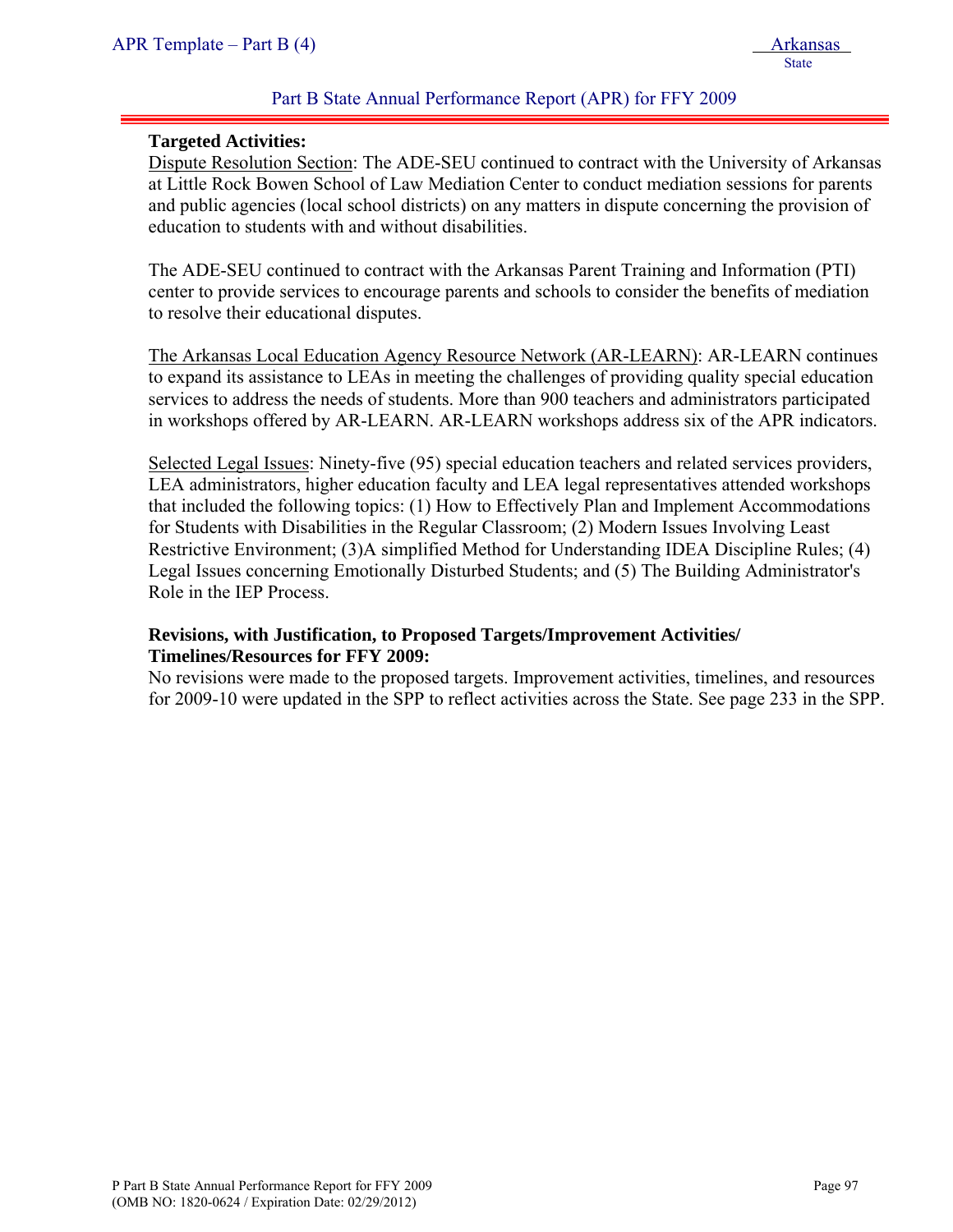# **Monitoring Priority: Effective General Supervision Part B— General Supervision**

## **Indicator 20: State Reported Data**

State reported data (618 and State Performance Plan and Annual Performance Report) are timely and accurate. (20 U.S.C. 1416(a)(3)(B))

#### **Measurement:**

State reported data, including 618 data, State Performance Plan, and Annual Performance Reports, are:

- A. Submitted on or before due dates (February 1 for child count, including race and ethnicity; placement; November 1 for exiting, discipline, personnel and dispute resolution; and February 1 for Annual Performance Reports and assessment); and
- B. Accurate, including covering the correct year and following the correct measurement.

States are required to use the "Indicator 20 Scoring Rubric" for reporting data for this indicator (see Attachment B).

| <b>FFY</b>      | <b>Measurable and Rigorous Target</b>                                                                                                                                                                                                                                   |
|-----------------|-------------------------------------------------------------------------------------------------------------------------------------------------------------------------------------------------------------------------------------------------------------------------|
| <b>FFY 2009</b> | A. Submitted on or before due dates (February 1 for child count, including race and<br>ethnicity; placement; November 1 for exiting, discipline, personnel and dispute<br>resolution; and February 1 for Annual Performance Reports and assessment):<br>100% compliance |
|                 | B. Accurate, including covering the correct year and following the correct<br>measurement: 100% compliance.                                                                                                                                                             |

### **Actual Target Data for FFY 2009:**

In 2009-10, Arkansas was 100% compliant with timely and accurate data reporting. All reports were submitted to OSEP on or before the due dates.

Arkansas submits data via EDFacts for five of six reports: child count, environment, exiting, personnel, and discipline. Dispute Resolution and Assessment was submitted to the DAC DANS system. Additionally, Arkansas submitted the 2009-10 Assessment file early via EDEN to populate elements of the CSPR. This submission will also be used by EDFacts to conduct congruency which will enable Arkansas to become EDEN only for 6 of 6 data tables.

The data tables loaded into EDFacts and the DAC DANS system with no errors. Requests for data notes were submitted to DAC.

The SPP/APR was submitted electronically and hard copy sent to OSEP on or before the due date. The data used in the SPP/APR were examined for validity and reliability at the time of the submission. Calculations and directions were reviewed to ensure proper application.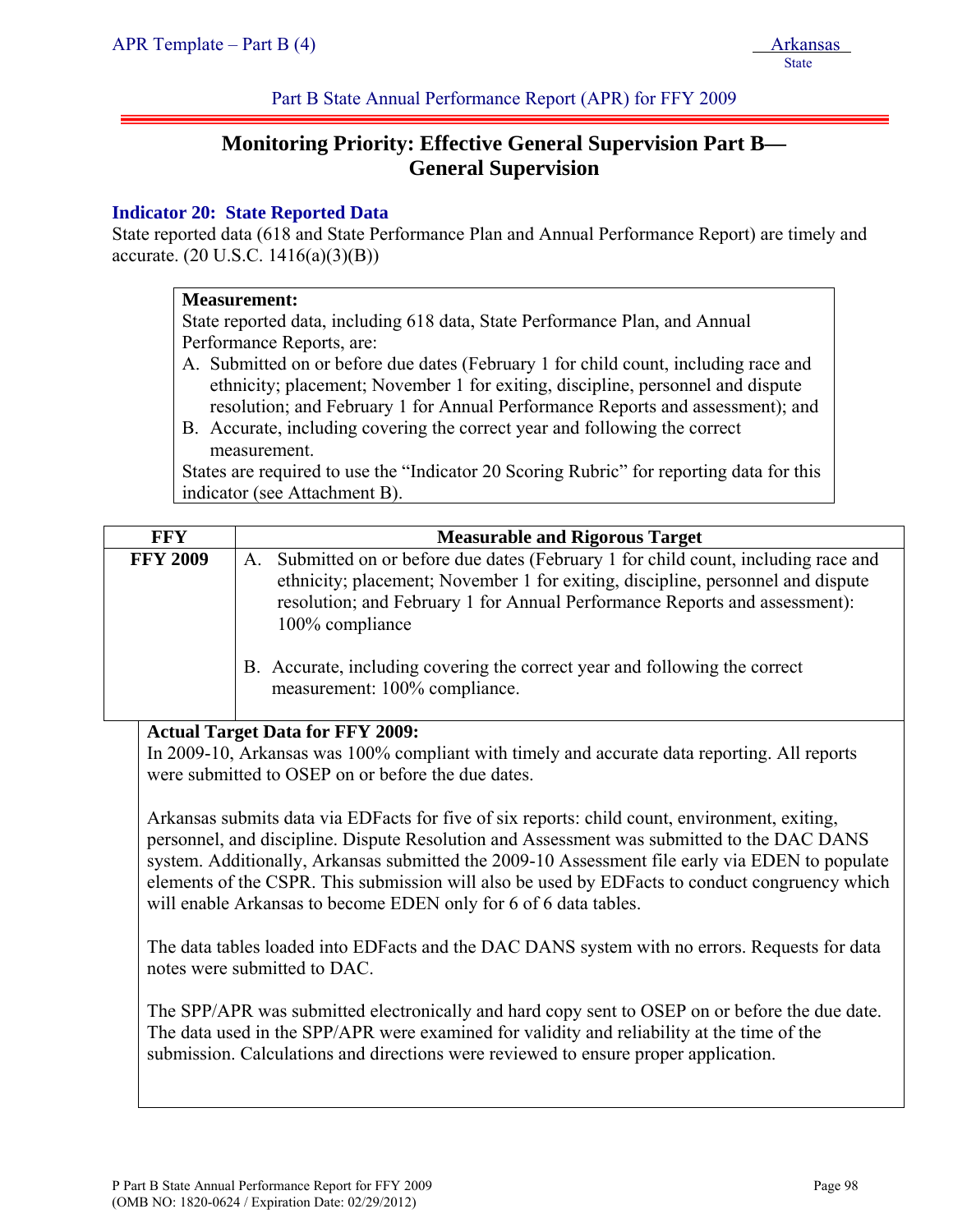|                                                       |                                                    |                                    | Part B State Annual Performance Report (APR) for FFY 2009                 |                          |                                  |  |
|-------------------------------------------------------|----------------------------------------------------|------------------------------------|---------------------------------------------------------------------------|--------------------------|----------------------------------|--|
| Part B Indicator 20 Data Rubric                       |                                                    |                                    |                                                                           |                          |                                  |  |
|                                                       |                                                    | Part B Indicator 20 - SPP/APR Data |                                                                           |                          |                                  |  |
| <b>APR</b> Indicator                                  | Valid and reliable<br><b>Correct calculation</b>   |                                    | <b>Total</b>                                                              |                          |                                  |  |
| 1                                                     |                                                    |                                    |                                                                           |                          |                                  |  |
| $\overline{2}$                                        |                                                    |                                    |                                                                           |                          |                                  |  |
| 3A                                                    |                                                    |                                    | 1                                                                         |                          | $\overline{2}$                   |  |
| 3B                                                    |                                                    |                                    | 1                                                                         | 2                        |                                  |  |
| 3C                                                    |                                                    |                                    | 1                                                                         |                          | $\overline{2}$                   |  |
| 4A<br>4B                                              |                                                    |                                    | 1<br>1                                                                    |                          | $\overline{c}$<br>$\overline{2}$ |  |
| 5                                                     |                                                    |                                    | 1                                                                         |                          | $\overline{2}$                   |  |
| $\overline{7}$                                        |                                                    |                                    | 1                                                                         |                          | $\overline{c}$                   |  |
| 8                                                     | $\mathbf{1}$                                       |                                    | 1                                                                         |                          | $\overline{2}$                   |  |
| $\boldsymbol{9}$                                      |                                                    |                                    | $\mathbf{1}$                                                              |                          | $\overline{c}$                   |  |
| 10                                                    |                                                    |                                    | 1                                                                         |                          | $\overline{c}$                   |  |
| 11                                                    |                                                    |                                    | 1                                                                         |                          | $\overline{c}$                   |  |
| 12                                                    | 1                                                  |                                    | $\mathbf{1}$                                                              |                          | $\overline{2}$                   |  |
| 13<br>14                                              |                                                    |                                    | 1<br>1                                                                    |                          | $\overline{c}$                   |  |
| 15                                                    |                                                    |                                    | 1                                                                         |                          | $\overline{c}$<br>2              |  |
| 16                                                    |                                                    |                                    | 1                                                                         |                          | $\overline{c}$                   |  |
| 17                                                    |                                                    |                                    | 1                                                                         |                          | $\overline{c}$                   |  |
| 18                                                    |                                                    |                                    | 1                                                                         |                          | 2                                |  |
| 19                                                    |                                                    |                                    | 1                                                                         |                          | $\overline{2}$                   |  |
|                                                       |                                                    | <b>Subtotal</b>                    |                                                                           |                          | 40                               |  |
| <b>APR Score Calculation</b>                          |                                                    |                                    | Timely Submission Points - If the FFY 2009 APR was submitted on-          | 5                        |                                  |  |
|                                                       | time, place the number 5 in the cell on the right. |                                    | <b>Grand Total</b> – (Sum of the subtotal and Timely Submission Points) = | 45.00                    |                                  |  |
|                                                       |                                                    |                                    |                                                                           |                          |                                  |  |
|                                                       |                                                    | Part B Indicator 20 - 618 Data     |                                                                           |                          |                                  |  |
| <b>Table</b>                                          | <b>Timely</b>                                      | <b>Complete Data</b>               | <b>Passed Edit</b>                                                        | <b>Responded to Date</b> | <b>Total</b>                     |  |
|                                                       |                                                    |                                    | <b>Check</b>                                                              | <b>Note Requests</b>     |                                  |  |
| Table 1 - Child Count<br><b>Due Date: 2/1/10</b>      | $\mathbf{1}$                                       | $\mathbf{1}$                       | $\mathbf{1}$                                                              | $\mathbf{1}$             | $\overline{4}$                   |  |
| <b>Table 2 - Personnel</b>                            |                                                    |                                    |                                                                           |                          |                                  |  |
| Due Date: 11/1/10<br>Table 3 - Ed. Environments       | $\mathbf{1}$                                       | 1                                  | 1                                                                         | N/A                      | 3                                |  |
| <b>Due Date: 2/1/10</b>                               | $\mathbf{1}$                                       | $\mathbf{1}$                       | $\mathbf{1}$                                                              | $\mathbf{1}$             | $\overline{4}$                   |  |
| Table 4 – Exiting<br><b>Due Date: 11/1/10</b>         | $\mathbf{1}$                                       | 1                                  | $\mathbf{1}$                                                              | N/A                      | 3                                |  |
| <b>Table 5 - Discipline</b><br>Due Date: 11/1/10      | $\mathbf{1}$                                       | $\mathbf{1}$                       | $\mathbf{1}$                                                              | N/A                      | $\mathfrak{Z}$                   |  |
| Table 6 - State Assessment<br><b>Due Date: 2/1/11</b> | $\mathbf{1}$                                       | <b>NA</b>                          | NA                                                                        | N/A                      | $\mathbf{1}$                     |  |
| <b>Table 7 - Dispute Resolution</b>                   |                                                    |                                    |                                                                           |                          |                                  |  |
| Due Date: 11/1/10                                     | $\mathbf{1}$                                       | $\mathbf{1}$                       | $\mathbf{1}$                                                              | N/A                      | $\mathfrak{Z}$                   |  |
| <b>618 Score Calculation</b>                          |                                                    |                                    | <b>Grand Total</b>                                                        | <b>Subtotal</b>          | 21<br>45                         |  |
|                                                       |                                                    |                                    | (Subtotal $X$ 2.143)=                                                     |                          |                                  |  |
| A. APR Grand Total                                    |                                                    | <b>Indicator #20 Calculation</b>   |                                                                           |                          | 45.00                            |  |
| B. 618 Grand Total                                    |                                                    |                                    |                                                                           |                          |                                  |  |
| C. APR Grand Total $(A)$ + 618 Grand Total $(B)$ =    |                                                    |                                    |                                                                           |                          |                                  |  |
|                                                       |                                                    |                                    |                                                                           | Total N/A in APR         | 90.00<br>$\mathbf{0}$            |  |
|                                                       |                                                    |                                    |                                                                           | Total N/A in 618         | $\overline{0}$                   |  |
|                                                       |                                                    |                                    |                                                                           | <b>Base</b>              | 90.00                            |  |

D. Subtotal (C divided by Base\*) = 1.000 E. Indicator Score (Subtotal D x 100) = 100.00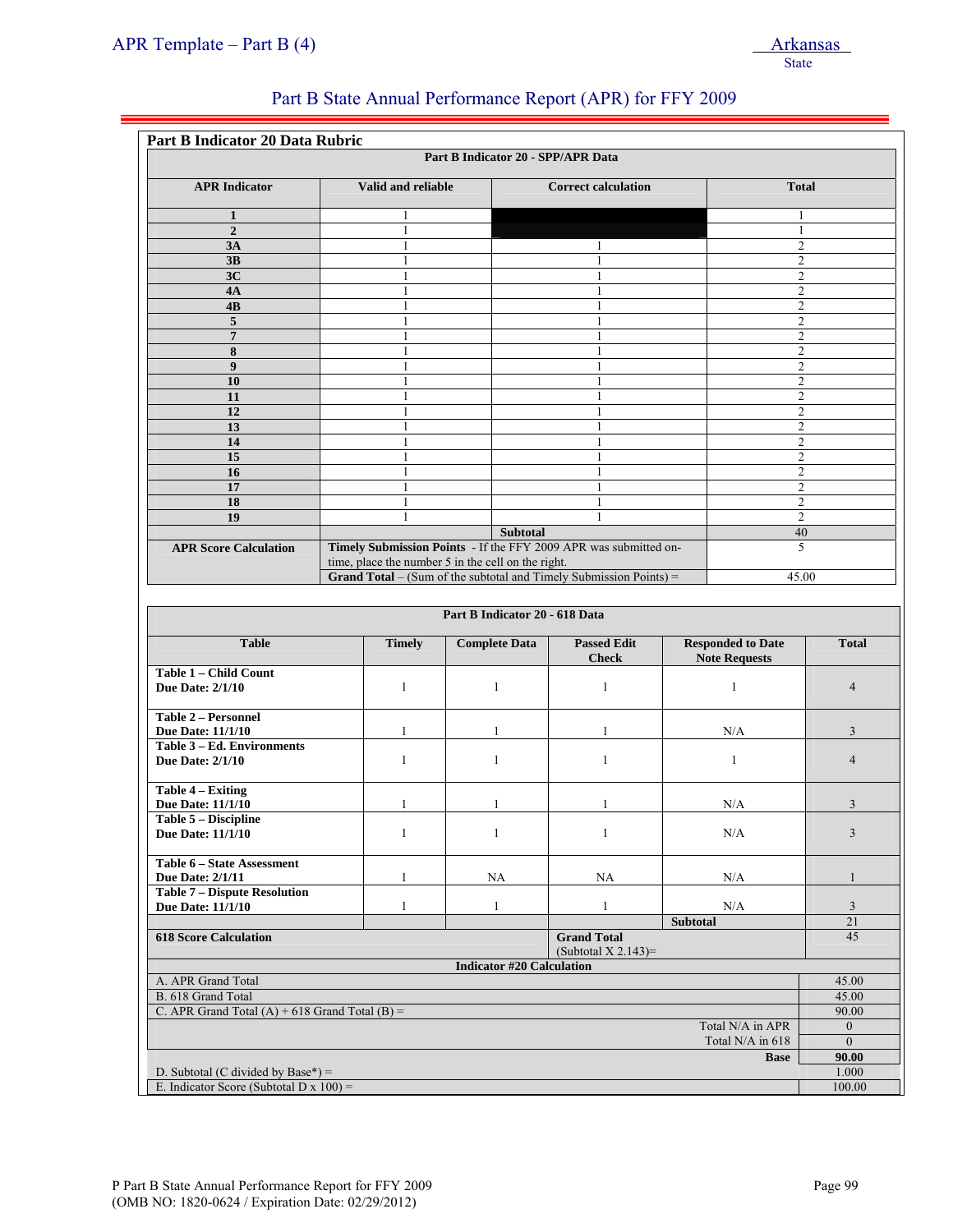### **Discussion of Improvement Activities Completed and Explanation of Progress or Slippage that Occurred for FFY 2009:**

The ADE-SEU goes to great lengths to ensure the data are timely and accurate. Districts have the opportunity to review and correct their data after submitting to APSCN via the special education website application known as MySped Resource. Reports are generated directly from the special education SQL server using Crystal Reports. The staff then cross-references each report looking for inconsistencies within the data set prior to using the data for federal and state reporting.

The ADE-SEU continues the development of a seamless and public data environment for the purpose of increasing the accuracy, validity, and timeliness of data used in general supervision activities. The primary vehicle for public and restricted reviews of special education data will continue to be the Special Education website at http://arksped.k12.ar.us/.

#### **Targeted Activities:**

Targeted activities for this indicator are undertaken by the IDEA Data & Research Office and the ADE-SEU Grants/Data Management section.

Special Education Data Summit: The IDEA Data & Research Office hosted the bi-annual meeting at the University of Arkansas at Little Rock in July 2009. The Summit which focused on data use had sessions covering the APR, secondary transition, dropout prevention, early childhood outcomes, data visualization, early childhood transition, and early childhood to kindergarten. Presenters included staff representing state consultants, the IDEA Data & Research Office, local education agencies, the Early Childhood Outcomes Center, the Data Accountability Center, and the Southeast Regional Resource Center.

Trainings: The IDEA Data and Research Office continued regular training with local special education data submitters. Face-to-face, as well as web-based trainings were conducted in conjunction with APSCN, DHS-DDS, and other ADE program and data administration staff.

| <b>Training Name</b>                                                                 | Number of<br><b>Participants</b> | Number of<br><b>Programs</b> | Number of<br><b>Sessions</b> |
|--------------------------------------------------------------------------------------|----------------------------------|------------------------------|------------------------------|
| Special Education Data Summit                                                        | 357                              | 300                          | 2 Days                       |
| Early Childhood WebEx: 2009-10 Reporting requirements and End of Year Data<br>Review | 32                               | 36                           | 3                            |
| DHS-DDS WebEx: 2009-10 Reporting requirements and End of Year Data Review            | 93                               | 75                           | $\mathfrak{D}$               |
| School Age WebEx: 2009-10 Reporting requirements and End of Year Data<br>Review      | 163                              | 157                          | 3                            |
| School Age APSCN Data Entry                                                          | 31                               |                              | 4                            |
| Early Childhood APSCN Data Entry                                                     | 8                                |                              |                              |
| Early Childhood WebEx: Child Count/ Personnel Reporting                              | 48                               | 36                           | $\overline{2}$               |
| DHS-DDS WebEx: Child Count/ Personnel Reporting                                      | 79                               | 75                           | $\overline{2}$               |
| School Age WebEx: Child Count/ Personnel Reporting                                   | 211                              | 157                          | 4                            |
| DHS-DDS MySped Data Entry                                                            | 19                               |                              | $\overline{c}$               |
| Early childhood WebEx: End of Year Reporting                                         | 40                               | 36                           | $\overline{2}$               |
| DHS-DDS WebEx: End of Year Reporting                                                 | 94                               | 75                           | 3                            |
| School Age WebEx: End of Year Reporting                                              | 142                              | 157                          | 4                            |
| MySped Resource Data Review Workshop for School Age LEA Supervisor                   | 12                               |                              |                              |
| MySped Resource Data Review Workshop for Early Childhood Coordinators                | 11                               |                              |                              |